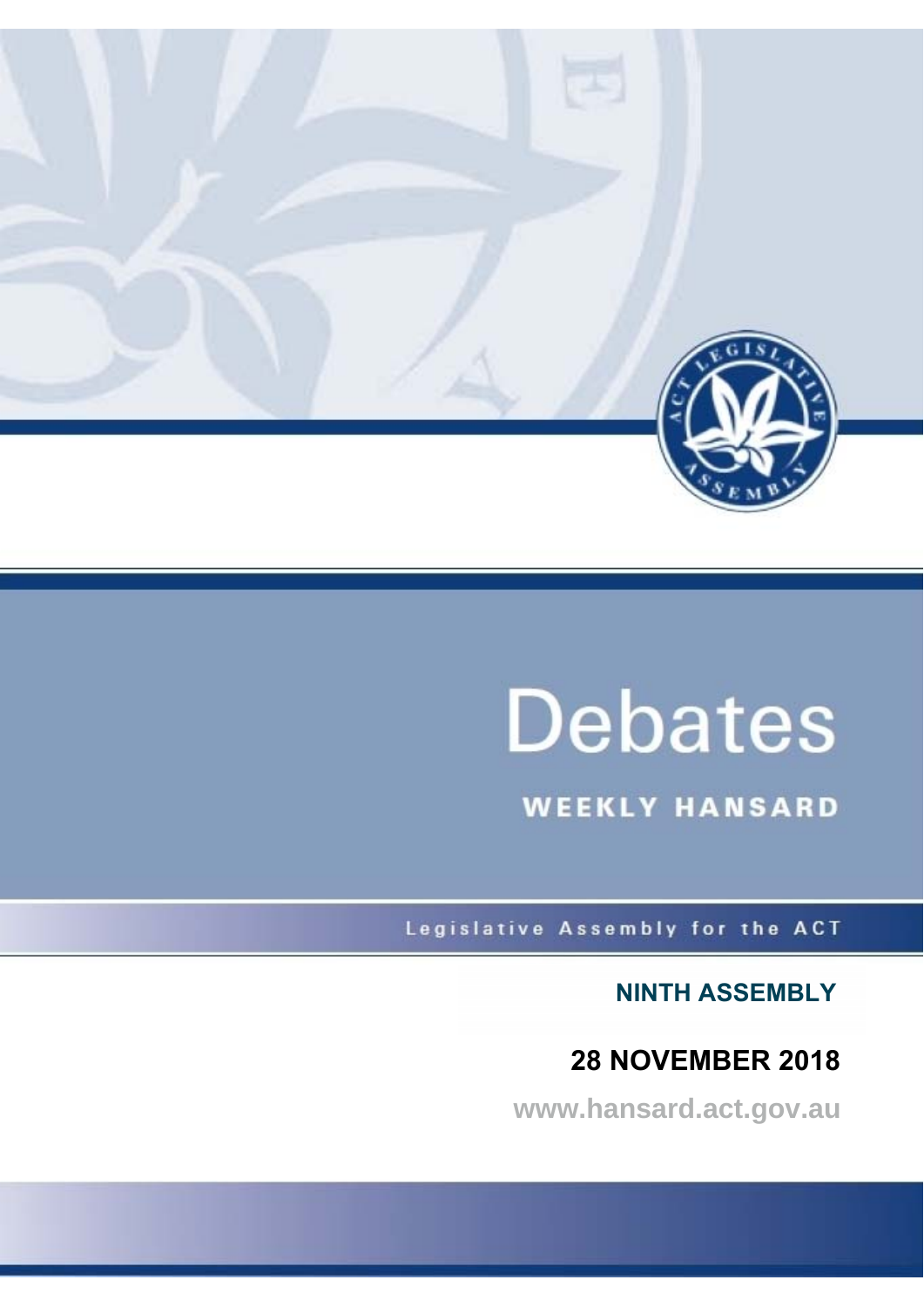# Wednesday, 28 November 2018

| Drugs of Dependence (Personal Cannabis Use) Amendment Bill 2018  4938 |  |
|-----------------------------------------------------------------------|--|
| Health, Ageing and Community Services-Standing Committee 4942         |  |
| Domestic Animals (Dangerous Dogs) Amendment Bill 2018  4950           |  |
|                                                                       |  |
| Questions without notice:                                             |  |
|                                                                       |  |
|                                                                       |  |
|                                                                       |  |
| Aboriginals and Torres Strait Islanders-NAIDOC Week4961               |  |
|                                                                       |  |
|                                                                       |  |
|                                                                       |  |
|                                                                       |  |
|                                                                       |  |
|                                                                       |  |
|                                                                       |  |
|                                                                       |  |
|                                                                       |  |
|                                                                       |  |
|                                                                       |  |
|                                                                       |  |
|                                                                       |  |
|                                                                       |  |
|                                                                       |  |
|                                                                       |  |
| Adjournment:                                                          |  |
|                                                                       |  |
|                                                                       |  |
|                                                                       |  |
|                                                                       |  |
|                                                                       |  |
|                                                                       |  |
|                                                                       |  |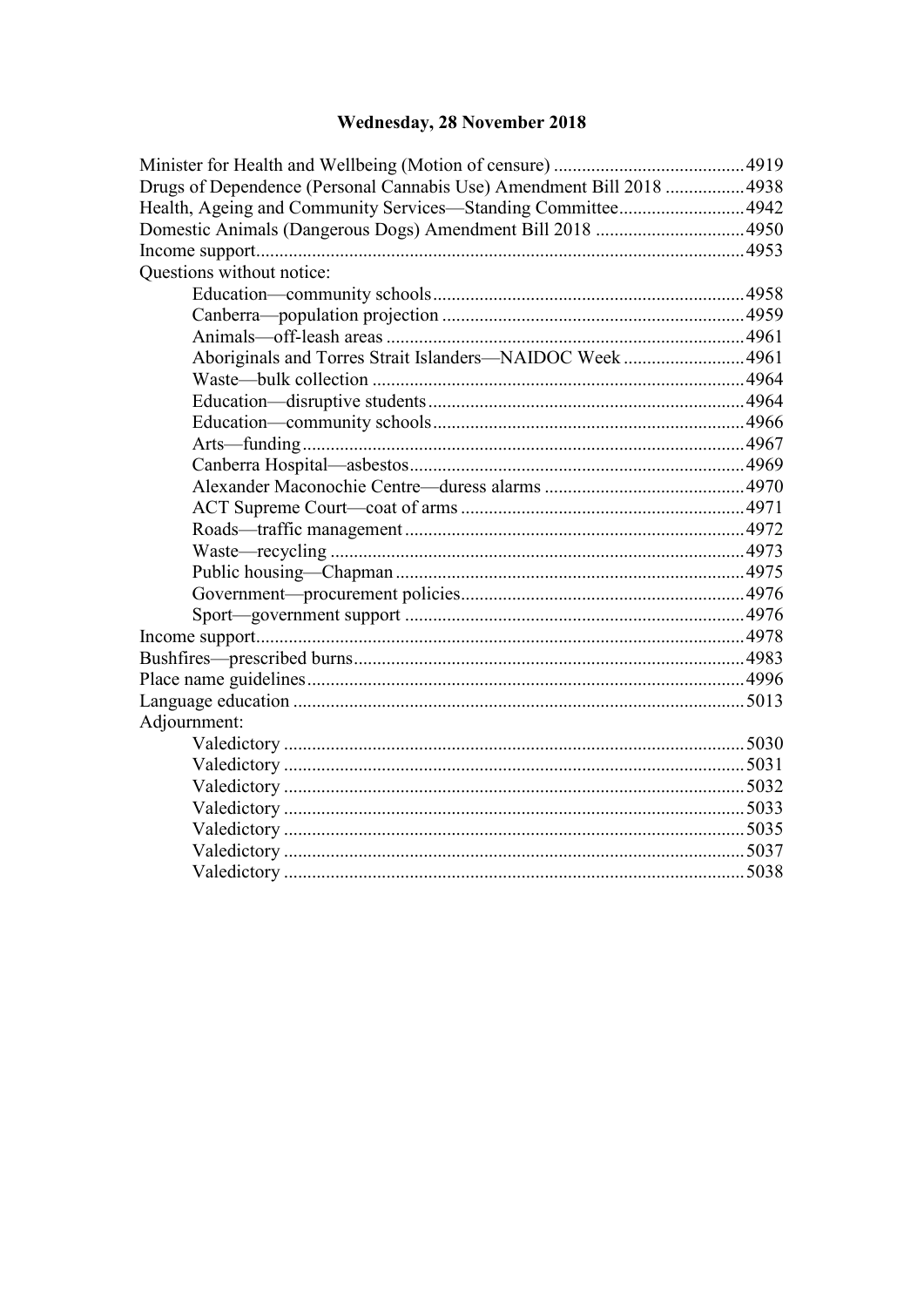# <span id="page-2-0"></span>**Wednesday, 28 November 2018**

**MADAM SPEAKER** (Ms J Burch) took the chair at 10 am, made a formal recognition that the Assembly was meeting on the lands of the traditional custodians, and asked members to stand in silence and pray or reflect on their responsibilities to the people of the Australian Capital Territory.

### <span id="page-2-2"></span><span id="page-2-1"></span>**Minister for Health and Wellbeing Motion of censure**

**MRS DUNNE** (Ginninderra) (10.01), by leave: I move the following motion, to censure the Minister for Health and Wellbeing, in accordance with the notice paper:

That this Assembly:

(1) notes:

- (a) systematic bullying, poor culture and poor management in the ACT health system;
- (b) high churn of staff in ACT Health since the announcement in March that the Health Directorate would be split into two directorates;
- (c) worsening elective surgery waiting times and emergency waiting times, despite the assurances of the Minister for Health and Wellbeing that they were improving;
- (d) failures in infrastructure at The Canberra Hospital; and
- (e) delays to the delivery of the Surgical Procedures, Interventional Radiology and Emergency building; and
- (2) censures the Minister for Health and Wellbeing for her failures in administration of the Health portfolio.

I am moving this motion because of the failings of the Minister for Health and Wellbeing, including a lack of leadership, a failure to tackle health culture issues, a failure to effectively tackle the need for new infrastructure or to properly look after what we already have, and a failure to tell the community and the Assembly what is actually happening in the health system.

It is clear that the Minister for Health and Wellbeing has failed to show leadership in relation to health. In January this year she said:

… as minister I don't need to know everything that's happening, that is why there are seven and a half thousand people working in health.

I see my role as providing clear priorities for health that reflect what I strongly believe are the priorities of the community.

After a year—

that was last January—

I feel I am across the portfolio.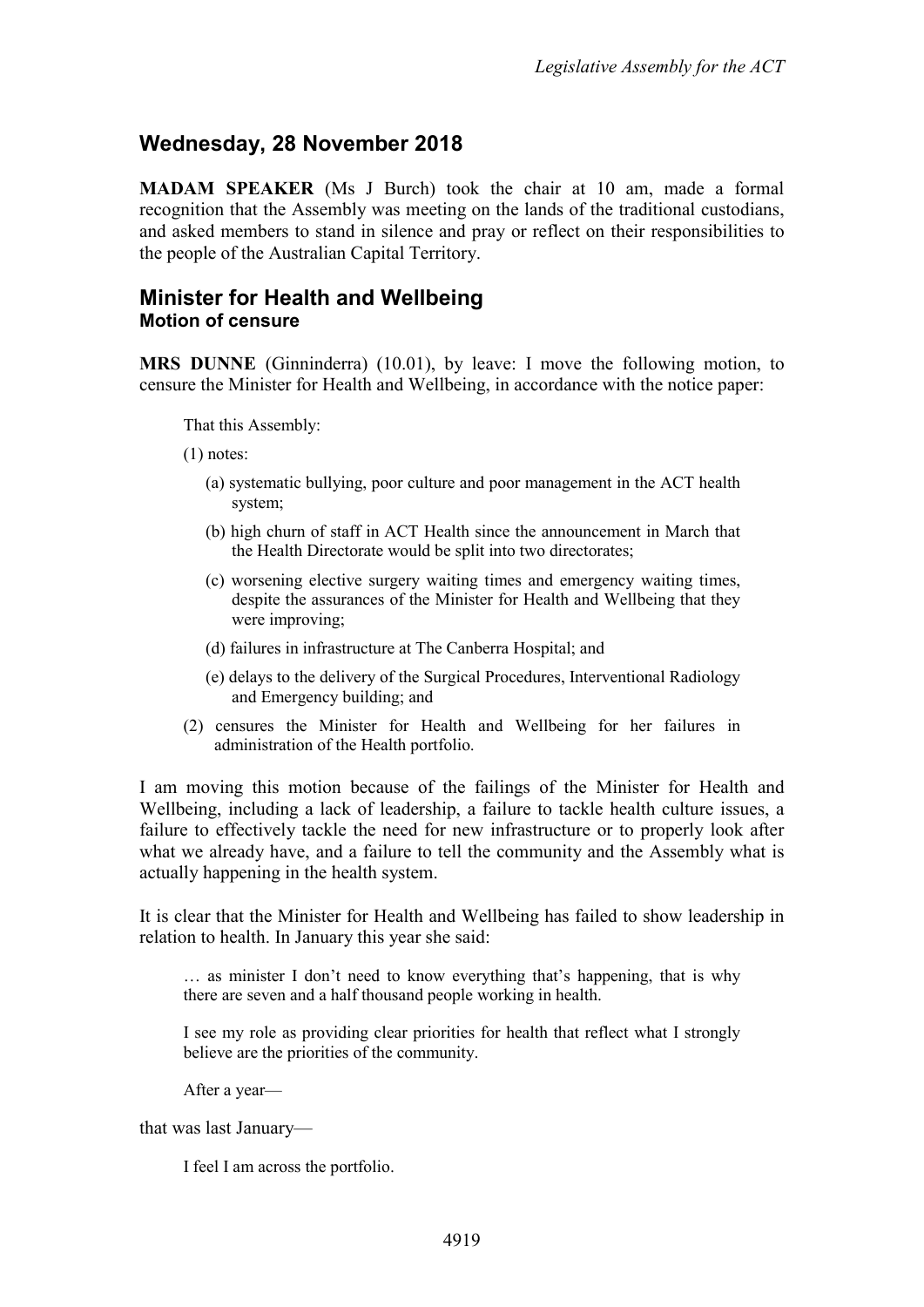By these standards, Minister Fitzharris has failed. She has failed her own test. She has failed to set clear priorities for health on issues such as health culture and infrastructure, and she has failed to articulate to the community or to even understand what the community wants from a health system.

What the minister has done, in contrast, is create huge uncertainties within ACT Health and the wider community. Since March ACT Health has seen four bosses: Ms Feely, Mr De'Ath, Ms Anderson for three days, and Ms McDonald. And we know that Ms McDonald will only be here for six months, which means that we really do not have a clear plan for the future of the Canberra Hospital. By this time next year ACT Health and the hospital system will have had a fifth boss, because we will need to have a new CEO for Canberra Health Services, who will have to start from scratch. This is not setting clear priorities for health.

This minister's failure of leadership is reflected in the lack of progress on such key issues as infrastructure, maintenance of existing facilities and, more importantly, health culture. As recently as last Sunday it was revealed that the ACT Health clinical culture committee had not developed a statement of desired culture in ACT Health, three years after a consultant's report recommended that they do so, and even though they had been working on this for three years. The Minister for Health and Wellbeing has failed to show leadership on this issue. She has talked repeatedly about zero tolerance for bullying, and respectful pathways, but she has done little to turn these nice words into deeds. It also shows the problems with reports that are not publicly released. Staff can simply stonewall and wait until a new minister, a new CEO or a new director of ACT Health comes along, and the whole system is shown up again.

That is why the opposition and medical groups such as the AMA and the Australian Salaried Medical Officers called for an inquiry under the Inquiries Act into ACT Health culture. What we have in its place, and what the minister touted, amongst other things, in her press release that she put out yesterday to show how in touch she was, was what she called an independent review of workplace culture. But we have to remember that, first of all, that is not a properly established and independent review. It is a review that she was brought to kicking and screaming, and it is a review that is set up to fail. There are no clear legal mechanisms in place to protect people who would give evidence about bullying and harassment and, as a result, there is a reluctance by people to tell their stories for fear of reprisals. So the government's review will be set up to fail.

What is worse, the staff have been told that the Reid review will do little more than collect information and data in relation to culture. Why would staff risk reprisals by telling their story to a review panel which is only a data-collecting exercise? I fear that the Reid review will end up sitting in a library, gathering dust, because there is no ministerial will or leadership to improve health culture.

Health culture is not only a problem here in the ACT, as recent publications, including articles in the *Medical Journal of Australia*, show, but here in the ACT it is our responsibility, or, more precisely, Minister Fitzharris's responsibility, to ensure that we have a good culture. Workplace bullying in hospitals seems to be rife across the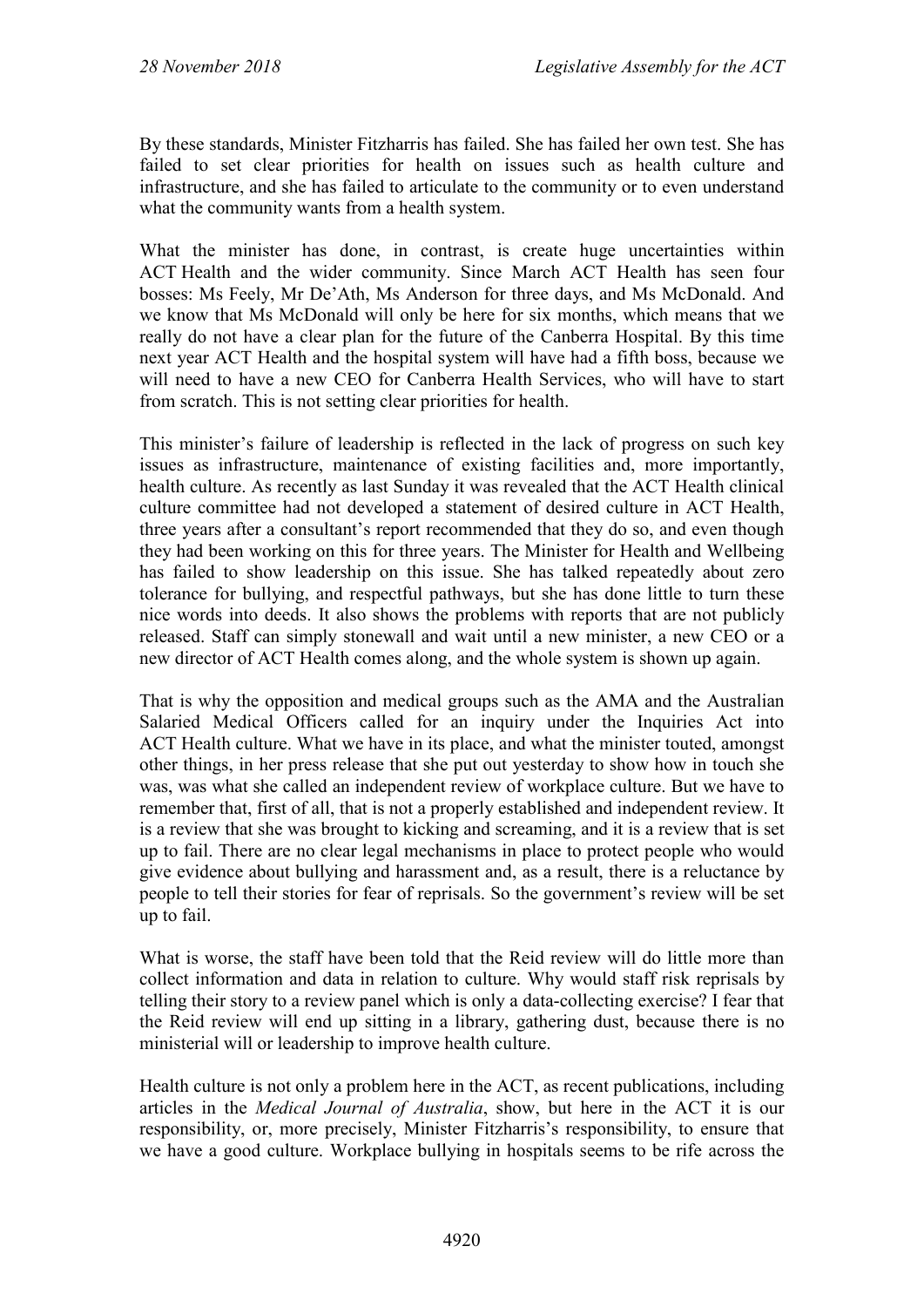country, but this is no excuse for Minister Fitzharris to do nothing. What she is currently doing is next to nothing.

The recent MJA survey showed that between a quarter and a half of doctors and nurses in Australia have been bullied or discriminated against at work, or sexually harassed. Workplace bullying in hospitals has been shown to cause depression, anxiety and fatigue and, in the worst and extreme cases, suicide amongst health workers. These symptoms, together with the stress and low levels of satisfaction at work, lead to higher staff absenteeism, which in turn leads to the remaining staff being put under increased pressure.

In the ACT hospital system, for instance, we have seen high levels of unplanned leave in the radiology department, leading to Canberra Health Services having to outsource medical imaging, with costs approaching \$1 million a year. We have seen in the mental health, justice health and drug and alcohol services 122 incidents of mental stress reported between April 2017 and March 2018.

In 2015 a staff survey showed that 54 per cent of staff in ACT Health thought that bullying was present in the workforce, and 46 per cent thought that harassment was present in the workforce. And we know, at least anecdotally, that this situation does not seem to have improved under Minister Fitzharris. A forward-thinking minister would see an opportunity to improve culture and therefore reduce the levels of depression, anxiety and fatigue, and the levels of leave. This would both improve the health system and lower costs. But this would be a minister who had leadership skills, and this minister does not.

It would also mean that we would have more staff working in ACT Health and that ACT Health and Canberra Health Services would be more able to attract staff. Instead, we have seen high levels of churn, both in ACT Health and in Canberra Health Services. In August 2018 the Director-General of Health warned the minister that the target of 14,000 elective surgery procedures was at risk due to current staffing shortfalls. This was less than two months after the strategy had been announced in the budget.

If the minister had taken decisive action on staff culture, the current staffing shortfall for medical staff might have been addressed. Doctors and nurses might want to come and work in the ACT if the culture was better.

In 2015 the AMA warned that the Canberra Hospital was at breaking point. The then president of the ACT AMA, Dr Robson, said:

There's a very rapidly closing window of opportunity … The current facilities are only just holding and if you delay this sort of infrastructure any longer it may well mean the wheels will come off the cart and the hospital won't cope ...

Move on three years, Madam Speaker, and the wheels are coming off the cart at this moment, and not only in the older buildings. The bill to rectify maintenance issues identified in the AECOM report and funded under UMAHA is in excess of \$40 million, which includes fixing the helipad. The *Canberra Times* reported on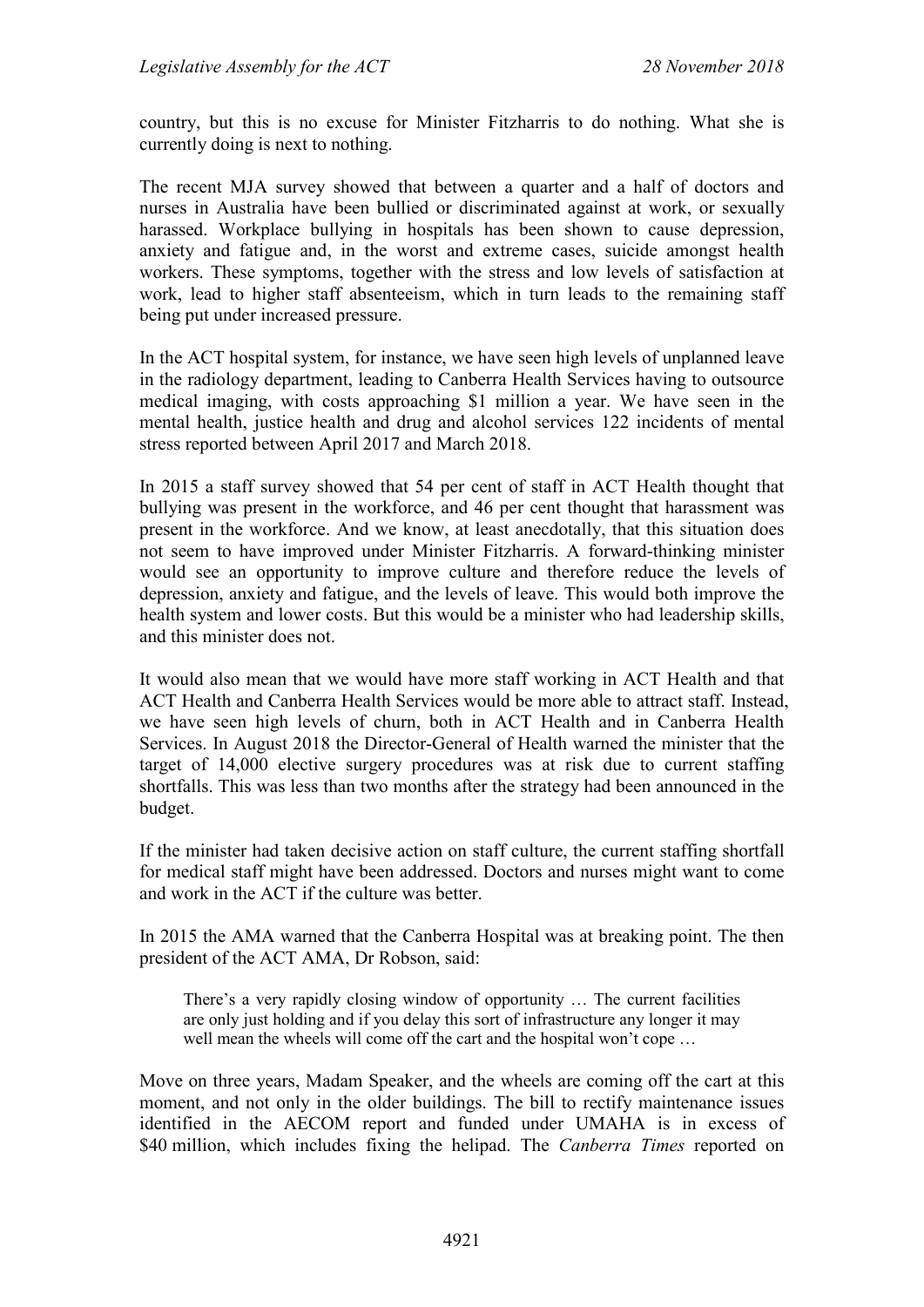19 November the impact of serious maintenance issues on the hospital campus. We discussed yesterday the closure of theatre 14 for up to 12 weeks because of mould found in the HEPA filter in that theatre, and the impact that had, with the operating theatres not being fully operational.

We have also heard that the whole slew of operating theatres were systematically shut down, one after another, between March and June this year, due to plumbing issues that had to be addressed. None of these things were brought to the attention of the people of the ACT. They had to be winkled out by someone giving me a hint about what sorts of questions to ask, then opening it out more in annual reports, rather than by the minister coming clean with the community and telling the community what they are doing in the hospital.

My colleague Mrs Jones will refer later in the debate on this motion to problems with the maintenance of the Centenary hospital birthing suites. We also need to draw attention to the fact that the paediatric medical unit has been closed, to my knowledge, from 26 August this year, and remains unopen, due to plumbing issues. They could have closed it, stripped the place out, re-plumbed it and put it all back together in that time, but we have not been able to do it. The impact that that has potentially had on infection control in the paediatric ward is serious, because we have had medical patients, who sometimes carry a high burden of infection, being housed in the same ward as surgical patients, which is just bad practice.

In answer to a question on notice, it was revealed that the number of code yellows caused by maintenance issues within the Canberra Hospital is on track to double this year. That is because this minister does not have control over what is going on in the hospital and she is not in control in ensuring that the infrastructure is properly maintained in order to run a 21st century hospital.

In April 2017 the government was advised of the presence of deadly ligature points in the mental health unit. The draft accreditation report identified these ligature points as an extreme risk. The ligature points will not be finally removed until June 2019, more than two years after the risks were identified. Plans to remove the ligature points reduced the availability of beds in the mental health unit, which we already know is running generally at 105 per cent, because not all of the beds were opened when the building was originally opened.

Clearly, the wheels are falling off the cart, and it has become obvious to everyone that our health services infrastructure is unable to cope. On 23 November the *Canberra Times* reported that our population is forecast to grow to half a million over the next decade. Our health system is having trouble coping with the current population, so we desperately need new hospital infrastructure.

The government's policy at the 2016 election was to build a surgical procedures intervention, radiology and emergency, or SPIRE, building. However, this plan was drawn up, as we have come to learn, on the back of a drinks coaster, in response to the Canberra Liberals' election promise, which the government initially pooh-poohed. SPIRE has hardly been an inspiring project.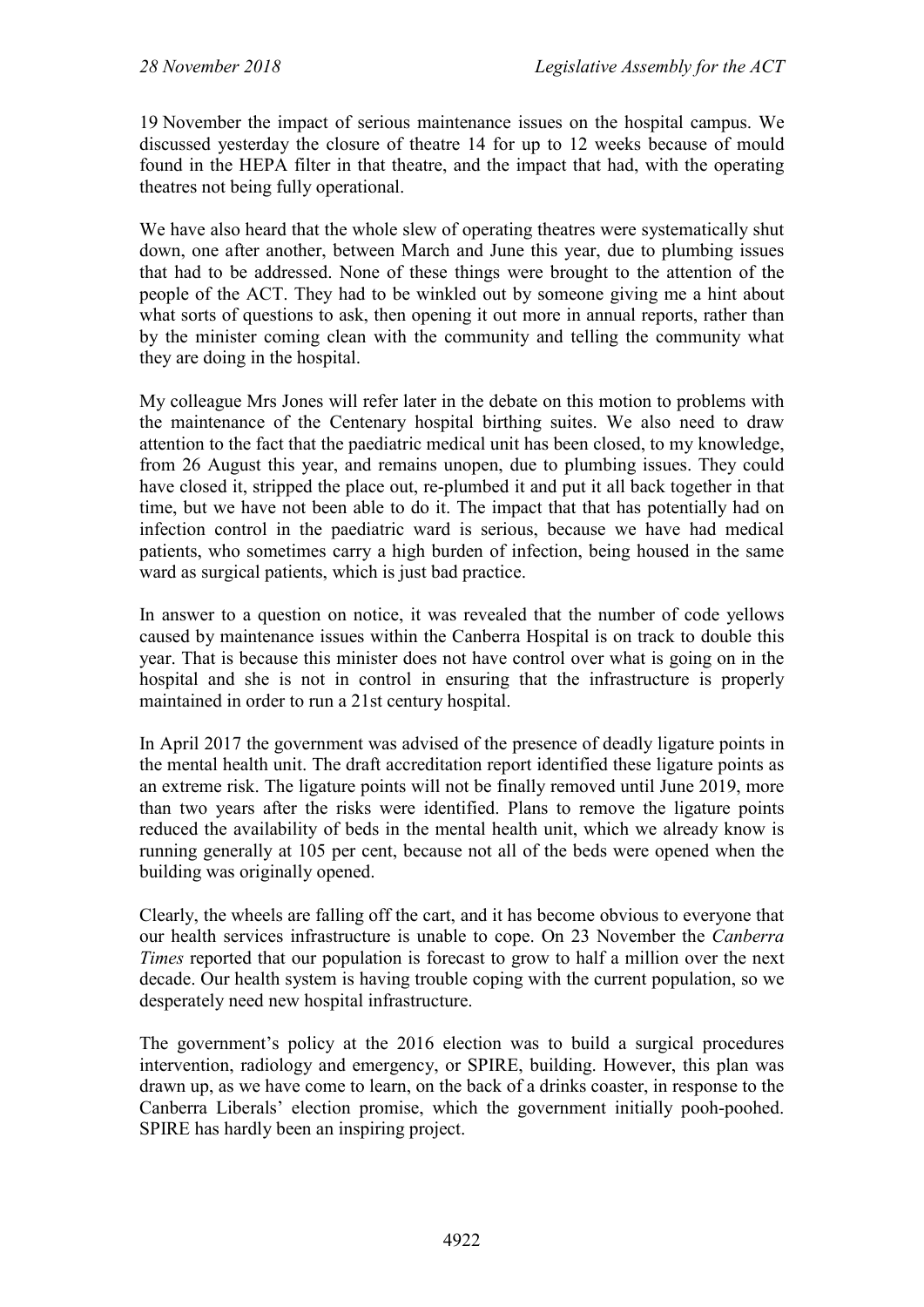The *Canberra Times* recently reported that SPIRE may not go ahead on the planned site due to problems with—guess what?—a helipad and a car park being on the site already. It is a little hard to imagine how we came up with a policy to build a new building on top of existing infrastructure without having some plan for relocating that infrastructure in the process. Last year the *Canberra Times* reported that the SPIRE was planned to open in 2022, but tender documents reveal that this date has been put back to late 2024. Given the logistical problems involved with the current site of SPIRE, I am doubtful that we will meet that time frame.

We have a litany of problems in the health system. It is clear that Minister Fitzharris is not across any of the plan. She is not across the plans for SPIRE. She is not able to address the issues in relation to infrastructure. She cannot address the issues in relation to staff culture. All the while, we are bleeding staff or we are unable to recruit staff, in a very difficult environment. The minister did nothing about the issues in relation to hospital pharmacies until the hospital pharmacist threatened to take industrial action. We have had the issue of failing to get training accreditation in the radiology department. And issues were brought to the attention of the hospital as early as February 2017 that the minister, by her own admission, says that she knew nothing about until we had our accreditation downgraded to D grade, from A grade, in May this year.

This says everything about the quality of this minister and the quality of her leadership. She has created an environment where no-one dares to tell her when there is a problem. She wants to be the minister for plausible deniability. She wants to be able to say, "I didn't know. I wasn't briefed. It's not my fault. It's somebody else's fault." But she is the Minister for Health and Wellbeing, the person responsible for the hospital and health care of the people of the ACT, and she has failed. She has failed comprehensively. The litany goes on and on. That is why this minister needs to be censured.

**MS FITZHARRIS** (Yerrabi—Minister for Health and Wellbeing, Minister for Higher Education, Minister for Medical and Health Research, Minister for Transport and Minister for Vocational Education and Skills) (10.17): I am very pleased to talk about the many achievements of ACT Health and Canberra Health Services under my leadership over the past year that the opposition seem to have missed. It is curious that those opposite take such delight in criticising and denigrating our public health system, yet when we make improvements and changes to ensure that the health system is futureproofed, becomes more sustainable and delivers more health care for patients they seem to want to criticise that too.

It is the same tired, reckless and negative politics we see from the Liberal Party right across the country—no ideas, just negative politics. On this side of the chamber we know the vital importance of a sustainable healthcare system and how much access to health care means for our community. It has been a very busy 12 months for our local public health sector, and I am proud of its many achievements. I remind those opposite that since its last failed attempt in May, Canberra Hospital has passed its accreditation. This was a huge achievement for our health workforce and I am extremely proud to see the way the Health Directorate, led by the director-general, got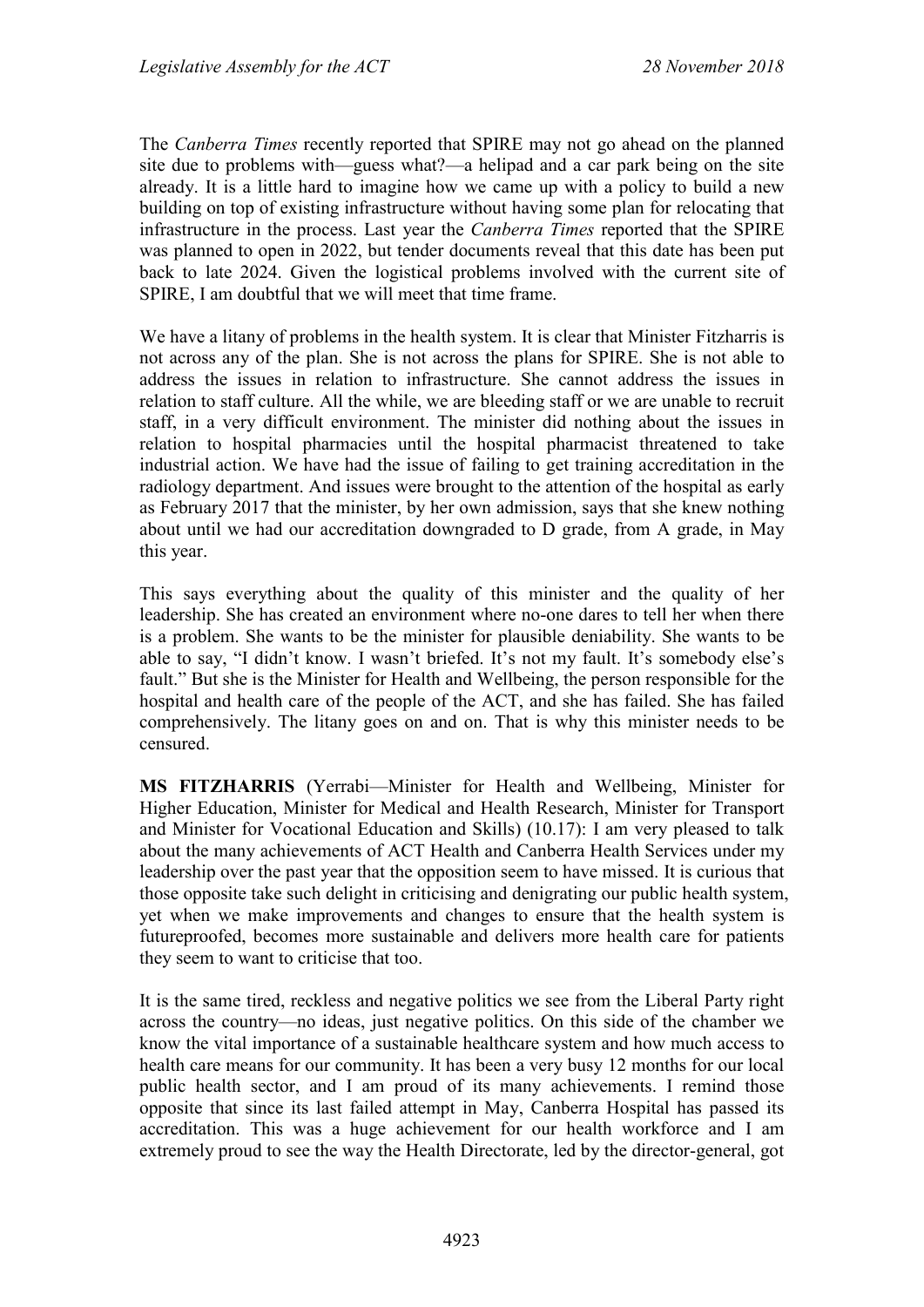the job done. Achieving accreditation was significant, and the final report observed that ACT Health underwent significant transformation to address the improvements required.

It further noted that ACT Health has taken the necessary steps to ensure the implementation of sustainable systems and processes that provide direction and strong governance—again, ignored by the opposition. The surveyors were so impressed by the improvements that they encouraged ACT Health staff to publish and submit the improvement activities for national quarterly improvement reports. Minister Rattenbury and I have both congratulated and thanked ACT Health staff for their enormous effort, professionalism and dedication to this achievement.

Following accreditation, ACT Health got on with the work required to separate into two distinct organisations. On 1 October these two organisations—the ACT Health Directorate and Canberra Health Services—were established. Over the course of this year we have also observed an improvement in how our health system operates. Staff who deliver front-line health services to the Canberra community now work in a dedicated health service delivery organisation—Canberra Health Services. The directorate is responsible for strategic policy, research and planning that will set the strategic direction for the health system and health services across the ACT and region.

The creation of these two organisations has enabled a clearer focus on efficiency and effectiveness for clinical operations and enabled the directorate to undertake core strategy and system stewardship functions, like almost every other jurisdiction. This has been an essential evolution for our growing population and expanding health system and has brought greater clarity about the distinct roles and responsibilities of front line and corporate staff supporting the delivery of health care for our community. It will ensure that as our city continues to grow and age we will keep delivering quality health services into the future.

I have not once shied away from some basic facts: we have a very good public health system in Canberra but we can improve. There have been challenges that require patient and thoughtful leadership and collaboration to put in place the reforms that futureproof our health system. There have been changes that go to the core of good governance, good structure, good culture and good leadership—all the components of a high performing health system that delivers for patients.

I, along with the government, have made record investments in territory-wide health services to deliver better care to the community when and where they need it. All these are things that the opposition have utterly failed to recognise in their year of Liberal negativity and their complete denial of the complexity and scale of delivering public health services. The shadow health spokesperson even said this year that this is not a complicated system. Well, everyone who works in them knows healthcare systems are inherently complex. It is in their nature to be so, in response to the dynamic and variable healthcare needs of our community.

Most of all I am utterly dismayed at the impact that their relentless negativity and pure politics has had on staff. We all accept the role of oppositions to hold governments to account, but this Liberal opposition have thrown out responsibility and leadership in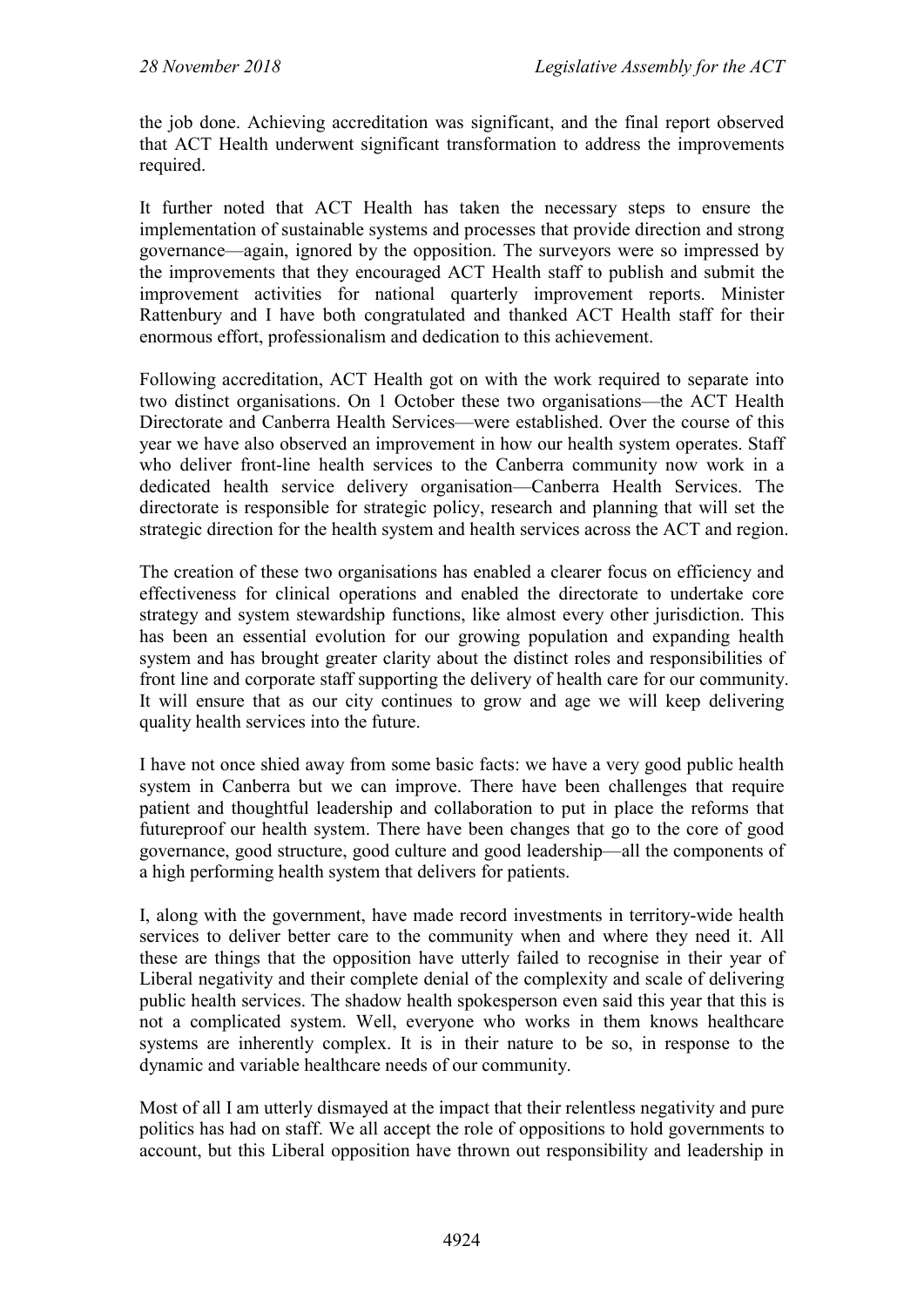favour of destructive, negative politics, not once taking a breath to congratulate staff, for example, on achieving full accreditation. As Liberals say, Liberals do, and the Canberra community should be very worried about these Canberra Liberals. After all, it is the opposition's spokeswoman who has said that our popular walk-in centres are a criminal waste of taxpayers' money, has said that I should just sack people and has talked of exorcising the witches.

I have got on with the job. I have not sought to be a health minister who denies that improvements need to be made. I have not sought to be a health minister in a system where nothing goes wrong. That would constitute poor performance. I have been a minister who recognises the complexity of a health system and the essential components of futureproofing that system for our community.

I will address some of the points raised in Mrs Dunne's motion. She claims she has serious concerns about workplace culture, yet she has dismissed our very serious independent review. I remind her that this review is being led by three eminent health professionals who have been to our hospitals and health services and talked directly to staff to try to elicit real change and outcomes.

The panel has called for submissions. They close this Friday, and I encourage anyone who wishes to make a submission to do so. It will be protected, in line with their wishes. The panel has held many forums with the community and with health sector stakeholders. So far more than 150 submissions have been received and I am very pleased to see this work progressing. As the minister for health, I strongly encourage staff who wish to make a submission to do so.

I look forward to seeing the panel's work, and I believe this independent review will be a critical process of learning and healing. It is supported by a wide range of stakeholders. I have asked for findings and recommendations; they will be made public and the government will respond. While Mrs Dunne continues her negative campaign, I am getting on with the job and ensuring that staff have a safe, accessible and private way to share their stories and thoughts on improving workplace culture and putting in place the necessary steps for any of those matters to be referred to appropriate agencies.

Secondly, Mrs Dunne claims there is high churn of staff within ACT Health and Canberra Health Services. With a workforce of more than 7,500 people, from time to time people will move into new positions, retire or seek a new opportunity. I reject outright her claim of high churn.

As I am sure members are aware, we are delivering more elective surgery than ever before but, again, those opposite do not care about the facts. Canberra Health Services is committed to reducing the number of people waiting beyond clinically recommended time frames and performed well in many specialities last year. High rates of timeliness were achieved in cardiac, thoracic, gynaecology, head and neck, obstetrics and vascular surgery. There were zero long waits in paediatric surgery, an important achievement. We will continue to work on improving other surgical areas over the course of this year.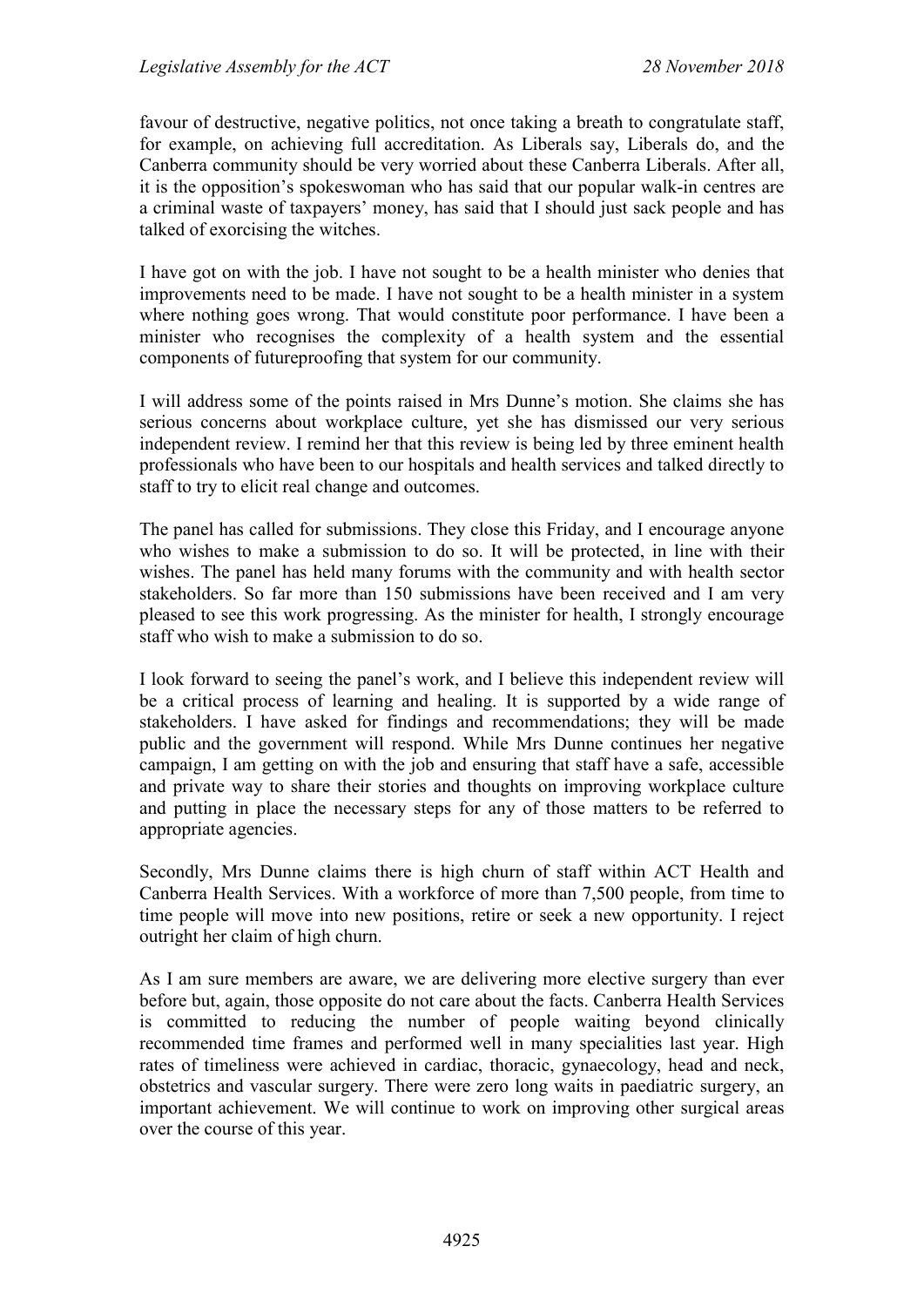Through extra funding in last year's budget review, Canberra Health Services completed 13,344 surgeries—the second highest on record—and was able to reduce the number of people waiting longer than clinically recommended, from 464 to 406 patients by the end of June 2018. In addition, CHS has decreased the number of people on the wait list by nine per cent, from 5,322 to 4,867 at the end of June 2018.

When it comes to the ED, demand continues to grow each year. The number of presentations to Canberra Hospital increased from 85,093 in 2016-17 to 88,661 in 2017-18. This represents a four per cent increase. Calvary ED saw around 59,000 presentations, a growth of around one per cent. I have acknowledged that from 2016-17 to 2017-18 there was a drop in the proportion of presentations seen on time. In part this was due to one of the worst flu seasons on record, another fact the opposition want to deny. This, among other factors, impacted on the 2017-18 performance. This is not want I want to see nor what I expect as minister. That is why in this year's budget I made sure to deliver funding for additional front-line staff.

Under the leadership of the new CEO, CHS is taking a whole-of-hospital approach to access and patient flow and reviewing our processes in relation to the discharge stream in the ED admission to wards in the hospital and patient discharge from the inpatient hospital setting. This should result in further improvements in ED timeliness and is a high priority for CHS to achieve improvements each quarter.

The budget also delivered nearly \$65 million for more elective and emergency surgeries. This will allow us to deliver around 14,000 elective surgeries each and every year.

The opposition has taken some interest in recent months regarding maintenance at Canberra Hospital. As members know, it is a busy tertiary hospital campus and the largest in our region, providing care to more than 500,000, including acute inpatient day services, outpatient, women's and children's, paediatrics and pathology. It is open 24 hours a day, seven days a week, every day of the year. Of course it will require maintenance from time to time.

Just yesterday the opposition spokeswoman stated that the government does not want to think about hospital infrastructure and certainly does not want to build a new one. Well, with an investment of \$500 billion and over \$400 million already provisioned in our budget for infrastructure, including the commitment to build the new SPIRE centre, this is wrong. There is money in the budget.

There have been two years of intensive planning. The opposition are wrong, and I invite Mrs Dunne to acknowledge that in this place and in public. We are absolutely committed to building and delivering the SPIRE centre and the services it needs to continue to meet the needs of the people of the Canberra region. SPIRE is making very good progress. It is a complex and highly sophisticated expansion of our public hospital to futureproof our health system for many years to come. As members know, SPIRE is due to begin construction in 2020. Important planning work has been undertaken at a territory-wide level with key stakeholders at Canberra Hospital,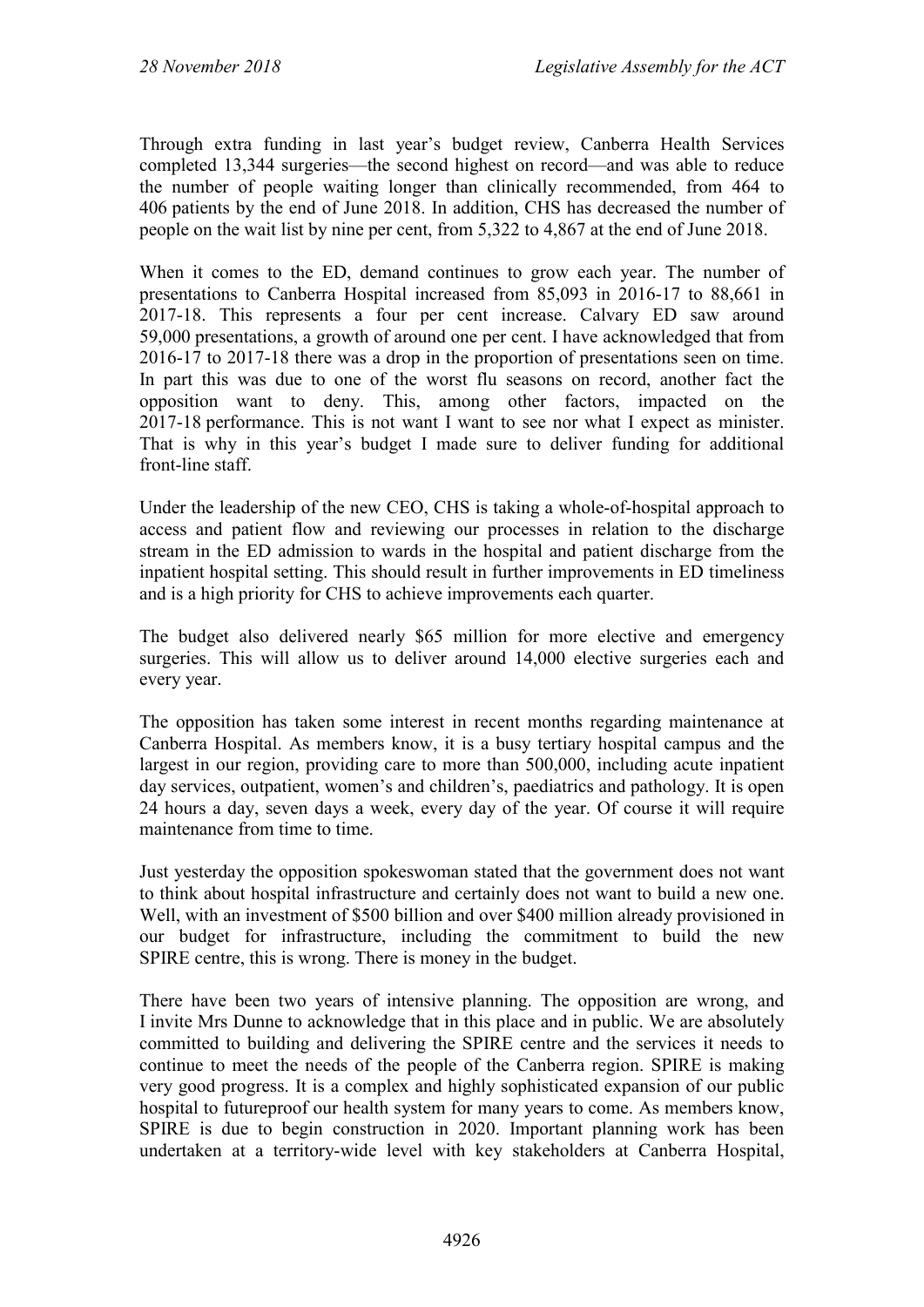Calvary hospital and the Capital Health Network, and I look forward to providing the community with further updates on SPIRE in the coming weeks.

I remind those opposite that there is much more to ACT Health and Canberra Health Services than what they have so negatively sought to portray this year. An extraordinary amount has been achieved. For example, we opened UC hospital this year. Despite relentless negativity from the opposition that we have no interest in hospital infrastructure, this year we opened UC public hospital.

In July we opened the newly refurbished maternity ward at Calvary Public Hospital, offering an excellent option for mums-to-be to deliver their babies in the public health system. We opened the new ACT government-funded theatres at Calvary Public Hospital. We invested in an expansion of the ED at Calvary Public Hospital which will open next year. This year we also released the Chief Health Officer's report, once again showing a range of improvements in the health of our community.

The opening of the UC hospital was a very important moment in public health service delivery in the ACT. UC hospital specialises in care for people recovering from surgery, illness or injury or experiencing mental illness. By being a teaching hospital it will also benefit Canberra students and help bolster the skills of Canberra's future health workforce, particularly in nursing and allied health.

I will list some of the other achievements this year: we opened the new Gungahlin walk-in centre; we announced a site for a new walk-in centre in Weston Creek and progressed planning for a walk-in centre in the inner north; we announced, in partnership with the commonwealth and the Snow Foundation, a major expansion of Clare Holland House; we completed our system-wide data review; we funded meningococcal ACWY vaccinations for Canberra kids; we rolled out grants for more GPs to bulk-bill in Tuggeranong, Weston Creek and Molonglo; we funded an expansion of hospital in the home; and we signed a new MOU with the Australian Nursing and Midwifery Union to develop a ratios framework that will support a strong and sustainable health workforce.

Madam Speaker, I table a list of even more health achievements throughout this year:

Selected ACT Health achievements in 2018.

I am so proud of this work, and I thank the staff who have gone above and beyond to deliver for our community. While those opposite prefer endless politics and negativity, I am out there with my colleagues talking to the community about the importance of public health care—in particular, free, accessible public health care—and talking always to our stakeholders about how we can improve our health system.

It was great to be out on the weekend in Gungahlin talking to locals, hearing how much they love the new walk-in centre. We receive constant positive feedback from the community about the service received in our public hospitals. I am proud of this, the many achievements and the unprecedented level of collaboration with our major partners in the health system—Calvary and the higher education institutions that train our workforce, notably the ANU and UC. Our system is set up for a positive future.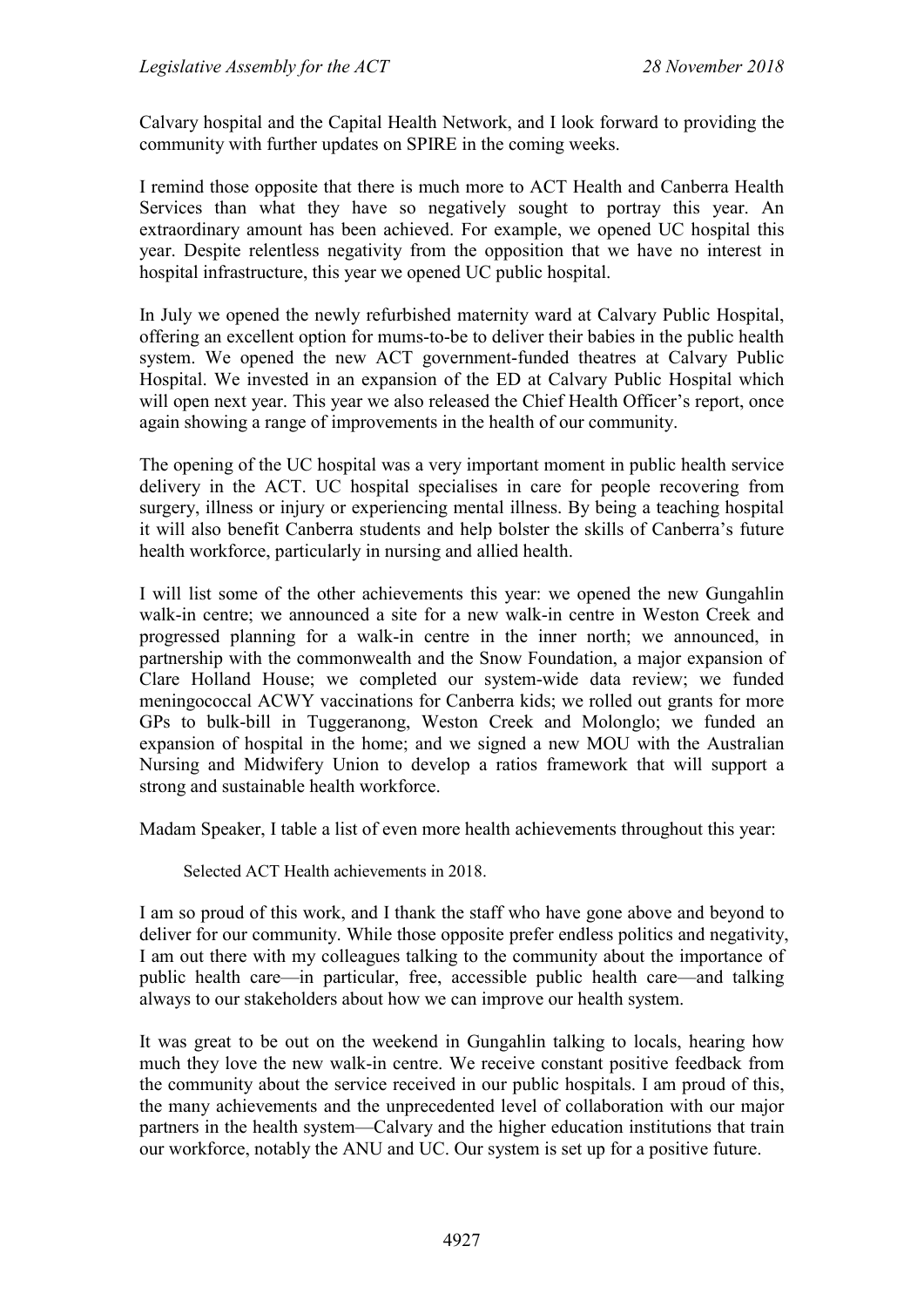Mrs Dunne has been Liberal health spokesperson for over 700 days and in that time has not presented a single policy idea for the health portfolio. She has questioned my competence many times, but we have delivered in the health portfolio. The Canberra Liberals do not have the confidence to present one single idea for our health system for Canberra. Based on what we have seen in the past, all we will see is the Canberra Liberals shutting down nurse-led walk-in centres, cutting staff and cutting investment—and outcomes for Canberrans would be worse. They have not presented any other plans, so we can only assume that this is what they will do. I am happy for them to keep digging their hole of relentless negative politics. Meanwhile, I will get on with the job. *(Time expired.)*

**MRS JONES** (Murrumbidgee) (10.32): I take no pleasure in speaking today, but it is our duty as the opposition to ensure that the government cannot just ignore the views of those who speak to us. We are protected when we come into this place, but people in their workplaces are not. The lack of leadership from this minister is astounding. There is a problem of systemic bullying. The directorate has been split, but no-one can quite tell me why or what this is intended to achieve. Infrastructure failures at Canberra Hospital include switchboard combustion, leaks in basic drainage from birth suites and other issues that I will come to. The hospital looks like it is from the Soviet bloc. Delays in delivering new buildings—

### *Ms Fitzharris interjecting—*

**MRS JONES**: I spent quite a bit of time in that hospital this year, which I will come to in a minute. So I do not think you need to sigh over it. That is a fact. It is elderly, it is horrible and it is a terrible workplace. There is a general unwillingness from the government and from this minister to look at what has happened over many years under Labor ministers, especially in recent years, when things do seem to have gone from bad to worse.

As I mentioned, I had a recent experience in the Canberra Hospital. Earlier this year, I was a patient of the foetal medicine unit at the women's and children's hospital. I now have a very good understanding of what it is like to work in, as well as to be a patient of, that hospital. Apart from my regular appointments with the head of the foetal medicine unit, I was admitted several times with serious complications. When I was delivered of my baby—a seven-hour long experience—I was a patient of the women's and children's hospital for 14 days. That is a very long stay in hospital for a new mum.

During this time, my baby was a patient of the NICU, the neonatal intensive care unit, and then the nursery. For some time I was feeding my baby from a distance and she was finally discharged to my unit. It was very tough for all those around me. My baby was born premature to a mother who had had a significant operation. It is a very complicated business and the system is not designed for cases like mine.

Most post-caesarean mums go home without their babies if they are in the NICU or in the nursery because their health needs are less complicated, but I was in for a very long stay. I woke up after my operation in the ICU to hear a nurse calling for someone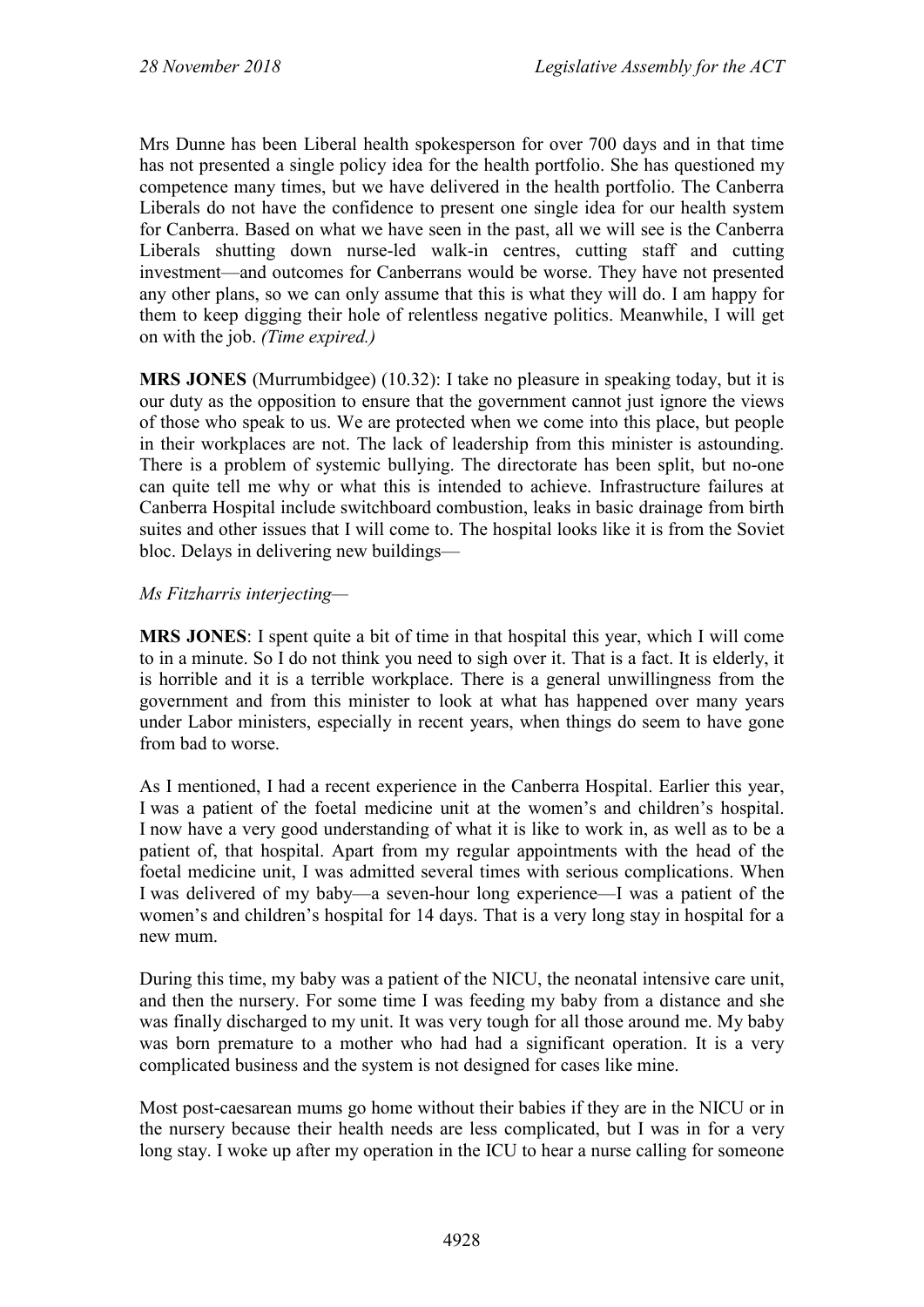to deal with the ants on the floor. She said to me, "This is a regular occurrence in the ICU." The minister can try to say the same as she did yesterday: that she does not believe this to be true. I am pretty used to being called a liar, but I think those opposite know that when I bring something to this place I do not make it up. I have never made it up. The staff in that place deserve better working conditions.

The results of my long stay were twofold. I was very well looked after by doctors. The nurses gave me everything they had. But I am here to make absolutely clear to you that the front-line workers, yet again, under this government, are more stressed than they have ever been before. They sat on my bed and they told me that they do not know how they will cope. The minister is neither truly aware of this fact nor sufficiently concerned.

There is a very unhelpful and sinister development in the government's attitude towards their front-line workers. I have seen it in the firies; I have seen it in the ambos; now I am seeing it here. When asked to face the fact that front-line workers are struggling, are scared to voice their opinions, are suffering the effects of both unhealthy culture and overwork, the answer of those here and those in high places is that what the workers are saying is not true. It is true. It happened with the letter to the press. The answer from the minister that we heard earlier this year was astounding. She said, "We are responding, but there is not a problem." You cannot have it both ways, minister. The nurses know and the nurses hear this attitude coming from the minister. It is a complete failure of a Labor government that goes around pretending to care about workers.

This government and this minister have become like the worst big business owner. Its response to the workers straining under the weight that this government has put on their shoulders is: "They are lying." We had the same thing here yesterday. When I was a patient in the women's and children's hospital—I will repeat it again today— I was told by one of the very worried nurses, "They got one of the people who wrote the letter to the press. They are on the way out, but they did not get the other one."

I say to members opposite that every fibre of your being should be deeply ashamed that it has come to this. It is totally unacceptable. It is an absolute disgrace and a judgement on this minister that this is what I was told. What is worse, when I put it to the minister yesterday her answer was: "I do not believe that happened." I can cope with being called a liar, although most people around me have learned that I do not make things up. The information I bring here is not made up; it is very real. Ultimately, it is generally proven as we go on with our debates.

This is because I listen. I go out into the community, I sit down and I listen. I think the minister is stretching things to say that it is not true. Those people have no reason to lie. They have nothing more but danger and stress to gain by telling me and others what their plight is. These nurses have never been so overworked in their lives and they are full-on not coping with what the government is doing to them. That was my 14-day experience in the hospital this year.

Let us look at the women's and children's hospital. It was opened in 2012 but already does not have enough capacity. It is the tertiary hospital in the region, as the minister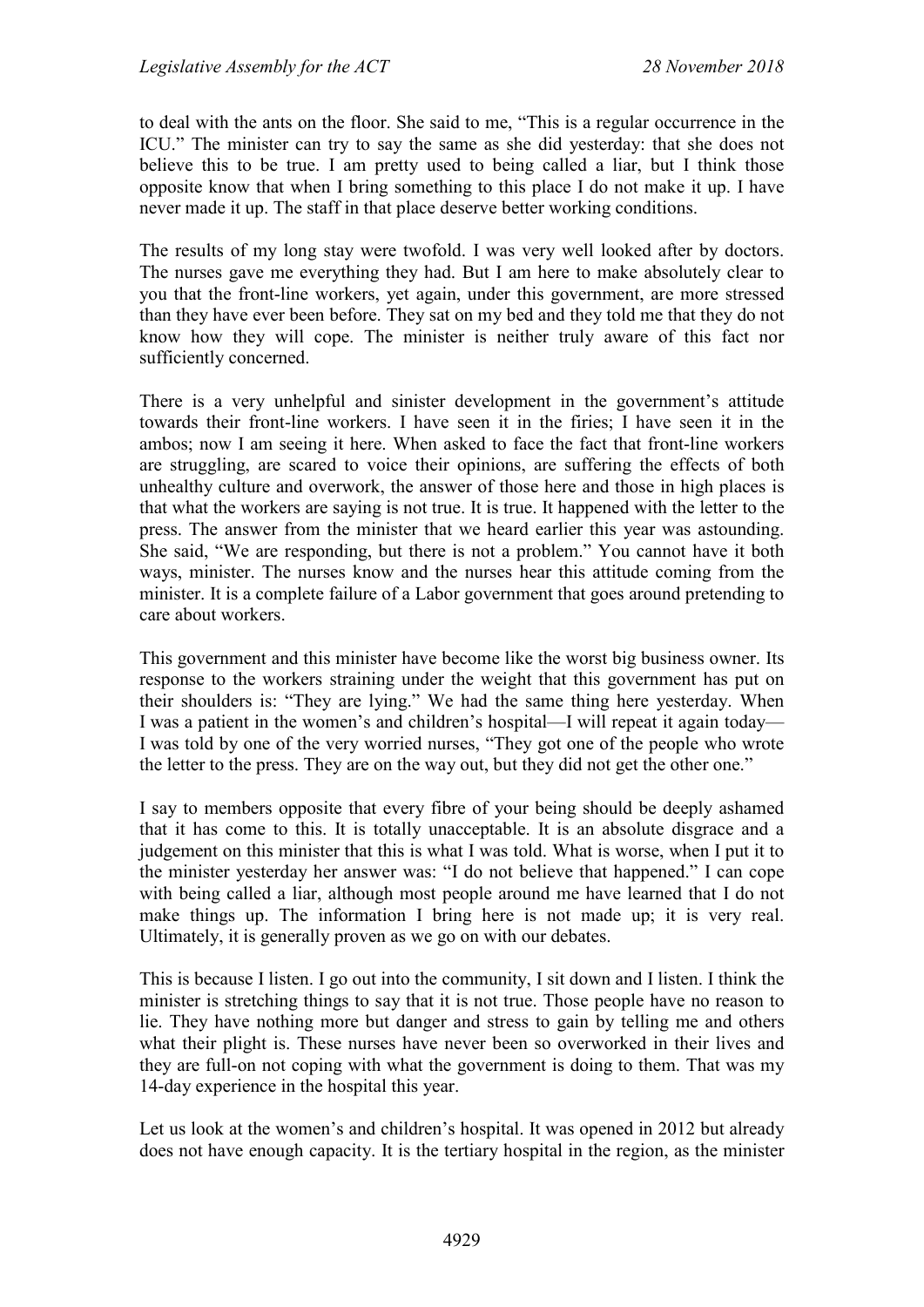constantly says. Almost immediately, it could not meet demand. Two years later, a senior executive told the media, "The hospital has been designed to manage until the early part of next decade, but if demand increases beyond that we will start planning for an expansion." So its design allowed for enough capacity, even they believed, for only eight years. The minister was not the minister then and now she has promised an extension. I accept that. But the extension delivery date continues to go out into the future. There is some extra capacity at Calvary, but that may not be of much assistance to pregnant women living in Canberra's far south or, as I have said, women with a high-risk pregnancy.

High-risk pregnancies are on the rise in the ACT. We have more complicated pregnancies; we have older women having babies; we have more complicated situations; we have a lot more older people who are having babies who are seeking intervention. We had a recent case of a doctor wanting an expectant mother who lived in the far south to be admitted for a caesarean. But that woman was told that she could not get in until a week after her due date. It is not on. On top of that, there are continuing maintenance issues at the hospital. There are staff who do an unbelievable job under these stressful conditions. We had a letter from them to explain what the exact problem is.

Let me give you all a little example of what happens in one hour in a maternity unit. Patient one needs to be prepped for surgery. An IV cannula needs to be put in. Their vein is difficult to find. It takes a couple of people to get the cannula in. The bell rings, "I need my urine output measured." The bell rings, "My baby needs a tube feed." Two bells ring at once, "My wound dressing is coming off." "Can you ask the neonatal doctor if my baby can come home with me?" Patient five needs a trace on her stomach to check the baby's heartbeat is okay. Patient two's meds need to come from the hospital pharmacy because they are on medications that are not kept in the ward. Patient five and patient six need observations—blood pressure checking, temperature checking, blood oxygenation.

Then three bells rings at once. "I need pain medication." A nurse goes to get it. Two nurses come back because a witness is needed for pain medication. "What is your name, date of birth, any allergies?" Watch the patient take the meds. "I need my urine output measured again." "I need help getting my baby to feed." The trace has lost the baby's heartbeat and needs to be repositioned. That is just an hour in one of these wards.

These wards were set up to have three midwives on duty overnight. They often have two and a registered nurse. That is not the same. Those poor midwives are straining under the pressure. The shift for, say, a 17-bed unit overnight is three staff—two midwives and a registered nurse. The staffing should be at least three midwives. That is what the facility was designed to have. That is not what they have now. Sometimes the registered nurse they are given is not even somebody with maternity experience, which means everything that they need to do has to be explained to them and shown to them. Telling us that some things are working in health is not an excuse for the many failings in the women's and children's hospital and across ACT Health. *(Time expired.)*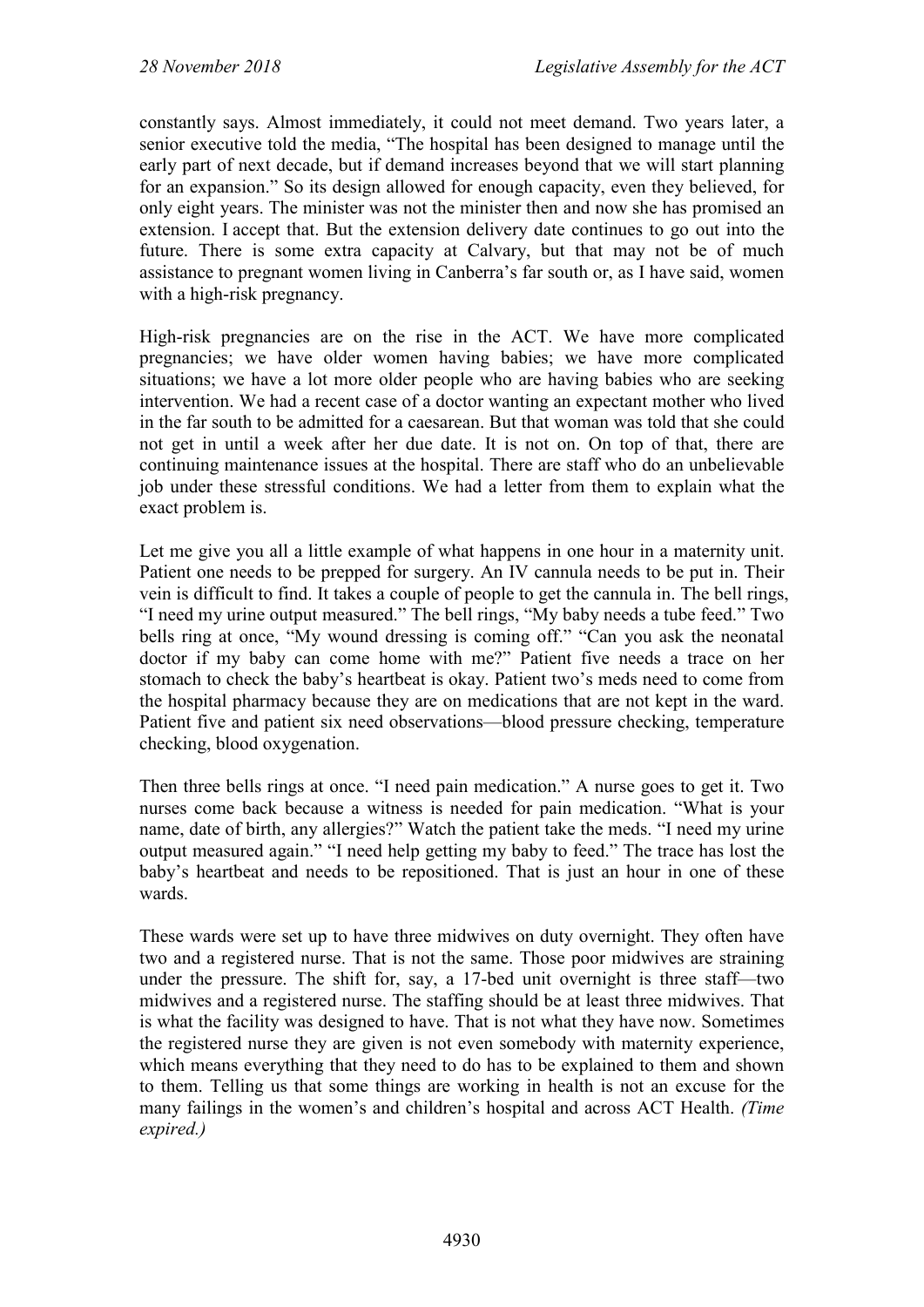**MR BARR** (Kurrajong—Chief Minister, Treasurer, Minister for Social Inclusion and Equality, Minister for Tourism and Special Events and Minister for Trade, Industry and Investment) (10.42): I think we can all agree that health is a very significant priority for all Canberrans and, indeed, all Australians. People's experiences in the health system in the ACT are generally very positive, and the feedback from members of the community about the hardworking staff within our health system is overwhelmingly positive.

It is interesting in this context that the number one priority of the current federal government when it was first elected and delivered its first budget in 2014 was to slash funding for health services. Its 2014-15 budget lowered rebates and co-payments for people seeking to see a GP, provided higher costs for medications and higher bills for specialists, increased thresholds in relation to the PBS safety net, left big holes in the Medicare safety net, resulted in longer waiting lists for public hospitals, lower rebates for private health insurance premiums and required more people to pay the Medicare levy surcharge.

The history of funding for our health system is one of the Liberal Party, at whichever level of government it happens to be in office, cutting health funding. And the consequence of the Liberal Party's philosophy in action in government is to put less into public health. When the single largest funder of health in this nation, the commonwealth government, vacates the space, as the Liberal government has done consistently over the last three or four years, then there is no doubt that that puts pressure on state and territory governments, whether they are Labor or Liberal. That is why this Liberal Party, at a federal level at least, has managed to get an extraordinary coalition of opposition at a state and territory level, including from their own colleagues, in relation to health funding policy. And this is an important context in this debate in this nation.

There were consequences from the Tony Abbott-Joe Hockey budget of 2014, and those consequences are felt across the Australian health system. This is at the core of what you believe in in relation to properly funding public health, and it is necessarily a partnership in this nation between the commonwealth and state and territory governments. Next year we will have a clear choice, and one party, the Labor Party, will put more funding into our health system, and that is important. That is the context in which we have this debate about health services in the ACT.

I appreciate the opportunity this morning to update the Assembly on the achievements of Minister Fitzharris since the last time our local Liberals, our local branch of the conservative party in this nation, put forward another one of these political stunts. Since that time the minister has continued to actively address issues and to improve health services across our system. Let me be clear: Meegan Fitzharris has the absolute confidence of her colleagues and me as Chief Minister in her diligence, in her hard work and in her determination to grow our health services alongside our growing community. Minister Fitzharris has a strong focus on preventative child and population health. Not only is she building the health system we need now but she is focusing on improving public health outcomes into the future and ensuring that our health system meets the needs of a growing city and meets the needs of coming generations.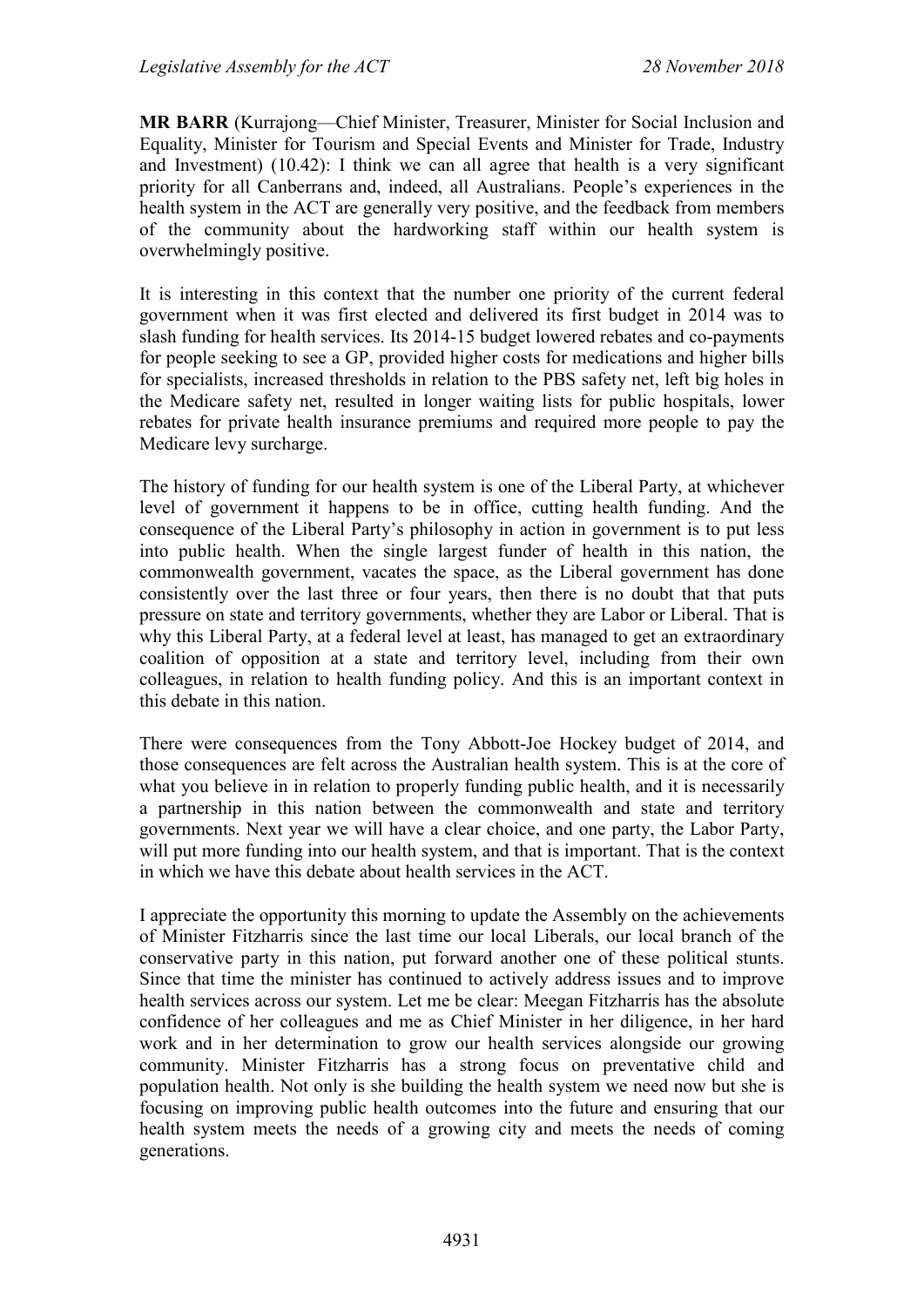In June this year the government invested in further upgrades at Calvary Public Hospital, as have been mentioned, supporting additional treatment spaces, improving access and triage arrangements, enhancing waiting areas and expanding the short-stay unit within that hospital's emergency department. The June budget also saw a \$122 million investment in core hospital services at Canberra Hospital so that more Canberrans can access health care when they need it and access it more quickly. This included more funding for the emergency department, emergency surgery, hospital beds and the intensive care unit, as well as funding for more elective surgeries.

Also in June the minister opened the territory's third public hospital at the University of Canberra, delivering specialised care for people recovering from surgery, from illness, or experiencing mental illness. In July the minister opened the newly refurbished maternity ward at Calvary Public Hospital, offering an excellent option for Canberra mothers-to-be to deliver their babies in the public system. Having these additional facilities and expanded facilities on the north side takes pressure off the facilities on the south side, as people on the north side are less likely to travel to the south side if they have those facilities available on the north of the city.

In September the minister opened our third nurse-led walk-in centre in Gungahlin, and since then, as we have heard, over 3,000 patients have used this free public healthcare facility. This type of investment in free public health care is bitterly opposed by those opposite and has been throughout its history.

We talk about free public health care in this nation. Let us not forget that the Liberal Party opposed Medicare in its creation and through its first decade and a half. It was only when it was clear that they could not be elected to public office in this nation that they reversed their position on Medicare, and yet over the years they have sought to chip away at it, to privatise elements of it. They have form on Medicare; they have form on public health. And it is poor form. They do not in their hearts believe in free public health care. In their hearts they do not, and the Australian people know that, and Canberrans know that. And they know that if they want a serious investment in public health then they need to vote for progressive political parties.

That is demonstrated time and again around this nation. We saw it in Victoria on the weekend; we saw it in the ACT in 2016; and we are certainly going to see it at the federal election next year; and we are certainly going to see it—

#### *Members interjecting*—

**MR BARR**: In South Australia at the moment the South Australian Premier and the South Australian health system are under enormous pressure because of funding cuts, because the Liberals come in and they want to cut funding to public health. That is exactly what is going on, true to form. Just like Michael Kroger said, following the Victorian election debacle, the Liberal Party's task is to come in and cut funding. That is what they are about. They is what this mob are about. It is in their DNA. It is what they will always do, because they do not believe in free public health care. We do and we will continue to invest in important services for our community.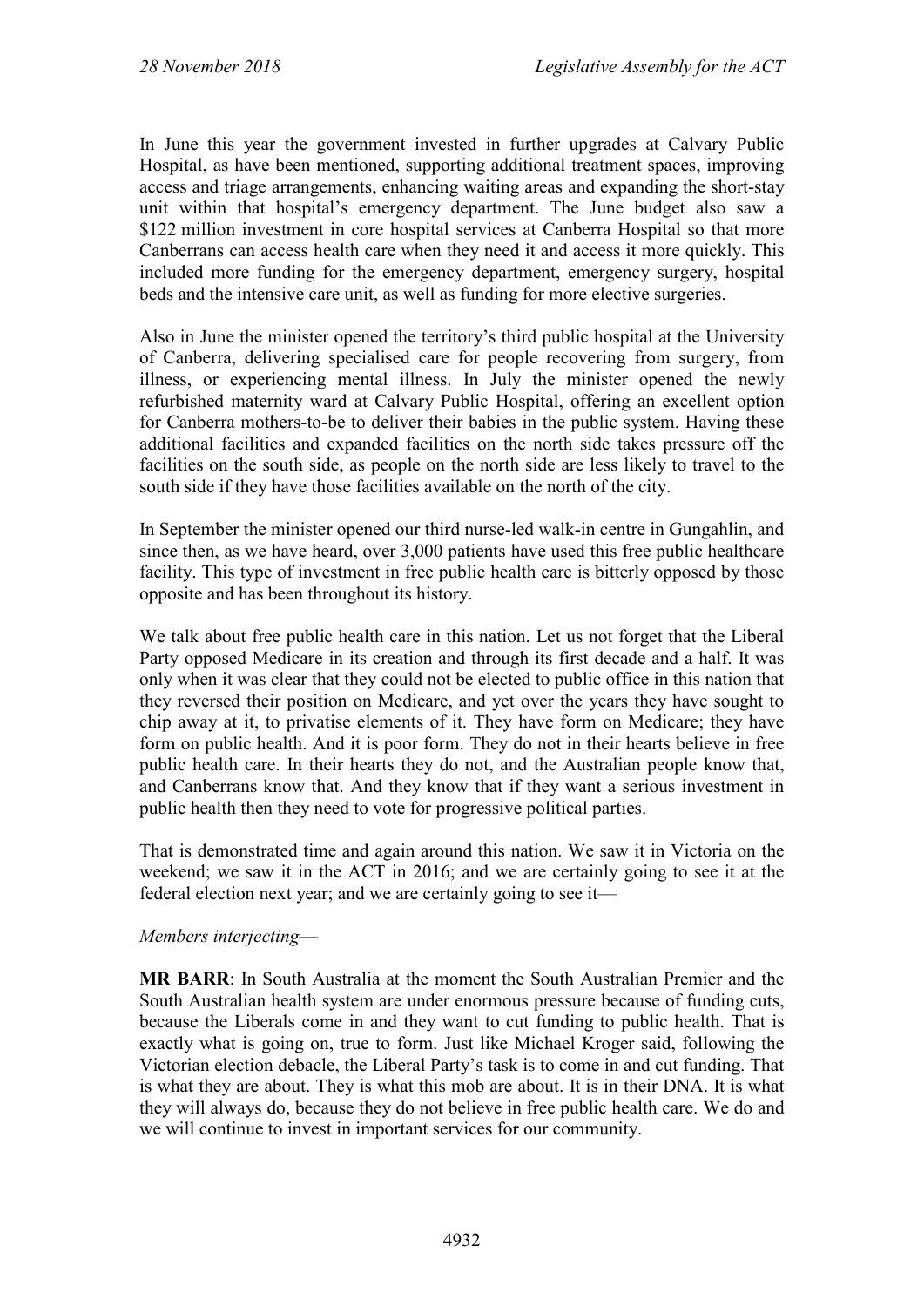Minister Fitzharris continues to support nurses that support Canberrans. The minister announced that the government has signed a new MOU with the Australian Nursing and Midwifery Association to develop a ratios framework that will support strong and sustainable nursing workforce ratios into the future.

In October the government delivered on our election commitment to increase GP bulk-billing in Canberra's south by supporting a new general practice and the expansion of another in Tuggeranong and a new GP bulk-billing clinic in the Molonglo Valley. We have been out talking to the community about Canberrans' interest in public health care and it is clear that Canberrans value the investment this government is making in free public health care right across out city. I know the opposition do not want to talk about those achievements and accomplishments but they are real and they are being utilised by Canberrans every single day.

I commend Meegan Fitzharris for her leadership, for her advocacy, for her support and investments in public health care. I also thank all the hardworking staff right across the ACT health system for helping the thousands of patients to get the care they need every day. The minister's focus, and the government's focus, remains on what matters most to Canberra families, and that is quality public health care. We reject this political stunt from the opposition, the party that always cuts health spending and does not believe in free public health care.

**MR RATTENBURY** (Kurrajong—Minister for Climate Change and Sustainability, Minister for Corrections and Justice Health, Minister for Justice, Consumer Affairs and Road Safety and Minister for Mental Health) (10.52): Today we see another motion from Mrs Dunne in which she is seeking to generate a particular political image about the health system to suit her agenda, but the motion is divorced from the reality of the performance of the health system in the ACT.

Minister Fitzharris made this comment in her remarks, and I had prepared similar remarks: neither Minister Fitzharris nor I, with our respective responsibilities in this place, have walked in here at any point this year and said that the health system is perfect. We have been open to acknowledging that in a system as large, as complex, and as busy as this one there will be areas where we must continue to strive for improvement, where there will need to be reform, where there will need to be additional resources, where we will need to consider new approaches, where new issues will emerge.

Neither of us have denied that those challenges are not there, but it is our jobs as the ministers to get on and fix those things. The track record outlined by the minister today of the work that has been done and some comments that I will make in the mental health space demonstrate that we are committed to making our health system as good as it possibly can be, making sure that it delivers for Canberrans and that Canberrans know they will get excellent health care when they need it.

It is a view in the community that most people are very satisfied with the ACT health system, and I meet those people. The Liberal Party are not the only party in this place that talk to people in the community, despite their attempt to generate an image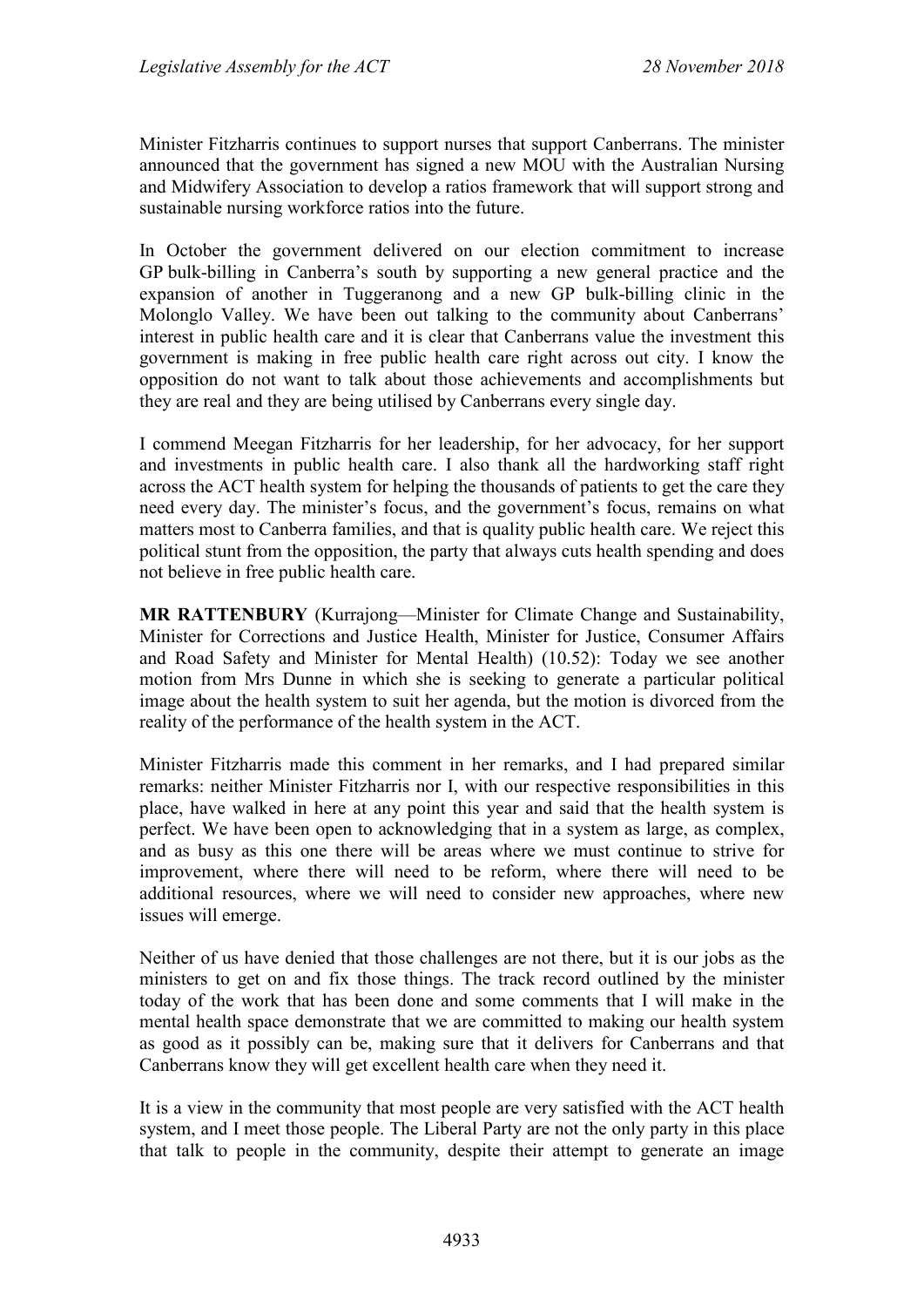otherwise. Every single one of us gets consistent community feedback because our community recognise us. They see us in the supermarkets; they see us when we are doing mobile offices; they see us at a range of public events, and people are very forthcoming with their feedback.

We know that people will have different views and that some people's experiences will be different. But I meet a lot of people who say they have very good experiences with ACT Health. I also get letters, as the minister, from constituents who are concerned and feel something has gone wrong. They give feedback on areas that need improvement. I take those matters very seriously. I look at each of them very closely and I frequently seek feedback from Health, and not just to prepare the ministerial response. Those letters frequently lead to a conversation to seek further information and the like. For the opposition to say the minister does not care and that the government does not care and is not listening to the community is simply not true. It suits their political narrative, but it is not the case.

We have seen a series of motions from Mrs Dunne this year, when she has sought to raise a range of issues on occasions. Yesterday she made an observation along the lines of: "It is really urgent that we do this because these matters need to be brought before the Assembly." These matters have been brought before the Assembly frequently by Mrs Dunne this year and she has had plenty of opportunity to raise them. I am very happy to respond to them yet again today.

As has been touched on already in the debate, a range of important reforms are going on in ACT Health. These include things like: the territory-wide health services planning; the data review, which is giving us better data and better capability in this space and which will lead to significant improvements across a range of outcome areas; the independent external culture review; and significant investments in our emergency departments and elective surgery programs, as Minister Fitzharris outlined in her comments earlier.

In the mental health space, we have seen a range of enhancements to existing services, as well as new services coming online. Over the last two budgets there has been increased investment in mental health, more services have been provided, and new and better services are being provided.

In terms of the newer services that have come on stream, there are some excellent examples which I would like to reflect on. The first is the recently launched partnership with the Black Dog Institute on the life span suicide prevention program. The ACT government is investing \$1.5 million in this program, which takes an updated approach to tackling suicide. There are nine components to it, and the Black Dog Institute have been excellent partners on this. I am very pleased to see this program rolling out in the ACT because there is an upward trend in suicide in Australia. This is challenging all governments across the country, and we must be open to taking new approaches to tackling this very difficult issue that is afflicting our community.

The government has supported Menslink to expand their counselling services to 10 to 12-year-old boys. We did this because Menslink told us that this is an area they see as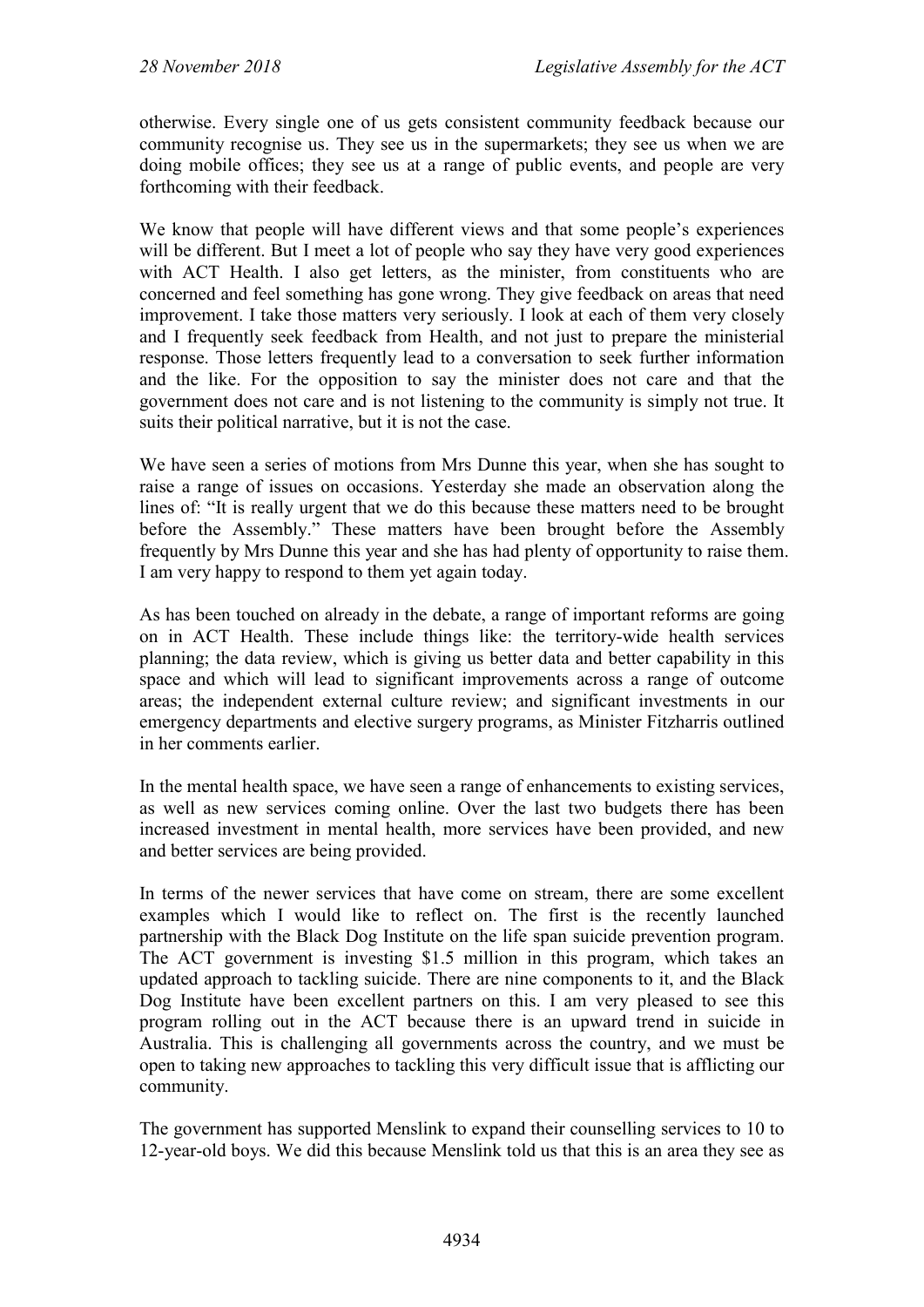an emerging problem and they want to get into it early. They wanted to run this program that they believed would work, and the data that has come back from that program shows that it has been well received by the community. A lot of people have come into the program and it is delivering for that age group. A lot of people perhaps think children that age are unlikely to present with suicidal ideation but, sadly, that is what we are seeing in our community. I was very pleased to be able to support Menslink to launch that new initiative to target this emerging problem.

We have funded sessions at headspace to reduce waiting times for young people needing support when they first identify as having mental health problems. That means they can get rapid access for some initial appointments. We do not have full evaluation data yet, but early evidence is indicating that many of the young people coming into that program are getting what they need and do not come back to the service. Others who need more sustained treatment are channelled into the right pathways, but it is improving access for young people to get the support they need in a timely manner.

In the last budget we invested in a significant package of new supported accommodation to allow people with mental health issues to live in the community. This is a new model, a new approach that recognises that some people with a mental health condition will have an enduring need for support; they are able to live in the community but not unsupported. This model looks to fill a gap that has existed previously. They will have access to long-term accommodation, recognising that these can be enduring conditions. It will become their home, where they will not just have the occasional visit; there will be 24-hour support. This will maximise people's opportunities for independence and to live a fulfilling life. They will have the support they need to maximise opportunities

We have also been rolling out the new adult community mental health services model of care to improve access to community services and provide more support to patients when and where they need it. Some elements have just been implemented in the last few weeks and already I am getting feedback from staff that this is resulting in two outcomes: people getting access to the right treatment in the right place at the time that they need it; and it is cutting the workload of some of our staff.

Better operating systems mean that people are getting the treatment they need but staff are getting to do their jobs more effectively. This has been driven by our staff, supported by the government. We have seen pressures come into our mental health system and we have responded to them. We have a new and improved model of care that is tackling those workload issues and at the same time ensuring that our consumers are getting a better quality of care.

These are just a few examples of the positive work that has been happening in mental health. There are a range of other examples, including new consultation liaison services and the expansion of perinatal services in the last 12 months, through the budget process. These are all things the government is working on on a constant basis. It does not suit the narrative of the Liberal Party, but this is the reality on the ground of the improved services that have been delivered in the areas for which I have particular responsibility within the health portfolio, and it is reflective of the constant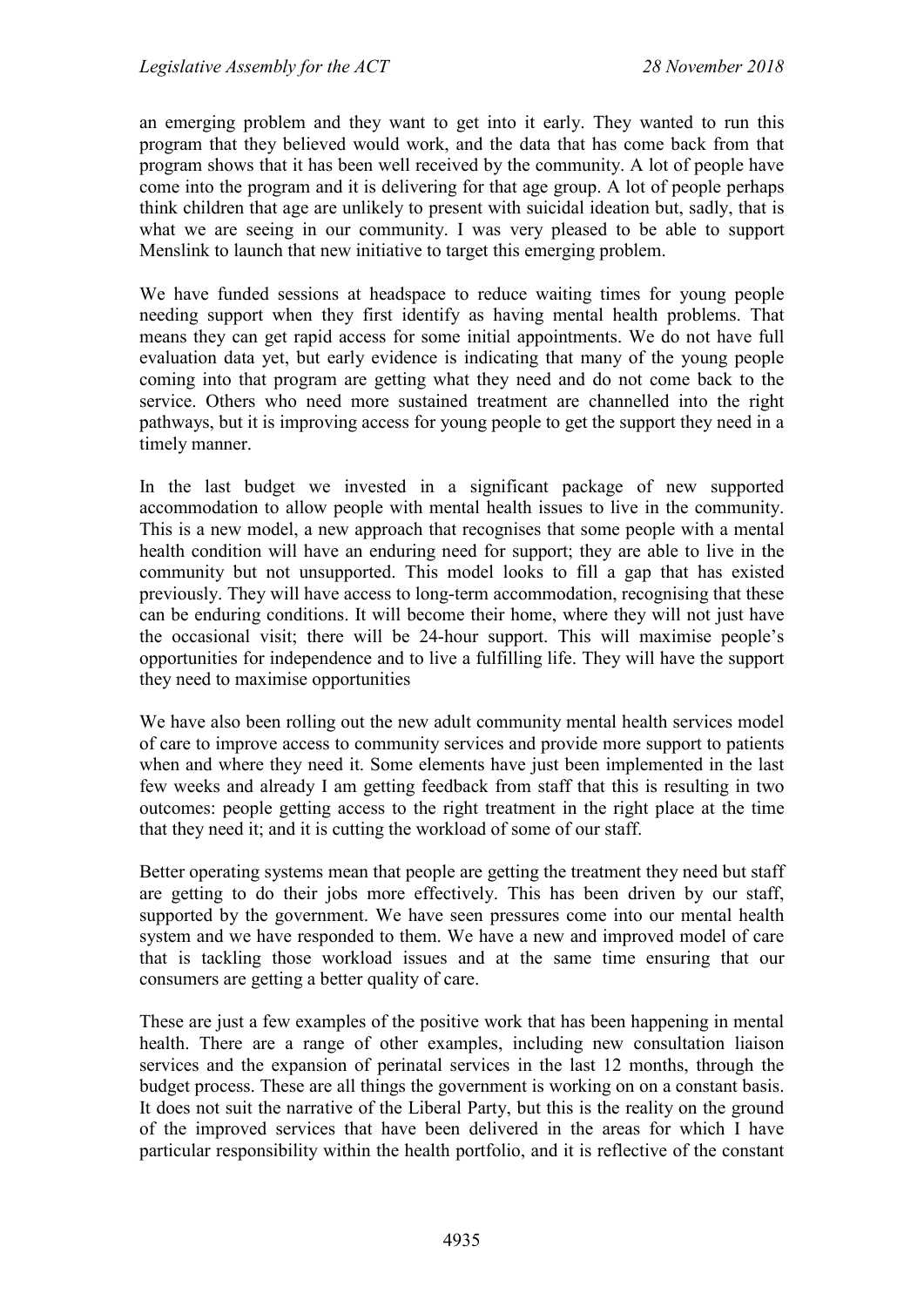effort of ACT Health. Our staff are dedicated; they work hard and the government supports them to do as good a job as they can in the challenging circumstances they often face.

The Greens will not be supporting this motion today. We do not agree with Mrs Dunne's characterisation of the role Minister Fitzharris has been playing. Obviously I deal with Ms Fitzharris frequently, both in cabinet and through our one-on-one meetings where we work together to coordinate the performance of ACT Health, particularly on governance issues such as the recent splitting of the directorate into two separate organisations. I have great confidence that Minister Fitzharris is dedicated to the portfolio and is working hard.

Health a challenging portfolio. Every minister who has ever held it in the time I have been in this place has faced similar criticisms to what Mrs Dunne is putting forward today. That is the nature of health—it is challenging. It is a large, complex system with growing demand on a constant basis. But I am confident that Minister Fitzharris is striving to address those challenges and that we are making progress in ensuring that ACT Health continues to improve.

**MRS DUNNE** (Ginninderra) (11.02), in reply: Madam Speaker, it is quite typical of the approach that the Labor Party has taken in health in this term that we are in this situation today. Nothing typifies it more than the approach taken in this debate by Mr Barr, who attempted to turn it into a debate on health funding.

This is not the day for the debate on health funding; this is the day on which we have a discussion about whether or not this chamber should censure the minister for health. If the Chief Minister wants to have a debate about health funding, knock yourself out; I will gladly come to the table. And when we do come to the table, we will put forward the Australian approach to health funding, which is a combination of privately provided and publicly provided health services which is unique in the world, excels in the world and is a model which many across the world aspire to.

We have to remember that it is a combination of publicly provided and privately provided services. One of the problems with the bland assertions about free public health services is that they do not take into account that most of us who are able to do so pay some of our own way in the health system, thereby relieving the burden on the tax system so that we can provide free public health services to those who could not otherwise access it.

I will go straight from there to the issue of the nurse-led walk-in centre. I will say it again so that this minister never again misrepresents the Canberra Liberals: my predecessor, Mr Hanson, and I have comprehensively, conclusively and repeatedly said, over nearly 10 years now, that we would not close nurse-led walk-in centres; we would change the model. We would ensure that there were doctors available at walk-in centres. We would do what we could to ensure that there was bulk-billing in nurse-led walk-in centres so that the commonwealth could pay some of the cost, which is currently borne almost entirely by the ACT taxpayer because this government does not know how to cost shift to the commonwealth.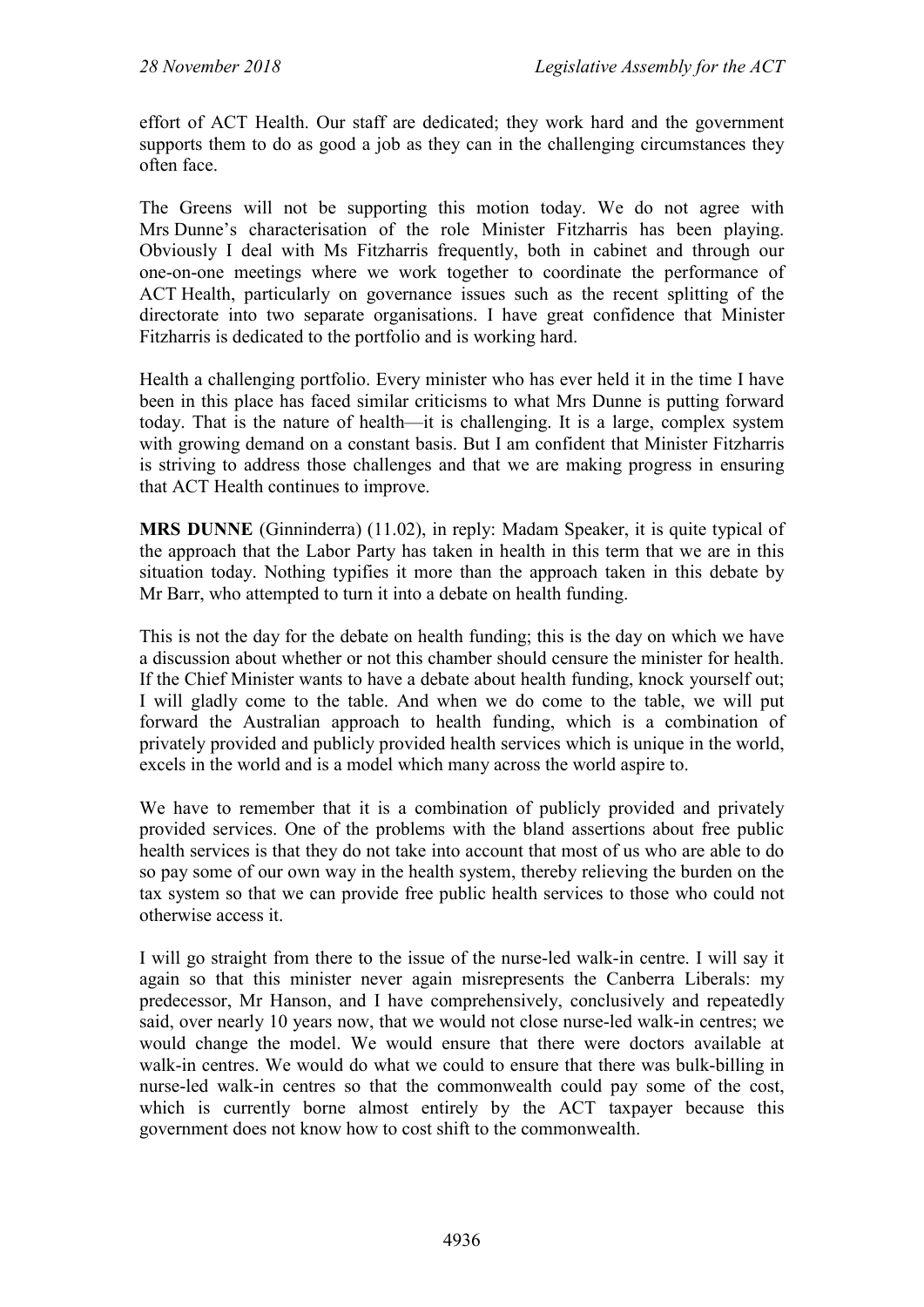It is a constant complaint that we fail to get proper commonwealth funding for services provided in the hospital, we do not bill Medicare properly and we do not bill the pharmaceutical benefits system properly because we are not signed up to the agreements. Instead of paying out of ACT taxpayer money in excess of \$180 every time someone turns up to the nurse-led walk-in centre, we would be trying to retrieve some of that money from the commonwealth, like every other state does.

It is easy for this government to say, "We provide this free service." It is difficult to tell the truth. If Joe Public walks up to a nurse-led walk-in centre and someone says to them, "Actually, it is not free; it costs the ACT taxpayer \$188," he is going to say, "Well, I am doing all right, thank you very much, because I am not paying that out of my pocket. I do not see that coming out of my pocket." But it comes out of your rates, it comes out of the duties that this government levies, it comes out of the GST that we pay and is brought back to us, it comes out of the parking fines, and it comes out of the parking fees. ACT taxpayers pay that \$188 from all of these things.

The minister put out a press release yesterday extolling the virtues of the health system and how great she has been, and she spoke about it today. I will just touch on half-a-dozen issues that she raised to say how she has been doing a great job.

To say that achieving accreditation is an achievement is really pretty laughable. It is the thing that makes the hospital function, that allows the hospital to function. It is business as usual. If we did not have accreditation, we would have to close the hospital. The fact that we were under pressure for three or four months to achieve accreditation was a real problem. They are sitting there saying "Geez, we achieved accreditation," with a sigh of relief. They did not have a plan B; they did not know what would happen. They had to achieve accreditation, Madam Speaker, or we would be in a very fine pickle now and this minister would be well and truly gone.

The minister claims that she has announced an expansion of Clare Holland House. It is interesting to note that there is not one dollar of ACT money in that expansion. The minister talked about progress in the delivery of the territory-wide health services planning document, but she failed to say that she abandoned the policy that she talked up for one year or more in relation to virtual centres of medical excellence. She talked about meningococcal vaccination but did not mention that they had not delivered on their commitment to deliver free meningococcal B vaccination for infants, as was promised at the election.

She talked about the bulk-billing clinics. I applaud the bulk-billing grants. What I do not applaud is the fact that the grant application closed in April and it took six months, until October, to decide how to spend some of the money—not all of the money they had allocated for this. I know that one of the bidders subsequently told me that they had hoped that they would be able to open their clinic in June in the Molonglo Valley in advance of the flu season, and they were not able to do so because of the unconscionable delays in this very small grants program.

The minister talks about the establishment of the independent review into workplace culture. Really, Madam Speaker, it is risible that the minister would consider this an achievement. She resisted. She was dragged, kicking and screaming, to a poor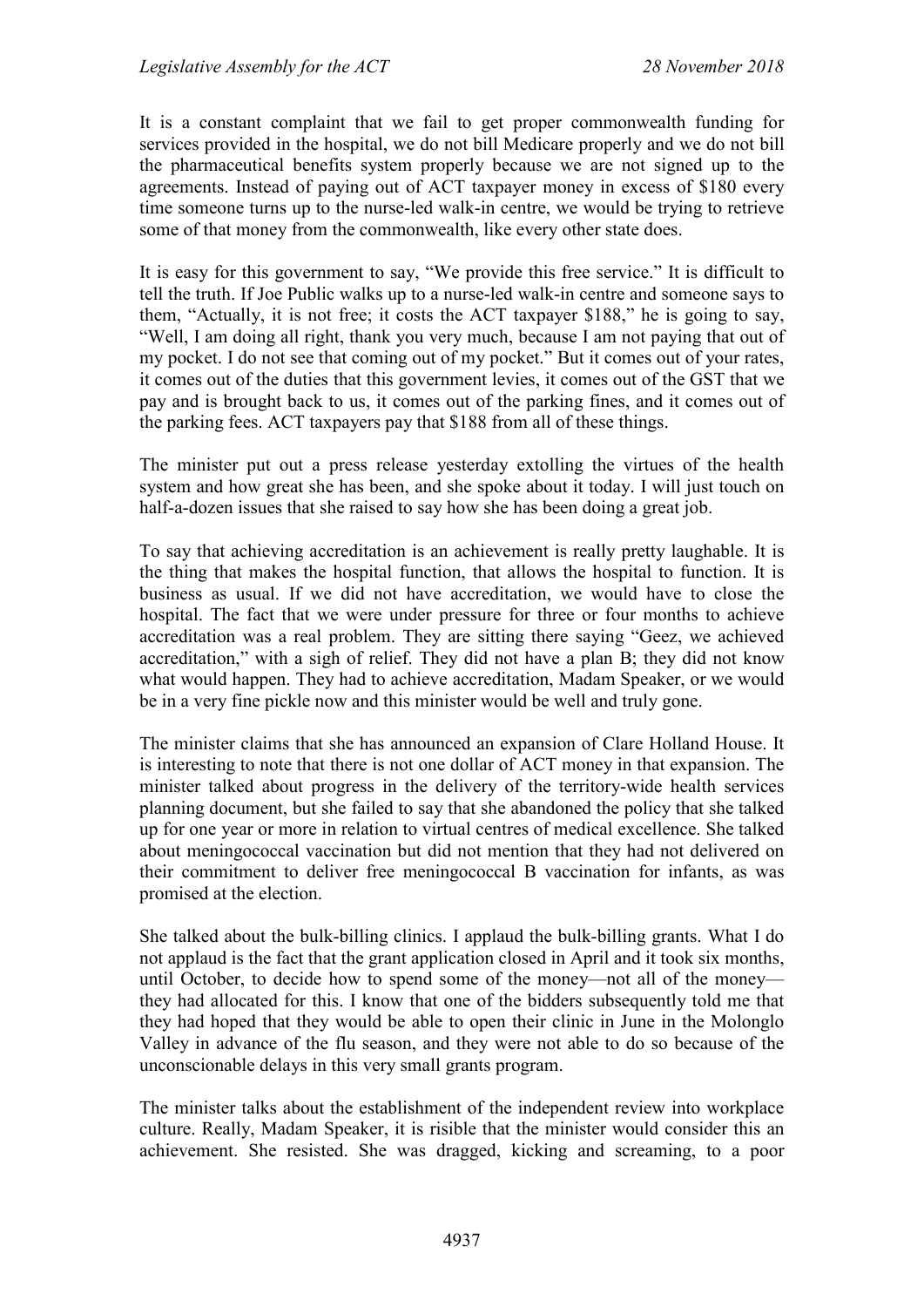substitute for a proper workplace culture review. It was risible to talk about developing a nurse safety strategy after we had seen the white hot anger of the ANMF about the failure of the Minister for Mental Health and Minister for Health and Wellbeing to address a work safety strategy and the delays in that. It is risible that they would call this an achievement. It is not an achievement. It is something that they are in the process of doing, and something that has been unconscionably delayed.

These are just some of the things that the minister says are her achievements. The minister says that the Canberra Liberals are denigrating the public health system. Nothing is further from the truth. We believe in the public health system. We believe it needs to be appropriately funded and it needs to be appropriately supported by its political leaders. This minister does not do this.

I refer again to the very first meeting I had with Minister Fitzharris after she became the Minister for Health and I became the shadow minister. It took many months to actually have that meeting. I offered to work with her in a collaborative fashion. Like Mrs Jones, I do not come in here and lie. The offer I made to her on that day was: "I do not need to go to the media with every story. If you have an issue and you want to sort it out with me, pick up the phone, send me an email or come and see me in my office." She has never once done it. This minister does not know how to work collaboratively across the chamber. She was given every opportunity.

What the people on this side of the chamber want is a good public health system and a good hospital system where the staff are appreciated by their managers, by their leaders. They do not have it. I pay tribute to the staff who have to work under these circumstances. It is quite clear from the demeanour of this minister that she should not continue in her job, and it is quite clear from the demeanour of this minister that she should be censured by this parliament.

Question put:

That the motion be agreed to.

The Assembly voted—

Ayes 11 Noes 14

Miss C Burch Ms Lee Mr Barr Ms Le Couteur<br>
Mr Coe Mr Milligan Ms Berry Ms Orr Mr Milligan Ms Berry Ms Orr Mrs Dunne Mr Parton Ms J Burch Mr Pettersson Mr Hanson Mr Wall Ms Cheyne Mr Ramsay Mrs Jones Ms Cody Mr Rattenbury Mrs Kikkert Ms Fitzharris Mr Steel Ms Lawder Mr Gentleman Ms Stephen-Smith

Question resolved in the negative.

# <span id="page-21-0"></span>**Drugs of Dependence (Personal Cannabis Use) Amendment Bill 2018**

**Mr Pettersson**, pursuant to notice, presented the bill and its explanatory statement.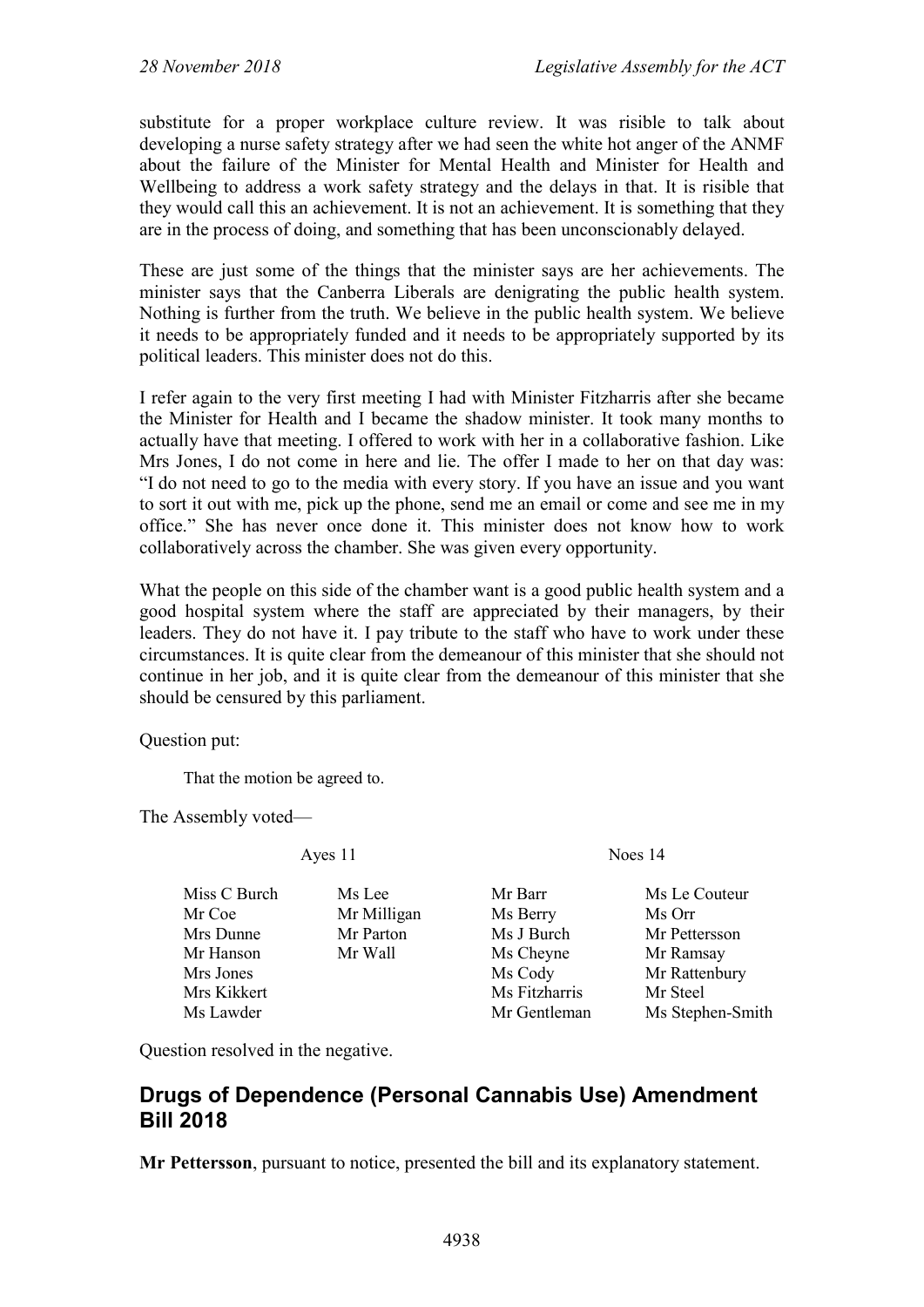Title read by Clerk.

#### **MR PETTERSSON** (Yerrabi) (11.17): I move:

That this bill be agreed to in principle.

I rise today to introduce the Drugs of Dependence (Personal Cannabis Use) Amendment Bill 2018. This bill will amend the Drugs of Dependence Act 1989, the Medicines, Poisons and Therapeutic Goods Act 2008 and the ACT Criminal Code 2002, with the effect of legalising cannabis for personal use. The bill will allow individual possession of up to 50 grams of cannabis and will also allow for the cultivation of up to four cannabis plants.

Since I tabled this bill two months ago, I have received overwhelming support from the community. Recent government research has found that 54 per cent of Canberrans support legalising cannabis for personal use and only 27 per cent of Canberrans are opposed to this change.

Many of the submissions I received in consultation were from people with chronic health issues who wanted to legally access cannabis to relieve pain but did not meet the criteria for medicinal cannabis. Some wanted to occasionally, recreationally, smoke cannabis without risking fines or prosecution. Many others did not ever plan on using cannabis themselves but wanted to end the criminalisation of cannabis from a policy perspective. Some submissions were from Canberrans who had had issues with excessive cannabis use but who wanted this to be treated as a health problem, not a criminal justice one.

Clearly, there is enormous community support for legalisation. Canberra has always been a progressive city, at the forefront of legal and social reform. Again Canberrans can lead the country and legalise cannabis for personal use. This bill has such widespread community support that it is now time for us members of this place to legislate.

Cannabis is the most commonly used illicit drug in Australia. A 2016 national drug survey found that 35 per cent of Australians have used cannabis and 10 per cent have tried it in the past year. That means one in three Australians will try the drug in their lifetime. Statistically, that means one in three members of this place have tried cannabis. I have my suspicions about some of you, but I will leave it until I am outside the chamber to point the finger.

Decades long policies of criminalisation and education programs based solely on abstinence have failed to stop widespread cannabis usage. The origins of cannabis criminalisation in Australia stem from the moral panic in the 1930s in the United States. Cannabis use was linked to sexist and racist tropes that have since been completely debunked.

At the commonwealth level, section 300 of the Criminal Code makes drug trafficking an offence. However, possession of cannabis remains a matter for the states. In the 1990s several states and territories decriminalised the possession of small amounts of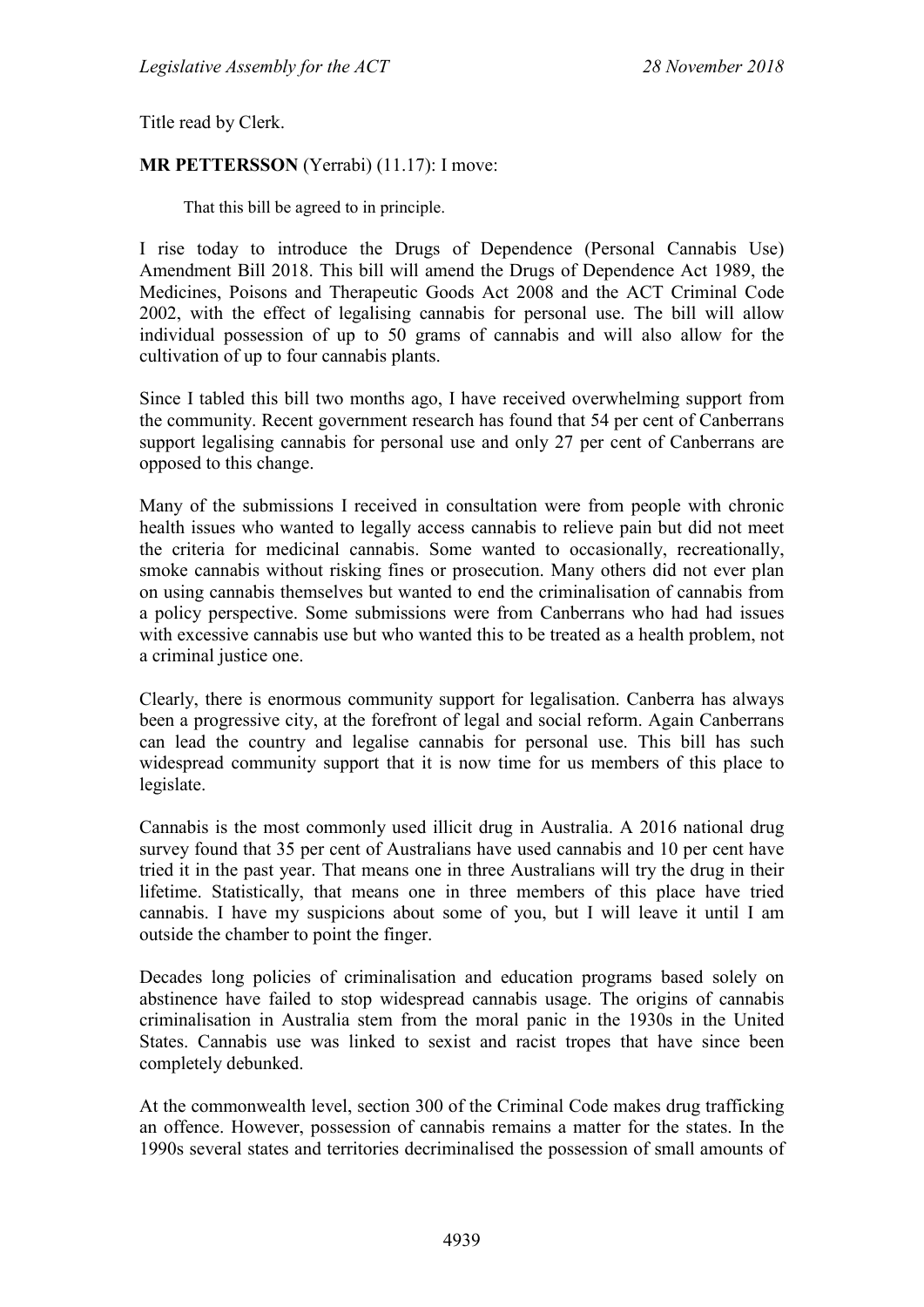cannabis, including the ACT in 1992. This was a great first step, but it does not go far enough. Criminalisation still harms our community. With the current model it is up to police discretion if you are caught in possession of cannabis. This has the potential to create unfair situations of a mixed level of enforcement for different members of the community. It is also worth pointing out that for every one consumer—I will say that again: consumer—that receives a fine from the SCON program, we have three arrests of cannabis consumers. Legalising possession of a small amount of cannabis is a positive harm minimisation policy.

Like all drugs, both legal and illegal, cannabis can have an effect on a consumer's health. But when compared to other legal drugs, such as alcohol, tobacco and prescription medication, cannabis is hardly remarkable. According to a report by the Australian Institute of Health and Welfare, alcohol represents 4.6 per cent of the total disease burden, tobacco represents nine per cent, and cannabis represents only 0.1 per cent. Compare this to the misuse of prescription drugs, such as codeine and other opioids, which in 2016 caused more deaths than for all illicit drugs combined. Tobacco and alcohol combined kill around 20,000 Australians every year. These are incredible and shocking numbers.

The health impact of cannabis is far less than for these legal drugs. Not only do these legal drugs place an enormous burden on the health system but they are linked to antisocial behaviour and the criminal justice system. A common argument against cannabis is that it is a gateway drug that will encourage people to try harder substances. This is simply untrue, and a massive simplification of the complex external and internal factors surrounding drug dependency. Most users of cannabis do not go on to try harder drugs. Cannabis is no more a gateway drug than alcohol or tobacco.

I am not saying that cannabis does not have any negative effects. Some people do suffer adverse effects as a result of cannabis use. But when compared to the health impact of other legal drugs, the case for criminalisation does not stack up when it comes to health concerns. In fact, criminalisation can actually discourage those who may have a problem with excessive cannabis use from seeking help. It also creates a stigma that may cause people to not seek help from family or friends for fear of judgement. Excessive cannabis use, like all excessive drug use, should be treated as a health problem, not a criminal justice one.

Legalisation will make it easier for these people to get help. That is a good thing. The classification of cannabis as an illicit drug also creates an unnecessary burden for the criminal justice system. According to the Australian Crime Commission's 2016-17 *Illicit drug data report*, over 50 per cent of arrests in Australia were for cannabis-related drugs, and 91 per cent of those arrests were consumer arrests—in other words, small amounts purely for personal use.

Despite the decade long war on drugs and the billions of dollars spent, illicit drugs are still used by millions of Australians. As Mick Palmer, former AFP Commissioner, notes, "drug law enforcement has had little impact on the Australian drug market". Valuable police resources are tied up prosecuting ordinary cannabis users when they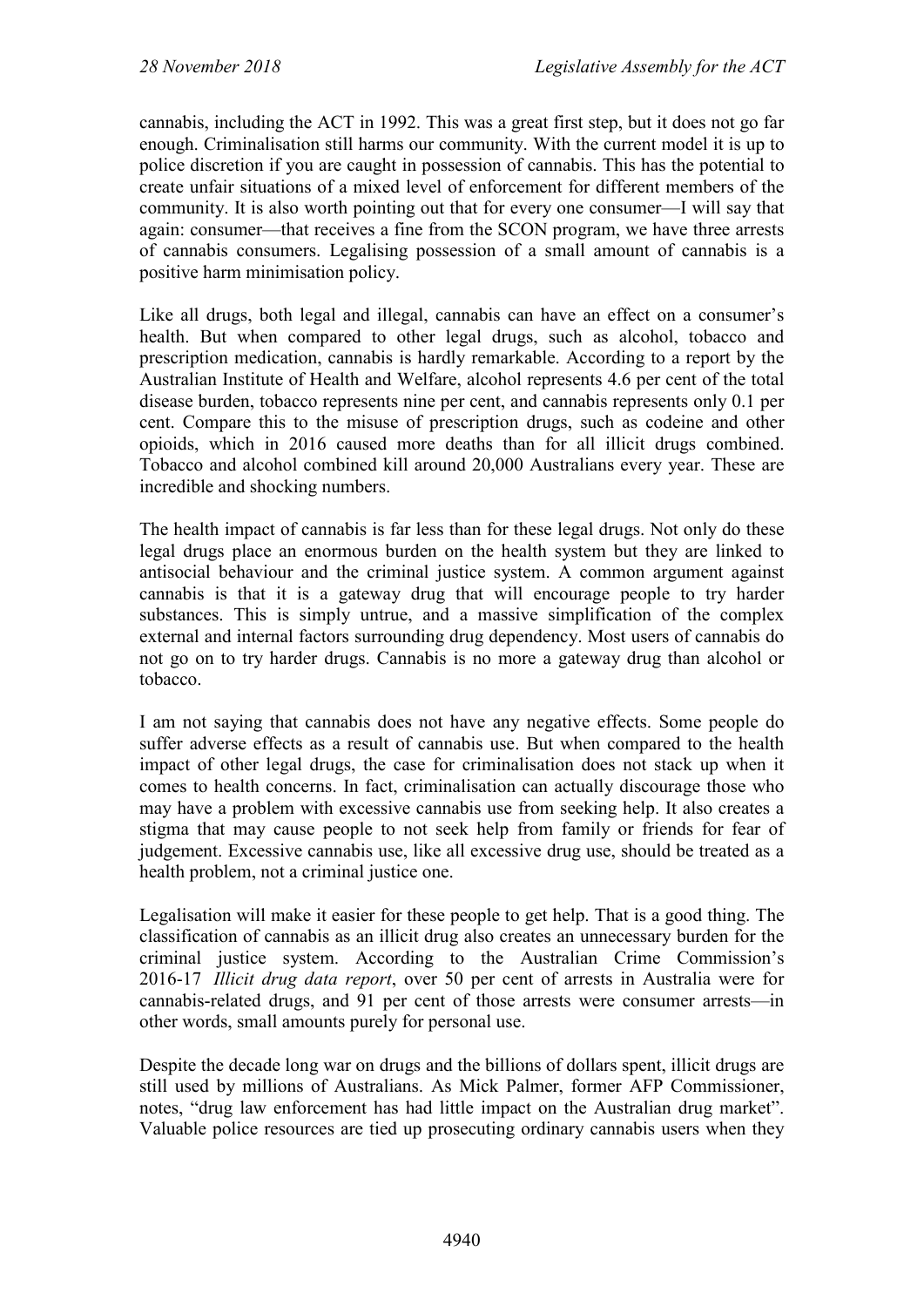could instead be used to tackle more harmful illicit substance suppliers or other justice issues.

Here in the ACT, on average, almost one Canberran every day is arrested for cannabis consumption and over 50 per cent of all drug-related arrests are of cannabis consumers. This results in a waste of police resources focusing on recreational cannabis users who are causing no harm to anyone except potentially themselves. If cannabis is legalised, however, we can stop recreational users getting criminal records and allocate police resources so that they focus on dangerous criminals.

As a restorative justice city, we should focus on harm minimisation policies and reducing the excessive criminalisation of certain offences. Once individuals interact with the criminal justice system, it can snowball into more serious offences and penalties—a cycle which can be hard to break. Getting caught with a small amount of cannabis should not ruin someone's life. We need to legalise cannabis.

A further benefit of legalised cannabis from a criminal justice perspective is that it would stop money going into the hands of organised crime. Rather than bikie gangs controlling the sale of cannabis and taking the profits, Canberrans could grow their own plants. This will also, hopefully, limit the interaction that ordinary Canberrans have with organised crime. One gateway theory that I do subscribe to is that the real gateway is the drug dealer. They have a financial incentive to push harder drugs on to consumers. By restricting interaction with these people—drug dealers—we can reduce the revenue of criminal gangs by making them unnecessary. Given the option, recreational users of cannabis would rather act within the law, and this bill will enable that.

This bill will not completely remove restrictions regarding cannabis. Growing more than four plants and artificially growing cannabis will remain illegal. Selling cannabis and supplying cannabis to minors will also remain illegal, as they are under current laws. New offences will need to be introduced to make smoking cannabis in a public place, or within 20 metres of a minor, illegal, and that is what this bill does. Driving under the influence of drugs is illegal now and will remain illegal. My bill will simply allow adult recreational users to naturally grow and consume the substance in a safe way, while not affecting the wider community.

Let me address some of the concerns that were raised with me about this bill during the consultation process. To those who may question whether this change is really necessary, I say yes. As I have shown, criminalisation itself causes harm. The majority of Canberrans support changing the law. There is clear community desire for change. Some people raised concerns about the mental health effects of cannabis. Studies have shown that cannabis can have a negative impact on the mental health of those who have pre-existing mental health conditions or those who are genetically predisposed to having one. The current system is not preventing these people from using cannabis, but the prospect of a criminal record is not going to improve anyone's mental health and, ultimately, it may stop people seeking professional help when they need it.

Excessive cannabis use should always be viewed as a health concern, not dealt with in the criminal justice system. Legalising cannabis will not change other laws associated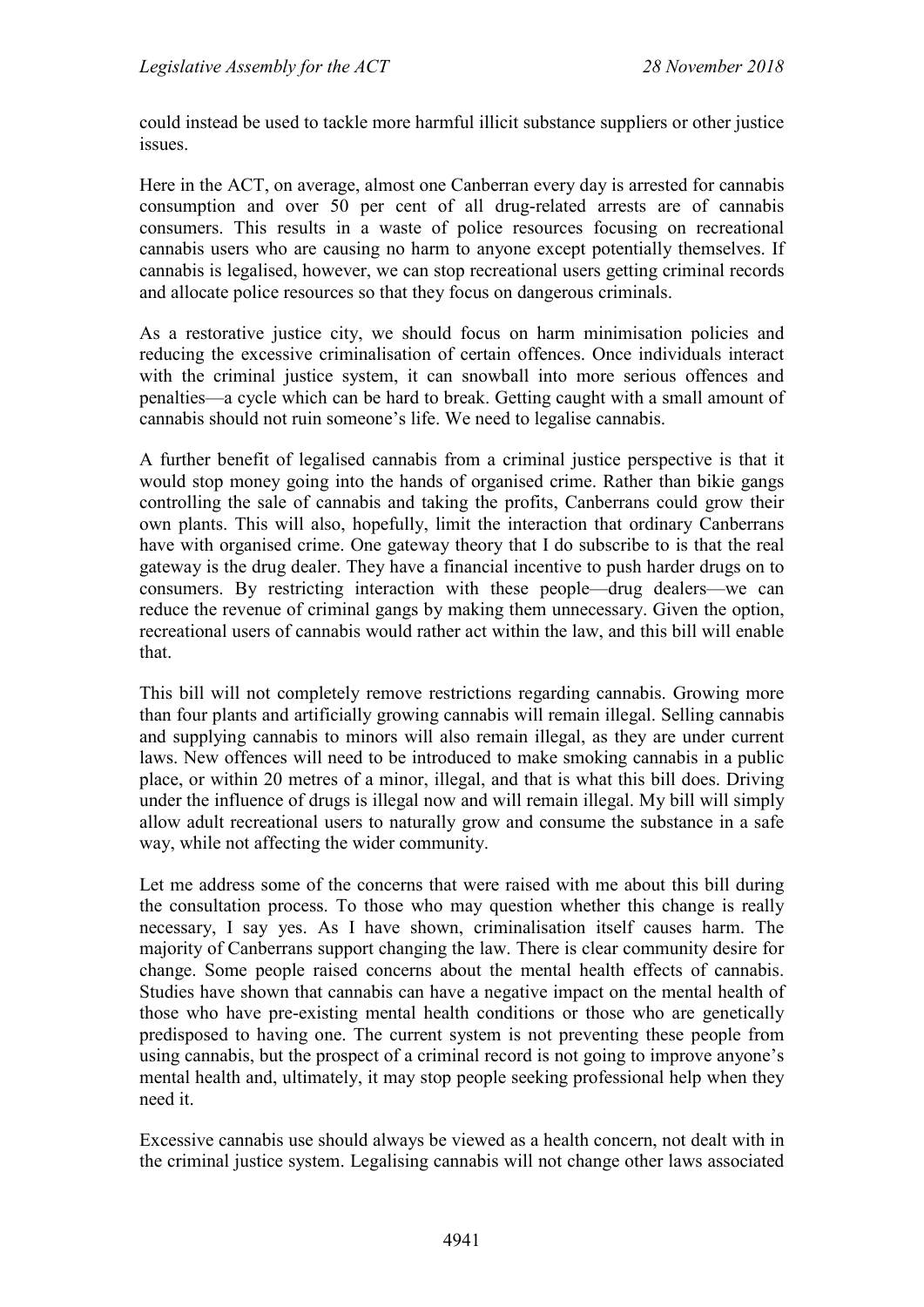with public safety and intoxication. It will, as I have said previously, remain illegal to drive under the influence of cannabis, just as it is illegal to drive while drunk. As with the current drink-driving laws, these penalties dissuade most road users from driving while impaired by a substance. It will remain illegal to consume cannabis in a public place or around children.

On the other side of the argument—and I received a legitimate number of submissions on this; a crazy number, to be honest—some members of the community felt that this bill did not go far enough and wanted no restrictions on the number of plants, or other similar changes. I think that this bill strikes the right balance for the majority of community members. It is sensible and enforceable and will have a positive impact on Canberrans' lives. Most importantly, it is achievable under current federal laws.

Perhaps in the future we could consider setting up a market, like in the US, and directing the taxes from that towards better treatment and awareness programs. This would, however, require changes to federal laws. But for now, in this place and at this time, this bill is appropriate. The proposed bill is not some wacky, untested policy. It is a sensible step forward that has already been implemented in other jurisdictions. Canada has legalised the sale and possession of cannabis and just recently launched its market. New Zealand has also pledged a referendum on this issue for 2020. Currently, 10 states in the United States of America have legalised cannabis and most have gone the step further of setting up a market for this product.

My bill closely aligns with the Vermont model, where sale is illegal. While I have not decided to push for a taxed and regulated market for several reasons, I note that the Colorado market has hit sales of \$1 billion and has raised \$200 million in cannabis taxes. That is \$1 billion taken out of the black market and \$200 million pumped into schools and hospitals. These policies have been successful and they have helped to move states away from the harmful policies of the war on drugs.

It is time for our government to legalise cannabis for personal use. Our current laws are based on historical misinformation, old science and punitive ideas of justice. Sensible policy would treat cannabis like we do tobacco and alcohol, and not criminalise the 35 per cent of Australians that have used this substance. No-one should have their life ruined because they are caught with a small amount of cannabis.

Since I first announced this bill two months ago, I have received an overwhelmingly positive response from the Canberra community, and I thank each and every one of them for that. This is only possible because of your support. Canberrans want the current law to be changed. Let us continue to lead the country in implementing progressive social policy. I urge all members of this place to support this bill. This is a common-sense reform. Let us get it done.

Debate (on motion by **Ms Fitzharris**) adjourned to the next sitting.

## <span id="page-25-0"></span>**Health, Ageing and Community Services—Standing Committee Proposed reference**

**MR HANSON** (Murrumbidgee) (11.31): Pursuant to standing order 174, I move: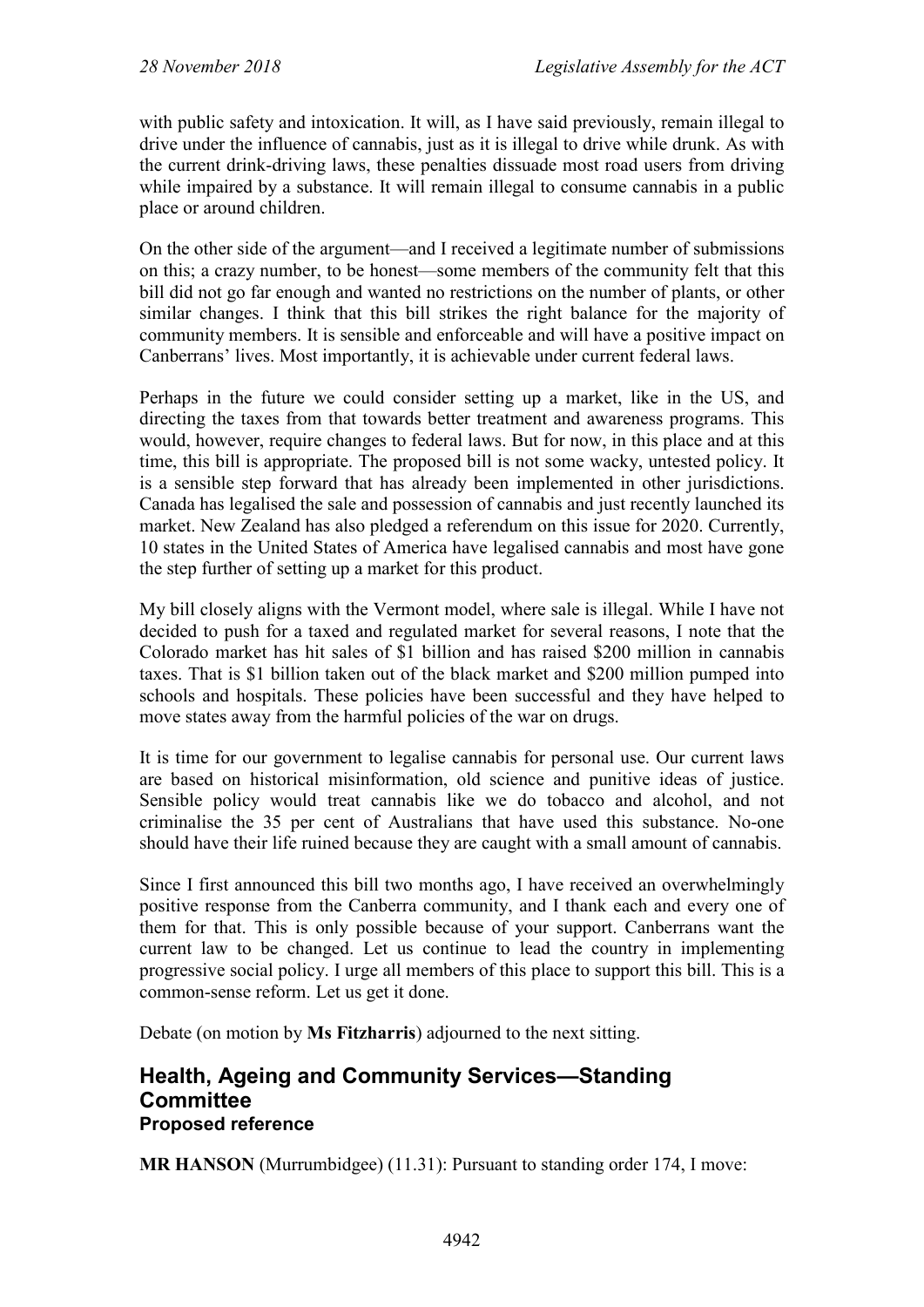That the Drugs of Dependence (Personal Cannabis Use) Amendment Bill 2018 be referred to the Standing Committee on Health, Ageing and Community Services.

This is an interesting debate. It is one worth examining closely. I think we should always be looking at areas of reform, be it drug reform or other areas where we are principally concerned about the harm that substances cause to people, particularly young people and vulnerable groups.

While this is a multifaceted issue, and Mr Pettersson in his speech talked about a range of issues in relation to criminal justice, organised crime and so on, I think we would agree that the most concerning issues to us are the health issues. Indeed, that is why Minister Fitzharris has adjourned this bill. That is why I think it is important that we—

#### *Government members interjecting—*

There is mirth from the other side; I am not quite sure why. There are mixed views on this issue, and there are arguments on both sides. I accept that Mr Pettersson is not trying to liberalise drugs for any improper reason. I think that his view is about trying to improve health outcomes, principally. He has a particular view. I have articulated the Canberra Liberals' view that this is not the way to approach it, that this is not the way to proceed. But I do not think this is an issue that all the evidence is clear on. We need to tread very carefully and fully understand the consequences of what Mr Pettersson has proposed. I do not see any need to rush on this matter.

Medical cannabis, for example, was referred to a committee. The committee system that we have is designed to look at these sorts of areas of complex legislation where there may be significant impacts on the broader community that we do not fully understand, particularly on the health of, as I said, vulnerable people. This is where the committee system can play a role.

As Mr Pettersson has alluded to, there are significant health issues with regard to personal cannabis use. I refer to what the AMA has had to say about Mr Pettersson's proposal. I refer to the submission to Mr Pettersson on his bill, which was also provided to the Greens and to the opposition. These are the words of the AMA:

… as medical professionals, the AMA ACT is concerned that certain groups within the population are more at risk of the deleterious effects of cannabis. The research base on cannabis and psychosis is highly contentious, but despite the limitations, it is worth highlighting the findings presented at last year's International Early Psychosis Association, which is indicative of a link between cannabis use and schizophrenia. In examining a sample of over 3 million people, researchers found that cannabis abuse increased the risk, by five times, of developing schizophrenia.

That is five times.

Concerningly, the same research also showed that maternal and paternal cannabis abuse increased the risk of schizophrenia in offspring. For the mother, it was associated with a sixfold increase and for the father a 5.5 fold increase in risk.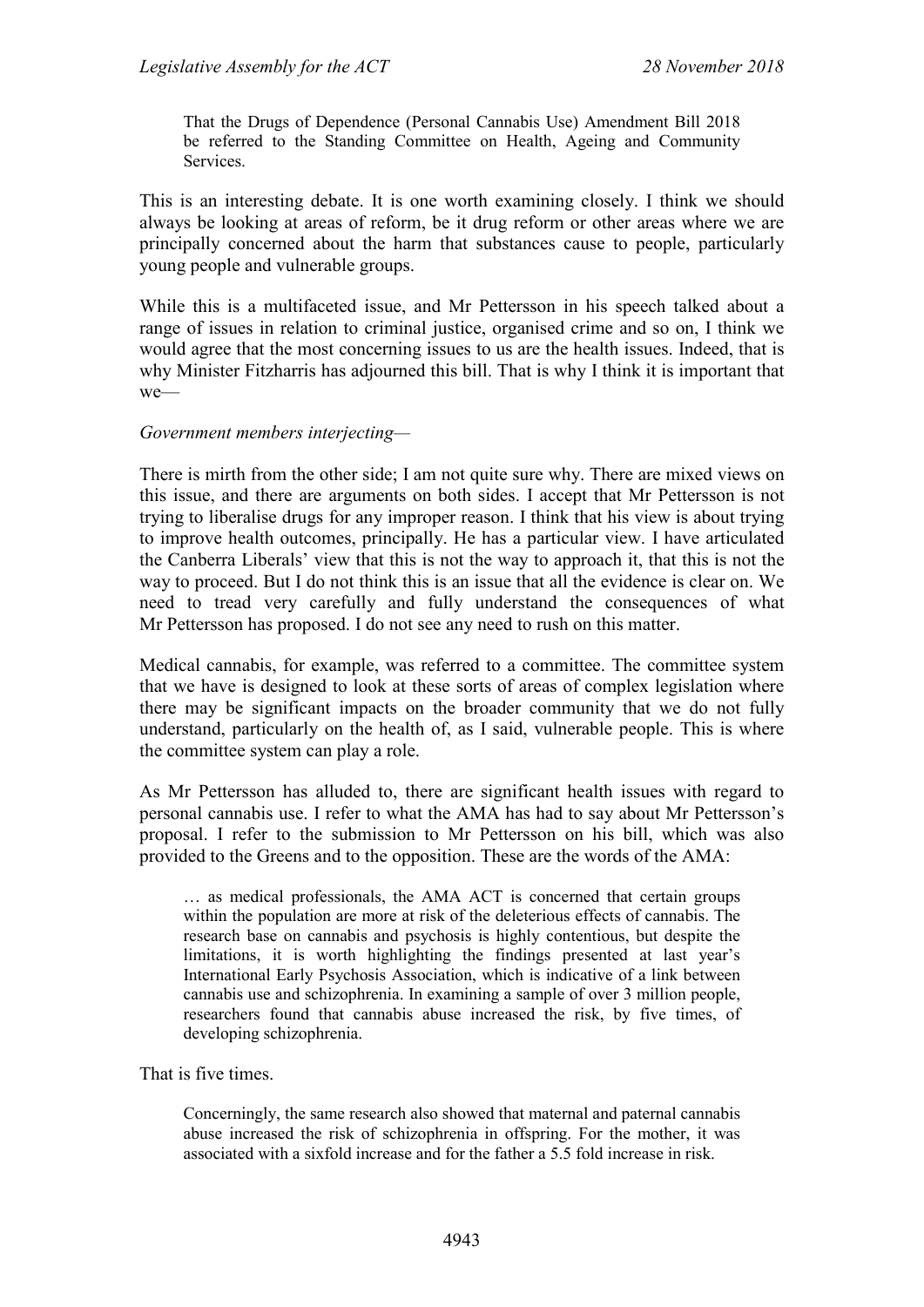The AMA referred to the federal AMA position statement on cannabis use and health from 2014. They pointed to the relevant part of the position statement on page 9 of that document:

The AMA does not condone the trafficking or recreational use of cannabis. The AMA believes that there should be vigorous law enforcement and strong criminal penalties for the trafficking of cannabis.

But, importantly:

The personal recreational use of cannabis should also be prohibited. However, criminal penalties for personal cannabis use can add to the potential health and other risks to which cannabis users are exposed. The AMA believes that it is consistent with a principle of harm reduction for the possession of cannabis for personal use to attract civil penalties such as court orders requiring counselling and education …

So real concerns were raised by the AMA about the effects of cannabis on people and the potential consequence of legalising cannabis for personal use. I think we should take a pause to consider what they have said.

The Victorian parliament recently conducted a bipartisan inquiry. I note that they did not recommend removing penalties, which are actually criminal penalties in Victoria. I do not support that. We do have a more liberal regime here in the ACT, which the Canberra Liberals support. The Victorian inquiry said, as recommendation 23, that the government should:

… investigate international developments in the regulated supply of cannabis for adult use, and advise the Victorian Government on policy outcomes in areas such as prevalence rates, public safety, and reducing the scale and scope of the illicit drug market.

What they basically said is, "We need to have a closer look at this. We need to look at it further. We need to gather the evidence base so that the government can make a considered decision." Something the committee could do is gather that evidence base and listen to people like the AMA to understand the consequences of what this bill proposes.

In the *Canberra Times* today, a headline is: "More detail is needed as ACT moves to legalise cannabis". I will quote from Dr Caldicott, who you may know. He is a senior lecturer at the ANU College of Health and Medicine. He said:

… the devil would be in the detail.

It is very important what the legislation looks like …

We don't know whether it has to be 50 grams of certain plants of specific strain, whether or not there's going to be a central seed depository for people who want to grow it. There's none of that detail there, and these are important points that we need to discuss.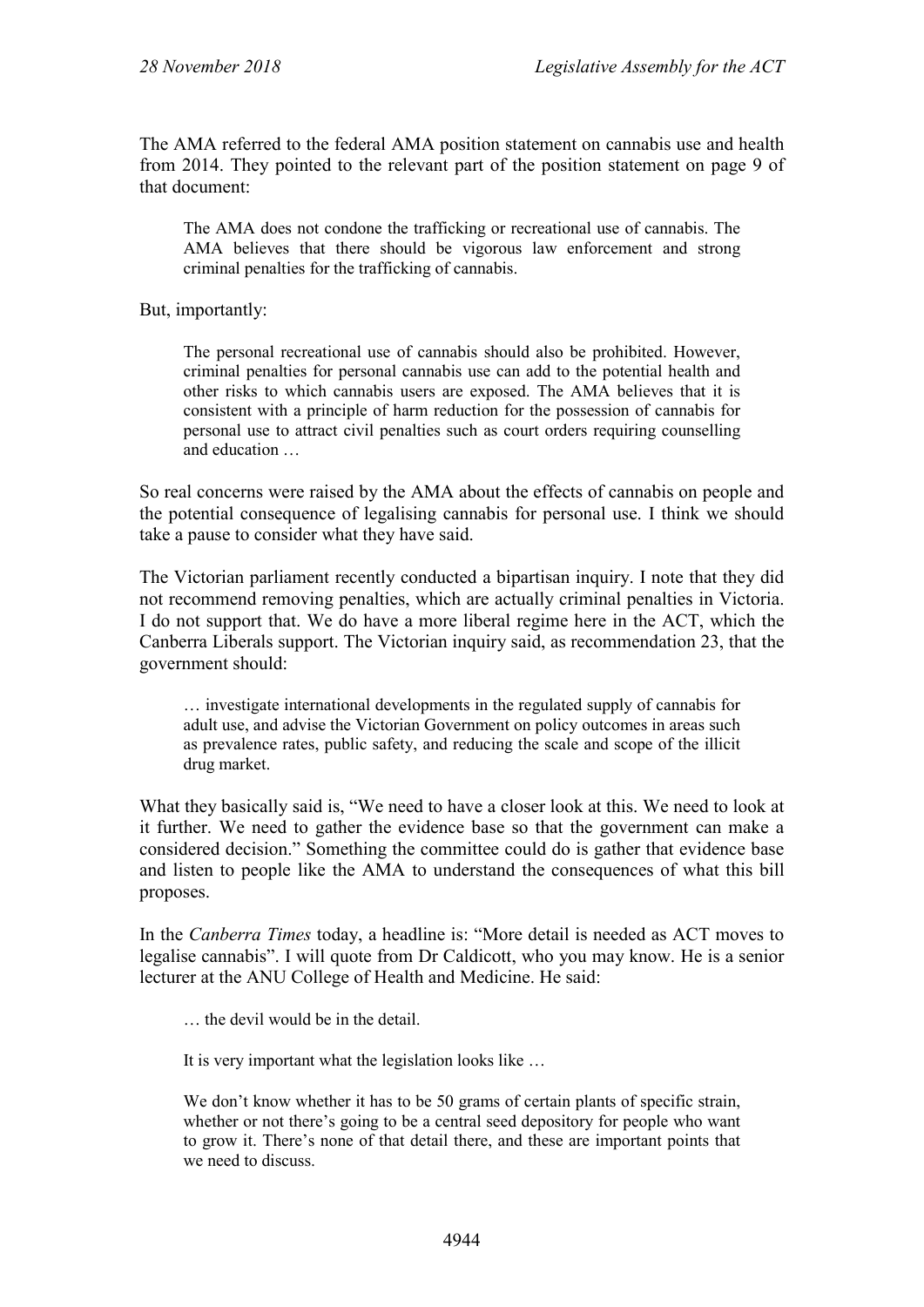I think there are a number of points that we need to discuss. If we do bring this legislation in, and my understanding is that it has the support of the Labor Party and the Greens, are there some consequential effects? Do we need to consider where people are getting their seeds from and so on? I do not know the answer to that. That is why I think it would be useful for a committee to examine those sorts of issues.

When there is an issue on the table that the government is pushing and they get support from a doctors group or individual doctors, and I cite pill testing here, the government tend to hide behind that and say, "The doctors support it; therefore we must do it." We have a situation here where the doctors do not support it, but they are going to ignore that. They are going to ignore that advice. The health minister has indicated her support for the bill despite the fact that that is not what the AMA is supporting. It is difficult for me to understand why the health minister and the Minister for Mental Health, given the advice from the AMA, would not want to hear further from the AMA, would not want to put this to an inquiry to consider in more detail what the AMA has to say.

With no upper house, as we have often heard from the Greens and members of the Labor Party, and certainly we agree, it is useful to have committees. We hear from Ms Le Couteur all the time that this is what the committees are there for. When there is a piece of legislation that a committee could look at to provide further depth of understanding so that we make sure we get the legislation right and the legislation gets up, and to see what other issues we may need to consider, that is what a committee can do. I do not understand, then, why the Greens would not support a committee looking at this, given the potential effects highlighted by the AMA and what the effects on demand and usage will be. I do not know the answer to that.

I suspect, given what happened in Canada recently, although that was a different model, that demand is going to significantly increase. The deterrent has gone, particularly for younger people. I am a parent of a 19-year-old and a 12-year-old. The fact that something is not legal is very useful for a parent to deter kids, younger people, from being influenced into something.

What is the education on the mental health implications? What are we going to do to make sure that that is fully understood? What impact will this have on vulnerable groups? What is the control of seeds? Where are they sourced from? What quality, and what measurement are we going to allow in weight? For THC, quantities can be very different between various forms of marijuana, between leaf and HID. What is the answer to that?

What is the evidence from other jurisdictions? Why would we not want to gather that to understand it better? Mr Pettersson has said that this has been modelled on the Vermont model, but what are the learnings from Vermont? What did they find when this model was introduced?

As I said, I have a 19-year-old and a 12-year-old. When you have kids, you want to make sure that when you are passing legislation in this place you do no harm. I think we would all want to be in a place where, understanding the realities we face of drug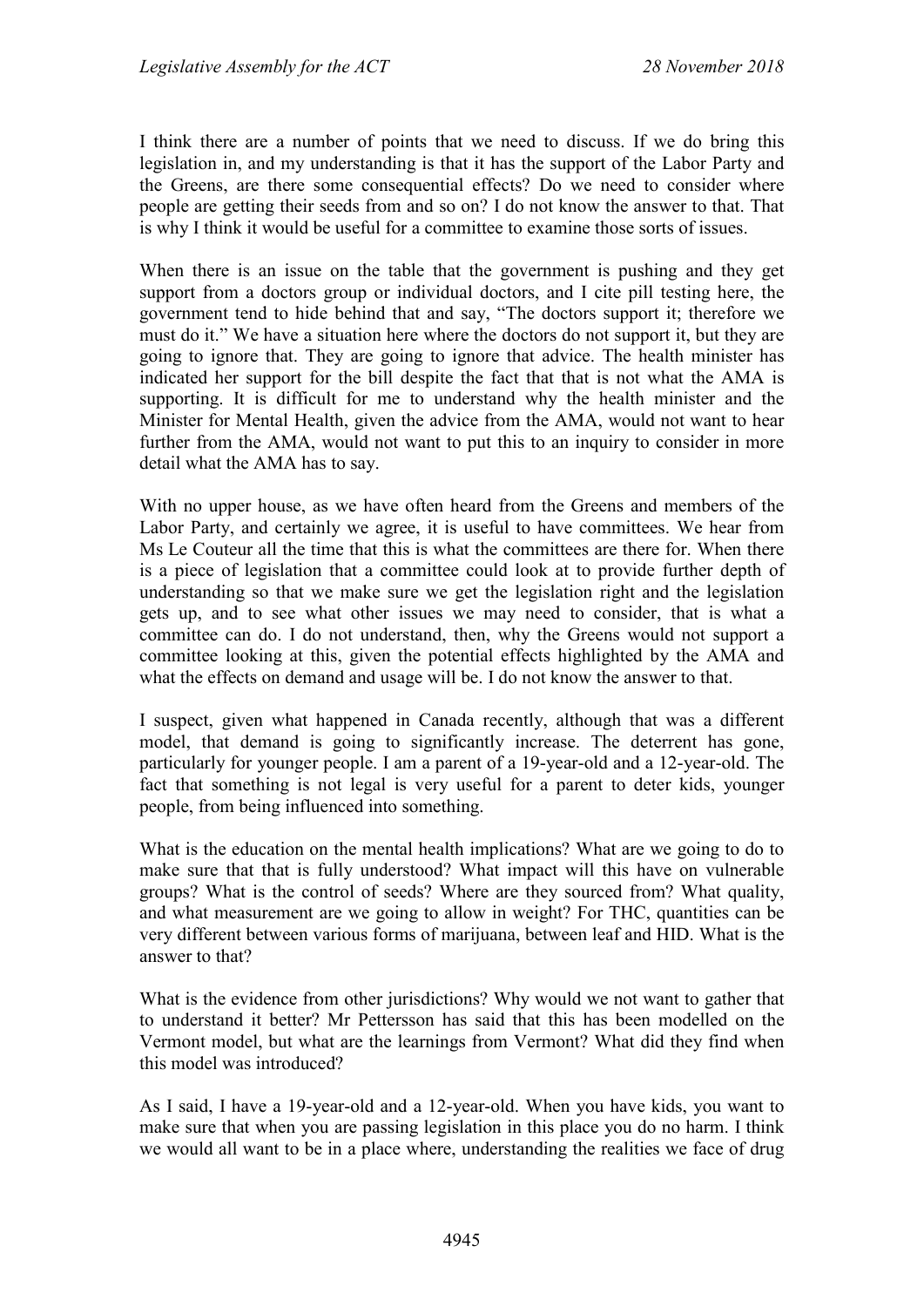usage and availability, we understand that what we are trying to do is to keep them from harm.

Particularly in an environment where there is enormous temptation and pressure to take drugs, is legalising this, making it more freely available, going to have a positive or a negative effect? My view is that it is not going to have a positive effect. But I do want to listen; I do want to hear. I want to hear what the views are. I want to understand what the AMA's more detailed and nuanced position is. And I see that there is nothing lost in our gaining a better understanding of this issue. There is nothing in terms of timeliness that requires us to smash it through with any degree of urgency.

I do not really want to get into the debate on this issue, but I will just make the point that, while there is harm caused by other substances—cigarettes, prescribed drugs, alcohol—simply saying, "You've got a whole bunch of legal products here that cause harm; therefore let's legalise cannabis," is a very counterintuitive argument, in my view. If such major harm is being caused by codeine and other legally available products, if a lot of harm is done by cigarettes and alcohol, which are legal products, why on earth would you say, "Let's make marijuana legal"? If the argument is that the others cause more harm and this illegal product is actually causing less harm, why go down a path of legalisation? I would want to understand the answer to that and put that proposition forward as well.

#### *Government members interjecting—*

There is interjection across the table, but these are the issues that could be teased out in committee. It is a debate that we engage in generally, and Mr Pettersson and I have had a number of conversations about this. We will engage on the facts of the issue, the merits of the case. We have our position, but I personally and my team, I am sure, and members of the community feel that this is an area of debate where it would be useful to gain a greater understanding. It seems that what we have here is a situation where we have an ideological viewpoint from the Greens, one being pushed by the Labor Party, and they are not listening anymore. They have stopped listening. They have already made their decision. This is what they are going to do: "Stuff the AMA; stuff the medical advice. We're going to do this anyway." That is a very interesting position. I look forward to their trying to backflip on this argument when they get to talking about pill testing in this place.

**MR PETTERSSON** (Yerrabi) (11.46): Let us call this out for what it is. This is a stalling tactic from the hard right of the Canberra Liberals. They hate progress. They do everything they can to stop, to slow down, to stall any progress in this chamber. This is what this is. This is an attempt to stall this private member's bill because they do not want to see it passed. They have come out and announced that they are opposed to this legislation, and that is fine. They are allowed to have that view. But what they are trying to do is stop this chamber discussing and debating this private member's bill.

Canberrans want to see this legislation enacted. There is overwhelming support for legalisation. Those in the Canberra Liberals should really take a moment to stop and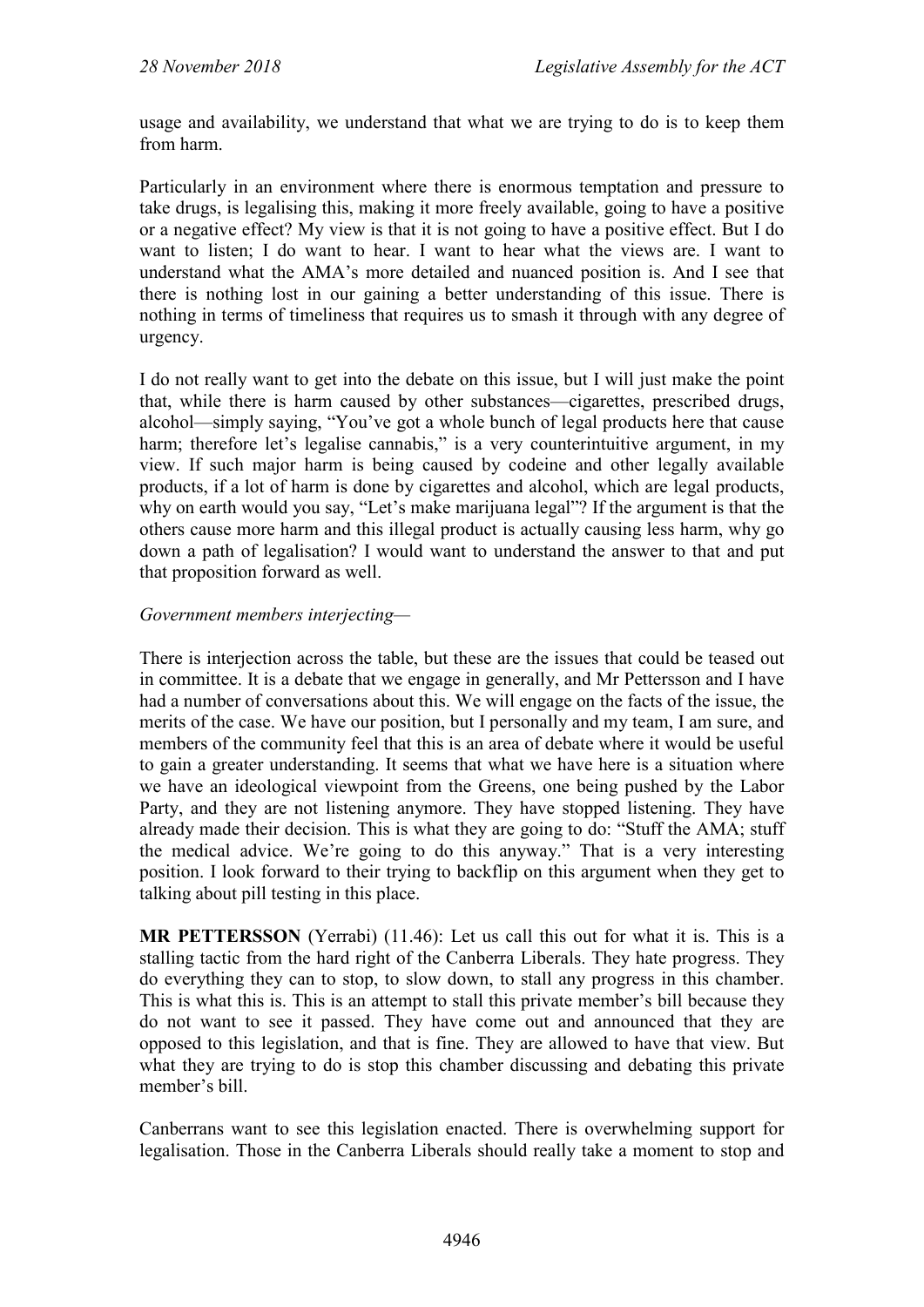consider whether their actions are in line with the people they claim to represent. Fifty-four per cent of Canberrans support legalisation; 27 per cent oppose it. If you think about how many people voted for the Liberal Party last time, you will have to do some maths to try to get those figures to work.

This bill was first unveiled about two months ago. You have had two months to look over a small document, a tiny document, something like 10 pages. You could read it whilst I am talking now. The idea that you have not had enough time to think about this issue is ludicrous, and the way I know that is by how well spoken Mr Hanson was in his speech just then. He is aware of the facts; he has been researching it; he has been talking about it. He knows his views on cannabis.

We have had two months already, but we are also going to have more time. This would be coming back in February. It is still November. The idea that we do not have enough time in those months to think about this, engage with the community, is ludicrous.

The idea that this should go to a committee is a noble one. I understand it. It is often debated in this place whether or not things should go to a committee. What I would say is this: this is the chamber where every member can engage on this topic. If we send it away to the health committee there will be a few members that will get to consider it, but if we engage with it in this chamber every member will be able to express their opinion. They will be able to consult; they will be able to talk about it. That is why I think this chamber should be at the forefront of dealing with this topic.

Mr Hanson said that he needed more details before we could proceed. If he had bothered to read my private member's bill he would know, answering some of his questions, that no, there is not a central seed supply because that would immediately run afoul of federal drug-trafficking laws. Mr Hanson, no, there are no strains of cannabis identified in the private member's bill, for the very simple reason that that is how our current laws are written. I hope that all members in this place see through the Liberals' transparent stalling tactic and that all members see good sense and come to support the private member's bill.

**MR RATTENBURY** (Kurrajong) (11.50): The Greens will not be supporting this referral to a committee. We do see it as a delaying tactic on the part of Mr Hanson. I think that for too long people have been criminalised for personal possession of cannabis, marijuana, and I do not think that it is appropriate that that continues to be the case. The Greens will be supporting this legislation. As I publicly commented, we do intend to go through the detail of it.

As Mr Pettersson has rightly just noted, we will not be debating this until February. This is plenty of time to sit down and have a look at the detail of the bill. We intend to do that. If we have any comments we will talk to Mr Pettersson over the summer break. But I think there is plenty of time for people to consider this issue over the summer recess, to form a view on it, to seek expert advice, and when we come back here next February we can debate this. And that is the position we intend to take.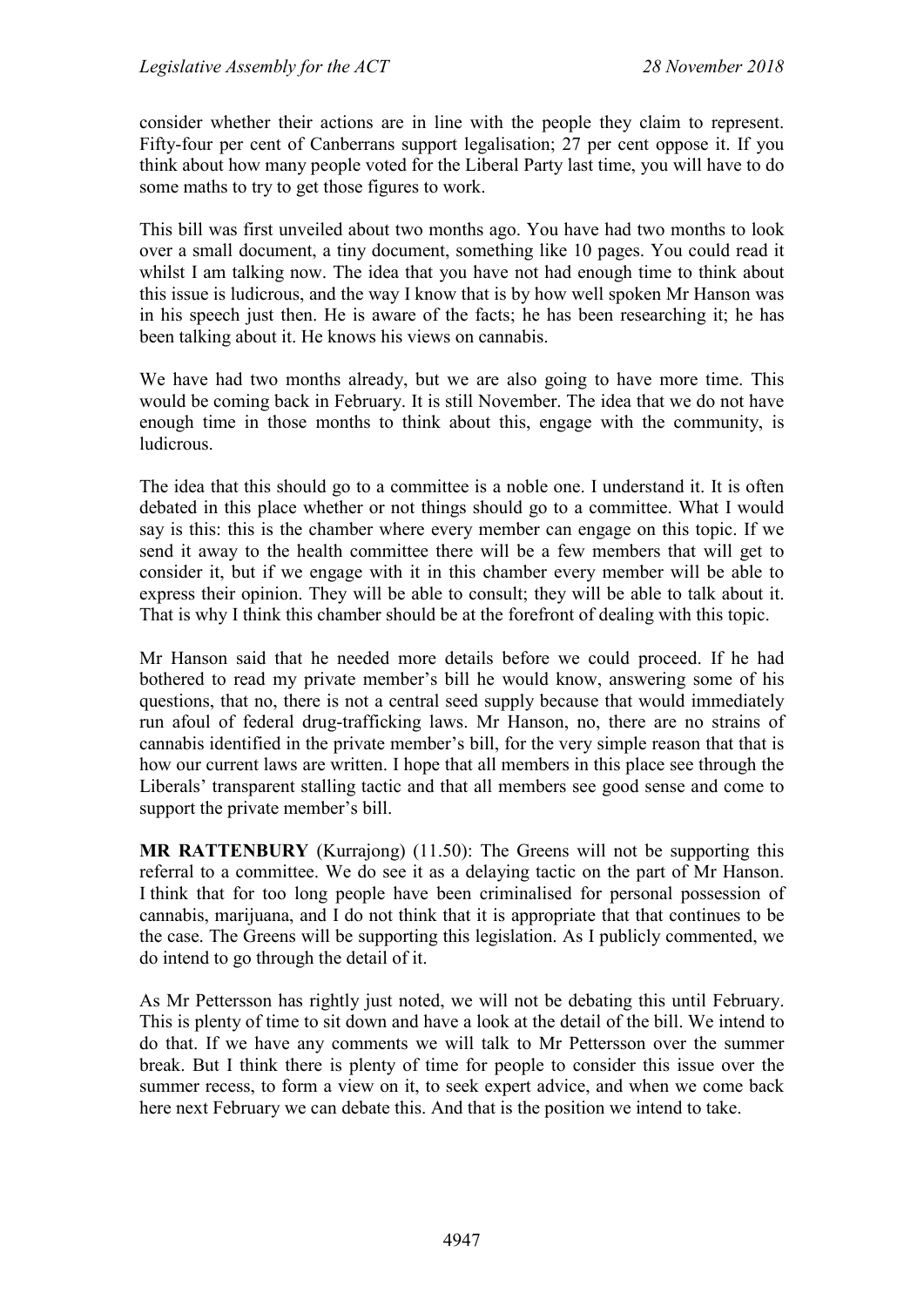**MR HANSON** (Murrumbidgee) (11.51), in reply: I am genuinely disappointed. I make the point as well that, as Mr Rattenbury said, for too long people have been criminalised for personal use. In the ACT for a long time now there have been no criminal penalties for personal use of a certain quantity. It has been decriminalised. There are penalties but they are not criminal penalties. I just make that point. It is always important to understand the law, as I know Madam Assistant Speaker does. There is a difference between getting a fine and a summons for a criminal penalty. And that needs to be understood.

On the view that this is an attempt to stall, I think this legislation will get up. I think it is pretty clear from the public statements and what has been said in this chamber that this will get up. Whether it gets up in February next year or later next year, it is not going to have the implications that the Labor Party expects. What is the urgency? Why is it that we have to rush this through? I genuinely am struggling to understand that. Why would we not need to wait perhaps six months so that when we do debate this issue we have the benefit of a committee report to do that? I simply do not understand what the urgency is to have this legislation passed. On many issues there is an urgency, there is a degree of urgency. In this case there is not.

Mr Pettersson says also it is a simple piece of legislation; it is quite brief. And I would agree with that. But often it is the more simple pieces of legislation that have the more significant consequences. There are SLAB bills. There are huge bills that sometimes we get through with technical amendments that actually do not have a lot of policy effect. There can be very simple bills that have a massive policy effect—things like the same-sex marriage bill. The federal bill—I do not think it was a change to more than a couple of lines—had massive changes, in my view for the better.

Simply arguing that it is not a big piece of paper, a lot of pieces of paper, is not a coherent argument, because it is the effect of that legislation. I have not seen all the submissions. Mr Pettersson has said, "You have had that draft exposure bill for a long time." What I have not seen is all the submissions that have come in—those that support, those that oppose—so that I can go through those and explore them in much more detail.

Mr Pettersson says he has had dozens, hundreds of responses. What is the ability, then, to go through those, talk and inquire, investigate what are the issues raised by each of those people that submitted to Mr Pettersson? What I would say is that there is often a difference between the submissions that you get to a bill from a member of this place and those that go to a committee. If I put out a bill it is just the nature of it that I am going to get many more people on my side of politics and of my view responding, because you put it out through your networks, whereas a committee is much more apolitical and you are much more likely to get engagement from people on both sides of the debate, not just those supporting it.

**Mr Barr**: Except when you try to manipulate the process of submissions, say.

**MR HANSON**: Well done; good contribution to the debate, Mr Barr. I am disappointed. There is no political gain for me in referring this to a committee. My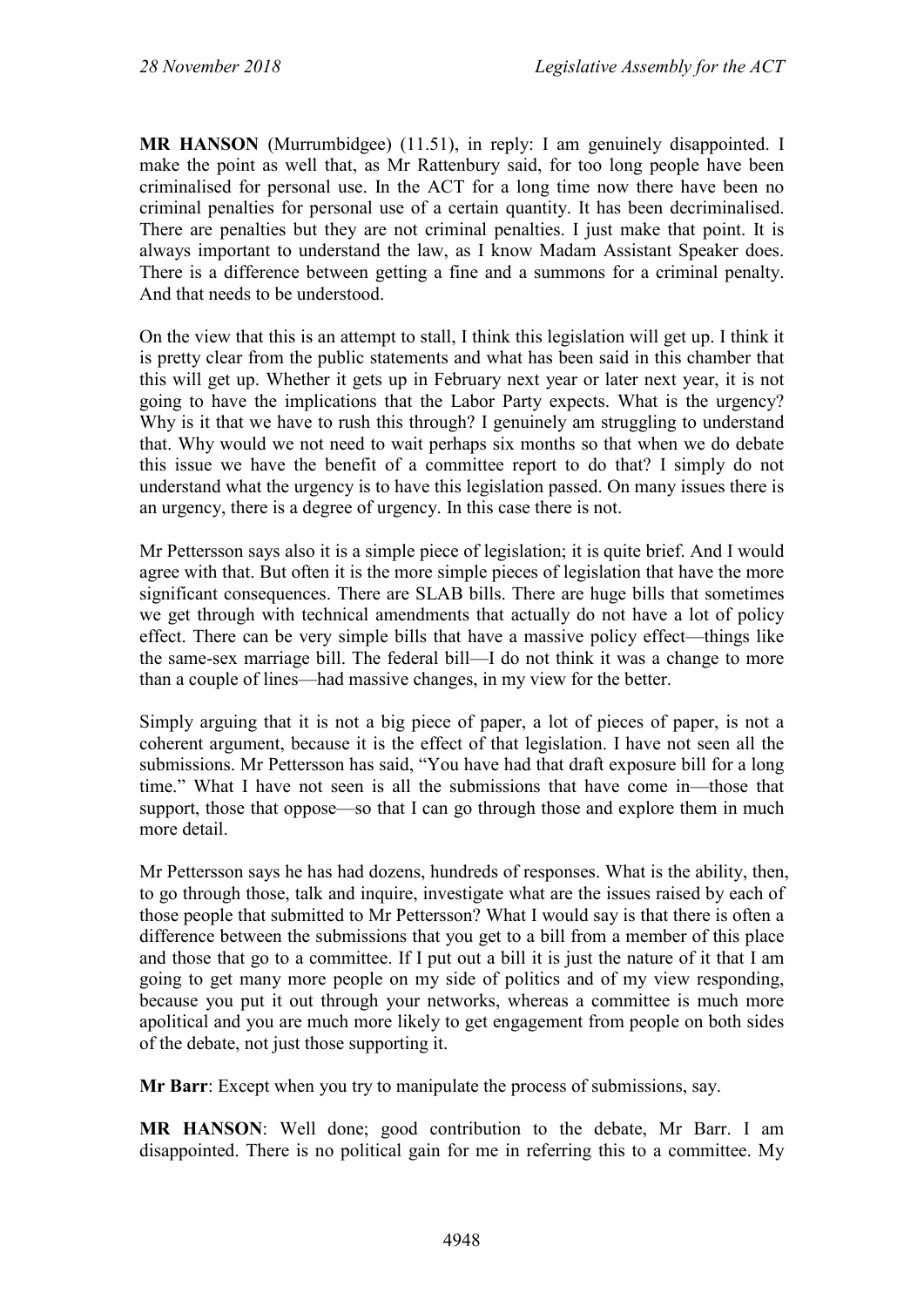positions are established. I do not think that my narrative is changing, other than perhaps a softening. I have already articulated the Canberra Liberals' position.

It is likely, therefore, that evidence presented, if Mr Pettersson is so sure of his case, to a committee is only likely to soften our position as a greater understanding occurs. If he is so confident that he is on the right side of this debate, if Mr Rattenbury is so confident that they are on the right side of this debate, and the evidence is so compelling, then surely exposing that through a committee process—it gets put through a committee process and we have a look at what the evidence is—would be a compelling argument then to do that.

The interjections from Mr Barr and others are: "No-one is going to change their mind." Why do we refer any bill to a committee? That is a nonsense argument. Why did we refer medical cannabis? Why do we refer any other bill, if the view is: "It isn't going to make any difference sending it to a committee"? I think that is very disparaging of the committee process, and I do not think that is true. I would like to understand this issue more by listening to the experts and getting the evidence from other jurisdictions and so on.

I express my disappointment. I think that this is a very odd decision from the Greens and the Labor Party, to be frank, because it is very difficult on one side to argue, "We have got the evidence, the experts call for this, and it works in other jurisdictions," and then say, "We want to hide from scrutiny. We want to hide this bill from scrutiny; we don't want to be exposed." And based on what they are saying, urgency is the issue for them.

It sounds to me as if it is a bill that really does not need to be debated for a period—it could receive scrutiny—but it is not going to be because the Greens and the Labor Party want to ram this through. Let me say, that only hardens my view on this. If they are not prepared to—

**Mr Steel**: On a point of order, Madam Assistant Speaker, I would ask your guidance as to whether Mr Hanson is in fact allowed to provide a right of reply to what is a procedural motion, not a substantive motion.

**Mrs Dunne**: The standard form in this place is that, when there is a question before the chair, the person who initiates the motion has the right to close. It is quite simple.

**MADAM ASSISTANT SPEAKER** (Ms Cody): Mr Hanson, can you continue to close the debate, noting there are three minutes left.

**MR HANSON**: That is a very odd position of the Labor Party. Now we have a situation where the Labor Party not only want to shut down any scrutiny of this bill but they want to shut down the debate on referring it to a committee. They do not even want the debate to continue on referring it to a committee. I can only assume that some of the points I was making were hitting home. Otherwise I cannot understand why Mr Steel is—

**Mrs Dunne**: He does not know his standing orders.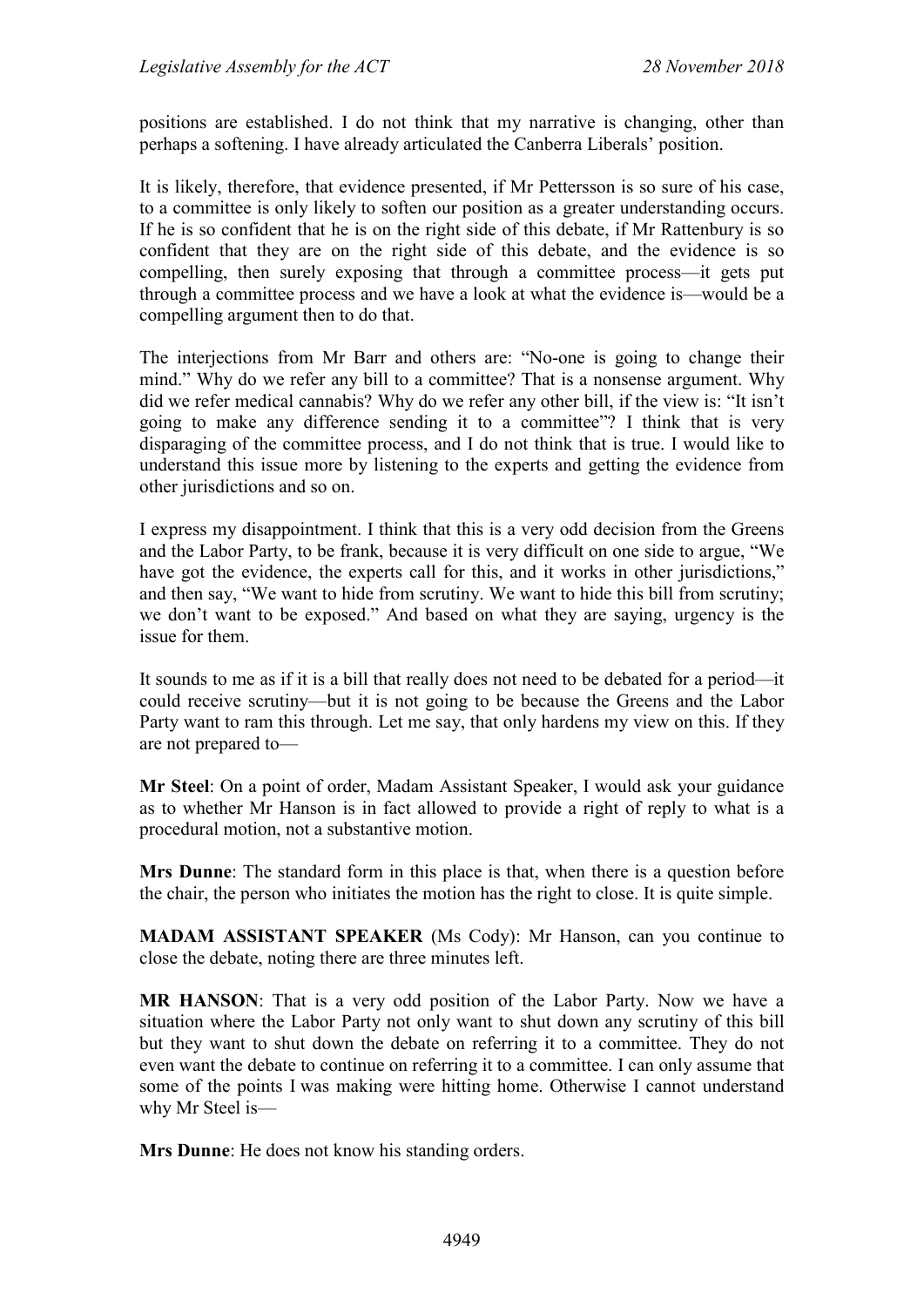**MR HANSON**: He does not know his standing orders; he has no clue about his standing orders. But that is not the debate before us.

This, sadly I think, will only lock people into their positions, rather than potentially tease out some more nuanced understanding of this issue. What we all want to do in this place is make sure that we are keeping people safe in our community, particularly younger people, particularly vulnerable groups, and I think we had an opportunity to do that by putting it to a committee to get a better understanding of this bill. That opportunity is lost basically because Mr Pettersson and the Greens want to ram it through with as little scrutiny as it can get.

Question put:

That the motion be agreed to.

The Assembly voted—

Ayes 11 Noes 14

Miss C Burch Ms Lee Mr Barr Ms Le Couteur<br>
Mr Coe Mr Milligan Ms Berry Ms Orr Mr Milligan Ms Berry Ms Orr Mrs Dunne Mr Parton Mrs J Burch Mr Pettersson<br>
Mr Hanson Mr Wall Mrs Chevne Mr Ramsav Mr Hanson Mr Wall Ms Cheyne Mr Ramsay<br>Mr Sones Ms Cody Mr Rattenbu Mrs Jones Ms Cody Mr Rattenbury<br>Mrs Kikkert Mrs Hizharris Mr Steel Ms Fitzharris Ms Lawder **Mr Gentleman** Ms Stephen-Smith

Question resolved in the negative.

# <span id="page-33-0"></span>**Domestic Animals (Dangerous Dogs) Amendment Bill 2018**

**Ms Lawder**, pursuant to notice, presented the bill and its explanatory statement.

Title read by Clerk.

**MS LAWDER** (Brindabella) (12.03): I move:

That this bill be agreed to in principle.

The Domestic Animals (Dangerous Dogs) Amendment Bill 2018 is the second tranche in a series of legislative changes designed to address the growing issues of dangerous dogs and responsible dog ownership. It is a continuing attempt by the Canberra Liberals to address this crisis in dog management. We have been consulting widely. We have been using the government's own reports, which have not been implemented as yet by the government. The Maxwell review, which the government received in April 2018 and released over five months later, made 33 recommendations.

In the bill I present today we are delivering on two specific Maxwell review recommendations. One is the third point in recommendation 11, that fees should be reduced if dogs are trained. The government's response to this recommendation was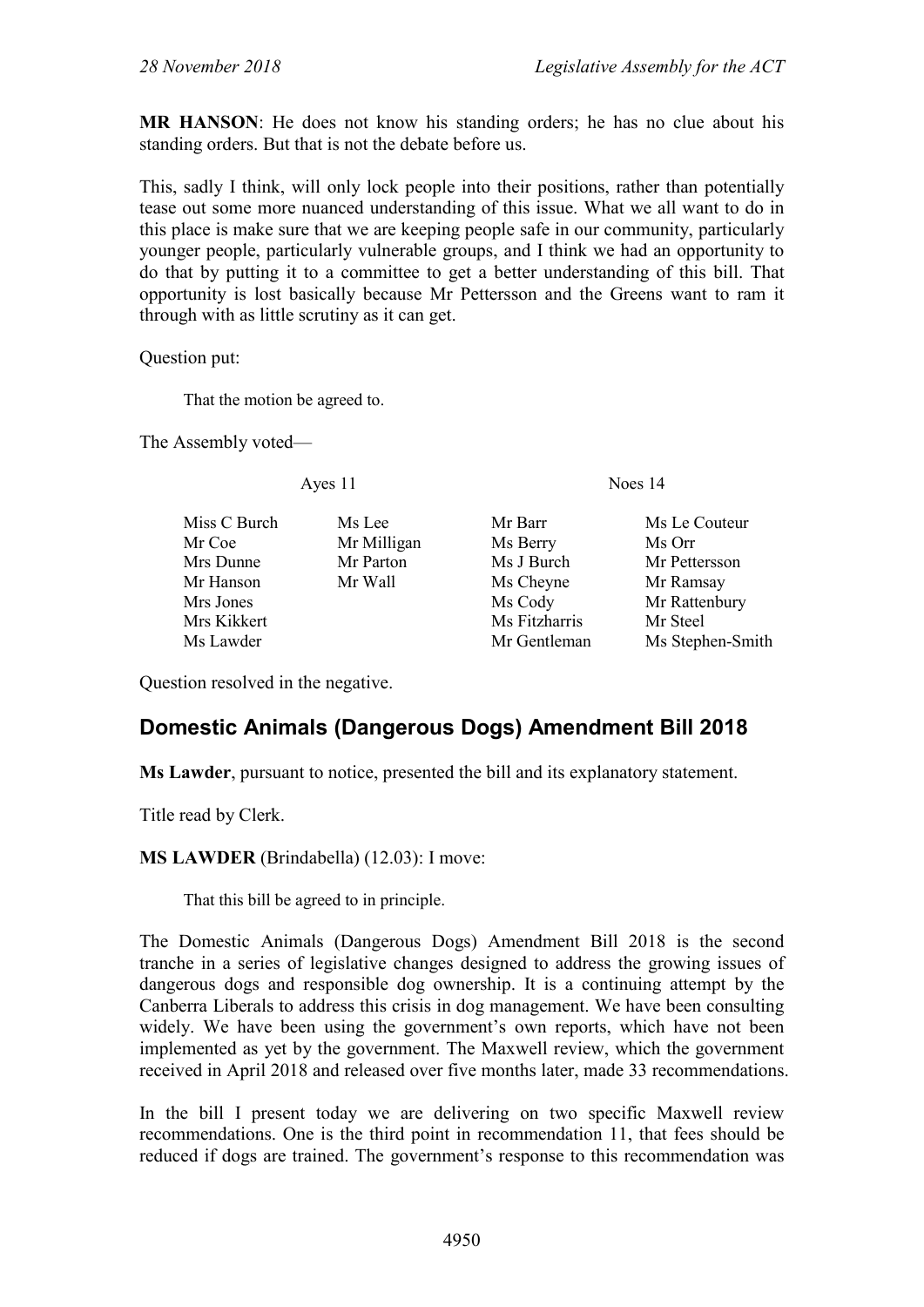to note it. Recommendation 28 was to remove barriers—for example, costs—to relinquish dogs. The government's response was to agree to this recommendation.

The bill I am presenting today encourages responsible dog ownership, responsible management of dogs, and good behaviour of dog owners and dogs. It does three things. There are the two I have mentioned, and we are encouraging dog owners to ensure that their dogs are well trained. When you go to dog training, you are often told that it is more a matter of training the owners than training the dogs. It is important that dog owners understand the principles of responsible dog ownership, the ways to allow your dogs to approach other dogs and people.

One of the things we are including in the legislation today is training to encourage responsible dog ownership. What is in the bill today is that no dog registration fee will be payable if the owner has successfully completed approved training with the dog. That means that each dog must be trained. If the owner gets a second dog, that should also be trained. It is a carrot approach.

We will also encourage people to deal with unwanted dogs. Sometimes people get a dog and it is not quite the temperament that they were looking for or it does not fit into their family lifestyle. For some families, having to pay a fee to relinquish that dog could be a barrier. In those instances, people might keep the dog in their backyard unwanted, unloved and untrained. Potentially, that dog could become a dangerous dog through lack of attention and lack of training. By encouraging people to relinquish those dogs without a fee being payable, especially if those dogs are dangerous or have the temperament to be dangerous, we are discouraging families and people from keeping those dogs. We are removing the barriers.

At the other end of the spectrum, this bill proposes to double the fee for dangerous dog licences. Under the current legislation, people can keep dogs that are deemed to be dangerous under certain conditions. We want to make sure that people consider that very carefully. This is an example of a stick approach, as opposed to the carrot approach. The bill doubles the fee to keep or retain a dangerous dog. This may be a deterrent for some owners to take that dog back to their home, back into the community and, potentially, it being a danger to other members of the community.

Last year there were 485 reports of dog attacks, an increase of 25 per cent from the previous year. Over the past five years we have seen, on average, a 30 per cent increase year on year of reported dog attacks. This is an increase in Canberra residents being injured by dogs, being frightened and terrorised by dogs. It also means that other dogs are attacked, maimed or killed by dogs. It is not only dogs. It is also cats and other domestic pets that can be terrorised, injured or killed by roaming dogs.

I ask members to look at the comparison in two sets of figures. We have had a 30 per cent increase year on year over five years, or a 422 per cent increase from five years ago. Comparatively, over five years we have seen a slight decrease in the number of fines for dog offences in public places. We are seeing a crisis on one hand and a lack of response on the other.

Accordingly, it would appear that more needs to be done to keep Canberrans safe. This is a basic duty of government. This is one of the things that this bill is trying to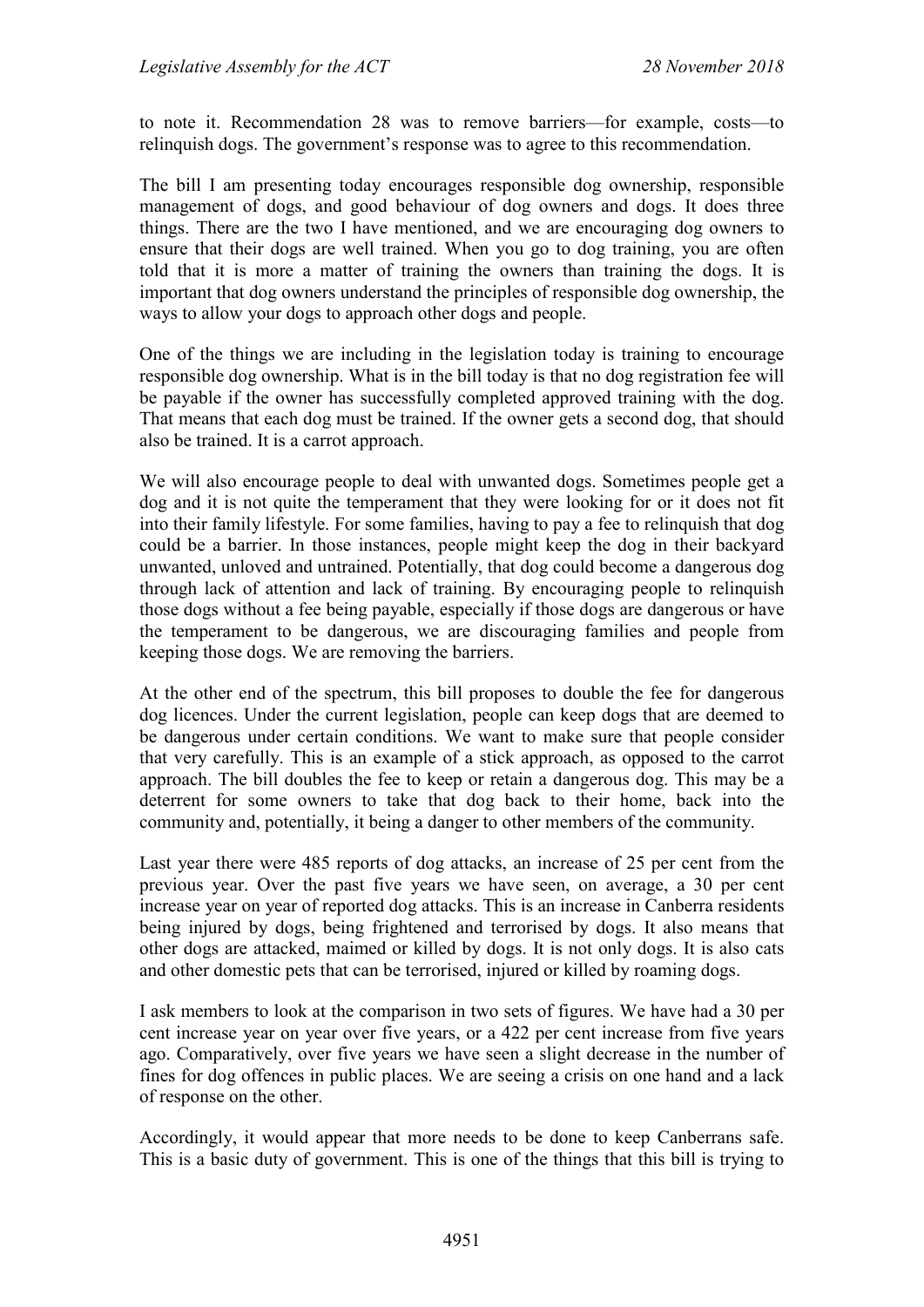address today, because we do care about the safety of Canberrans. It is a core responsibility of government to keep its citizens safe. So we are not looking the other way while dog attacks in Canberra skyrocket. We are not sitting back and doing nothing while dog attacks in Canberra skyrocket. We are looking at ways to reduce the number of dog attacks and to encourage responsible dog ownership but doing this in a way that does not penalise the vast majority of Canberrans, because the vast majority Canberrans are doing the right things.

They are responsible dog owners and we need to ensure that that continues. We need to specifically target those people who are doing the wrong thing, not adopt a broadbrush approach that reaches everyone. Those people already doing the right thing need to be rewarded and encouraged and that group of people doing the right thing needs to grow. The small group of people doing the wrong thing needs to decrease. It needs to diminish.

Less than two weeks ago we saw an article in the *Canberra Times* about a dog attack, where a Canberra woman said that she frantically tried to save her cavoodle as it was being mauled by a stray dog in Ngunnawal. She said, "I was the most traumatised I have ever been in my life." These are the types of phrases that I have heard over and over again from people who have been the subject of these dog attacks.

I would like to acknowledge the hard and difficult work of the staff at domestic animal services. I have said it before and I will say it again: it is a difficult job. Most of us would not want to do that job. It involves going to reports of dog attacks where you might find people or dogs with horrific injuries. You potentially have to deal with a vicious dog on the loose. It has to be managed. You have to deal with very upset people—the dog owners, witnesses, anyone nearby. It is a really tough job. They need legislative support to do their job well. They need the tools to do their job.

I am sure I am not exaggerating when I say that we all love our dogs. We want the best for our dogs and our other pets. That is why dealing with dog attacks properly and appropriately is so important. It is a safety and health issue for Canberra residents but it is also an animal welfare issue for those animals—especially dogs, but not only dogs—that are attacked and have horrific injuries. It is an animal welfare issue as well as a personal health and safety issue.

We have to be responsible and respectful of other people and their pets. That is why we are looking at this legislation today as one more step on the way to addressing the issue of dangerous dogs and to encourage responsible dog management. Removing registration fees for people who have completed approved training with their dog, removing barriers to relinquish dogs, and doubling the charge to keep a dangerous dog are ways that we can help, encourage and support Canberrans in the journey towards better dog management.

We have consulted widely on these changes, as well as other changes that we have proposed. We will continue to do that and we will continue to bring more legislation to this Assembly to ensure that Canberrans and their pets are safe when walking the streets. While the government appears to remain reluctant to address the growing issue of dangerous dogs, we are happy to bring forward this legislation today as yet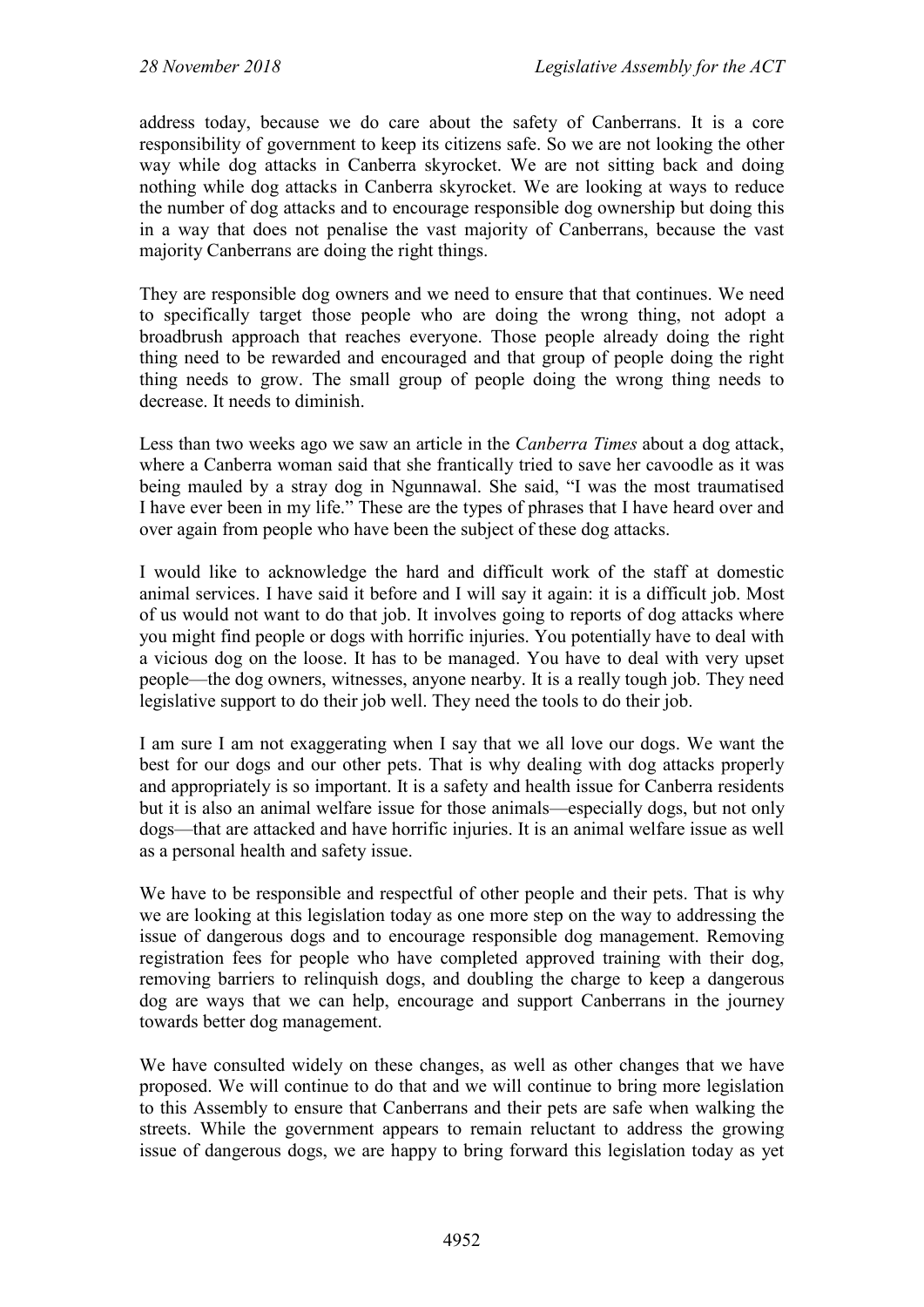one more example of the way that we can encourage Canberrans. We do not want to deal with the tragic consequences of neglecting this and allowing things to continue as they are.

With the support of my colleagues, I present the Domestic Animals (Dangerous Dogs) Amendment Bill 2018 to the Assembly. I encourage other members of the Assembly to consider very carefully public opinion about dog control and dog management, the need to protect Canberrans and the need to bring in more and better measures to encourage responsible dog ownership and to discourage irresponsible dog owners. I commend the bill to the Assembly.

Debate (on motion by **Mr Steel**) adjourned to the next sitting.

# **Income support**

#### **MS LE COUTEUR** (Murrumbidgee) (12.16): I move:

That this Assembly:

- (1) notes that:
	- (a) while Canberra is a high income community with a growing economy, a substantial number of Canberrans struggle financially, for example people on low wages and many people that rely on Federal Government assistance payments;
	- (b) the ACT Government provides many services that are crucial supports for lower income Canberrans, including the public health system, public transport and public housing, as well as providing funding for financial counselling for people who fall into hardship;
	- (c) the ACT Government provides concessions to lower income households such as the utilities concessions and free off-peak public transport fares for pensioners – however, the ACT Government's ability to target everyone who needs help is limited because Australia's income tax and means-testing systems are operated by the Federal Government; and
	- (d) the ACT taxation system has existing policies and programs that can help people on lower incomes, such as rates deferrals and concessions for pensioners;
- (2) further notes that:
	- (a) people struggling with their daily expenses can reach crisis point when bills like electricity, phone and rates arrive; and
	- (b) the ACT Revenue Office maintains a call centre for people with rates and other tax inquiries, and can be the first point of contact with the ACT Government for people facing financial hardship;
- (3) further notes that:
	- (a) fines in the ACT such as parking tickets and lower level traffic infringements are a fixed amount regardless of income, which means they have a disproportionate financial impact on people who are on lower incomes and means they are disproportionately punished for the infringement;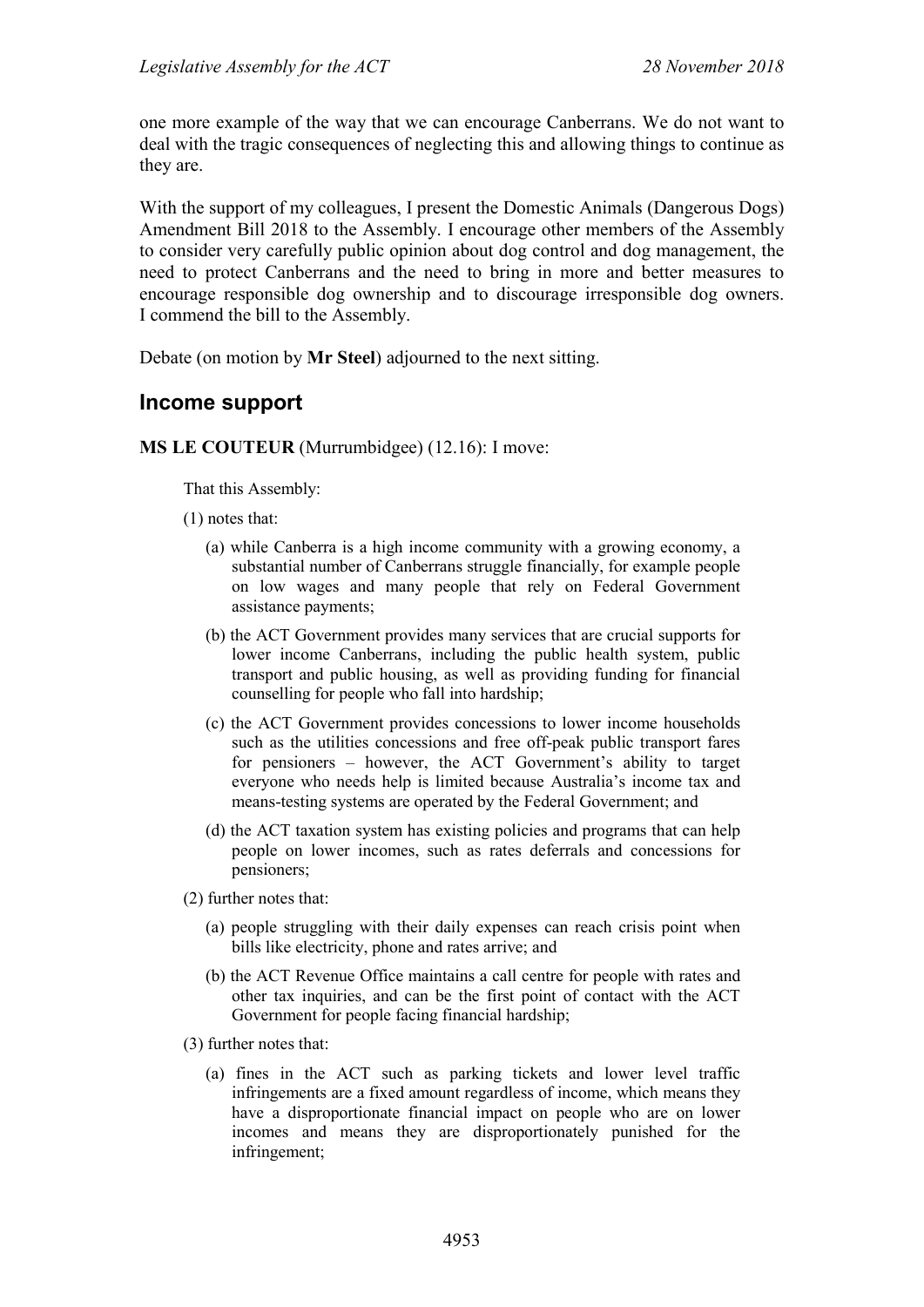- (b) the ACT Government has put in place a work and development program, so that those who may not be able to pay a fine are able to undertake activities such as community service, financial counselling or drug and alcohol treatment in lieu of paying their fine – however, low income workers without a Federal Government concession card can miss out;
- (c) several countries internationally are investigating or introducing incomebased fines, for example:
	- (i) the United Kingdom allows judges' discretion to adjust fines for traffic matters that go to court based on income; and
	- (ii) Finland charges traffic fines using a formula based on the person's daily disposable income; and
- (d) the Australia Institute has investigated how this principle could be applied in Australia and has identified that it would be a fairer approach; and
- (4) calls on the ACT Government to expand and improve its support for low income Canberrans by:
	- (a) investigating the potential of income-based fines for the ACT, including consultation with stakeholders such as community legal services;
	- (b) helping low income property owners by:
		- (i) writing to all residential rate payers who get a concession by 28 February 2019 to advise them of the rates deferments available;
		- (ii) including information about rates concessions, deferments and hardship arrangements on all residential rates notices issued after 30 June 2019;
		- (iii) redesigning the rates notice to ensure people understand that they can still pay quarterly;
		- (iv) providing training for Revenue Office call centre staff by 30 June 2019 in how to recognise customers suffering from financial hardship, what help they may be eligible for, and who they can be referred to for further support – with other staff that support customers to be trained subsequently; and
		- (v) publishing the criteria used by the Revenue Office to determine who is eligible for hardship assistance, including providing easy-to-read material on the relevant government website, by 28 February 2019;
	- (c) helping organisations that advocate for lower income Canberrans by improving the cost of living statement in future Budget Papers by including a broader range of vulnerable households and providing time series data similar to the 2018-19 Budget's "Socio Economic Analysis on Taxation and Concessions Policy";
	- (d) approaching the Federal Government and other states and territories, for example through the Council of Australian Governments, about opportunities for states and territories to access Federal Government information to help with providing concessions to people on lower incomes; and
	- (e) reporting back on these issues by the last sitting day in August 2019.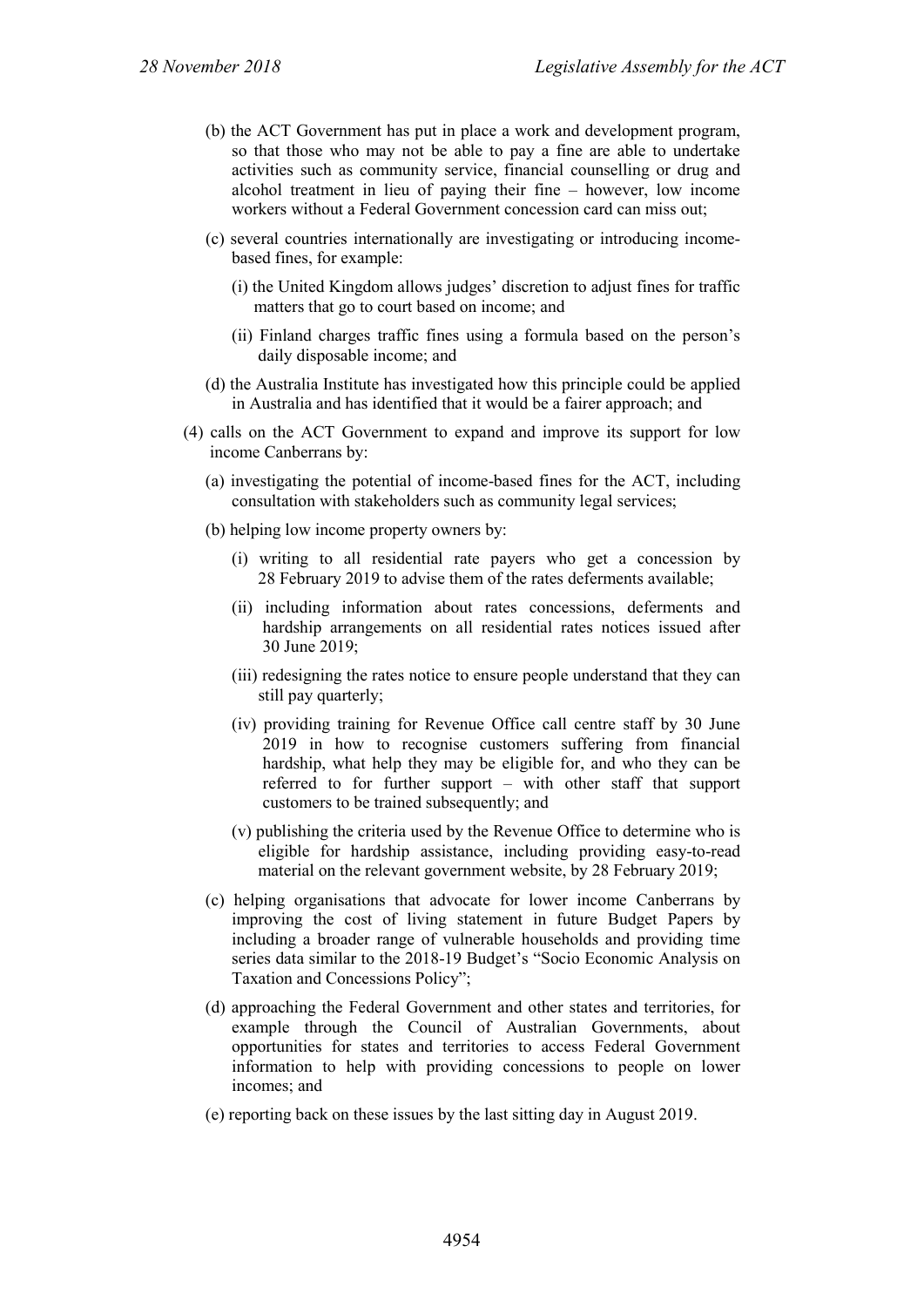As we know, Canberra has a high average income but unfortunately a substantial number of Canberrans struggle financially. In 2017 the National Centre for Social and Economic Modelling found that around 37,000 Canberrans were living in low income households. My motion is about fairness for people in this situation. The motion proposes a range of measures targeted at helping people at the point of crisis where they move from being financially stretched to being in financial hardship.

I start by highlighting three groups in our community who can be under that sort of pressure. First, of course, are people who rely on federal government assistance payments. Members will be aware that the Greens are deeply concerned about the level of some of these payments. Newstart in particular is far too low to live on for any period of time. This is not a fringe leftist view. An article in the *Sydney Morning Herald* of 9 May stated:

Former Prime Minister John Howard has joined leading business figures in calling for Newstart payments to be increased.

The second group is the working poor. Their financial struggles are often a combination of a low hourly wage rate and low or unreliable work hours. The minimum wage is currently \$18.93 an hour before tax. If you are working, say, 30 hours a week in a minimum wage job, you would be earning just over \$560 per week or \$29,000 per year. It is very hard to pay for housing and transport from that. You will not have any spare, particularly if you have dependants, and that is increasingly so for single mothers.

The third group are people on fixed income pensions, often superannuation pensions. It is easy to assume that these people are well off. Of course, if you did 40 years in the public service and ended up at a senior level you probably are very well off. But there are many people who work for years and never rise far through the ranks—as is the case for many women of my generation—and their pension can be small.

Women of my age quite often stopped work to have kids. They had the kids and were off for many years. No super. They then got divorced. Their partner got all the super—in those days you could not split it up—so the amount of superannuation is very small. My office was recently contacted by someone who had a superannuation pension of around \$40,000 per year, which might be possible to live on except for the fact they also have two dependent children.

Not everyone in Canberra is well off; a lot of people who have worked and are still working hard are not well off. The ACT government provides many services that are good supports for people in these sorts of situations, including general services such as the public health system and public transport. For the most desperate there are targeted services and concessions like public housing, utilities and rates concessions and free financial counselling. However, there are significant gaps and more can be done.

The calls in this motion deal particularly with the gaps at the point of crisis where people move from being financially stretched to financial hardship. A major trigger of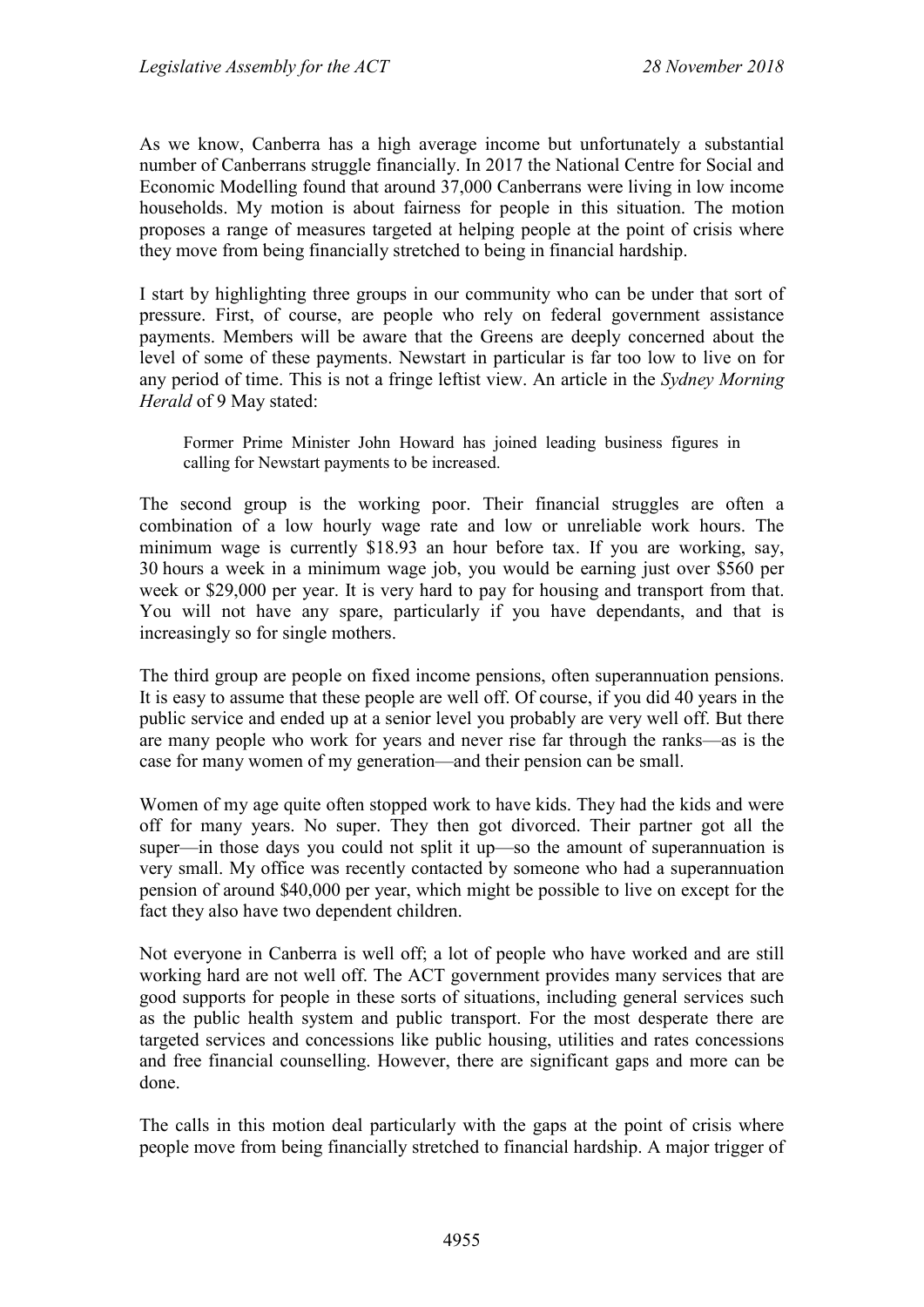these crises is the arrival of a bill—it could be an electricity bill or a fridge breakdown or it could be a government bill like a parking fine or a rates notice.

Starting with fines, their primary purpose is to encourage compliance with the law. On the face of it having a system of set fines results in the law being applied equally to all citizens. But the reality is that a system of set fines does not recognise the unequal capacity of people to pay. People on higher incomes are able to pay fines without much impact on their finances, whereas people on low incomes are disproportionately affected.

It is not just the immediate financial impact of a fine on someone struggling financially that is the issue; fines can lead to a negative cycle, with long-term consequences for a whole family. Last year 12 per cent of traffic fines were not paid on time but 87 per cent of people charged with driving an unregistered vehicle did not pay those fines on time. This suggests that people who cannot afford to pay their rego then get hit with a fine they cannot pay. This then leads to a drivers licence being cancelled.

Currently 81 per cent of drivers licence removals are the result of unpaid fines. It is not because you did not drive safely—it is because of unpaid fines. It is likely this punishment is being shouldered disproportionately by people who have low incomes or who are otherwise disadvantaged. We must remember that removing licences mean people often cannot hold down a job, do the shopping or pick up their kids from school. These are serious consequences with long-term impacts.

Currently two programs assist low income Canberrans to pay their traffic and parking fines. The first allows people to pay in instalments. This was introduced by my former colleague Amanda Bresnan in the Seventh Assembly. The second, the work development program, allows people to work off a fine by making an alternative contribution to the community or getting help with the problems in their life that may have led to the fine. They can work at not-for-profits such as Ted Noffs or Vinnies, attend workshops run by Care Financial Counselling Service, or participate in a residential drug and alcohol program.

As I said, these were the idea of former Greens MLA Amanda Bresnan. They are a great start but we need to go further. I am calling on the government to investigate another alternative to our current system. In Finland, for example, speeding fines are linked to wages. A day fine system is used based on an offender's capacity to pay generally about half their daily income. Then based on the severity of the offence a fine is issued in days.

There are options which are administratively simpler but which are an improvement over the current approach. For example, the government could set a fine for a particular offence but then give people the opportunity to present their most recent tax statement in order to claim a concessional rate. In the UK a three-tier system was adopted last year for fines for serious traffic offences where an offender must attend court.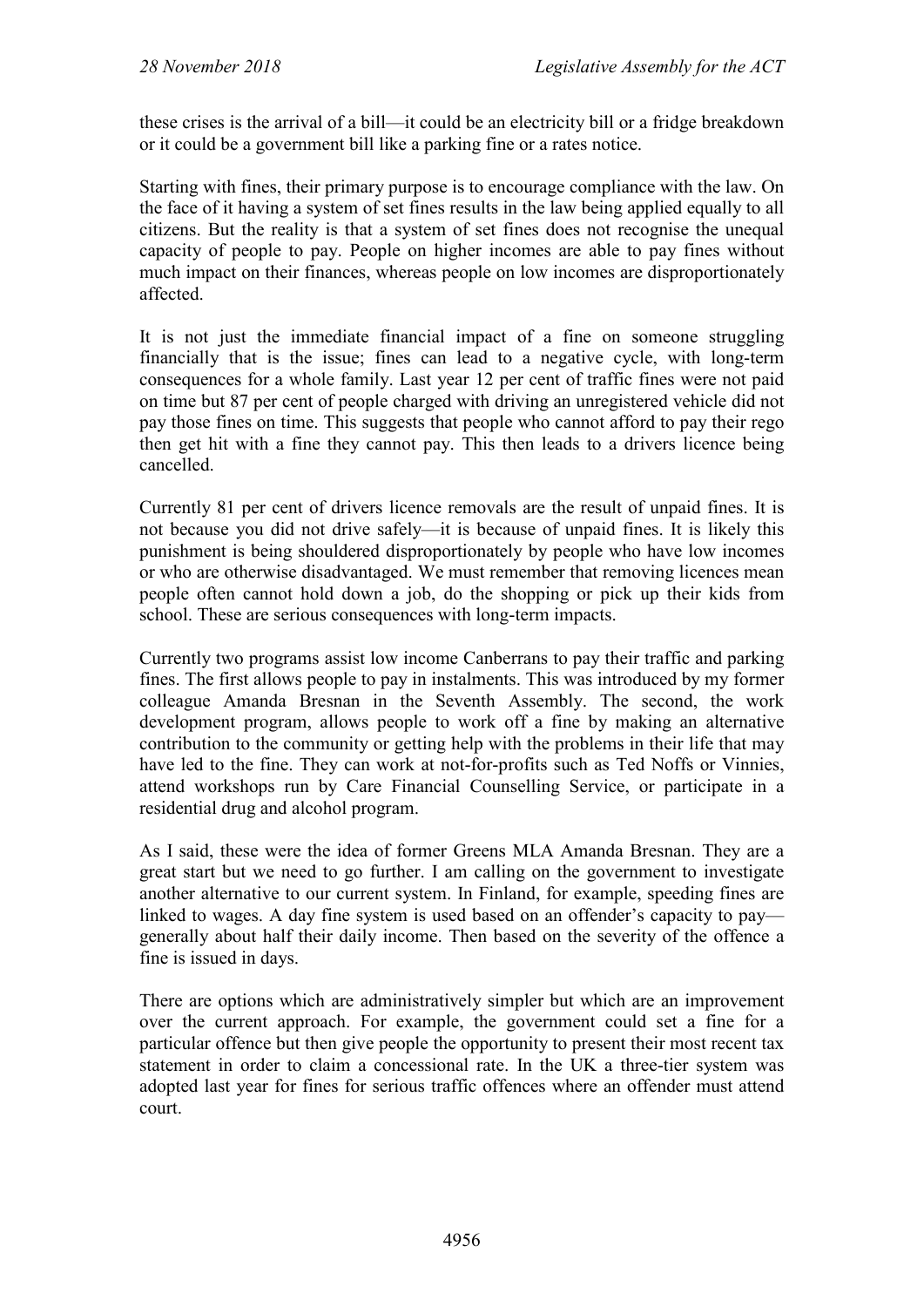We are not suggesting for one moment that there should not be a system of fines; there should be and they should serve to encourage compliance. But our concern relates to proportionality and the disproportionate impact fines can have on low income Canberrans.

The government's Revenue Office is another entry point at which people struggling financially come into contact with the government. Sadly, my constituent work has shown me there are many problems in this system for people with financial issues, including the low community awareness of the rates deferral system for the over 65s, pensioner cardholders and some people in hardship and the frankly awful redesign of rates notices this financial year. That led many people to think the quarterly payment system had been withdrawn or, even worse than that, that the full-year amount was the quarterly amount and that their rates had suddenly gone up four times. There is also a lack of any information about deferrals or concessions on the rates notices.

People who ring the Revenue Office to ask about rates deferrals are being told they do not exist. People who ring the Revenue Office in clear financial hardship are not being referred to the financial counselling service the government funds to help people like that. If you are struggling financially you have to work hard to get access to the limited options in place to help you. The mindset of the government needs to shift to one where people are helped to access their entitlements as a step along the way to getting back on their feet financially.

My motion puts in place an action plan for the Revenue Office to shift its approach. Firstly, when people get their rates notices they should see the information they need. My motion will ensure that the notice for the next financial year includes information about concessions, deferments and hardship arrangements that can support low income people. It will restore the quarterly payment option to an obvious place on the front of the bill.

Secondly, people who reach out for information through the call centre or the website should be helped to understand their options and be linked to the supports already available. My motion calls for training for Revenue Office staff in how to recognise whether a customer is suffering from financial hardship, what help they may be eligible for and where they can be referred to for further support. It also calls for the hardship criteria currently not available to the community—I do not really know what they are—to be put on the Revenue Office website so that you can see if you are eligible.

Thirdly, the government needs to reach out proactively. My motion will see the government write to all concession ratepayers to let them know about deferrals. You would assume almost all concession ratepayers would be eligible.

My motion includes two other measures, but I want to focus on one that is particularly important. The ACT government's concessions are generally limited to people with a federal government concession card; for example, people on the full-aged pension or Newstart. This is a great benefit for those who can get those concessions, but it misses two of the groups I highlighted earlier—that is, people on low wages and people on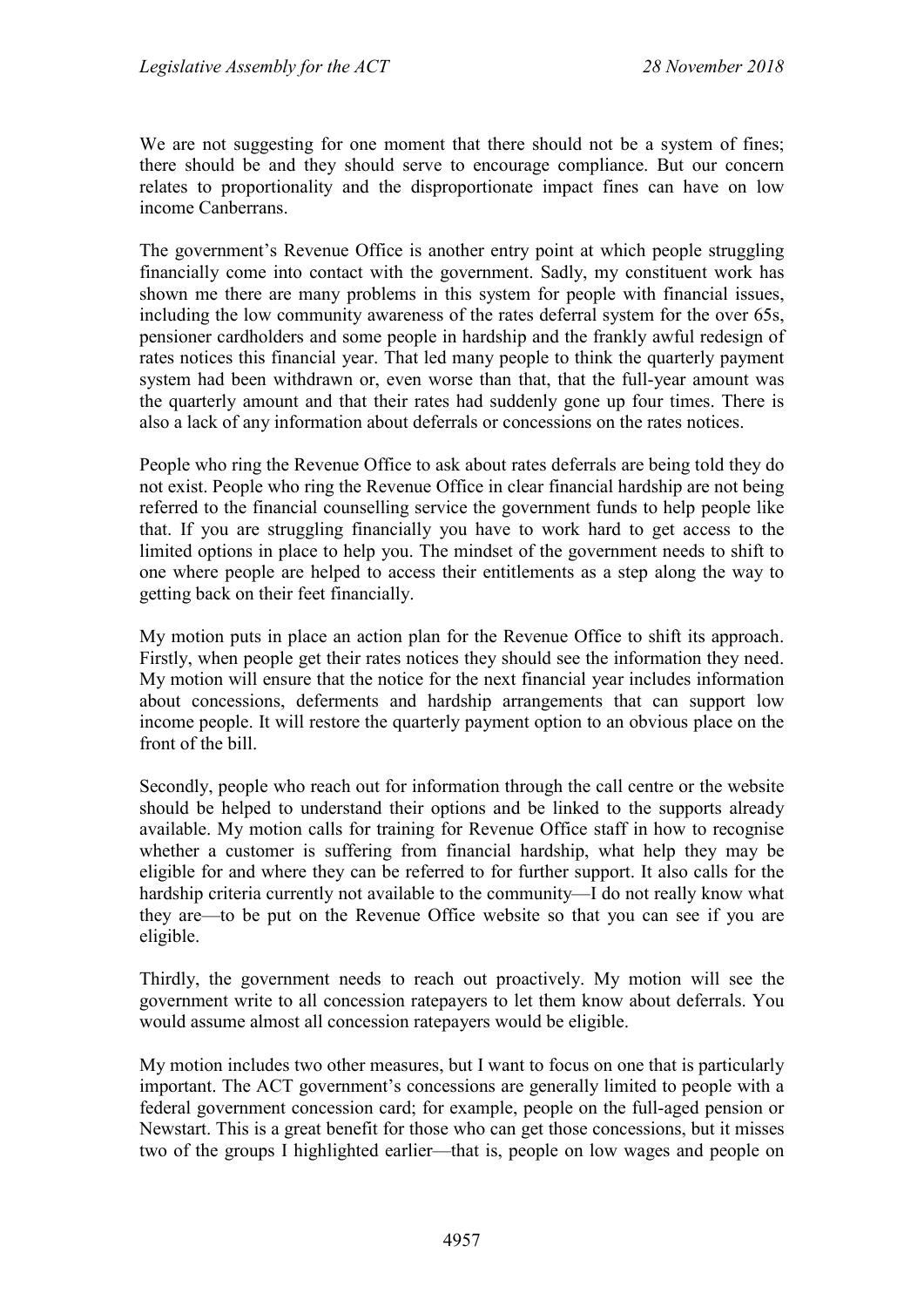low fixed-income pensions. They are the people just above the commonwealth government's cut-off level for concession cards.

We are in this position because Australia's income tax and means testing systems are operated by the federal government. The only verified information the ACT government has to work with are the federal government's pensioner concession card and tax assessments. Of course, tax assessments are a record of income of 12 months ago, and as a result every state and territory is in the same boat as the ACT—we are very limited as to how we can means test concessions.

I understand it costs the commonwealth government in the order of \$100 million a year to do their income testing to work out who gets a concession. I am not for one minute suggesting we should be duplicating that, but I am saying that in 2018 we should be able to do better than this. A few things are relevant to this: firstly, currency of information. The federal government gets pay-as-you-earn tax information every payslip. People have to regularly update their income details with Centrelink for things like the childcare subsidy. It must be possible to introduce some system for states and territories to get timely and sufficient information to enable them to look at the income of people who say they need support.

My motion calls on the ACT government to work with the federal government and other states and territories to pursue this. That would be positive for all low income Australians and not just those who are fortunate enough to live in the ACT. The end result—it will take some while—could be an ability to deliver a much fairer set of rates and utilities concessions and true income-based fines, as per the Finnish model that I mentioned earlier.

In conclusion, my motion hopefully will be one of the many steps this Assembly will take towards creating fairness for people who are struggling financially. Everyone here is concerned that, while as a whole Canberrans are well off, some of us are not. My motion proposes a range of measures targeted at helping people at the point of crisis where they are moving from being financially stretched and not doing that well to being in outright financial hardship and having to choose between food, rent and paying the charges our government asks of them. I urge all members to vote for this important motion.

*Debate interrupted in accordance with standing order 74 and the resumption of the debate made an order of the day for a later hour.*

## **Sitting suspended from 12.30 to 2.30 pm.**

## **Questions without notice Education—community schools**

**MR COE**: My question is to the Minister for Education and Early Childhood Development. Minister, in your future of education statement, you said that the government will look to bring community school approaches to the ACT education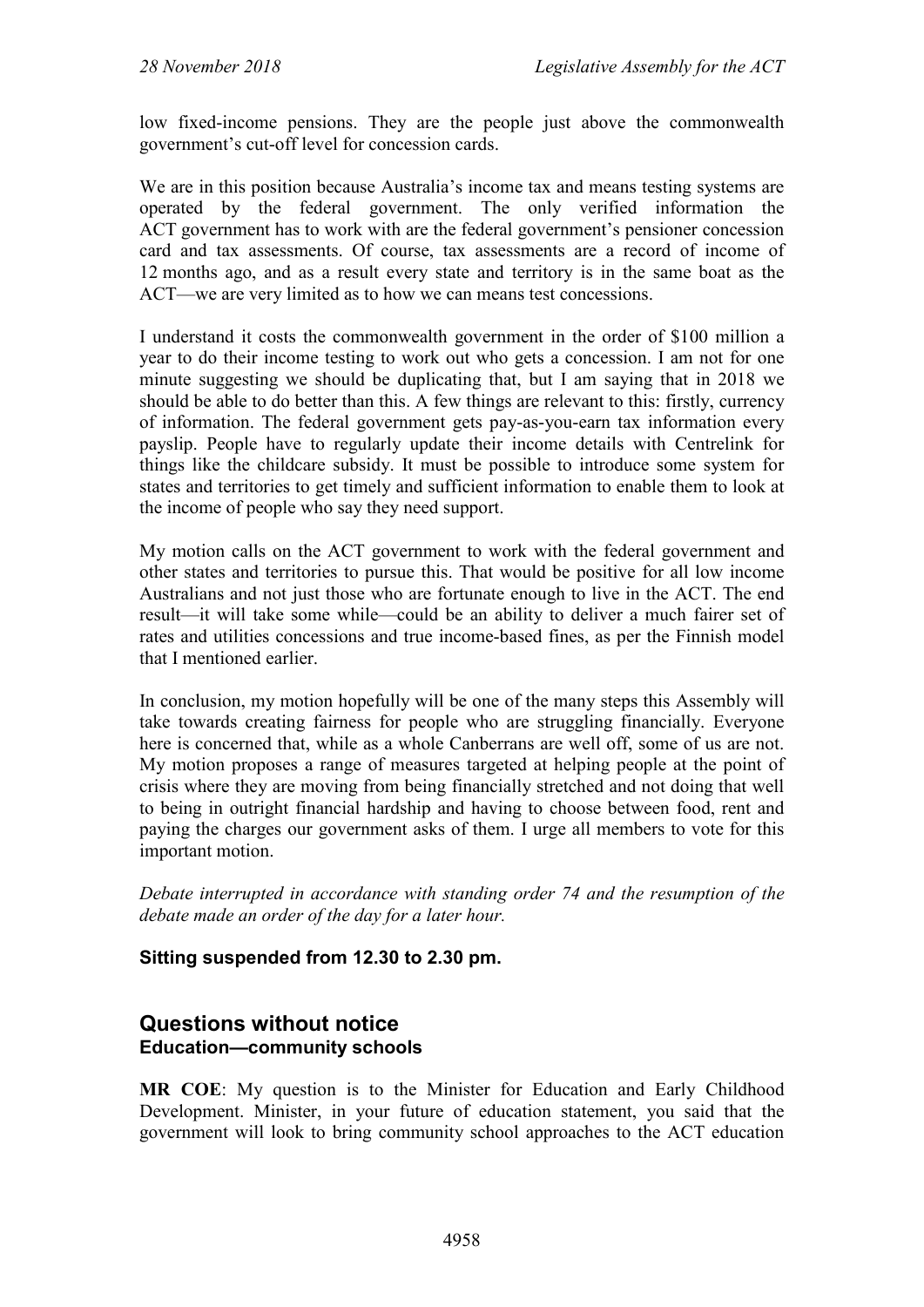system. Minister, what will a community school model look like for the ACT and where might these schools be located?

**MS BERRY**: The strategy talks about schools as communities as a broad concept that schools are more than just places for education. The ACT government has been discussing this policy or principle with school principals and school communities, including  $P \& Cs$ : what school communities would look like to bring in more opportunities for people within our community to engage with the school communities. One way that we have already been implementing that kind of concept is by ensuring that our school sports facilities can be shared by the broader community as well. So now our sports clubs and organisations, as well as multicultural groups and other community groups, can access school facilities and engage with those school communities in that way.

**MR COE**: Minister, aside from the use of facilities, what changes to governance or decision-making might be features of a community school?

**MS BERRY**: The strategy talks about making sure that we have strong communities for learning in our schools, which engages broadly other parts of the community to support education in our schools but also to provide other opportunities for our schools to be opened up to the broader community. We will be developing work around how we engage more services—support services and others—in our schools to provide those better communities for learning.

**Mr Coe**: On a point of order of relevance, the specific question was about governance and decision-making, not about facilities or resources and I ask that she be directly relevant.

**MADAM SPEAKER**: Minister, if you could go to the point of governance.

**MS BERRY**: I have completed my answer.

**MS LEE**: Minister, what impact would the adoption of your government's vision for a community school model have on funding for other ACT government schools?

**MS BERRY**: There will be a whole lot of changes occurring in our schools similar to the ones that have already been announced by the ACT government to provide supports to teachers to provide the best educational outcomes for our students. So as decisions are made about spending in schools, those will be made by budgets, as all decisions about spending across the ACT community are made during the budget processes.

#### **Canberra—population projection**

**MS LE COUTEUR**: My question is to the Chief Minister and relates to the ACT's population projections, which can be found on the government's website. The population for Tuggeranong is projected to fall 29 per cent from 85,000 in 2015 to 61,000 in 2040 while Weston Creek is expected to fall 42 per cent from 22,000 in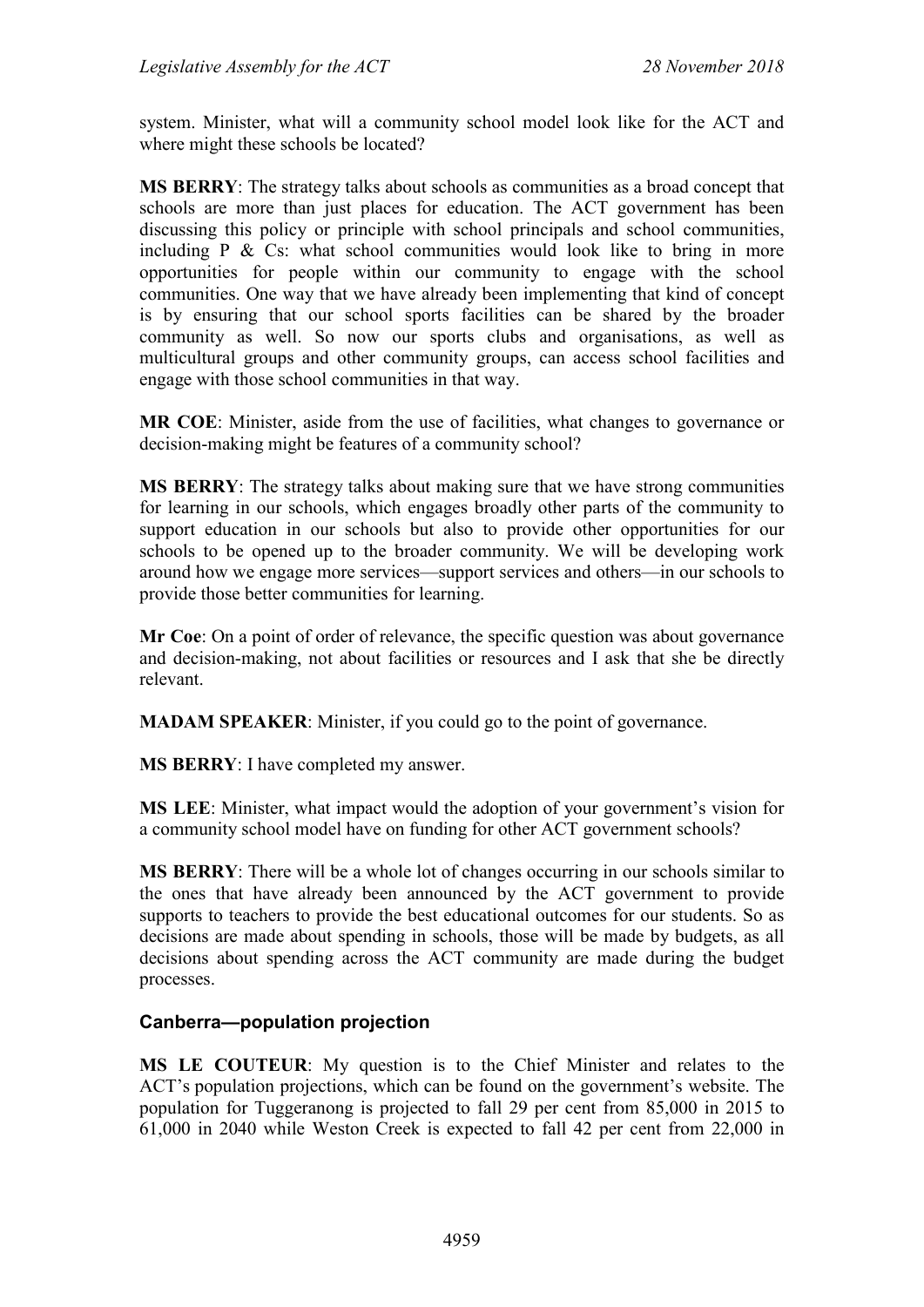2015 to 13,000 in 2040. Is the government taking action to stem these very large population declines?

**MR BARR**: The projections that Ms Le Couteur refers to were issued on 13 March 2017 and I believe are now already out of date as in what was projected to occur was based on data prior to the August 2016 census. New information is available and the projections will be updated, Ms Le Couteur.

If you go to the detail of the projections they indicate, effectively, a compound year-on-year population reduction in Tuggeranong and Weston Creek of between one and two per cent each year. That appears to be at the outer end of what would be a more natural decline in population as a particular region ages.

Across the territory the number of births exceed the number of deaths each year in the order of about 3,500 to 4,000, although it is clear that, as has been the case throughout the history of Canberra, newly established areas go through an initial population boom and particularly attract younger families.

As to what the government can do, as an entity the government is obviously not in the business of making babies but people certainly are, and that would be one way of addressing that question. I also indicate that we will be looking through the COAG process to put our hand up to take more international migrants through both skilled programs and refugee programs, and we certainly encourage Australians to move to Canberra. In combination that ought to see our population increase. *(Time expired.)*

**MS LE COUTEUR**: Is the government considering, say, scaling back greenfield development and redirecting the ACT's population growth to support these declining areas?

**MR BARR**: Yes, certainly there are opportunities for increased housing density in certain locations. The Tuggeranong town centre and around Greenway are examples of such development that is occurring right now that would be addressing some of that population decline. Another factor that will come into play is the life cycle. As the inevitable happens to people in some parts of the city and they move out of housing for whatever reason, one of which would be, of course, the end of life, new people move into that housing. But I think it is fair to observe that the number of people per household continues to reduce, so the only way to address population decline in some areas will be to increase the volume of housing. That is occurring and it will continue to occur. The obvious debate, a perennial in our city, is over the pace of that change.

**MS CHEYNE**: Chief Minister, how is the government catering for a growing population across the entirety of Canberra?

**MR BARR**: It is very important that we continue to invest in infrastructure to meet the needs of our growing population. At the 2016 election there was a very clear choice between our side of politics and those opposite on major transport infrastructure projects, just as there has been on major health, education, community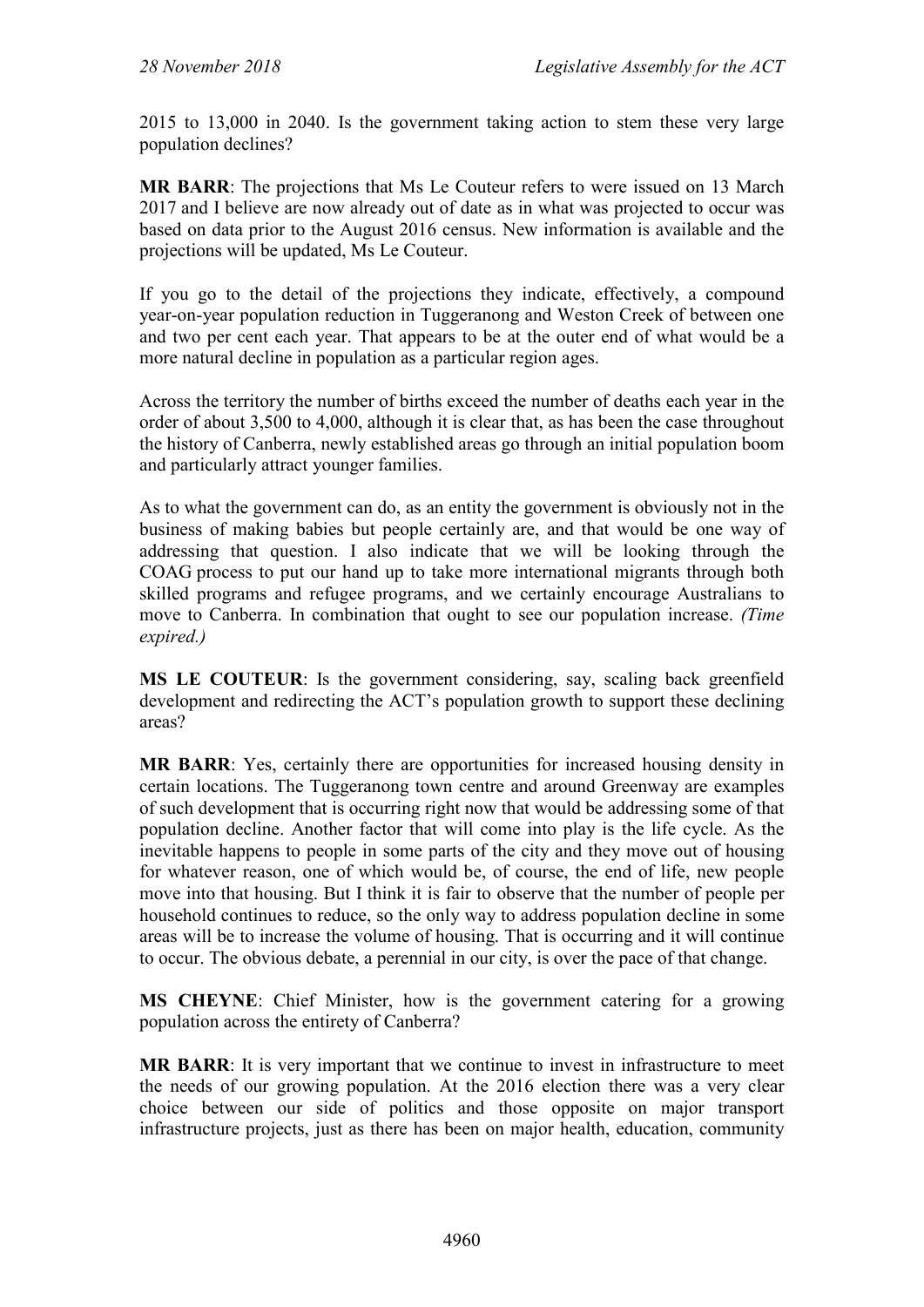services and emergency services, infrastructure and facilities that will continue to need to be built and augmented as our city grows.

A challenge for us, clearly, is that the city's urban boundaries are constrained—rightly so. We do not support development in our water catchment or in our national parks, and it will be the case that Canberra's next 100 years will not see the urban sprawl that the first 100 years have seen. That is a fact. We will need to see more population accommodated within the existing city footprint.

Of course, the rate of population growth is impacted by the rate of natural increase, the rate of international migration and the rate of interstate migration. Interstate migration is very strongly linked to the strength of our labour market. Natural increase continues to occur because it would be fair to say that the making of babies will not go out of fashion anytime soon.

#### **Animals—off-leash areas**

**MS LAWDER**: My question is to the Minister for City Services. Minister, the have your say on city services for better suburbs pack 1 map has information for Canberrans to use so they can provide feedback to the government regarding responsible dog ownership. Under the heading "Walking your dog", the map says "all dogs in public areas (except dedicated off-leash dog parks) must be on a leash". I repeat: "all dogs in public areas (except dedicated off-leash dog parks) must be on a leash". Yet the TCCS website identifies a wide range of other "off-leash areas" which are not dedicated off-leash parks. Some of these are shared spaces such as community paths. Minister, which is wrong: the better suburbs map or the TCCs website?

**MR STEEL**: I thank the member for her question. I am happy to check the TCCS website and make sure that it is in fact showing the correct areas for off-leash dog parks.

**MS LAWDER**: Minister, following your checking of the website, if my information is correct will you correct the wrong information and apologise for misleading the public?

**MR STEEL**: I have already said that I will check the website to make sure that the information on there is correct.

**MR PARTON**: Minister, how can anyone comply if the message is not clear and accurate?

**MR STEEL**: I thank the member for his question. As I said, we will check the website to make sure that it is correct. Whether the information is factually correct or not is not yet known. We will have to check that and find out whether that is the case. But it sounds like it is a fairly minor error, if there is an error at all.

#### **Aboriginals and Torres Strait Islanders—NAIDOC Week**

**MR PETTERSSON**: My question is to the Minister for Aboriginal and Torres Strait Islander Affairs. Minister, as Canberra is hosting national NAIDOC Week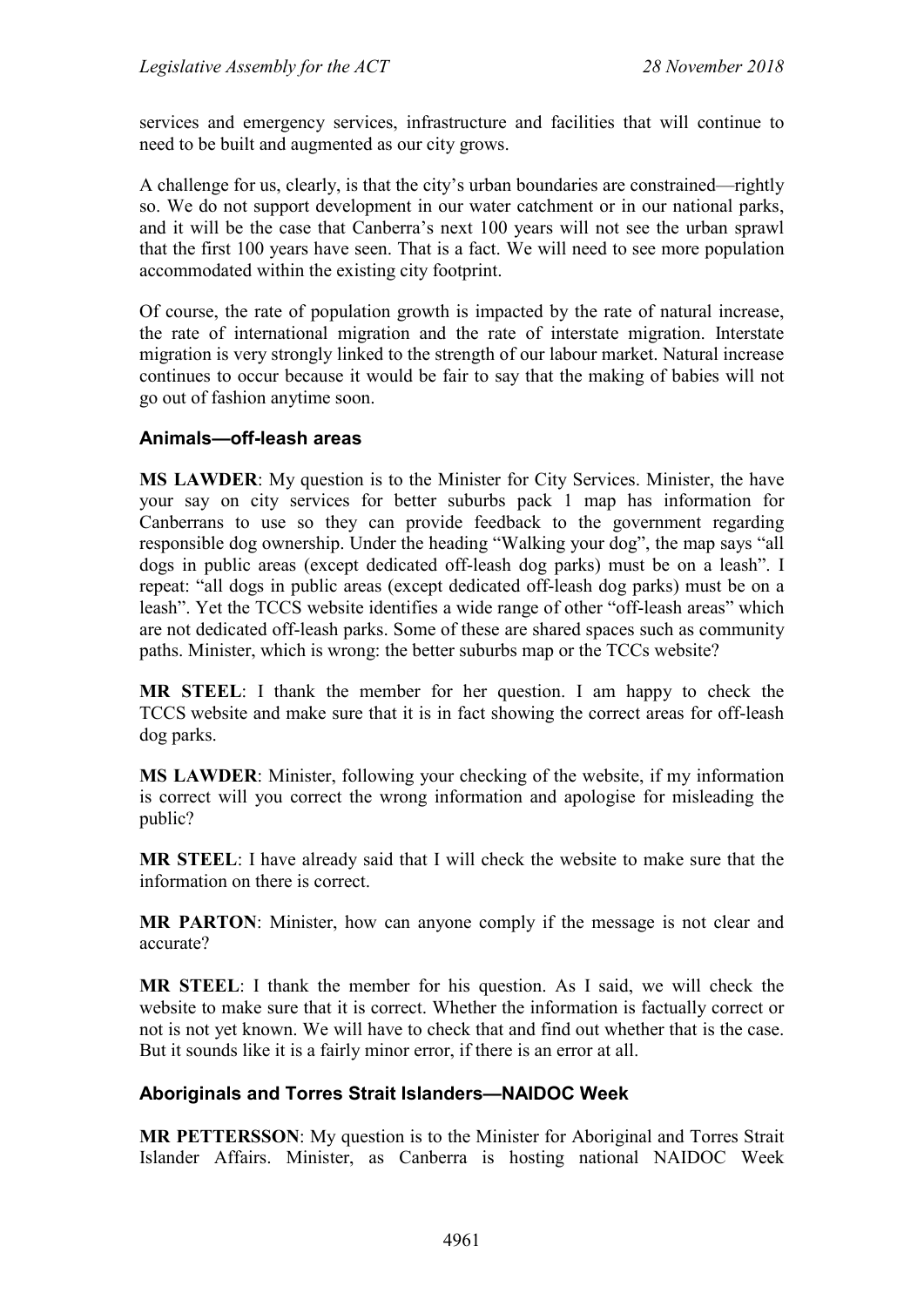celebrations in 2019, could the minister please inform the Assembly about the NAIDOC Committee's recent announcement?

**MS STEPHEN-SMITH**: I thank Mr Pettersson for his question. I am very pleased that Canberra will host the national NAIDOC Week celebrations in 2019. The National NAIDOC Committee recently announced the theme for next year's NAIDOC celebrations. It will be "Voice, treaty, truth—let's work together for a shared future". This theme will bring focus to topics of great importance to the local Aboriginal and Torres Strait Islander community and the ACT government, as well as Aboriginal and Torres Strait Islander communities around the country.

NAIDOC Week 2019 will be marked from 7 to 14 July. At the very heart of NAIDOC Week is the spirit of self-determination: a recognition that Aboriginal and Torres Strait Islander people have the answers.

The impact of this year's NAIDOC Week theme is still being felt. The theme "Because of her, we can" resonated throughout communities here and across the nation.

Witnessing the profound impact of this year's NAIDOC Week theme has made the response from some regarding next year's theme even more disappointing. As Australians have come to expect from the reactionary federal Liberal Party, members of that party have called the 2019 theme divisive. I say to the national NAIDOC Committee: You are welcome in Canberra. Your theme is important to us, and we will listen to and engage with you. We will continue to advocate for the Uluru statement from the heart to be respected and to be acted upon.

The ACT is unique in having an Indigenous voice to parliament, through the ACT Aboriginal and Torres Strait Islander Elected Body. Australia has much to learn from our experience of an Indigenous voice. I will do what I can to demonstrate how important that voice is to the Assembly and the ACT government, including during NAIDOC Week next year. I look forward to further announcements from the national and ACT NAIDOC committees in relation to next year's activities.

**MR PETTERSSON**: Minister, how do this event and theme tie in to the government's ongoing work with Canberra's Aboriginal and Torres Strait Islander community?

**MS STEPHEN-SMITH**: I thank Mr Pettersson for his supplementary. The government is embedding Aboriginal and Torres Strait Islander-led solutions into policy and services across the board. One example of this is the new ACT Aboriginal and Torres Strait Islander agreement. Self-determination is the underlying principle of the current agreement and, based on community feedback, will be even more prominent in the new agreement to be established early next year.

For those who are interested in the progress made in developing the new agreement, I would like to take this opportunity to inform both Assembly members and members of the Aboriginal and Torres Strait Islander community that members of the elected body and ACT government officials will be at the AIATSIS market day on 7 and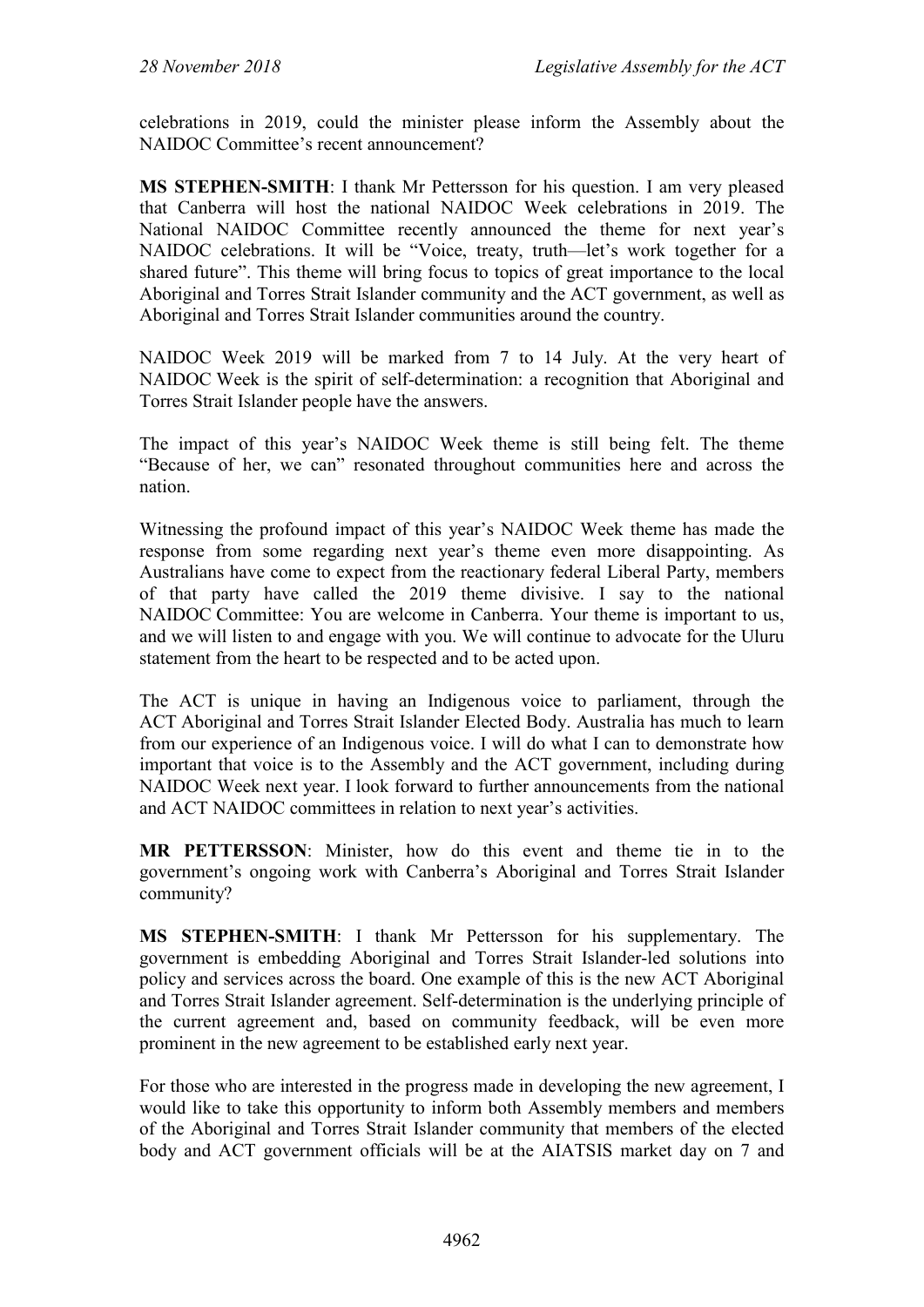8 December to meet with the community to discuss the new agreement before it is finalised in the new year.

The theme for next year is "Voice, treaty and truth". We have a voice and, as I have said before in this place, the ACT government is open to considering a treaty for the ACT. I have discussed this possibility with the United Ngunnawal Elders Council, and the ACT government has been observing treaty-making processes for some time in Victoria and the Northern Territory, and in South Australia prior to the change of government.

The final part of the theme is "truth". Reconciliation Day, the first celebrated in this jurisdiction this year, and the community events that support it are an important opportunity for truth telling. Reconciliation Day is a way for Aboriginal and Torres Strait Islander people in the ACT to tell the true history of their people and this land. It is also an opportunity for non-Indigenous Canberrans to ask questions and learn more about the Indigenous history of our region and our nation.

I am sure that NAIDOC Week 2019 will be an opportunity for conversations on voice, treaty and truth, to continue at both a local and national level.

**MS ORR**: Minister, what else is the ACT government doing to support and celebrate the contribution of Aboriginal and Torres Strait Islander people in our community?

**MS STEPHEN-SMITH**: I thank Ms Orr for her supplementary question. I was pleased recently to open the latest round of ACT Aboriginal and Torres Strait Islander cultural, leadership and scholarship grant programs. A total of \$215,000 is available for Aboriginal and Torres Strait Islander people in the ACT to undertake study or leadership training and to celebrate and share their cultures.

This year a number of changes were made to the grant programs to make them more accessible and to better meet the needs of the community. The changes are a result of feedback from past grant recipients and community discussions and will mean that the grants are open all year until grant funds are allocated to the end of the financial year. An assessment panel will convene monthly to assess applications for scholarship and leadership grants and grant recipients can apply for grants in successive years. This responds to feedback that scholarship grants should be open all year so that people can plan for their future study with confidence.

Scholarship grant rounds have previously assisted Aboriginal and Torres Strait Islander Canberrans in studying courses from certificate IV up to masters degrees as well as in attending conferences and study tours and providing cultural education to the wider community. Changes to the cultural grants mean that they will now be available for some months before culturally significant events such as NAIDOC Week, Sorry Day and Mabo Day. This means that community groups will also be able to plan better for events and other activities.

I encourage members of the Aboriginal and Torres Strait Islander community to check out the refreshed grant programs via the strong families website. The ACT government knows that creating environments where Aboriginal and Torres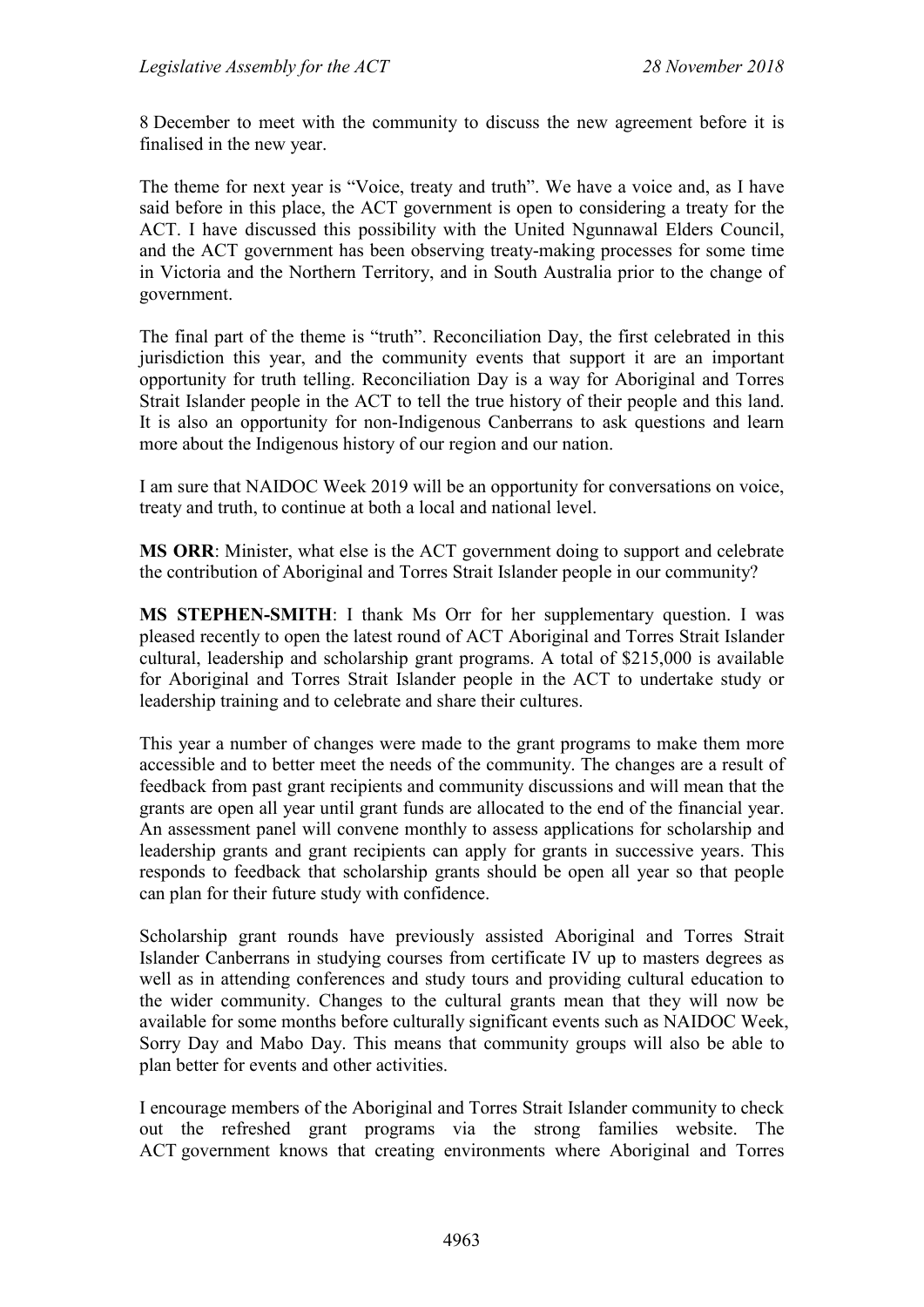Strait Islander people can be proud of their identity and access further education will lead to better outcomes for the entire community, and I look forward to following the progress of future grant recipients.

#### **Waste—bulk collection**

**MR MILLIGAN**: My question is to the Minister for City Services. Minister, there was an election promise made during the 2016 election campaign that a free bulk waste collection would be rolled out to all Canberra suburbs. When is that to be introduced?

**MR STEEL**: I thank the member for his question. Of course, we already have the bulky waste collection service for certain residents in the ACT who are eligible. We committed in the election campaign to deliver bulky waste collection. That will be considered over the next two years of the term.

**MR MILLIGAN**: Minister, when will the Labor-Greens government follow through on its 2016 election promise to deliver this free bulk waste collection across all suburbs in the ACT?

**MR STEEL**: I thank the member for his question and refer him to my previous answer. I note that our government has delivered on a whole range of different commitments and, just over two years into our parliamentary term, we continue to deliver on the commitments we have made. Rolling out the green bin program through the whole of Canberra is something that we committed to before the last election and something we will continue to do. We will certainly look at further measures like bulky waste to make sure we can recover resources before they go to landfill.

**MR WALL**: Minister, is it the government's intention still to make available the bulky waste collection service to operators of trash pack businesses? If so, why is it going to take more than two years from the time the government destroyed their business?

**MR STEEL**: I thank the member for his question. We have not considered the implementation of the plan. That is something that will be looked at over the next two years.

#### **Education—disruptive students**

**MS LEE**: My question is to the Minister for Education and Early Childhood Development. Minister, during annual reports hearings, I asked what the process was for a teacher to report an injury from a student in the classroom and was told that the incident goes to the supervisor and is logged on Riskman. When I asked what happens when the same thing happens a second time, the answer was the same. When I asked what happens when the same thing happens a third time, the answer was: "Well, it is the same scenario." Minister, despite the managing occupational violence policy having been in place since July 2017, and the findings of the WorkSafe investigation,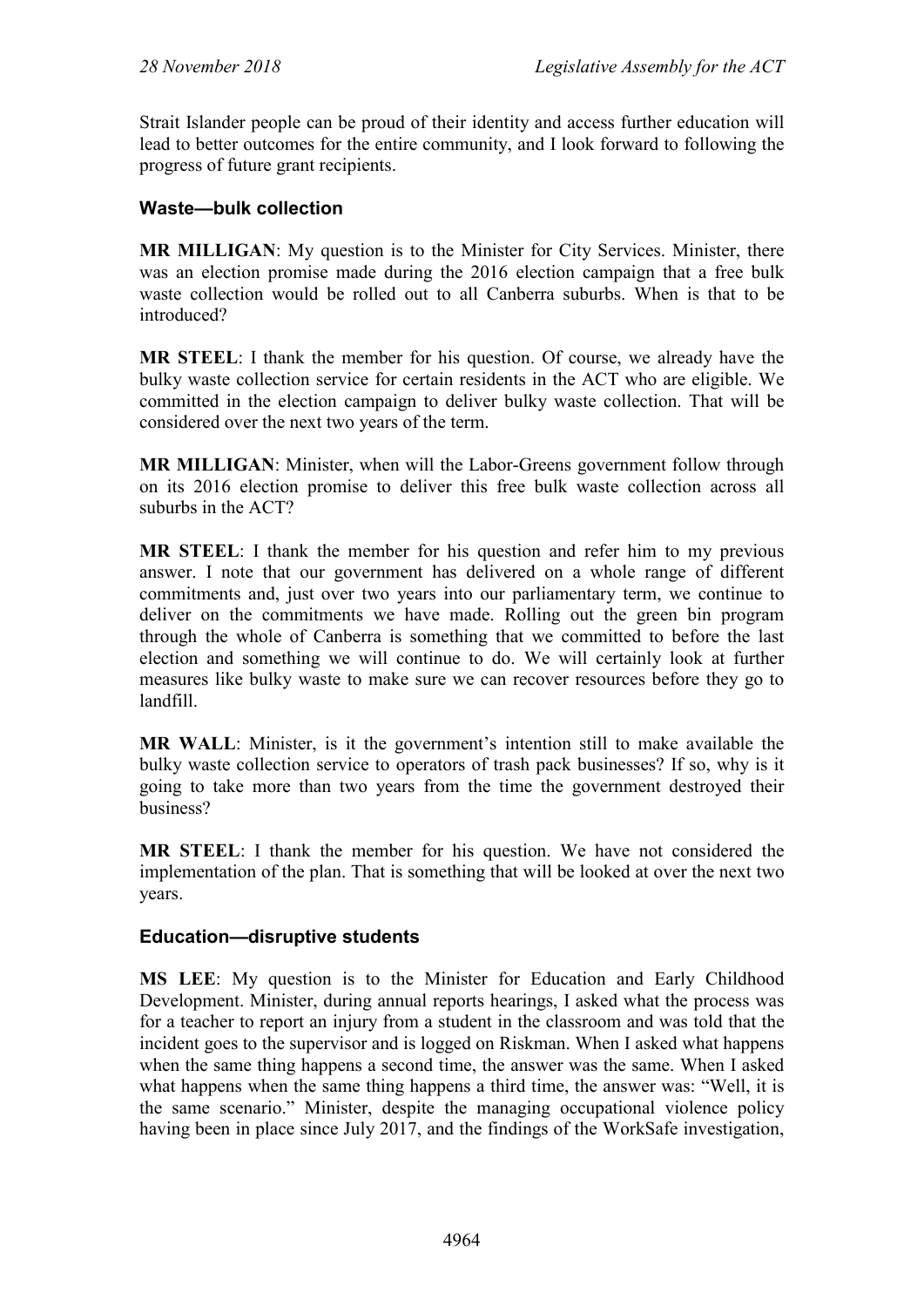why does your directorate still not have a clear and adequate process to deal with multiple incidents of violence in our schools?

**MS BERRY**: As I understand it, those questions were asked and responded to in estimates. The Education Directorate is working very closely with our school communities to instil a cultural change within our schools that accepts that our teachers have a sometimes very challenging but very rewarding job and sometimes, as a result of that—of the challenges that some students come to school with, and the behaviour of some parents and others in the community as well—it means that they can be exposed to occupational violence. The changes that are required in schools are to ensure that teachers understand that they have the right, the same right as any other worker, to go home safely from school. It is not a judgement on their ability to teach and include students who have challenges in their lives that lead to behaviour in schools that can lead to violence against teachers. It is saying to teachers that we need them to report, and that all school communities need to encourage all school staff to report, any injuries or any incidents that occur in schools so that the government—

**Ms Lee**: Point of order, Madam Speaker.

**MADAM SPEAKER**: Resume your seat, please, minister.

**Ms Lee**: Madam Speaker, my question was specifically about why her directorate still does not have a clear and adequate procedure. It was not about encouraging teachers to report. I acknowledged that in my question; I would prefer the minister to actually answer the question I asked.

**MADAM SPEAKER**: I think that she made reference to the education department working on it, but you do have 20-odd seconds left, minister.

**MS BERRY**: Thank you, Madam Speaker. What we will be seeing for a little while as we change the culture in our schools, not just here in the ACT but across the country, is an increase in the number of reports, which will tell us that we are making a difference within our school communities. *(Time expired.)*

**MS LEE**: Minister, I again ask: why does your directorate still not have a clear and adequate procedure to deal with multiple incidences of violence, and what training has been provided to directorate staff to raise awareness about the new policy?

**MS BERRY**: I am aware that Ms Lee referred to a number of these questions during the estimates hearings, about training that was provided, and will continue to be provided, as we roll through a significant cultural change that needs to occur in our schools. That training will continue.

*Mr Coe interjecting*—

**MS BERRY**: Well, it is a cultural change. It is not just limited to here in the ACT. The ACT government led the nation in ensuring that we have a plan in place and a policy in place to address what is a very complex issue.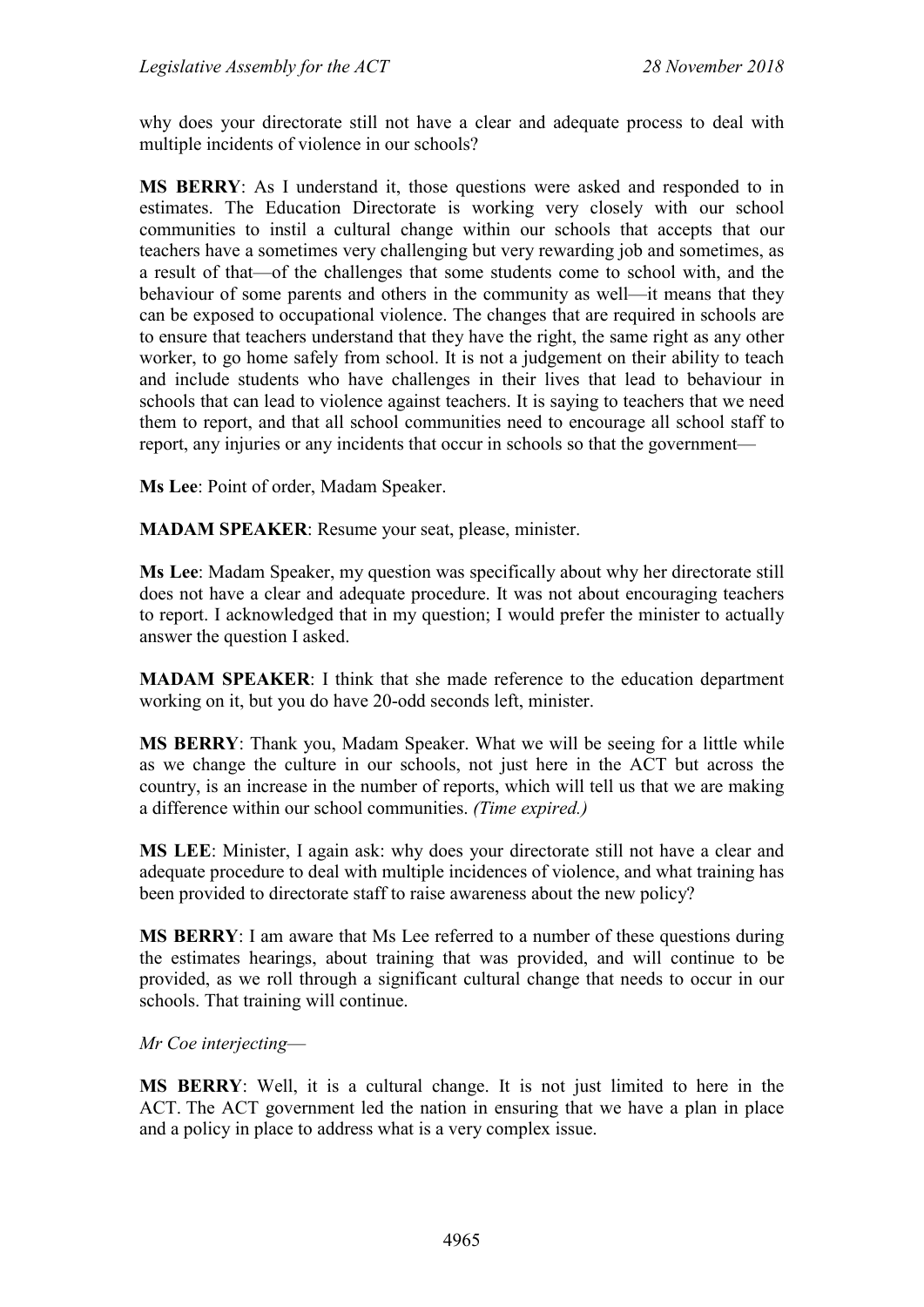*Mr Coe interjecting*—

**MS BERRY**: You can laugh about it all you like, Mr Coe, but this government is about ensuring that our schools are inclusive places for all of our students, our children, regardless of what they come to school with, as far as their backgrounds or circumstances are concerned, and that our teachers and school staff have every right to return home safely from their place of work. The ACT government has led the nation on this work, and we will continue to lead the nation on this work. It is a very complicated and complex issue, but we are getting on with the job of ensuring that both of those rights are assured.

**MISS C BURCH**: Minister, why did the 2012 ACT public service-wide policy on managing occupational violence not provide adequate direction for education staff?

**MS BERRY**: I have spoken a number of times—and I am happy to continue to speak—about the complications of a human services workforce that is sometimes required to deal with issues that can lead to exposure to occupational violence. Our schools are inclusive environments and that means that sometimes people will come into our schools with behaviours that expose some people to violence in the workplace.

Unfortunately that has led to a culture within human services systems, like schools, where staff feel that they might be letting somebody down if they report an incident that might have occurred. The government is changing the culture within that environment to say that it is okay because part of their job is to ask for help. It is not a judgement on their ability or their profession to ask for help to ensure that every child gets the support they need and for teachers to be provided with the training and support they need to support every child in our schools.

## **Education—community schools**

**MRS KIKKERT**: My question is to the Minister for Education and Early Childhood Development. Minister, regarding the proposal for community schools mentioned in your future of education statement, how will community schools differ from current ACT public schools?

**MS BERRY**: Our ACT government public schools are already very inclusive places and already have a number of partnerships with communities, businesses and sporting organisations. What this strategy will look at is what are the best kinds of community school models that currently exist in our schools, programs that we could pilot in our schools to strengthen these relationships that lead to better outcomes, particularly for those students who are disadvantaged or who come from vulnerable backgrounds.

**MRS KIKKERT**: Minister, will your proposed community schools have more of a say about the curriculum, subjects and associated activities than existing schools?

**MS BERRY**: I think that there is an assumption that there will be some new schools created as a result of this strategy. What this strategy is creating are opportunities to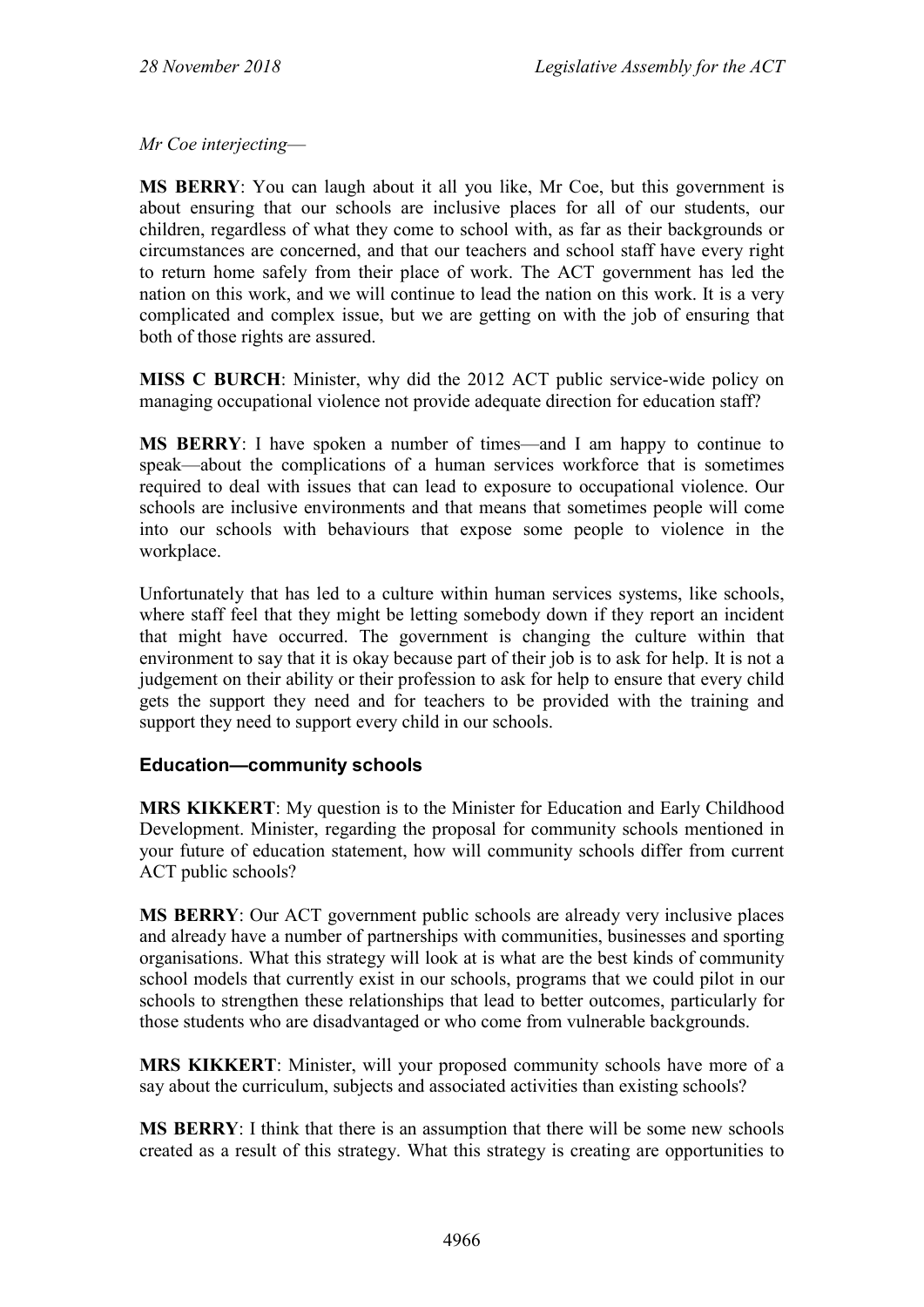look at the best and most innovative teaching and community school models that could exist in the ACT to support our students to be even better, to provide environments for our teachers that are even better, to provide supports to our students and to have really strong partnerships with community support organisations, with sports groups, with businesses, with employers and with mental health organisations for psychological and other welfare supports. Those are the kinds of things that make up a strong school community and those are the sorts of things that the government is investigating as part of this strategy, to ensure that our schools are—

**Mr Coe**: Madam Speaker, I raise a point of order. Mrs Kikkert's question was specifically about whether school communities, as a defined term in the report, will have more of a say about curriculum subjects and associated activities. I ask that the minister be directly relevant.

**MADAM SPEAKER**: Could you go to those points, Minister.

**MS BERRY**: Madam Speaker, I must have misunderstood the question. I assumed that the question was about some schools being different to our public schools that exist right now in the ACT. I tried to clarify at the start of my answer that that is not the case. It is about investigating models existing already in our school systems, and other models that might not exist already, to build strong partnerships and build strong school communities.

**MS LEE**: Minister, again aside from external users who are going to be using the school facilities or buildings, what are the features of what you propose as a community school for the ACT and what decisions will the community be able to take for those schools?

**MS BERRY**: This is about building strong partnerships with lots of different organisations across the ACT community. I am not sure what is so confusing about that. Those relationships already exist in some of our schools.

*Opposition members interjecting—*

**MS BERRY**: I do not think it is very funny. I think it is a very important thing for our schools to be strong community partners and not just places of education; places where everybody can come together and contribute to the best possible outcomes for our students and for our teaching staff and for all our staff in our schools, particularly for volunteers and for our parents and citizens associations to be engaged in how we can strengthen our school communities to be even more inclusive and supportive, and to focus on that principle of equity to ensure that those children in our community who do not have the same chances as everyone else get the same opportunities to lift and broaden their horizons through those strong supports.

## **Arts—funding**

**MS ORR**: My question is to the Minister for the Arts and Cultural Events. Minister, I note that you have made a number of announcements on the arts in recent months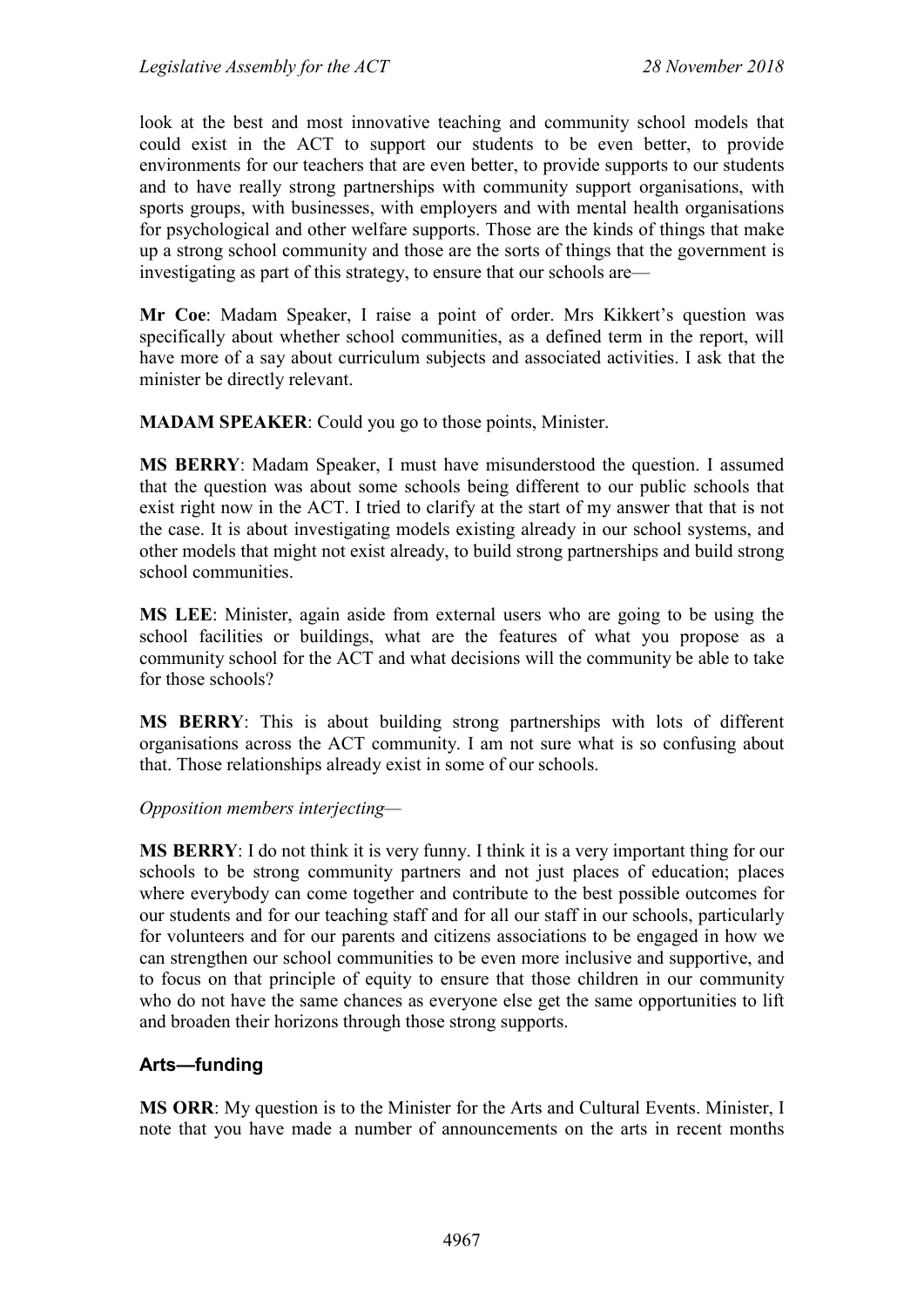around grants, boards and councils in the ACT. Can you please update the Assembly on the outcome of the latest round of arts activity funding?

**MR RAMSAY**: I thank Ms Orr for the question. I was pleased in May this year to announce a new, more flexible and frequent approach to funding arts projects which has been very well received across the arts community.

This year's advertised pool of \$775,000 in project funding, which is now called arts activity funding, is delivered in two major rounds each year of grants of up to \$50,000, as well as a rolling program of grants of up to \$5,000. On 31 October I announced the first recipients of the \$5,000 to \$50,000 funding round, which resulted in 16 projects being funded, to a total of \$303,000, with a further \$300,000 available in the next round, which opens on 1 December.

The quality of applications, not surprisingly, was very high. Successful projects included the recording, mixing and mastering of an EP of new hip hop music by artist KG, a visual arts project pairing seven community artists who live with disability from Hands On Studio with seven working Canberra artists, and the BOLD II Festival, which celebrates the legacy and impact of professional and community dance across all ages and cultures.

Unsuccessful applicants in this round are welcome to apply again for the next round. The up to \$5,000 funding is available all year round. To date 17 successful applications have received total funding of over \$62,000 of the \$175,000 that is available for this financial year.

There is a full list of the funding recipients on the artsACT website. The variety and strength of these successful projects further showcase the vibrancy of the Canberra arts sector and its strong contribution to the social, cultural and economic life of this city.

**MS ORR**: Can the minister outline what the recent grants for capacity building in the arts sector are achieving?

**MR RAMSAY**: I thank Ms Orr for the supplementary question. The arts capacity building funding I announced earlier this year was in response to feedback I received from the arts and is being delivered in a number of ways. The Ainslie and Gorman arts centres have been granted funding of \$25,000 for capacity building for ACT artists in 2018 and 2019 for the design and delivery of free assistance to ACT artists to conceptualise and develop arts projects and to develop funding applications, including to the ACT government.

MusicACT has been granted funding of \$108,000 for capacity building for the live music sector in 2018 and 2019 to deliver a program of workshops and seminars on professional skills development; working with promoters, event managers and record companies; staging performance; self-promotion; the impact of digital technology; and support for all-ages concerts.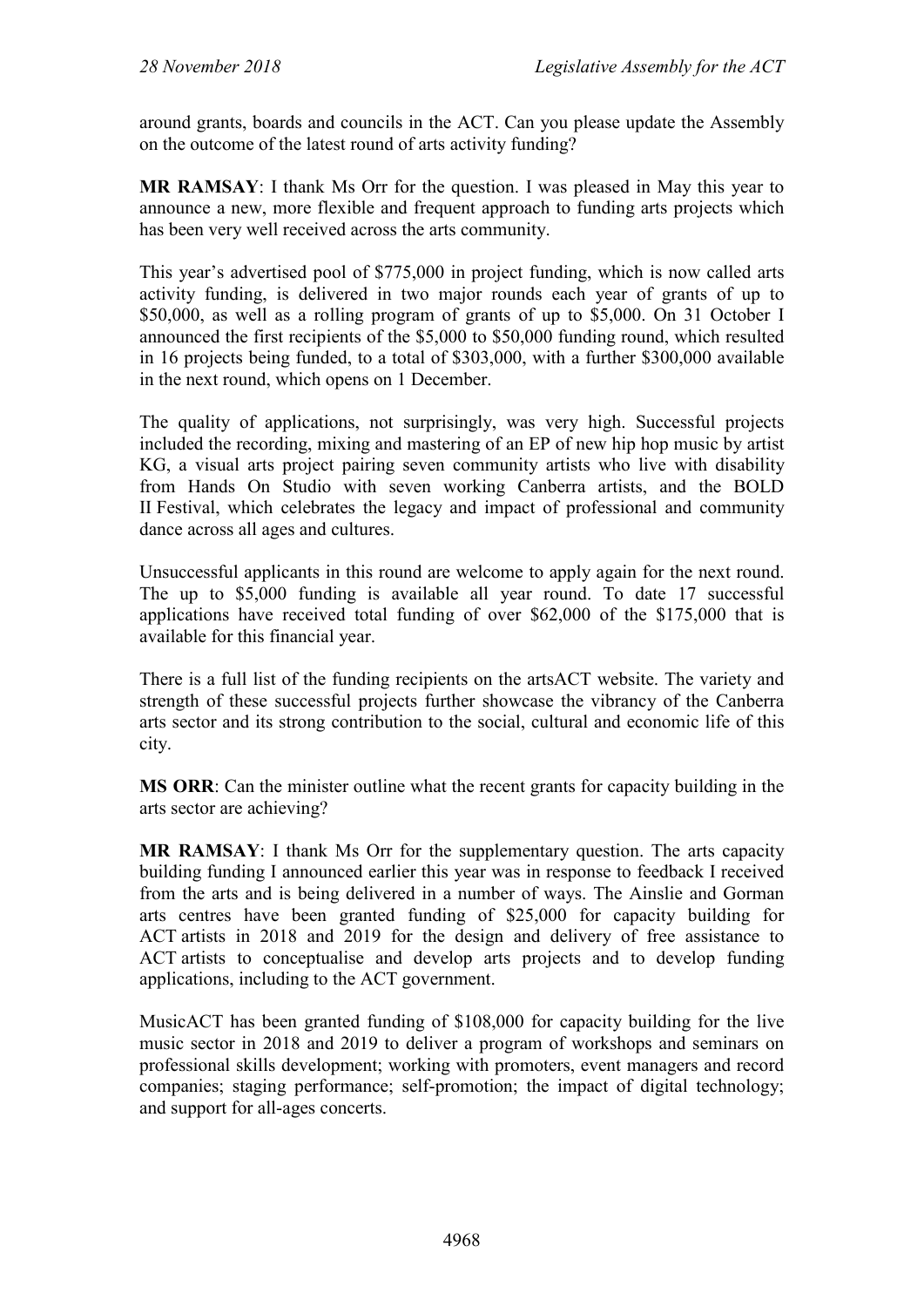MusicACT launched the new program at Smith's Alternative on 24 October to a packed audience, and the government is committed to supporting Canberra's live music sector to enliven our city and support the night-time economy.

ArtsACT has awarded a contract to Lighthouse Business Innovation Centre for capacity building services to ACT arts organisations to increase their skills and knowledge in governance, strategic planning, risk management, sponsorship and marketing. The service will assist to build capacity, sustainability and professionalism in ACT arts organisation, and that will commence shortly.

**MS CHEYNE**: Can the minister update the Assembly on the recent board and council appointments?

**MR RAMSAY**: I thank Ms Cheyne for the supplementary question. Earlier this month I was delighted to announce the formation of the Minister's Creative Council and appoint its inaugural 11 members. The role of the council will be to advise the ACT government on arts and cultural sector issues to inform future policy development. The purpose and the nature of the council were determined after extensive sector consultation and it has been very warmly welcomed by the arts community.

There were 87 high calibre applications. The successful people on this council now bring to the table strong connections to the arts community, as well as collective diverse arts practice. The members of the council have among them experience in visual arts, music, dance, theatre and performing arts, literature, film, festival curation, the media, arts administration, Aboriginal and Torres Strait Islander arts and cultures, and social inclusion, including working with seniors, culturally and linguistically diverse communities and people with a disability.

The council's combined diverse experience and ties will deliver great outcomes for Canberra's arts sector. The first meeting of the council will be before the end of this calendar year. I look forward to meeting with them. I also recently announced a number of new appointments to the board of the Cultural Facilities Corporation, including a former Supreme Court judge, a former director of the British Council Australia, a former Queensland MP and the new chair of the creative council.

This esteemed group of people will be very well placed to help steer the CFC through the next exciting phase of consideration of a new theatre for Canberra and the revitalisation of the Civic Square cultural precinct.

## **Canberra Hospital—asbestos**

**MRS DUNNE**: My question is to the Minister for Health and Wellbeing. Yesterday, Minister, you told the Assembly, "I was advised about asbestos removal works in July 2017 in ward 11A. It was being refurbished at the time." Minister, has the refurbishment of ward 11A been completed? If not, when will it be completed?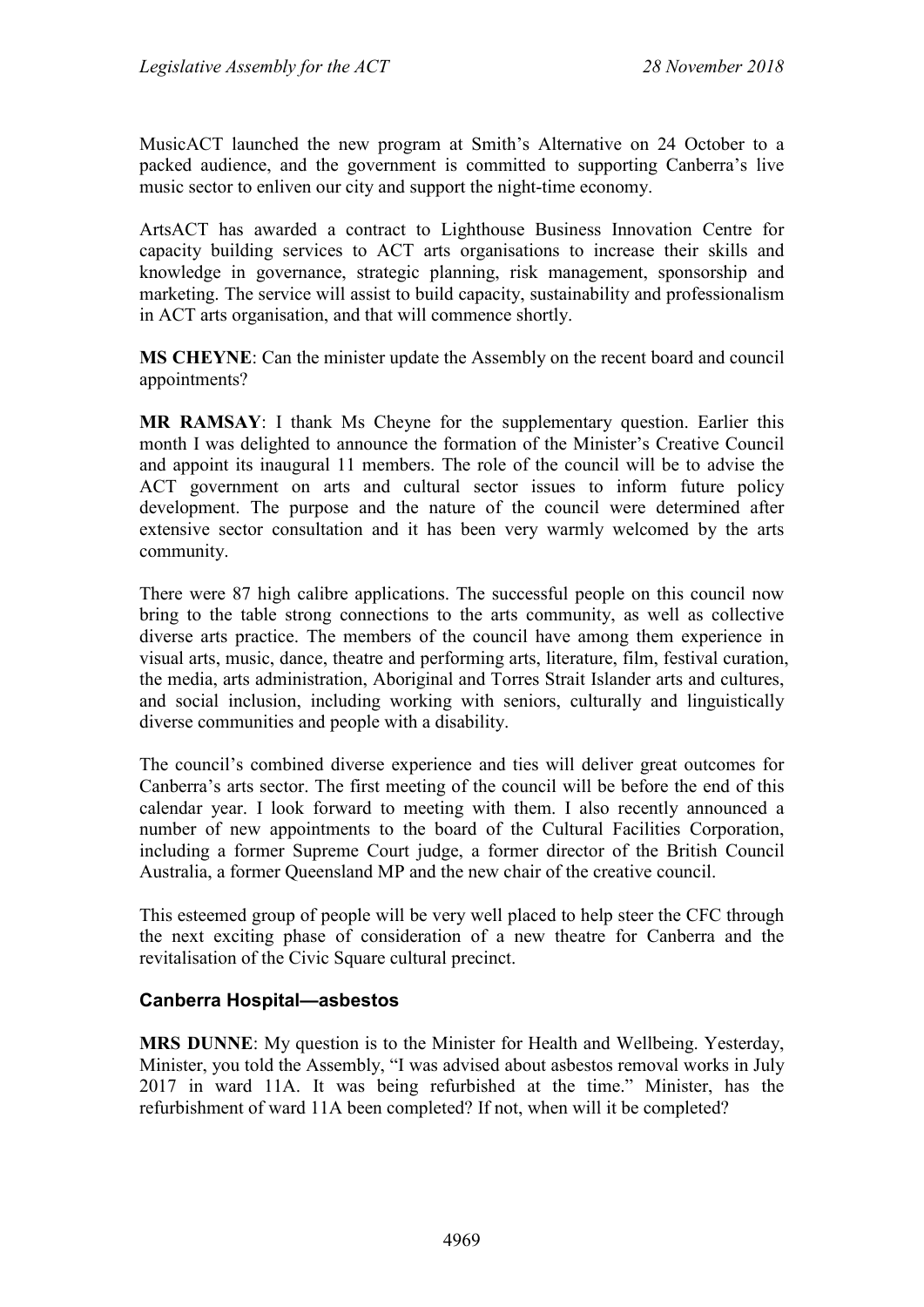**MS FITZHARRIS**: Yes. I believe that I also indicated in my comment yesterday that the acute aged care ward was completed and that I was very pleased to attend the opening of that in around February of this year.

**MRS DUNNE**: Minister, are there any wards at the Canberra Hospital which are currently closed for any reason?

**MS FITZHARRIS**: I am sorry; I missed the last part of Mrs Dunne's question.

**MRS DUNNE**: Are there any wards at the Canberra Hospital closed at the moment for any reason?

**MS FITZHARRIS**: I know that the oncology ward is being upgraded, but I do not believe, in terms of wards being closed and beds not being available, that that is the case. Of course, there is the ongoing upgrade of the oncology ward; I do not know precisely where that is up to. But the fundamental issue is: are beds open in certain wards? Yes, they are.

**MRS JONES**: Minister, how many wards on the Canberra Hospital campus are partly closed or in any way have beds taken out at the moment or are not being used because of reduced capacity for this type of matter, for refurbishments and so on?

**MS FITZHARRIS**: There are a number of beds open at any given point, I believe around 670 at the moment. In some instances they will be shifted around different locations in the hospital, particularly for important matters like upgrades, which we did with the acute aged care ward and which we will do with the cancer ward as well. Certainly in terms of Mrs Jones's question, none that I am aware of.

## **Alexander Maconochie Centre—duress alarms**

**MRS JONES**: My question is to the Minister for Corrections and Justice Health. Minister, I refer to the minutes of an occupational health and safety meeting for mental health, justice health and alcohol and other drug services held on 23 August 2018. It referred to a duress alarm at the AMC not working. Minister, what were the problems with the duress alarm at the AMC in August and have they been fixed?

**MR RATTENBURY**: I will provide the specifics of that matter on notice to Mrs Jones.

**MRS JONES**: Are all the duress alarms in the justice health system currently in good working order?

**MR RATTENBURY**: To the best of my knowledge. Again, I will check that and if there is anything different I will let Mrs Jones know.

**MRS DUNNE**: Minister, are all the duress alarms in the justice health system currently accounted for, and what actions are taken to ensure that all systems are in place to protect staff, clients and visitors in the justice health system?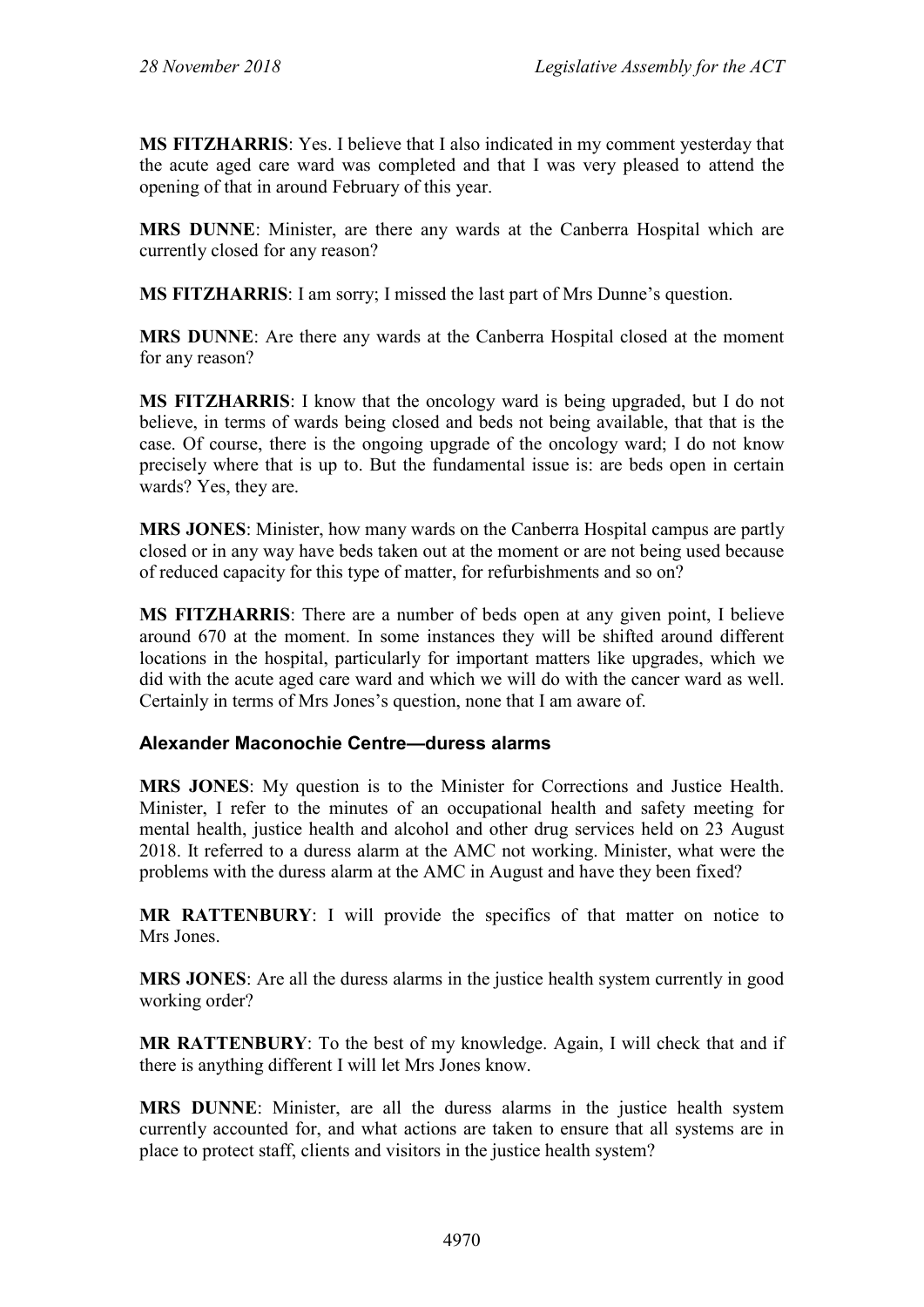**MR RATTENBURY**: In regard to the first half of Mrs Dunne's question, I will check that. I cannot tell whether Mrs Dunne thinks that there is a problem or if she just wants to know, but I will make sure that I have a fully factual answer for her.

In terms of the second half of the question, we have discussed this many times. We have an extensive range of protections in place for staff, ranging from training and clinical techniques through to physical security responses.

## **ACT Supreme Court—coat of arms**

**MR HANSON**: My question is to the Attorney-General: it has been reported in the *Canberra Times* that the Chief Justice of the Supreme Court has decided not to include the Canberra coat of arms in the new Supreme Court building and is considering creating a new insignia. I have been approached by many in the legal profession who have expressed outrage at the decision not to include the coat of arms and who have apparently taken to refusing to bow when entering the courtroom. When did you first become aware that the Chief Justice had decided not to include the existing coat of arms in the new courtrooms?

**MR RAMSAY**: I thank Mr Hanson for the question. There has been some consideration around a new coat of arms. In terms of the particular date, I will take that on notice. It was several months before the opening of the new building.

**MR HANSON**: Minister, whose decision is it to place or not place a coat of arms in the court buildings and court rooms? Is that the government's decision or is it the judiciary's decision?

**MR RAMSAY**: It is a matter that we have worked very closely on with the judiciary and that is certainly something that we take very seriously not only in terms of the working of the court but also the separation of powers and the rightful place of the judiciary—

**Mr Hanson**: On a point of order, I fear that you may not get to the direct answer before sitting down. If I could, on a point of order of relevance—and I appreciate he has only just started—the question is: in law, whose decision is it? Is it the judiciary or is it the government that makes these decisions?

**MADAM SPEAKER**: Attorney-General to the point, you have most of your two minutes left.

**MR RAMSAY**: Thank you very much. It is a matter that we believe is important for us to work together with the judiciary on. In terms of the decision within the court building, the judiciary has made clear that they would prefer not to have the current Canberra coat of arms.

One of the things that we will continue to do is invest in the best access to justice. Our investment in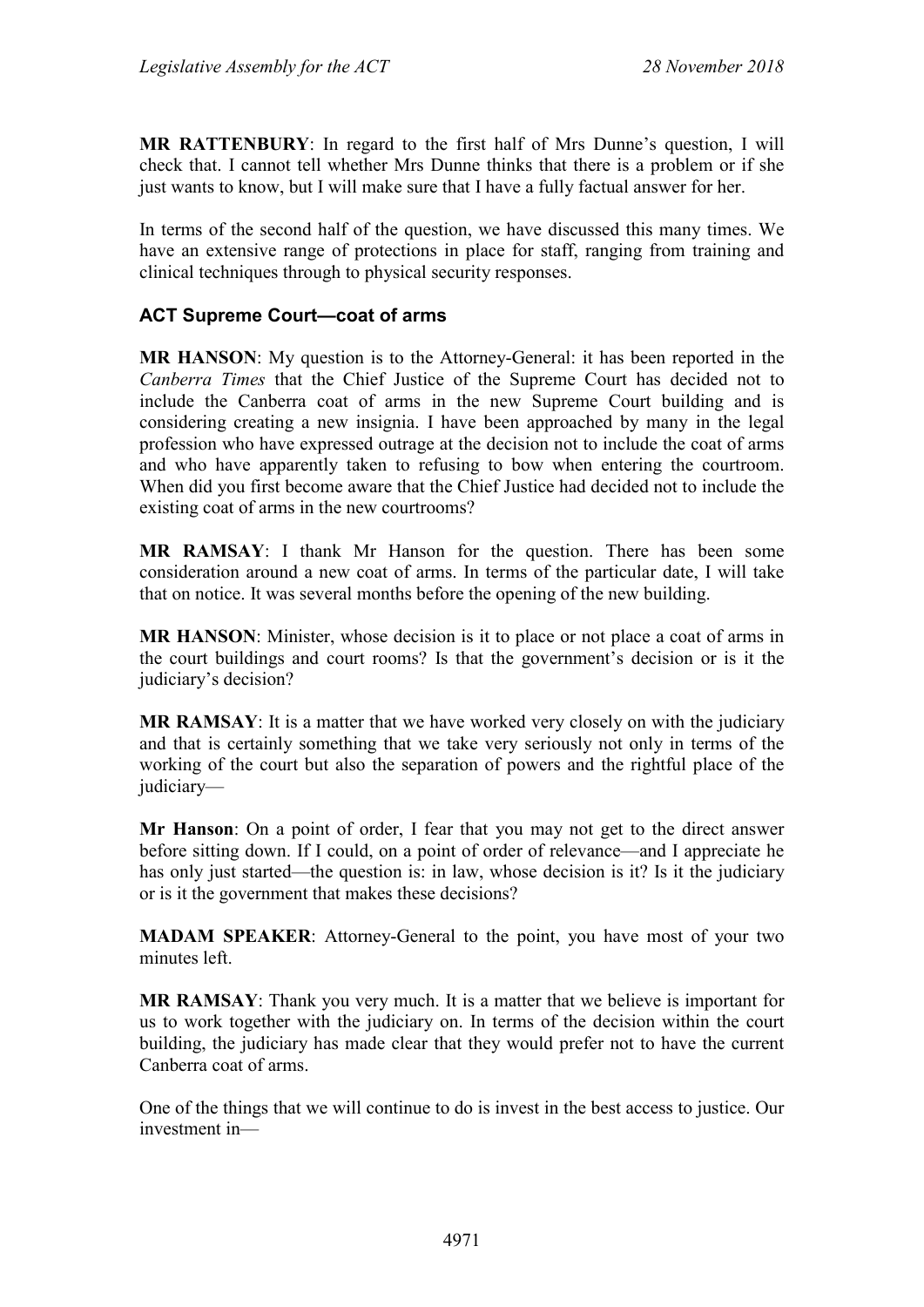**Mr Hanson**: On a point of order, as I feared, he did not get to it. The question was quite clear. Whose decision is it? I appreciate that he works collaboratively with the judiciary but whose decision is it when it relates to court buildings?

**MADAM SPEAKER**: Mr Hanson, I cannot direct the minister other than to ask him to be relevant to the question. Mr Hanson is proposing he wants a simple answer: you have more than a minute, Mr Ramsay.

**MR RAMSAY**: There are no current plans for the ACT government to install a coat of arms in the building and we believe that it is best determined in consultation with the judiciary, as we have done with all of the new court building.

Let me say again: the government's investment has been very significant. We believe that the most important investment that we have in this building is the additional jury rooms, the strong support for our juries to make sure that we have good access to great technology which is leading technology. We believe that that is the key thing for the government to be investing in. We have invested in that and we will continue to concentrate on access to timely and transparent justice.

**MR WALL**: Attorney, will you table in the Assembly all correspondence between the government and the Chief Justice relating to the use of a coat of arms in the new court buildings, given that these documents would not constitute legal advice and therefore not be privileged?

**MR RAMSAY**: I will take that on notice.

## **Roads—traffic management**

**MISS C BURCH**: My question is to the Minister for the Arts and Cultural Events. On Saturday, 17 November, the Anthems event was held at the National Arboretum. Patrons report that it took over an hour to get from the city to the arboretum, that they waited for over 1½ hours to get on a bus at the conclusion of the event, and that it took over 1½ hours to get from the arboretum back to the city. Minister, what traffic management plans were in place to ensure that people could get to and from the Anthems event at the arboretum quickly and safely?

**MR BARR**: Madam Speaker, the arboretum falls under my responsibility for territory venues. The event was a private event, organised by a private events company. So all of those questions are in fact ones best directed to that company. However, I am happy to assist Miss C Burch in seeking that information and providing it to the Assembly.

**MISS C BURCH**: Chief Minister, what oversight did the government have of crowd management and traffic management plans at the event and at the shuttle locations in city west car park and Lake Tuggeranong College to ensure the safety of people waiting for buses?

**MR BARR**: As I indicated, this was not a government event. It was held at a venue that the ACT government owns, but the responsibility for the event management sits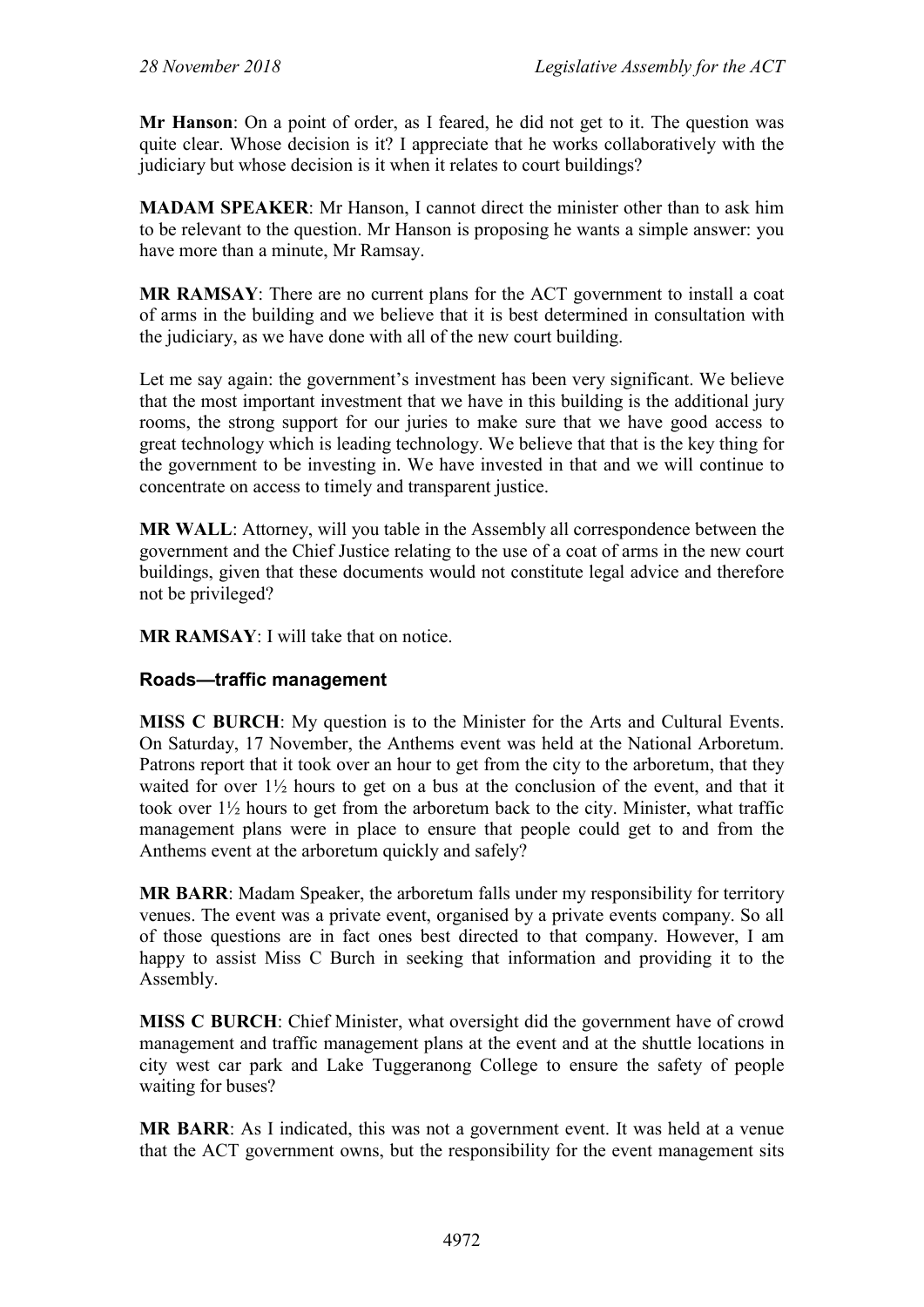with the private event management company. I will get that information. It was not an ACT government event but it was held at an ACT government venue. Obviously there is some confusion, including with Miss C Burch, as to whether we have responsibility for that. We do not. We were not the event organiser. We simply allowed our venue to be utilised for a private event.

**MR WALL**: Chief Minister, was a traffic management plan required for the Anthems event staged at the arboretum? Likewise, what additional safety or traffic management precautions or procedures were put in place in the ACT over that weekend, given that there were three major events?

**MR BARR**: There are traffic management plans required to stage major events in the territory. The location of those events will, of course, determine which government agency is responsible for the regulatory approvals.

In relation to the other events that Mr Wall refers to, one was held on National Capital Authority land, and they would have been the responsible agency in relation to that matter. Certainly, the street party in Lonsdale Street required street closure and road traffic management plans. Similarly, events at the arboretum would require that, but they are the responsibility of the event organiser, a private events company.

#### **Waste—recycling**

**MS CHEYNE**: My question is to the Minister for City Services: noting that Recycling Week ran from 12 to 18 November, can you update us on what activities the ACT government undertook to support this important initiative?

**MR STEEL**: I thank Ms Cheyne for her question. National Recycling Week was an important opportunity to educate the community about the environmental benefits of recycling and how we can all minimise waste and better manage these important resources.

As part of Recycling Week Canberrans were given the opportunity to go behind the scenes to see firsthand how recycling and resource recovery processes work in the ACT. Information sessions were held on how people can reduce their household food waste. A free composting and worm farming workshop was on offer for those with gardens. Behind the scenes tours were offered at Soft Landing to see how mattresses are recycled, a really great example of how we can create jobs in a new circular economy. Tours were provided through the Corkhill Bros facility to see how green waste is recycled. The community were shown through the Fyshwick container deposit scheme collection point, including the state-of-the-art sorting machinery.

The Green Shed in Mitchell showed off its upcycling skills of turning junk into art and furniture. And I was pleased to visit our recycling discovery hub at the materials recovery facility as ABC Canberra explored what you should and should not be putting into your recycling. Here in the Assembly, Zero Waste Revolution hosted a waste management best practice showcase as we continue our efforts to recover as many resources as possible before they go into landfill.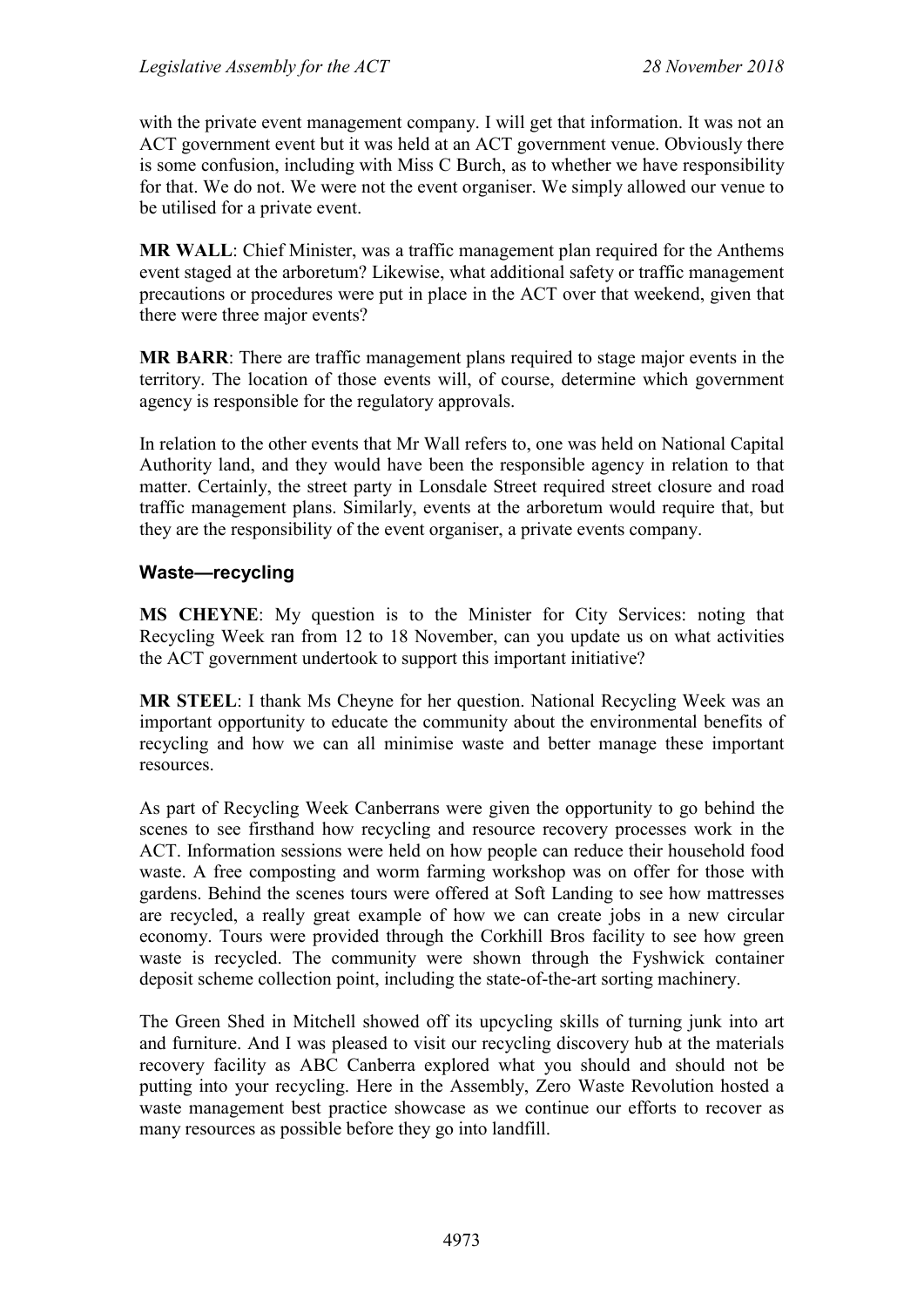There were many more events during the week, and congratulations to Planet Ark in particular on the week. The ACT government looks forward to supporting the initiative in the future.

**MS CHEYNE**: Minister, how is the rollout of green bins supporting better waste recovery? Importantly, how is Belconnen faring?

**MR STEEL**: I thank Ms Cheyne for her supplementary. The ACT government continues to deliver on our agenda and our election commitment to grow services for the community, including green bins, which are helping to reduce the amount of garden organic waste being sent to landfill. 15,735 Belconnen households are utilising the service since collections commenced at the beginning of September. In Belconnen, that represents just over 40 per cent of all households signing up for the service in the first two months of operation.

In total, 38,294 households across Weston Creek, Tuggeranong and Belconnen have green bins, with 41 per cent being concession cardholders; 4,733 tonnes of organic waste has been collected from green bins, with an exceptional contamination rate of just 0.01 per cent; 2,746 tonnes of green waste has been collected in the Kambah and Weston Creek pilot areas since April 2017; 1,570 tonnes have been collected in the remainder of Tuggeranong since January of this year; and 417 tonnes have been collected from Belconnen so far.

Awareness is growing of the program. 2019 will be an exciting time for the remainder of Canberra, with the ACT government extending green bin services to remaining suburbs next year, ahead of schedule.

**MS CODY**: Minister, what impact is the container deposit scheme having on recycling?

**MR STEEL**: I thank Ms Cody for her supplementary. The container deposit scheme continues to be embraced by the Canberra community, helping to reduce the number of containers going to landfill. From 30 June to 18 November, more than 5.7 million containers had been returned to one of nine collection points across the city. We are working with operator Re.Group to see how we can expand the number of collection points across Canberra, and make it even easier for people to deposit their containers so that we can grow the number of containers being recycled.

As we improve recycling, we are also seeing the social benefits of the scheme, particularly through community groups and schools supporting the scheme. Just a few weeks ago, I visited Daramalan College where the school has teamed up with St Vincent de Paul to provide collection points around the school. Students are encouraged to recycle their containers properly, with the proceeds goings to Vinnies. This approach has also been taken up by hotels like the Mantra on MacArthur Avenue and Gungahlin Lakes Golf Club. As a result of the CDS, St Vincent de Paul is receiving a significant revenue source to support their important work in our community.

As the container deposit scheme continues to grow, I am sure that we will continue to see the social benefits of even more containers being recycled here in Canberra.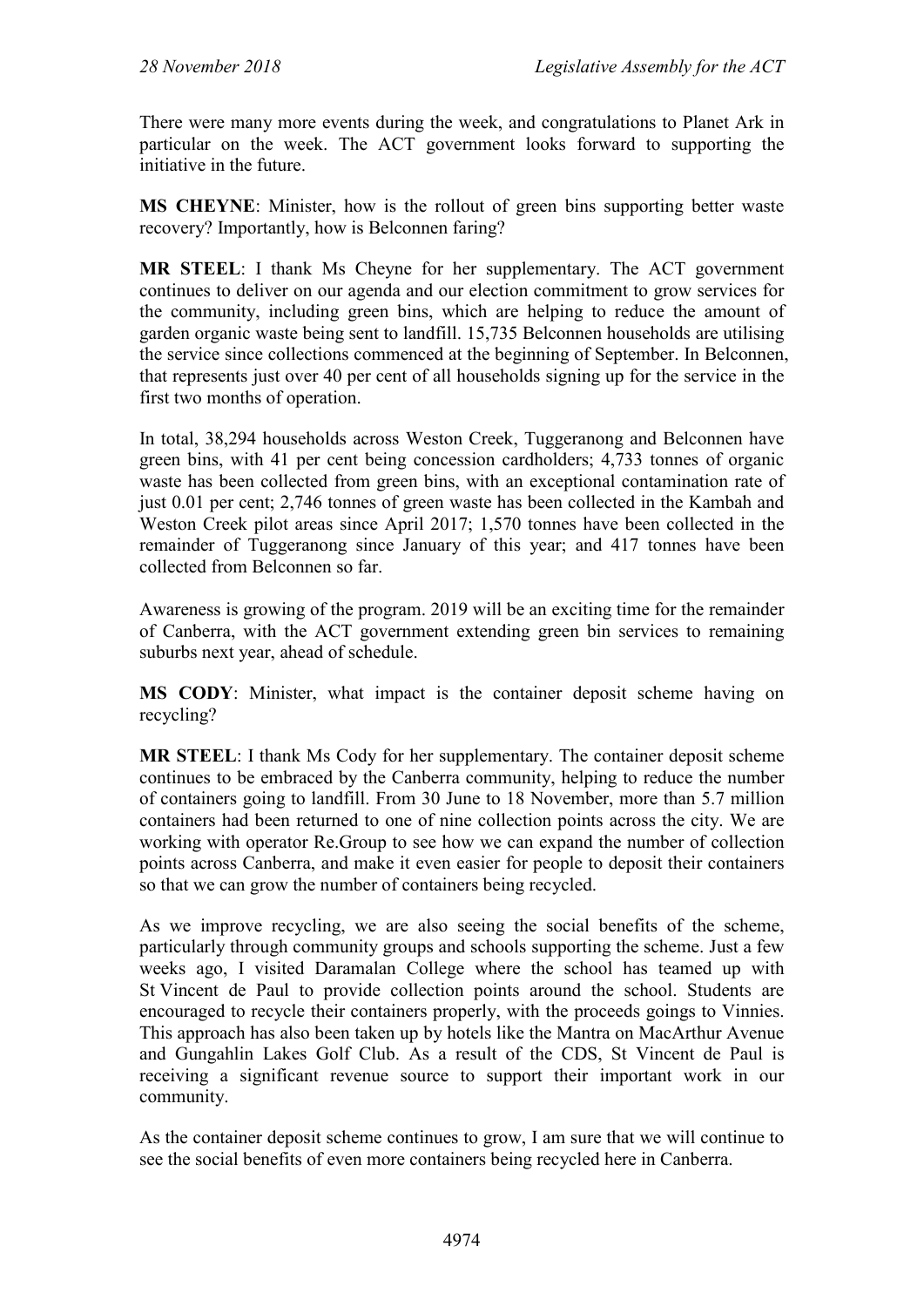## **Public housing—Chapman**

**MR PARTON**: My question is to the Minister for Housing and Suburban Development. Minister, recent media reports indicate that work has started on the Chapman public housing site before ACAT has released reasons for rejecting a resident's appeal against this proposal. Minister, why have you allowed work to commence before publication of ACAT's rationale for their decision?

**MS BERRY**: I thank Mr Parton for this question. I have been advised that the decision ACAT made was delivered verbally to the applicant and to the ACT government, and that barristers for the ACT government and a barrister for the applicant were present during the decision.

After a decision was made, there is a 28-day time frame when an applicant can make an appeal on the decision of ACAT. I understand that that has not occurred but that there are still opportunities, should people want to make a submission—

**Mr Parton**: But they have not seen the reasons.

**MS BERRY**: They were both told and there were barristers in the room. Both barristers were there, including the barrister of the applicant. The reason why a verbal decision was made at that point in time, I am advised, is that considerable time had passed since the time when the original ACTPLA decision was made.

Presidential Member McCarthy noted during his verbal decision, which is available on transcript, I understand, that the need for the community and industry to have confidence in the planning process and to ensure development is not delayed any longer than required was the reason why he made a verbal decision prior to putting out a written decision.

The verbal decision stands and is available, I understand, on transcript. That is the recollection that has been provided to me on what happened during that ACAT hearing.

**MR PARTON**: Minister, will you stop this work and allow Chapman residents, who do not believe that they have access to the reasons for this ACAT decision—they do not believe that they have the reasons in front of them—a fair go at an appeals process?

**MS BERRY**: As I said, the advice that I have is that the residents or the applicants to ACAT were provided with a verbal decision by Presidential Member McCarthy and were advised, I understand, with their barrister present, that they could appeal that decision if they would like. So all of that information has been provided. They had legal support, I understand, with them during that verbal decision that was made, and the appeal process was available to them should they decide to do that. So no; the process has been gone through. ACAT has made its decision and the government is able to go ahead and continue to develop public housing for some of the most vulnerable people in our community in Chapman.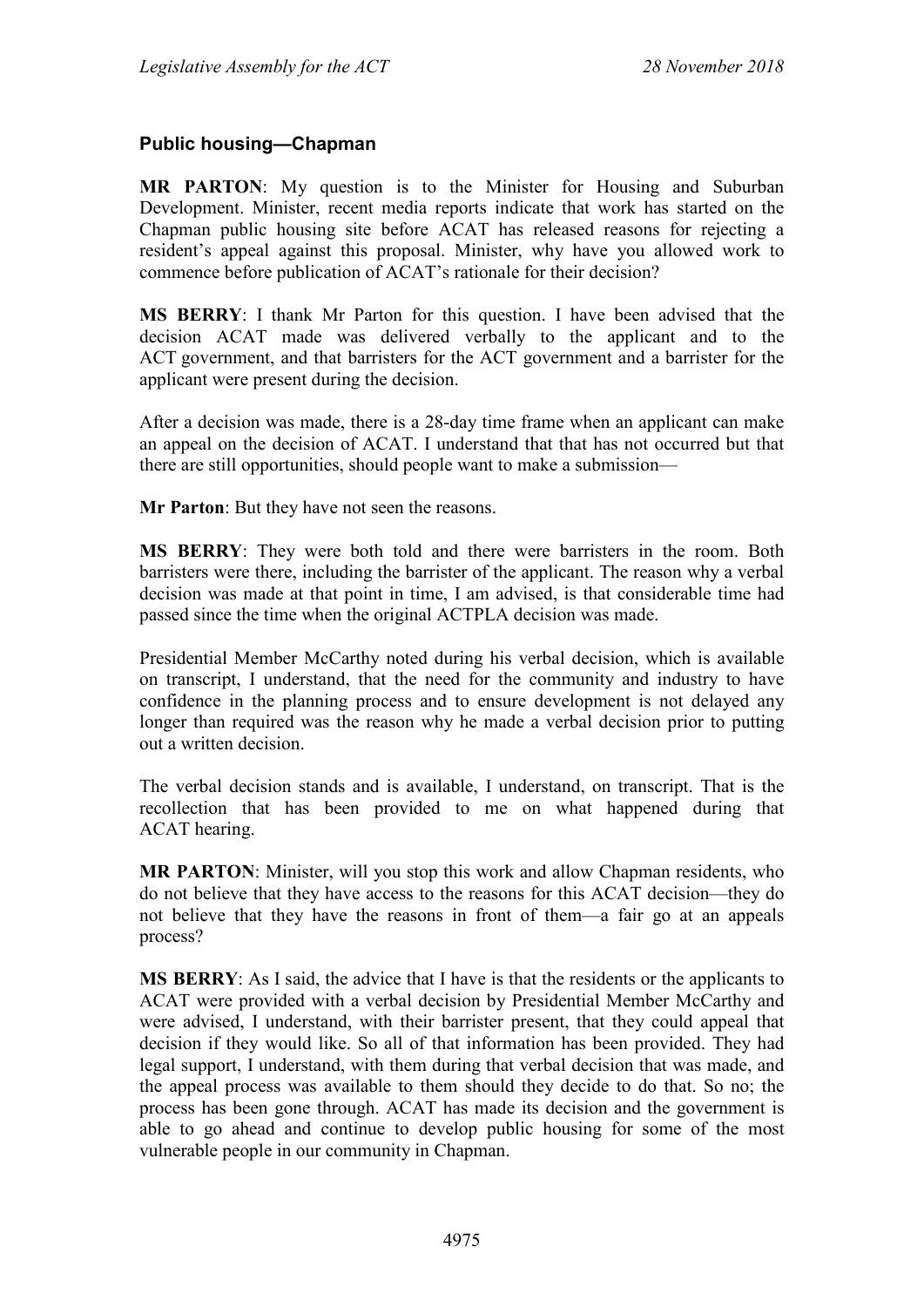**MRS JONES**: Why did you not inform the Chapman residents back in 2017 of intentions to sell part of the block for another use?

**MS BERRY**: That was a decision of government.

#### **Government—procurement policies**

**MR WALL**: My question is to the Minister for Government Services and Procurement. Minister, I refer to reports in the media of 4 October that EventsACT staff signed \$550,000 of contracts without the correct authority. Staff also gave out nearly \$700,000 of work without a contract and failed to get the minimum three quotes for about \$160,000 worth of work. When did the ACT government first become aware that EventsACT was not following the proper procurement processes in relation to the event?

**MADAM SPEAKER**: Chief Minister, you are taking that?

**MR BARR**: I will take that question. Yes, it has obviously been the subject of previous questioning and I will take that date on notice.

**MR WALL**: I ask either the Minister for Government Services and Procurement or the Chief Minister: what have you done to satisfy yourself that EventsACT has followed the correct procurement processes in relation to other events such as the Enlighten Festival?

**MR BARR**: Yes, following those particular issues there has been a series of training courses for staff in that area. The details of that were provided to the opposition, I believe, through a question on notice in the past week or so.

**MR COE**: Chief Minister, what changes to processes have you put in place to ensure that your directorate is using the correct procurement process?

**MR BARR**: The directorate is aware that they failed in this particular instance. As I mentioned in my response to the previous answer, they have put in place a range of training mechanisms and processes to address that.

**Mr Coe**: It's your success but their failures.

**MR BARR**: Ministers do not participate in the procurement process. Mr Coe knows that. That is rightly handled independently by the public service. In this instance there was a failure of process. It has been addressed, and training has been provided for staff who undertake procurement activities.

## **Sport—government support**

**MS CODY**: My question is to the Minister for Sport and Recreation: how do recent announcements in the sport and recreation portfolio show the confidence of sports to invest in elite content and facilities in Canberra?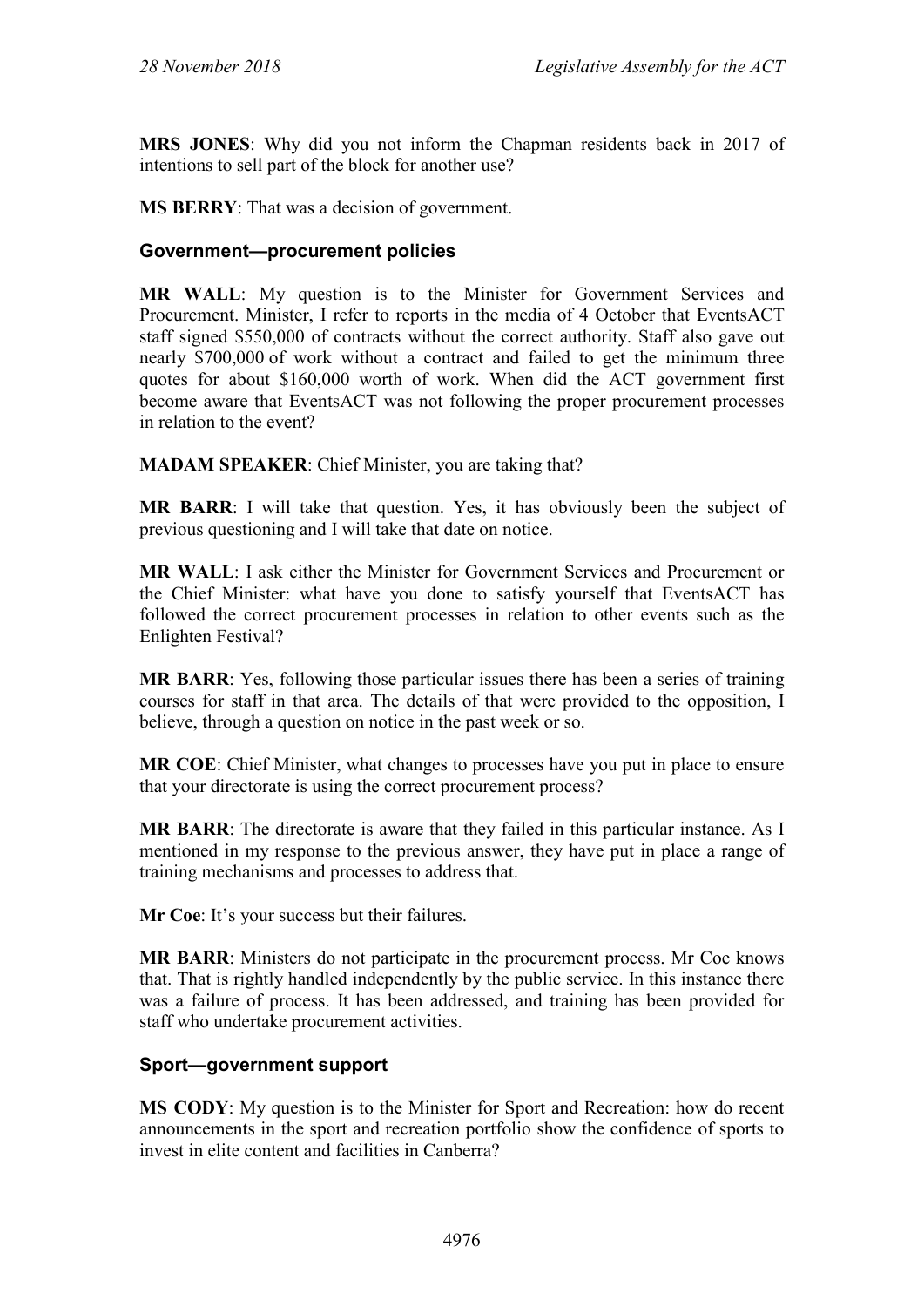**MS BERRY**: I thank Ms Cody for the question. As the calendar year draws to a close a steady flow of announcements continues to build on Canberra's place as a sporting capital. This is elite sporting codes wanting a clear presence not only in our strong community but also in our high performing economy.

The \$19 million Canberra District Rugby League Centre of Excellence and Community Hub represents a significant investment into the sport by the ACT government in partnership with the Canberra Raiders and the New South Wales government. Drawing this cross-border investment is a huge vote of confidence for Canberra's place in the region, and it is great that both governments and the Raiders have been able to come together in this way. This new facility will give the Canberra Raiders access to a state-of-the-art high performance training venue.

Elsewhere, in elite basketball the NBL has sought to explore opportunities to return elite men's basketball content to the ACT market. Earlier this month I announced that the Illawarra Hawks will play a home game at the AIS Arena on 26 January 2019. While it is a single-year agreement, the Hawks are enthusiastic to maximise their engagement with the community and Basketball ACT in 2018-19 to demonstrate the potential participation, visitation and high performance value of a long-term engagement with the ACT beyond the current year. That includes working with the Canberra Capitals, which I absolutely encourage and applaud.

The Football Federation Australia has confirmed that the Canberra region's bid is one of six remaining bids vying for two new competition licences in an expanded A-League. The A-League team have also engaged with Canberra United, our elite women's team, and I am very happy that they have decided that is a good and successful path for them to be on.

In cricket, Manuka is of course getting ready for the historic first test this summer. *(Time expired.)*

**MS CODY**: Minister, what broader community benefits will the Rugby League centre of excellence have for the city and the region?

**MS BERRY**: In addition to providing top-level training facilities for the Raiders, the centre of excellence and community hub will significantly enhance and support the delivery of community Rugby League programs, including female, Aboriginal and Torres Strait Islander and junior programs, in the ACT and across southern New South Wales. The community programs the facility will be used for include grassroots Rugby League programs, school coaching clinics, ACT and school touch football competitions, community coaching programs and Indigenous programs.

Not only will this facility become the home of our current crop of Raiders players, it will also play an important role in developing future Raiders players. I particularly want to thank the Raiders for working with the ACT government to adjust their designs to be more gender neutral. Again, despite what was said in this place yesterday, old-school sports pavilions with stand-up urinals are not inclusive of women. It turns out that it is quite a challenge for female athletes to use these. I know that I will have Mrs Jones's back as I implement this policy.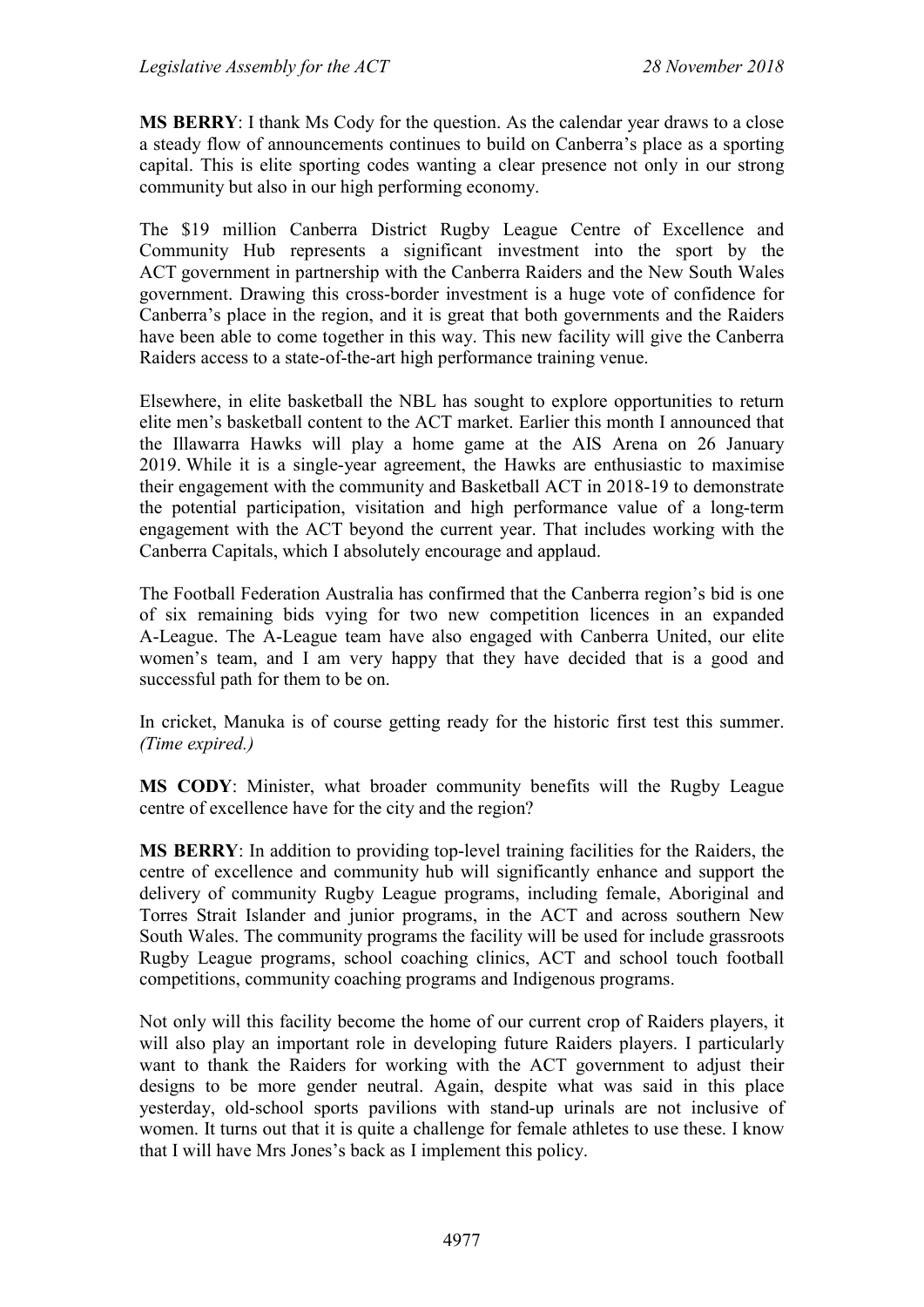**MR PETTERSSON**: Minister, how do the CBR Sport Awards help to capitalise on these milestones and further grow our sporting community?

**MS BERRY**: The awards, which will be held this week on Friday, are another example of how far sport has come in a few years. The annual CBR Sport Awards are an opportunity for the sector to come together and publicly acknowledge some of the great achievements that occur each year. This includes not only athletic performance but also organisational excellence through the three minister's awards: innovation, event excellence and inclusion.

Often sporting clubs and organisations and event teams and individual athletes are consumed by their own busy-ness. So much time, effort and focus can be on personal performance or on our own club competition or project that we do not have time to pause and reflect and to learn from others around us. Awards processes can provide this opportunity. They can provide the opportunity to see what others are doing and how they have done it, how they got the results, and what partnerships helped them achieve a particular win, whether it was a win on or off the park.

Since the relaunch of the CBR Sport Awards in 2016, the number of nominations has more than doubled. Nearly 100 nominations were received in 2018. The CBR Sport Awards bring together an industry that has tremendous value to the community and to our economy. It enhances community health. It builds the social fabric and volunteerism. It is great to be able to celebrate these qualities at the end of this year.

**Mr Barr**: I ask that all further questions be placed on the notice paper.

# **Income support**

Debate resumed.

**MR BARR** (Kurrajong—Chief Minister, Treasurer, Minister for Social Inclusion and Equality, Minister for Tourism and Special Events and Minister for Trade, Industry and Investment) (3.34): I thank Ms Le Couteur for her motion and I am very pleased to indicate that the government is happy to support it.

We believe in an inclusive Canberra where the benefits of our city's prosperity are shared. In the past few years we have maintained a very strong focus on ensuring that the essentials of a good life are readily available for Canberrans: safe, affordable and suitable places to live; decent and secure jobs; access to free quality health care when and where it is needed; and good education and other reliable local services.

In a city where many are doing extremely well, we also have to be up-front about focusing our efforts on those who are not. In this financial year, our concessions program will provide an estimated \$75 million in assistance to low and fixed income Canberra households. These concessions help with a range of living expenses such as rates, utility bills, drivers licence fees, motor vehicle registration fees, public transport fares, taxi transport for people with limited mobility, buying glasses, and travelling interstate for medical treatment, amongst other things.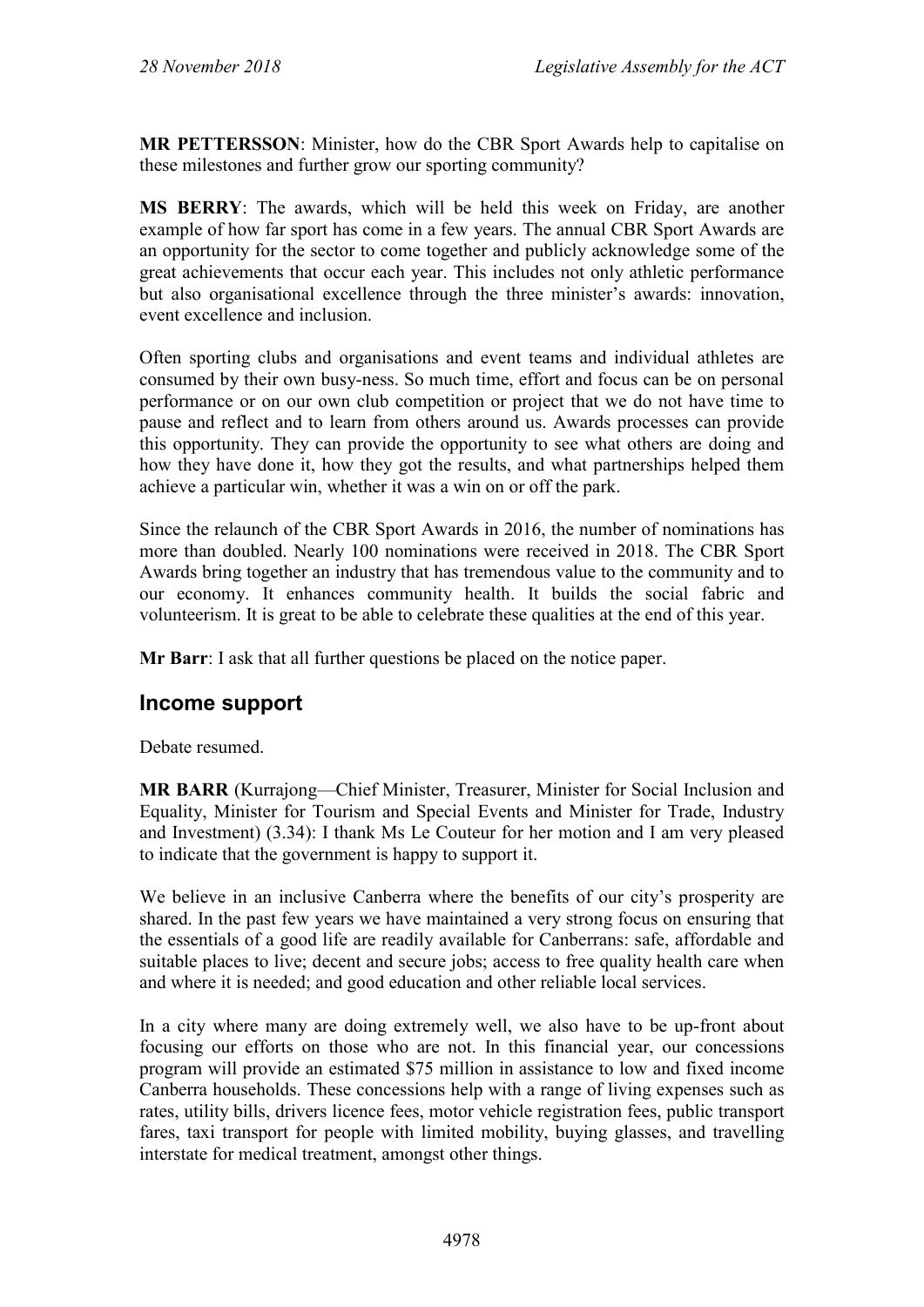Around one in five Canberra households currently benefit from at least one of these programs. They are targeted to Canberrans who are both income and asset poor, because we know that people who are renting or who have very low incomes face the biggest challenges in meeting their daily needs and staying clear of financial crisis.

In addition to these programs, which are linked to commonwealth concession eligibility, we provide programs targeted to Canberrans who are on fixed incomes, to assist with their daily cost of living. Home owners over the age of 65, as well as those suffering significant financial hardship, have the option of deferring their rates indefinitely or until they sell their property. The deferral scheme has been designed to ensure that no-one is worse off by deferring their rates bill, and eligibility for the scheme was expanded in this year's budget so that more Canberrans can now take advantage of it.

On the question of fines, which Ms Le Couteur focused most of her discussion on, the government has taken steps to better manage the payment of fines, fees and penalties to assist people in our community who may be having difficulty making payments.

In particular, I draw the Assembly's attention to the recently made amendments to the road transport act so that, in addition to paying fines up-front, Canberra motorists can manage vehicle-related infringement notices by entering into a payment plan; undertaking community work or a social development plan; or, in exceptional circumstances, even seeking a waiver of the infringement notice penalty.

I am advised that as of this month there have been almost 33,000 instances—32,800 of someone accessing an infringement notice management plan. Of these, over 31,740 entered into a payment plan; 570 participated in a social development program; and 485 participated in a community work program. This, I am told, means that over \$1 million in penalties have been offset by people participating in community work or social development programs. One great example of this is the workshops that have been run by Care financial services, which give people a chance to reduce their debts by participating in sessions that are aimed at improving financial literacy and dealing with issues like household budget management and debt.

Following discussions with Ms Le Couteur and her office, and contact by constituents, I am aware of issues about notification. I have already asked the ACT Revenue Office to provide better notification of what concessions Canberrans may be eligible for and how they can access these. There was a piece of work undertaken a few years ago to consolidate information about all of those concessions into one website, one portal, so that there was one central location where you could go to find out where all of those concessions were available.

We have also committed, though, to continuing to improve the information available on ACT government websites and publications, including, as Ms Le Couteur has called for, in annual rates notices, so that people who may be experiencing financial hardship know where they can go for assistance. The government remains committed to delivering fair, accessible and sustainable concessions. Our program will continue to target support to those in our community who most need that helping hand.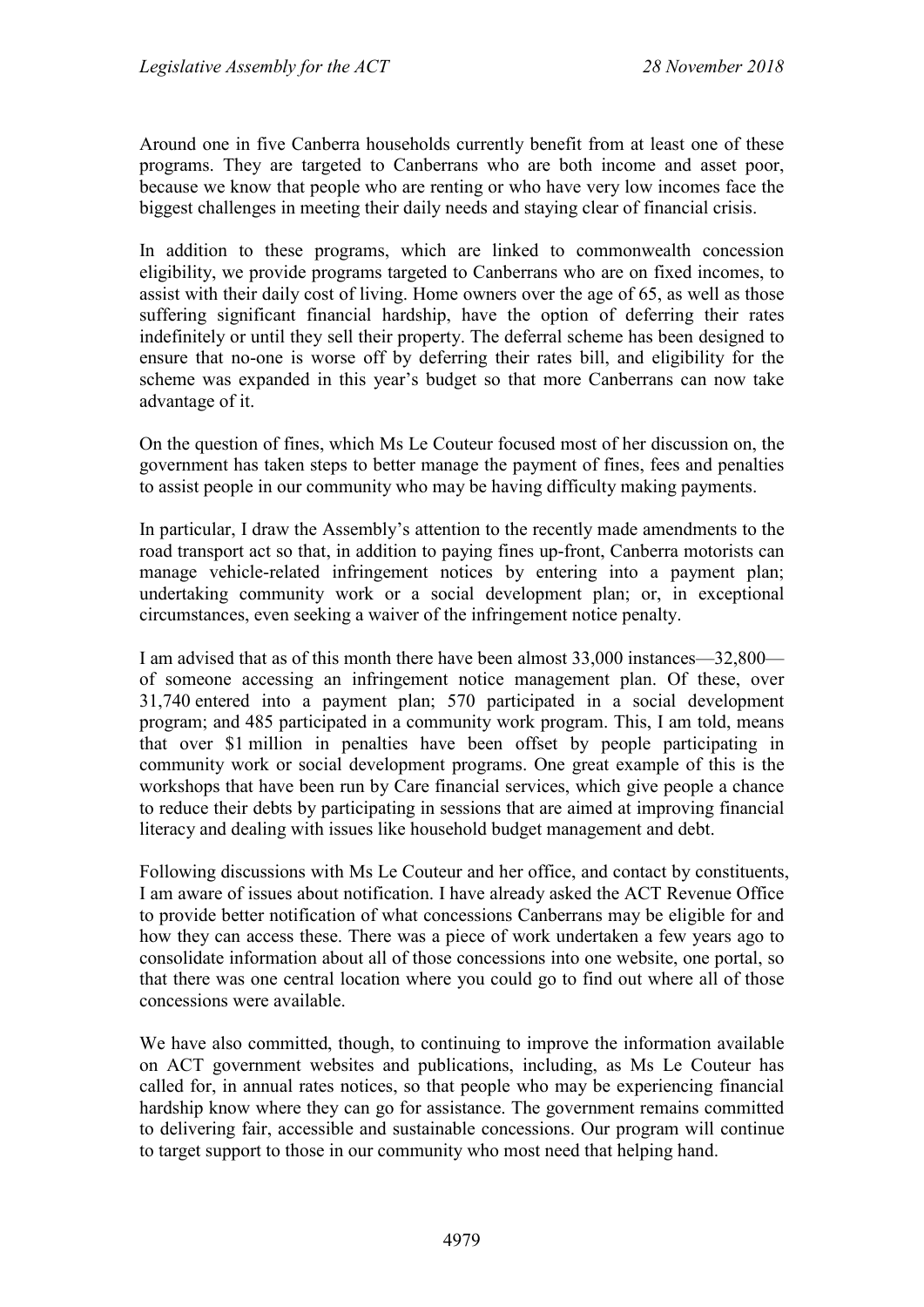If there are more things that we can do, or groups emerging within our community who have new or changing needs, we will continue to adapt and modify programs to reflect those changing circumstances. The usual process for that would be through the annual budget process, but from time to time we have had periodic reviews of concession programs—one recently conducted—and we will continue to closely monitor both changes in commonwealth concessions, and structures and programs, and the extent to which the ACT can utilise any new information, new eligibility or changes in requirements that occur at the commonwealth level.

**Mr Coe**: You are not trying to cost shift, are you, Andrew? You are not trying to cost shift?

**MR BARR**: To the extent that there would be new information available, Madam Assistant Speaker, particularly as it relates to eligibility for programs to address the issues that Ms Le Couteur raised—which Mr Coe would not be aware of because he was not here when she was delivering her speech prior to lunch—yes, we certainly are aware of the opportunities to share more data, and this is something that we intend to do where possible, subject to the relevant privacy protocols.

State and territory revenue offices are working more closely together in a number of areas, and there may be potential for information to be shared in that regard, but equally, between the states and territories and the commonwealth, I acknowledge that there is potential here. Of course, these things are subject to the vagaries of the COAG process and intergovernmental agreements. Right at the moment, between one COAG meeting and the next, there tends to be a change in commonwealth personnel. From the Prime Minister to the Treasurer to the social security minister, there has not been the same person in that role even over the course of this year. And undoubtedly all of those roles will change again, quite emphatically, in May of next year. That might provide the best opportunity to see some serious progress on these issues and perhaps also to address the range of issues that still lie at the commonwealth level, most particularly, as I have publicly called for, an increase in the Newstart allowance.

Having said all of that, I thank Ms Le Couteur for raising these issues today. We look forward to undertaking the work that is required by the action items within the motion and further progressing our efforts as a government and as a community to support the most vulnerable.

**MR COE** (Yerrabi—Leader of the Opposition) (3.42): The Canberra Liberals believe that the cost of living in our city is just too high. I note that Ms Le Couteur's motion makes the point that Canberra is a high income community, and this may well be the fact by way of the mean or the median. But there are many people who are doing it tough. There are a significant number of people who are not on six-figure salaries and who continue to be left behind when this government determines its tax policies. We have seen the cost of living significantly increase in the past few years. Rates continue to increase, as well as electricity, gas, water and many other bills. Many Canberrans are not only struggling to pay their bills but also seeing a reduction in their quality of life due to a decrease in their disposable income.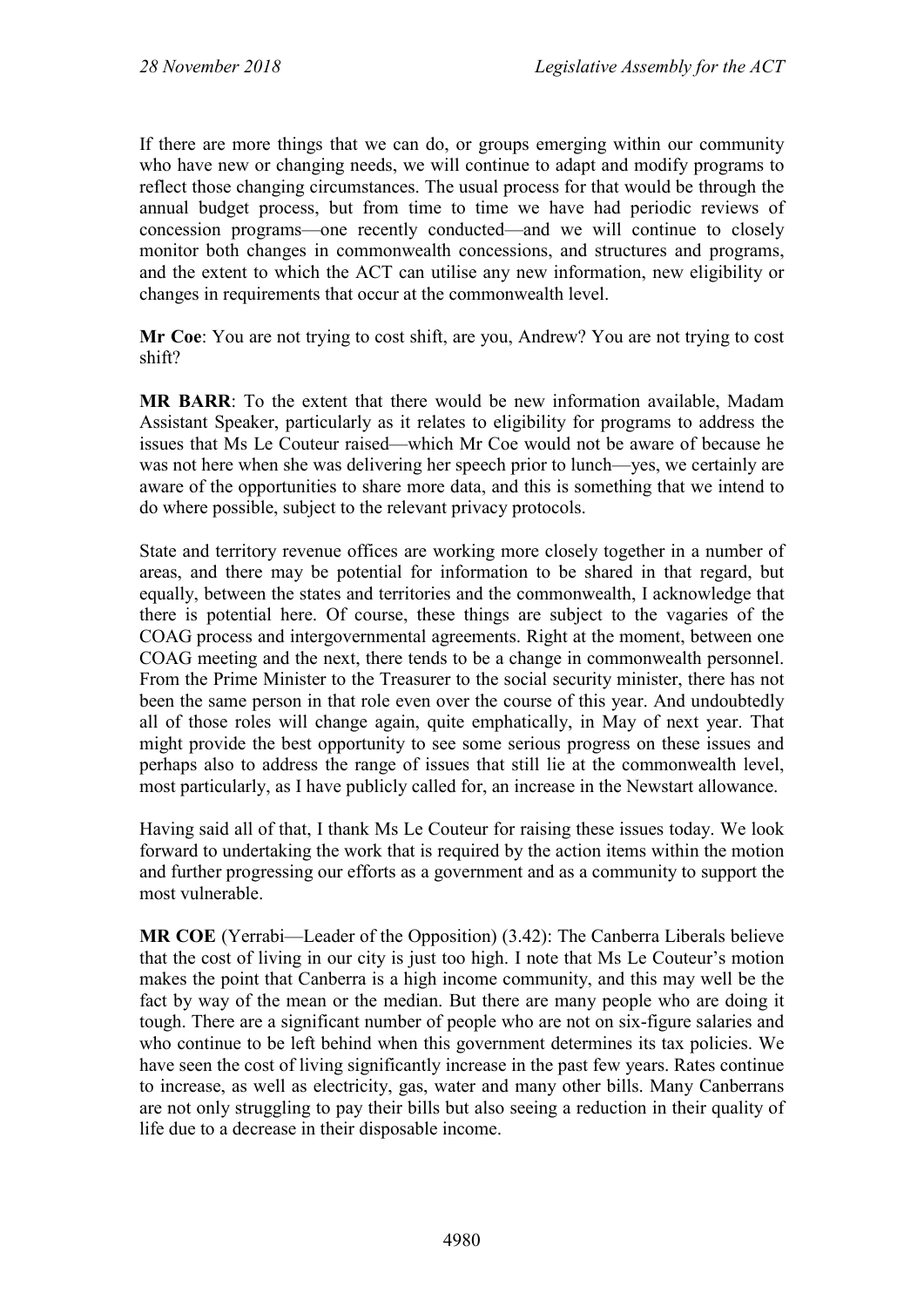Whilst the ACT government does provide a number of concessions for pensioners, those that are unemployed and others, many low income earners often miss out. A home owner on \$50,000 a year may not necessarily be classified as a low income earner, but when rates, mortgage repayments, utilities, food and other bills are deducted, this leaves very little room for disposable income or for other charges, rates and taxes. A rise in rates may lead to a family being unable to afford sports registration for their children or missing out on a Christmas present purchase. Whilst this may seem trivial to some, this makes a big difference for these families.

Ms Le Couteur's motion focuses predominantly on making Canberrans aware of the concessions available to them, and the Canberra Liberals support this. It is important that the most vulnerable in our society are aware of the financial assistance that is available to them.

However, as noted in Ms Le Couteur's motion, this principle is undermined by the changes to the layout of rates notices that have been sent this year. My office has received many pieces of correspondence about these changes, with many Canberrans stating that they are misleading and deceitful. I also note that most of the feedback by residents given to ABC radio last week when this issue was canvassed was also quite negative. The government should not be trying to deceive Canberrans into paying their rates up-front. There is an option to pay in instalments, and people will choose to do this for many reasons. The Canberra Liberals support this motion's intent to call on the government to redesign the rates notices further in order to ensure that Canberrans understand that a quarterly payment option is still available to everyone.

To further compound this problem, the government's concessions webpage does not have mention of a rates deferral scheme. This scheme is open to many people. However, the eligibility criteria outlined on this page are so brief that many people would not be aware that they are eligible for a deferment. In fact, the ACT Revenue Office's webpage that ratepayers are directed to does not provide any mention of the deferral scheme.

To add to this difficulty, those who are aware of the scheme have a form that says that income information is required. This is not a requirement for people aged over 65. Everybody aged over 65 is open to this scheme. How many people have been deterred from applying for the deferral because either they feel that their income exceeds what they think might be the threshold or they are just not comfortable to pass on their income information?

This is not a hard problem to fix. We raised this issue with the government months ago, and as of Monday the problem still existed. I hope that the paper form which can be downloaded regarding the rates deferral—

**Mr Barr**: On the Revenue Office website?

**MR COE**: I can send that through to you, Mr Barr, rather than have this conversation. That should not have the income information on it.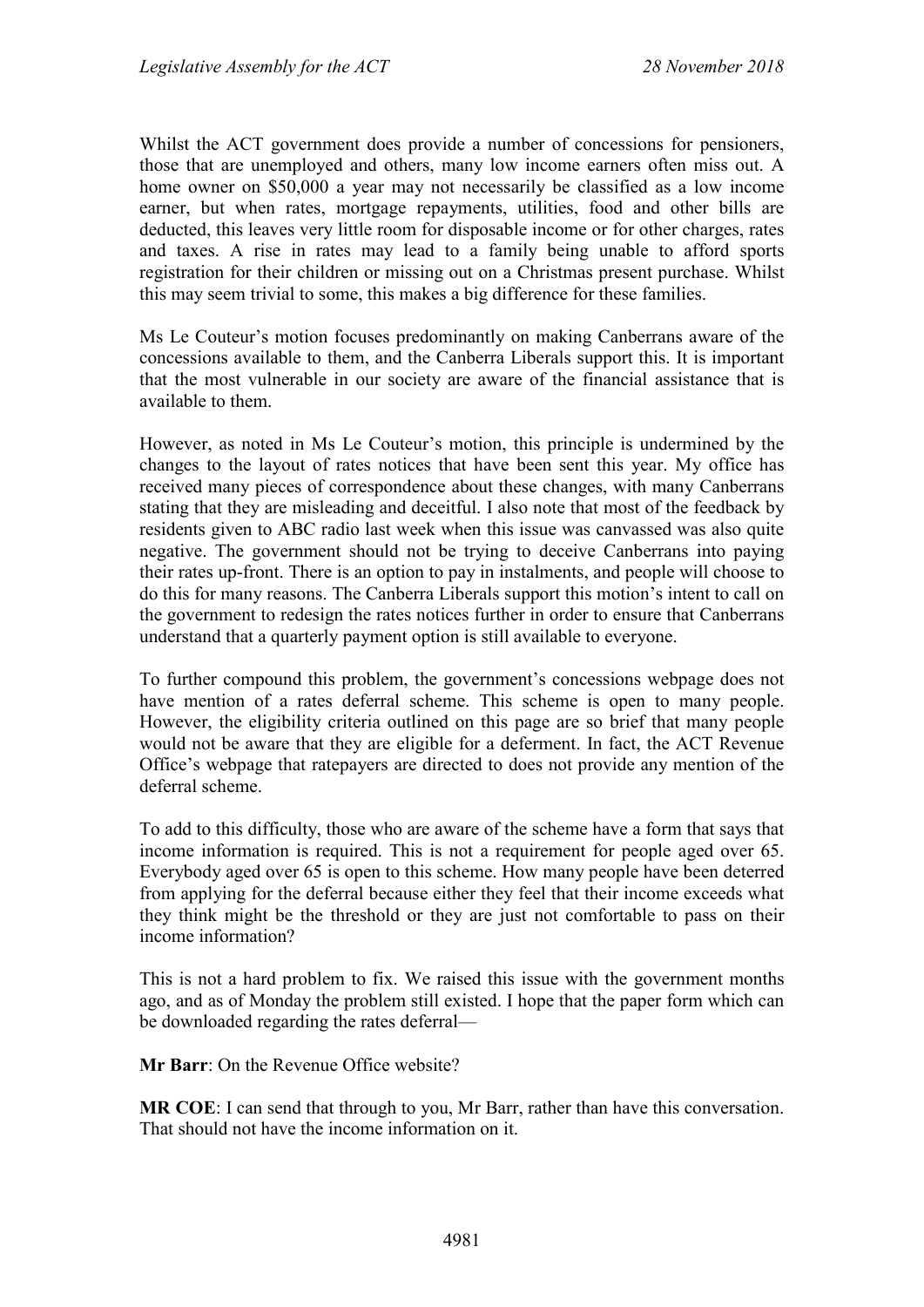Ms Le Couteur's motion also seeks an investigation into whether fines or penalties should be based on a person's income. The ability for this to be put into practice is somewhat difficult, as records regarding personal income are held with the tax office rather than the ACT government. This would present significant obstacles not only in determining a person's income at a territory level but also in raising some privacy concerns in the community. Such a policy may also present an undue advantage to those who are income poor but asset rich. There would be many unintended consequences that would have to be worked through before any such scheme is rolled out.

The Canberra Liberals are very concerned about the rising cost of living in our city. Whilst there are concessions available for rates and utilities, we must not talk down the impact of hikes to rates, fees, taxes and other charges for people on low and middle incomes. The government must make the deferral scheme known to all those who are eligible, rather than keep it a secret.

In conclusion, Ms Le Couteur's motion addresses many symptoms but not actually the cause: the high rates bills that Canberrans pay. These symptoms are serious and must be dealt with, but we must not forget the hardship caused by successive decisions of this Labor-Greens government to increase rates beyond what people are capable of paying.

**MS LE COUTEUR** (Murrumbidgee) (3.49), in reply: Thank you, gentlemen, for basically your support for low income people in Canberra. That is what my motion is about: making sure that people who are currently suffering from a degree of financial stress do not get pushed totally over into hardship and bankruptcy and, in particular, lose their licence, something that the ACT government is involved in.

I repeat the figure from my initial speech: 81 per cent of licence removals are due to unpaid fines. Quite a few of those fines—the majority of them, I suspect—will be minor fines: you were a couple of kilometres over the speed limit or you parked in the wrong place. They are the sorts of things which, quite frankly, happen. Yes, we all know we should not do it, but it happens. And if you get a fine which you cannot pay and then you cannot drive anymore in this car-dependent city, life can get rapidly very much worse for you. You may not be able to go to work. You may not be able to get your kids to school. You may not be able to shop anywhere reasonably.

There is an issue apart from the issue that Mr Coe talked about, which was basically about the general level of government revenue. It is fairly clear, particularly from the last election, that the people of Canberra want our government to do a lot of good things for us, and that as a whole we are reasonably comfortable. Sure, we would prefer to pay less, but as a whole we are reasonably comfortable with the idea that if we want our government to provide the high quality services we want, we are going to have to pay for them. I do not think that is really a contentious idea, and that is what I am trying to say in this motion: there are some people that cannot pay and some people we need to make more allowance for.

Mr Barr spoke about the various schemes which enable people to not pay fines immediately. I am well aware of these, because some of them were introduced by my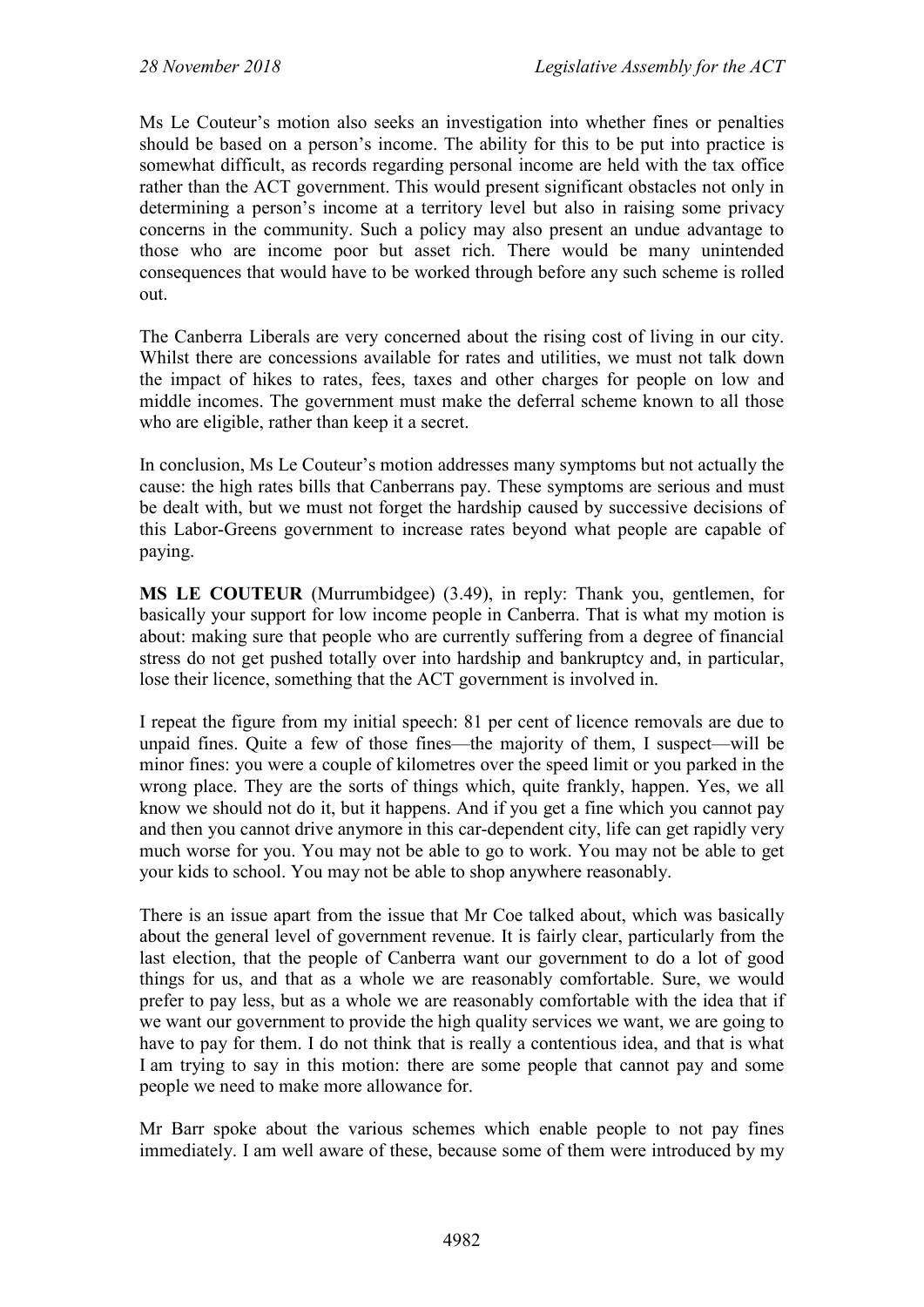former colleague Amanda Bresnan. The problem with a lot of those is that they are fine if you are someone on Newstart who has some spare time, but if you are a single parent on the minimum income you simply do not have time to organise approval to go on this scheme, because you do not have the concession card, so you are going to have to see Care financial to get them to say that you are broke enough to be on it. Then, if you are looking for significant hours of community work, you quite possibly do not have the time or the capability to do it.

The government has done the right thing in the past, but we need to now look at the people that it is not working for. As Mr Barr said, the people who have a moderate income and are renters are people who it is not working for. I am glad that there is universal agreement that we need to improve rates notices, and I look forward to no longer getting emails about them. I thank all members for their support for low income Canberrans who are doing it tough and I look forward to a fairer Canberra in the future.

Question resolved in the affirmative.

# **Bushfires—prescribed burns**

**MRS JONES** (Murrumbidgee) (3.53): I move:

That this Assembly:

- (1) notes:
	- (a) the need to protect Canberrans against bushfires; and
	- (b) only 24.3 percent of prescribed burns were completed in the 2017-18 Bushfire Operations Plan, while only seven percent of prescribed burns were completed in 2016-17;
- (2) further notes the bushfire season commenced one month earlier than usual, on 1 September 2018; and
- (3) calls on the ACT Government to investigate methods of increasing the burning capacity during periods of suitable weather conditions and to report back to the Assembly by the end of the 2018-19 bushfire season.

I am pleased to speak to the motion that is in my name on the notice paper relating to back-burning and bushfire protection. I note that an amendment from the minister has been circulated, and I will comment on that a bit later. I also note that Minster Rattenbury is circulating an amendment to the amendment. I hope this does not take us all evening; I am sure it will be straightforward once we get into it.

Canberra is the bush capital. It is a badge that we wear with honour. We are surrounded by nature and our city is lined with open green spaces, nature reserves and parklands. We have many homes backing onto sweeping reserves, along the fringes of our city and between the town centres. However, being this sort of capital comes with responsibilities. We all know in this place, and some more than others, how severely Canberra is prone to bushfire. We were reminded of the horrors of the massive 2003 bushfires when, earlier this month, Pierces Creek was on fire, just eight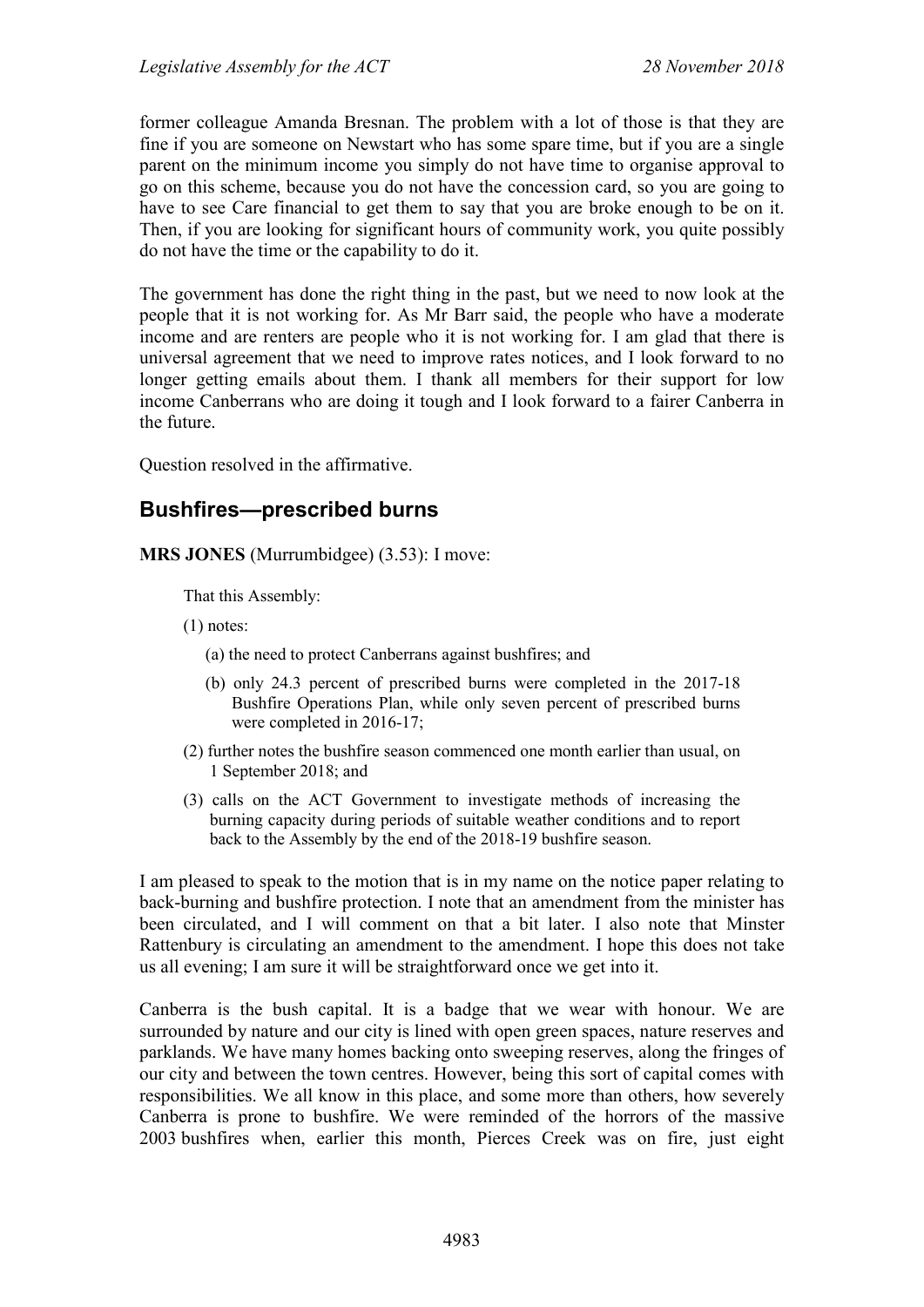kilometres from the nearest suburbs in Weston Creek and Tuggeranong, and was burning out of control.

The out of control fire grew in size to over 200 hectares and it took firefighting crews multiple days to get the blaze under control. I would like to take this opportunity to thank the firefighters, paramedics, volunteers and all of our first responders who worked tirelessly and bravely to keep our community safe. It was a nerve-wracking time for residents in Duffy, Chapman and Kambah in particular, in my electorate. When an emergency strikes, these brave men and women run towards the emergency to save lives and property. I thank them.

My concern is that, under the government and this minister, we are making it harder than it has to be, potentially, for our firefighters and first responders, and indeed more risky for the community each bushfire season.

Why is it that we back-burn? Back-burning is one of a number of tools that we are committed to deploying here in the ACT in the lead-up to bushfire season. It is not a panacea, but there are reasons that we deploy it. There are also reasons why it is in the bushfire operational plan and why we are committed to at least trying to get through the majority of the areas determined as being worth burning ahead of the fire season.

I brought this up earlier in the year when I realised through questions that we had only achieved seven per cent of the burns recommended in the year before. I believe that that was certainly not in line with community expectations. John Fisher, of New South Wales State Forests, told the New South Wales Joint Select Committee on Bushfires how the fuel reduction burns carried out in autumn produce a favourable result. He stated:

The … aim with fuel reduction burning is to burn a proportion of the landscape during autumn when fuel moisture levels are sufficiently high, and sensitive environments, particularly rainforest gullies, stream sides, buffers et cetera that are sensitive to fire, are not impacted by fuel reduction burning. That allows us to constrain fuel reduction burning in that period of time to the areas that are short-term fire-dependent ecosystems blackbutt ridges, et cetera. That breaks up the fuels in the landscape and allows an effective suppression effort. Our research demonstrates that this has been quite effective.

According to the latest Justice and Community Safety Directorate annual report, just 2,004 of the 8,259 hectares identified and scheduled for prescribed burns actually underwent burning in 2017-18. That is only 24.3 per cent of the back-burning being completed—less than a quarter of it—meaning that over 75 per cent of land which was in the plan to undergo burning has not been able to be burned and is left untouched.

While I note the report states that the incomplete burns will be, hopefully, carried out over the next implementation next year, as happens every year, it comes after the year before, as I mentioned, when only seven per cent of back-burning was completed. Clearly, we are having issues with meeting these targets, and it is a legitimate concern.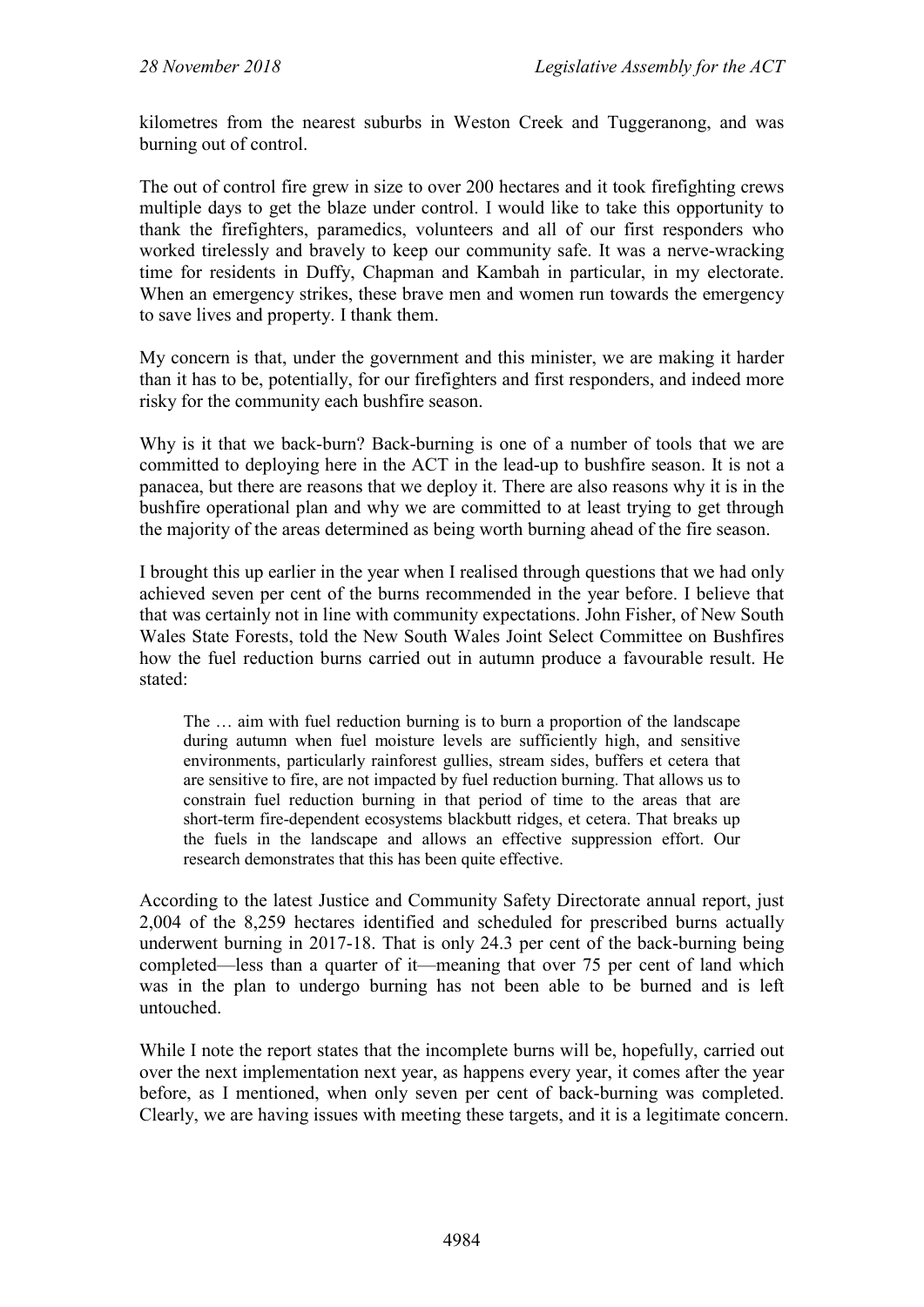Back-burning is a key tool in the prevention and mitigation of bushfires. The community have a high expectation that we will keep them as safe as we possibly can. In areas where back-burning has been carried out, potential fires will not produce as much heat or intensity, and even if a fire is declared out of control, as soon as the weather improves and the wind drops et cetera, the reduced fuel load of back-burned areas means that they can greatly assist in regaining control of a fire.

Back-burning fuel loads also assists in reducing potential flame heights and the production and size of embers. This again makes bushfires easier and safer to fight, but, more importantly, it can make them slower to spread and less dangerous to the public. Embers were a huge problem, as we all know, in 2003. The devastating speed at which that fire spread was a major factor in why that was such a destructive disaster.

Back-burning is a responsibility that comes with being the bush capital. In a city like ours, with its unique corridors of bushland separating our town centres, we need to be constantly vigilant. Our hotter and drier than usual conditions in the lead-up to the current bushfire season led to the commencement of the bushfire season a month earlier than usual. This meant that we may have had even less time to get through the burning program, potentially.

With this shorter than usual time frame and unsuitable weather conditions, we got through just 24.3 per cent of the area identified for burns. Of course, on days when the weather is unsuitable, there is little that can be done. The safety of our community, however, is paramount, and back-burning in unfavourable conditions is a risk that we obviously cannot take. In the not-too-distant past we have seen fires here and abroad that began as controlled back-burns getting out of control, so I am not suggesting for a minute that we do it on days when it is unsafe.

When the conditions are suitable, however, we should be doing whatever we can to achieve the goals and targets. The minister has often stated that because the weather conditions were unsuitable, the back-burning targets were not met. In annual reports hearings the minister stated that it will only be more challenging "as we see global warming occurring". If that is the case, consequently there will be fewer suitable days to achieve our goals. Therefore, what are we going to do about it? Hopefully, we will not just throw our arms up in despair.

I do not claim that the minister can simply click his fingers and complete all the burns; far from it. This is a complex issue. However, meeting seven per cent of a government target, or only 24 per cent of the area identified, to me, says that we must do more, and that is what I am calling on the government to do. I am asking the government to investigate how we can increase our burning capacity during the limited periods with suitable weather conditions so that we can do more to protect ourselves on the days when the weather is appropriate.

Are we able to make better use of the different agencies across ACT government to carry out burns? Could we make better use of volunteers, trained casual workers, or even recently retired firefighters who would be happy to assist? If we have a few good days in a row, are we able to increase our burning loads at short notice to achieve more of our targets? These are all important questions that I hope we can work on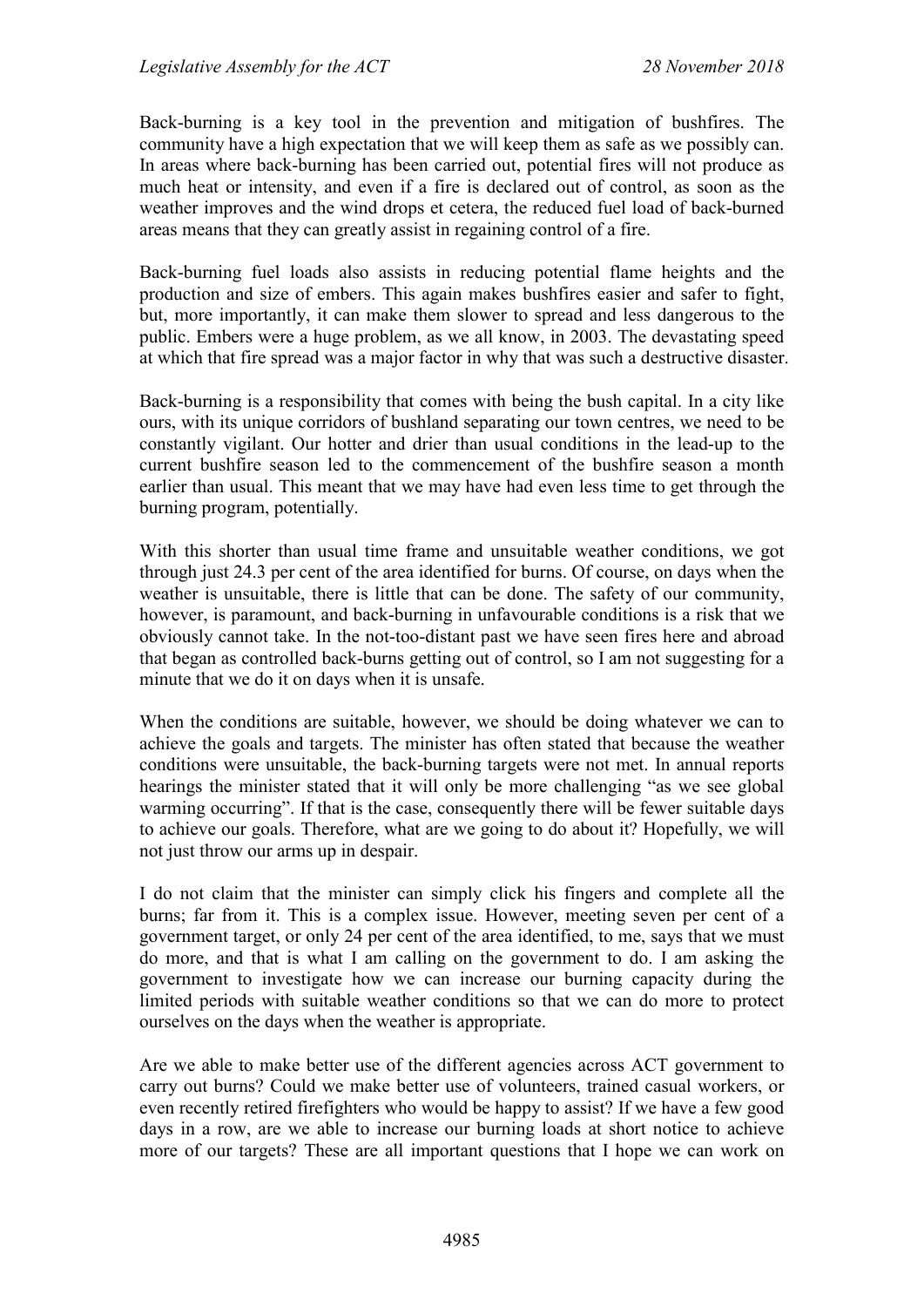solving. We cannot continue to severely underperform in this area of the bushfire operations plan. We need to have enough resources available between our different agencies so that we prevent bad weather conditions from completely ruining our burning schedule.

If there were to be more burning carried out on a given day then we might need to improve on the communication with the community about what is happening. The community could be made better aware of where back-burning will be carried out, through multiple different methods, whether it is signage, radio, the RFS website or social media. That would be a good start.

I look forward to hearing from the minister about this matter. Well, I did until I saw his amendment, but we will wait to hear whether there is more in the speech. I think it must be possible to do better. I am hoping to work in a constructive way here, to work at how we can get through the vast bulk of burning in line with the professional advice that goes each year into our plans for preparation for the bushfire season.

I was about to talk about tripartisan work, but I will go briefly to the amendment. The thing that concerns me about the minister's amendment is not that any of it is incorrect but that it totally disregards the heart of the question which I am asking, which is: is there any way of increasing the number of burns that we do or the hectares of burns that we complete on a good weather day, during those few good weather days that we get each year? At this stage I am not in support of the amendment because essentially it completely takes out the crux of the message. But I do hope there is something we can do together in this space. I think the community expect us to work together in this place so that they are as safe as they possibly can be.

**MR GENTLEMAN** (Brindabella—Minister for the Environment and Heritage, Minister for Planning and Land Management, Minister for Police and Emergency Services and Minister assisting the Chief Minister on Advanced Technology and Space Industries) (4.03): As discussed, I will move an amendment to Mrs Jones's motion. I move:

omit all text after "That this Assembly", substitute:

" $(1)$  notes:

- (a) hazard reduction burns in the ACT are one of many important activities undertaken in the preparation of a bushfire season;
- (b) the ACT Government, including the ACT Emergency Services Agency (ESA), is better prepared for a bushfire emergency than ever before;
- (c) the ACT's emergency plans and policies, warnings systems, and governance arrangements, lead emergency management practice on a national level;
- (d) the ACT community can be confident that they continue to live in one of the safest cities in the world; and
- (e) while the ACT Government, the ESA and government directorates are well prepared for the risks that the ACT may face, preparation for bushfires, storms and heatwaves is everyone's responsibility; and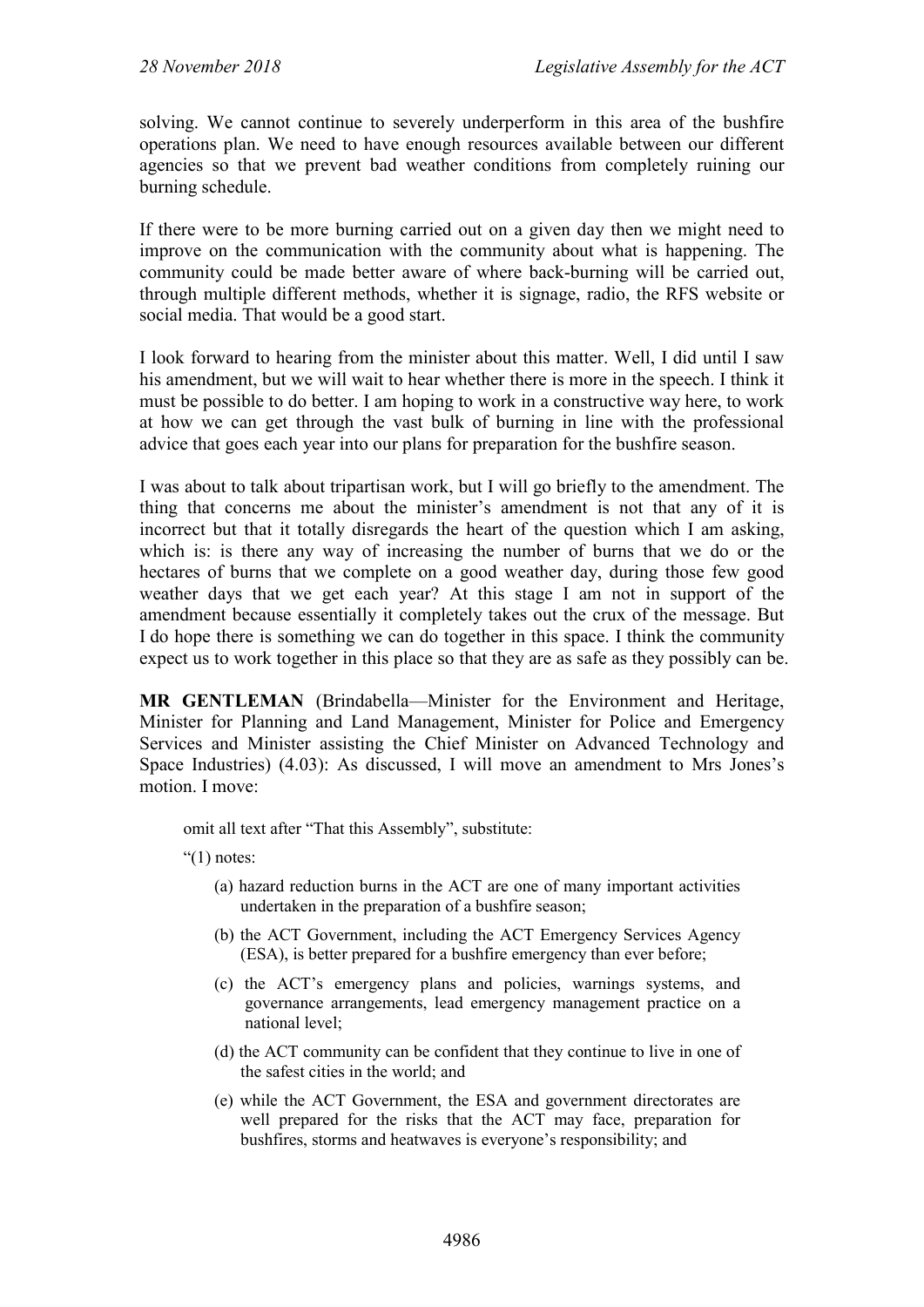(2) calls on the ACT Government to continue working with the community to help prepare Canberra for this year's bushfire season.".

Mrs Jones's motion presents a one-sided picture of bushfire management in the territory. Mr Rattenbury has foreshadowed to me that he will move an amendment to my amendment that acknowledges the impact of climate change, both now and ongoing, on bushfires. As I have spoken about in this place before, Mother Nature may not be kind to us this summer. Expert advice is that the territory faces increased risk from extreme weather events. This includes bushfires, heatwaves and wind storms.

This year's bushfire season has started early. As we heard, the Pierces Creek fire would not normally occur at this time of year. It would normally occur after Christmas. It does show the influence that climate change is having. It also reinforces the importance of the public message that the ESA has been issuing to the community: Canberra, be bushfire ready.

Let me again reassure members that the ACT government, including the ESA, is better prepared for a bushfire emergency than ever before. There are a range of ways that the city prepares for a bushfire. These include hazard reduction burns, as well as slashing, grazing, mowing, physical removal of vegetation, and trail upgrades and maintenance.

The ACT also has a great relationship, and a memorandum of understanding in place, with New South Wales in relation to emergency management. The ACT Emergency Services Agency has conducted, and will continue to conduct, a range of community education and preparedness activities. Throughout October, November and the coming months, ESA volunteers and staff will be directly engaging with the residents of Canberra's highest risk properties through the "Canberra, be bushfire ready" doorknock campaign.

The ESA is reaching out to about 5,000 homes in areas of greatest risk to discuss the importance of preparing for emergencies. The ACT Rural Fire Service has been working with communities through preparedness workshops and presentations to schools, embassies, libraries, community organisations and local clubs. ACT Fire & Rescue has held open days for the community fire units to encourage preparedness and to build recruitment for this valuable resource.

The ACT State Emergency Service has recently undertaken the 10th annual Legacy gutter cleaning program and in recent months has also conducted a targeted storm season community engagement program. All of these activities sit alongside the ongoing program of community engagement for all ESA services. Part of the ESA's community engagement includes educating the community on the bushfire warning messages used by the ESA.

After the bushfires in Victoria in 2009, the Australasian Fire and Emergency Authorities Council facilitated consultation across all jurisdictions to reach agreement on common terms, trigger points and common messages for information and warnings to the community. This resulted in the establishment of bushfire alerts. Those alerts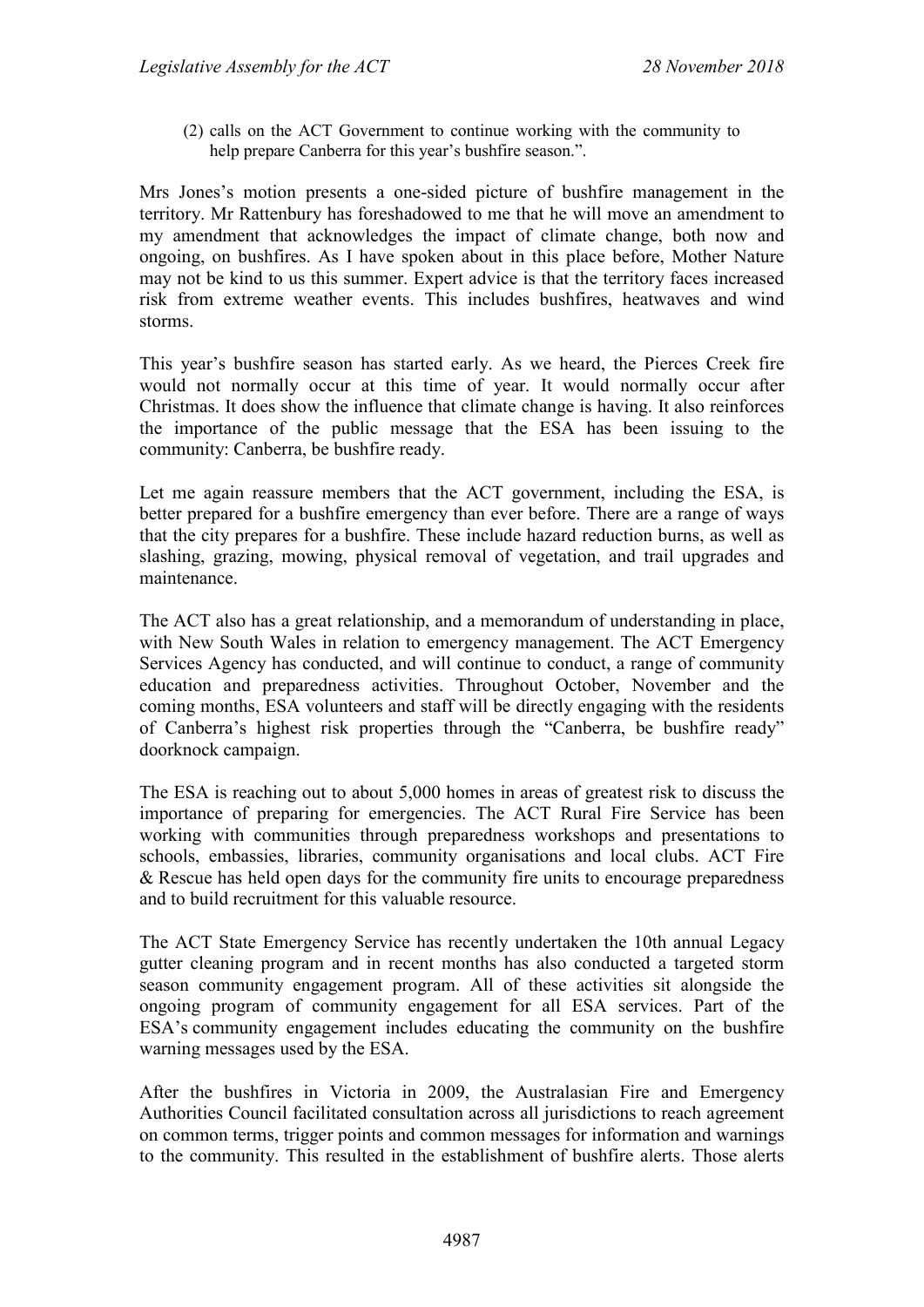are: advice—that is, that a fire has started and that there is no immediate danger; watch and act—that there is a heightened level of threat, that conditions are changing and that you need to start taking action now to protect yourself and your family; and emergency warning—the highest level of bushfire alert, that you may be in danger and need to take action immediately, with any delays now putting your life at risk.

Bushfire alerts are issued using the ESA website and also Twitter, Facebook, local radio and television, telephone via the Access Canberra call centre, and emergency alert. It is important that the community knows what the fire danger ratings and bushfire alerts mean for them and their families well before the bushfire season starts.

Fire services throughout Australia produce a fire danger rating for each day during the bushfire season. In December 2017 I announced the installation of the automated digital fire danger rating signs in the ACT that will help keep Canberrans and visitors up to date with the latest fire danger information. The signs are highly visible. They are strategically located on major arterial roads throughout the ACT.

The fire danger ratings are low/moderate, high, very high, severe, extreme and catastrophic. In low/moderate, high and very high conditions, you should review your bushfire survival plan with your family, keep yourself informed, monitor conditions and be ready to act if necessary. In severe and extreme conditions, leaving early is the safest option for your survival. Well-prepared homes that are actively defended can provide safety, but only stay if you are prepared and able to defend in these conditions. If you are not prepared or able, leave early. In catastrophic conditions, leaving early is the only option for your survival. Do not wait and see what happens.

I must stress that it is very important for the community to understand that some fires start and spread so quickly that you may not always receive all three threat levels of bushfire alert in a consecutive order. You may simply receive an emergency warning first. There may also be situations where there is no time for any warnings to be issued at all. This is why the community should not rely on warnings before they start acting to protect their family. It is also another reason for all Canberrans to be bushfire ready. I encourage residents to visit the ESA website, download a bushfire survival plan and take the four steps to get ready for a bushfire.

I would like to take this opportunity to recognise and thank all our emergency service workers for their dedication and assistance in making Canberra a safer place for us all over this summer. They do a great job of keeping Canberra safe. I acknowledge their hard work and dedication. It is also important to acknowledge their families, who see their loved ones head off to work on Christmas Day or New Year's Day.

I want to express my disappointment about the terms of the motion moved by the Canberra Liberals' spokesperson and her comments directed to me earlier about seeing what we can increase. Firstly, I refer to a question on notice that was signed off and sent to her two days ago directly on this matter. We were asked whether these operations could be increased. In the answer I said:

Implementing prescribed burning is a risky and challenging task which takes into account resources available both for the burn and the days following the burn.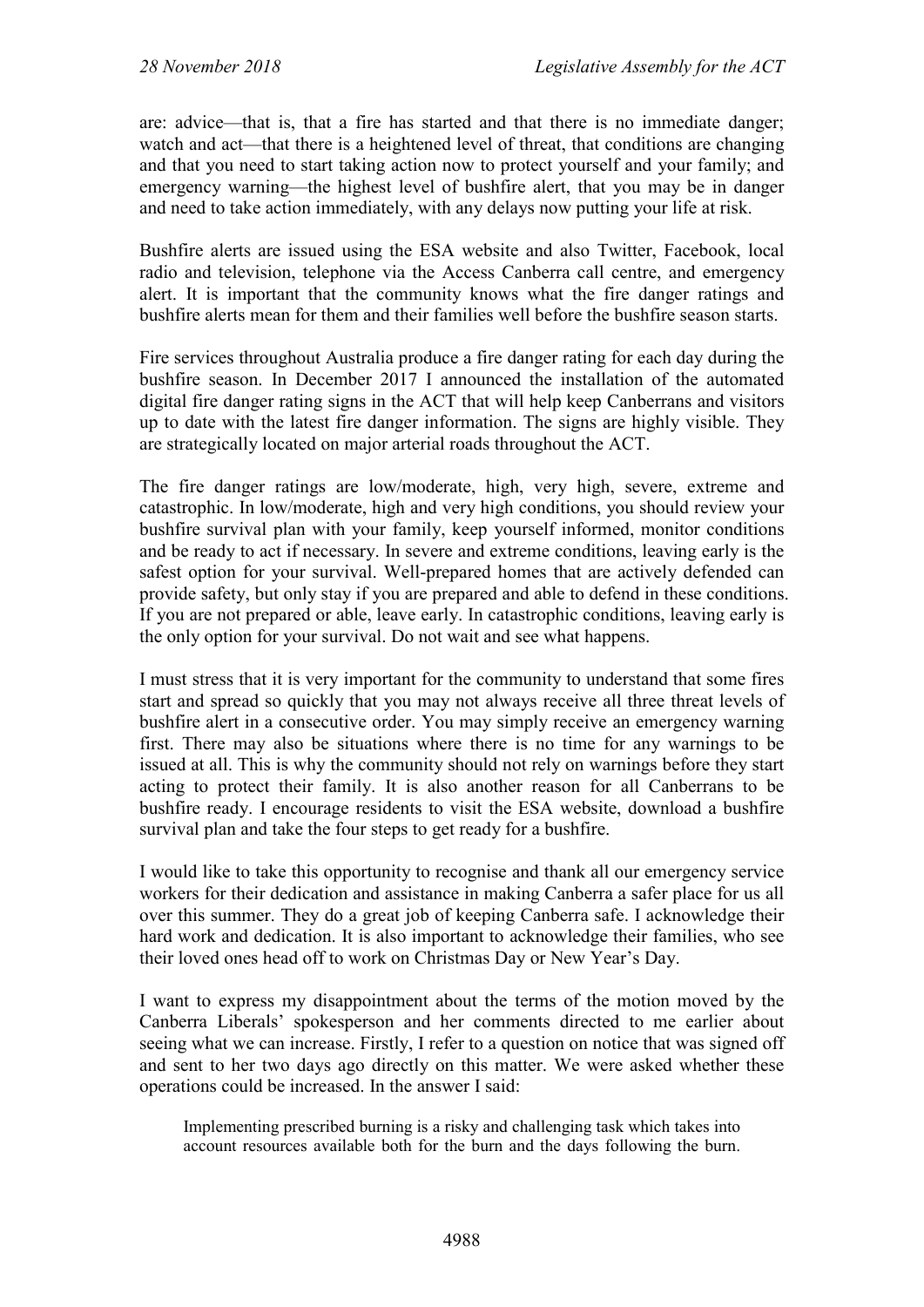The ACT Parks and Conservation Service (PCS) utilise all available trained, skilled and accredited resources from across several government directorates, including EPSDD, TCCS and JACS.

The closing comment in that answer was:

PCS already maximise the opportunities for burning by utilising all available resources and scheduling multiple burns across any available burning window.

The last sentence states:

We cannot safely increase what we already undertake on any given day.

That is a pretty clear response to Mrs Jones in regard to whether more burns can be done in any particular window. As I said, I think the hard work of front-line staff should be remembered. I think the comments from Mrs Jones disrespect the hardworking men and women who keep the city safe. Theirs is not an easy job. Because of their actions, our city is better prepared than ever before in the event of a bushfire. This is why I moved the amendment.

The hard work of our front-line staff and volunteers is not good enough for the Canberra Liberals. Their spokesperson on emergency services—the acolyte of the Abbott and Dutton era—thinks she knows better than our experts. Like Abbott and Dutton, the member opposite is happy to ignore the expert advice and happy to ignore scientists, as she has done with this motion, knowing the response from the experts.

Time after time, Mrs Jones has been informed about the range of ways our city is kept safe from bushfires. For example, Mrs Jones has been informed that prescribed hazard reduction burns are only one way to keep the city safe and that these burns cannot always be undertaken as planned because of weather and other factors. But it is not good enough. For Mrs Jones, there is only one way: burning; prescribed burns are the only way.

In the best conservative—dare I say "authoritarian"—traditions, the Canberra Liberals spokesperson demands that prescribed burns must occur on the day they have been scheduled. It does not matter what the weather is, whether it is windy or hot. It does not matter if experts in bushfire management are saying it is not appropriate. It does not even matter if it is not safe to do so. According to the Canberra Liberals, a burn should happen if planned, no matter what. This was the clear position Mrs Jones gave to the *Canberra Times* earlier this year. I quote from the article:

An ACT government spokesman said the highly variable weather meant the entire schedule of burns was not able to be carried out every year, and this was factored into their overall bushfire management plan.

Outstanding burns were rolled over into the next year, he said.

But Canberra Liberals emergency services spokeswoman Giulia Jones said dry weather conditions shouldn't be a deterrent …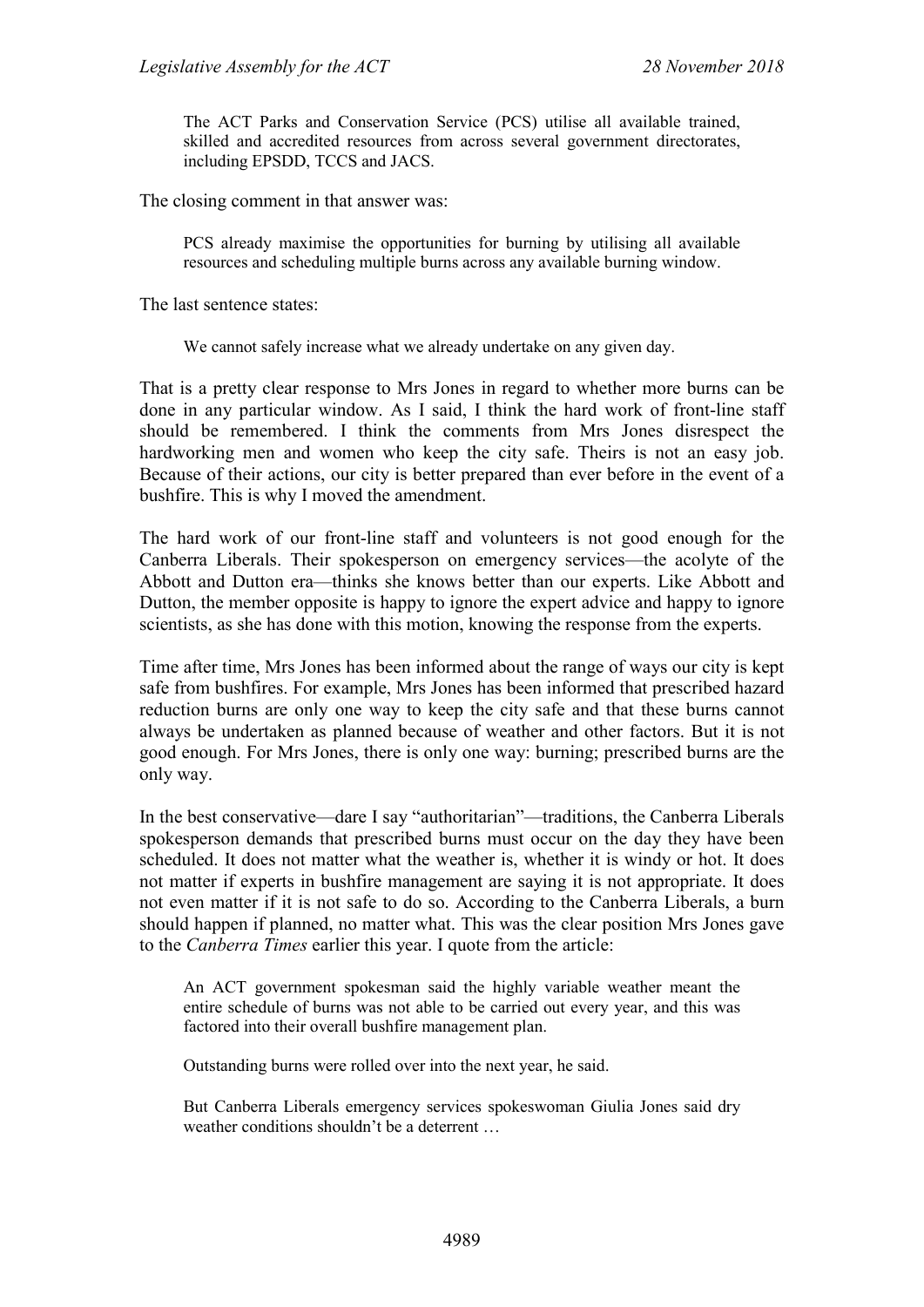Let me repeat that:

But Canberra Liberals emergency services spokeswoman Giulia Jones said dry weather conditions shouldn't be a deterrent …

What an extraordinary position! Canberrans should be rightly worried if the Canberra Liberals spokesperson on emergency services ever becomes a minister. Can you imagine it? A burn is scheduled in advance but the day before the bushfire management experts say that the weather will be too hot and windy and that the burn would be dangerous. Imagine what Mrs Jones would do. She would be straight on the phone saying that that burn will go ahead because the weather should not be a deterrent to that burn. Talk about the shadow minister for reckless endangerment! Unlike Mrs Jones, I respect the role of our emergency services workers and will continue to respect their operational independence—that is, do not interfere.

In closing, let me reassure the Assembly and the community that the ESA and all those across government responsible for bushfire preparedness have been working hard to prepare our city. Their efforts mean that our city is better prepared than ever before. But we also need Canberrans to prepare. Bushfire preparedness is the responsibility of all of us.

**MR RATTENBURY** (Kurrajong) (4.15): Mrs Jones has brought an important topic to the Assembly. Bushfires are a terrible occurrence and an ever-present risk during the hot summer seasons and, increasingly, beyond the summer seasons. The terrible events of 2003 made this all too real for so many Canberrans who were here at the time. As a city and a community many people are still painfully affected by the events of 2003.

I want to firstly recognise and thank the emergency services staff and volunteers for their ongoing work. Our community is extremely grateful for the work they do in often very difficult conditions. I am also aware of the key role that the parks and conservation service play in undertaking fuel management and reduction across the territory. The ACT parks and conservation service manages over 75 per cent of the land in the ACT, which is a huge job. I also want to note the work done by the parks and conservation fire management unit which undertakes crucial bushfire operations planning, most of the hazard reduction burning and the bulk of fire suppression work for the ACT, and they are ably backed up by the Rural Fire Service.

Since 2003 the ACT government's understanding of fuel management has improved vastly due to dedicated staff, lots of scientific research and goodwill in implementing improved fire and land management measures. The government has developed a much better picture of what the various vegetation types are across the territory, what the best land management practices are for each one, which ones need to be burned and how to best monitor and assess fuel loads, and which ones are too delicate and should instead be hand-slashed or fuel-managed in some other way. This knowledge means that in the ACT we can strike an effective balance between managing fuel loads and protecting ecological values in our natural environment.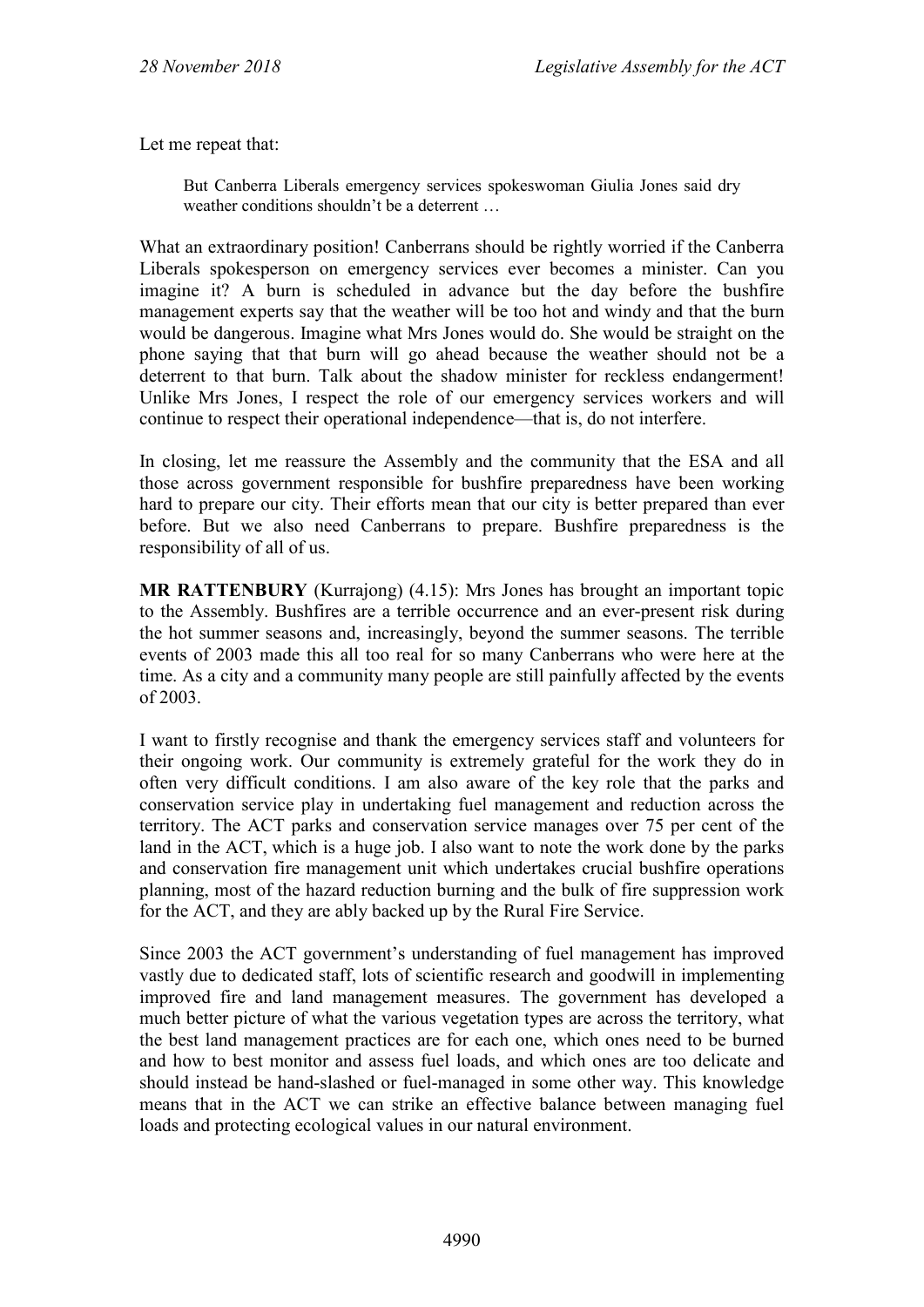On this issue it is important to point out that Mrs Jones's motion raises only prescribed burns and does not take into account other fuel reduction measures which are equally important for reducing our bushfire risk. These include slashing, grazing, mowing, physical removal and chemical treatment as well as prescribed burning. Each of these techniques is used in different contexts, depending on the physical environment, depending on how close we are to the urban environment and, compared to being in Namadgi, being really mindful of sensitive areas like the sphagnum bogs through to areas that can be more readily burned and, as a fire, more readily managed.

All the measures that I have just mentioned are included in the bushfire operational plan and they all collectively contribute to our level of bushfire preparedness, which is why looking at prescribed burning in isolation, I do not think, gives an accurate picture of the level of risk or the level of preparation that has been done to combat that risk.

In her motion Mrs Jones says that under the 2017-18 bushfire operations plan 24.3 per cent of prescribed burns were completed and only seven per cent of prescribed burns were completed in 2016-17. I do think that this is a slightly misleading interpretation, as the annual report makes clear. The annual report says that, of the prescribed burns identified in the 2017-18 bushfire operational plan, 37 of 45 were completed, totalling 2,004 of 8,259 hectares; and in 2016-17 the plan identified 24 burns, totalling 7,379 hectares and nine were completed, totalling 504 hectares. Mrs Jones in her analysis has actually taken the hectare figure percentage and then used it as the percentage of burns completed.

When we look at the data the way that I would understand it, in 2017-18 the number of completed prescribed burns was actually 37 of 45, which is actually 82 per cent, much greater than the 24 per cent Ms Jones has cited in her motion. There is no need to try to misrepresent the situation when it comes to prescribed burns. We should look at the complete and accurate picture, and this should refer to the number and the area of prescribed burns, which is what the annual report shows. As the annual report also makes clear, the remainder of the burns were not completed due to unfavourable ecological and weather conditions.

I also note that officials in annual reports hearings have explained in detail the reasons for missed burns as well as the other factors beyond burning that are important to bushfire and fuel management. It is important that the professionals on the ground have the discretion to decide when it is safe to conduct prescribed burns and what type of fuel reduction activity is best for each environment.

I am also conscious that there is a range of stakeholders involved in the preparation of the bushfire operation plan, including groups such as rural lessees, the National Parks Association. All these factors that need to be weighed up have been very well considered and certainly from my recollection there is a high level of agreement about the bushfire operation plan. I think that that is very constructive and very positive. It is a testament to each of the people who have been involved in putting it together. I think it indicates that we have got that right balance between the protection of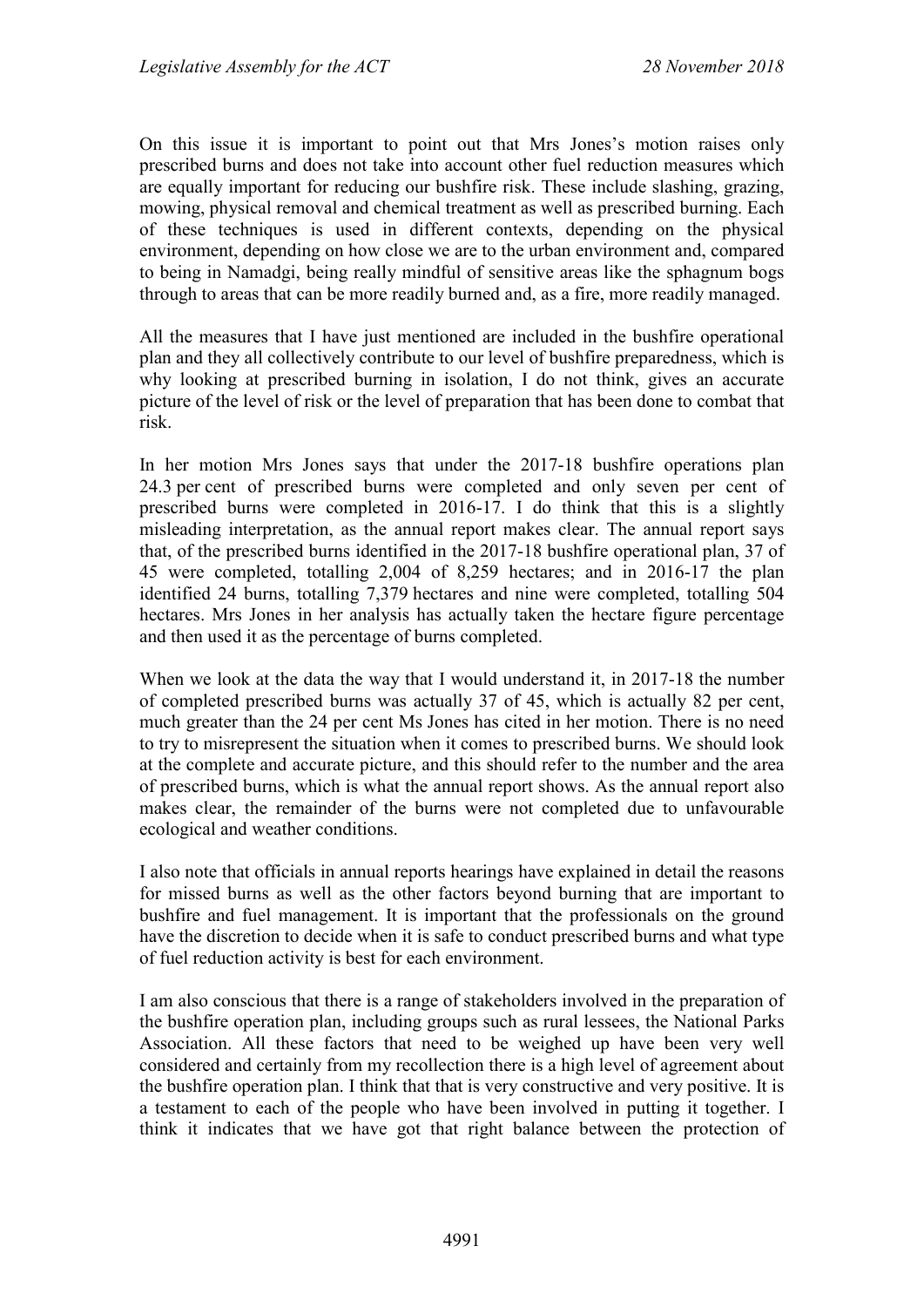ecological values, adequate preparedness for bushfires, and the other risk factors that we need to take into account.

The government also takes on board the advice of the Bushfire Council, which has members with experience in fire sciences, land management, firefighting, Indigenous land management and environmental factors as well as representation from rural leaseholders and the community, as I just touched on.

I also would like to talk about the amendment that I am proposing, which is about the serious impact that climate change is having and will have on bushfires in the ACT and, in fact, around the world. Mrs Jones is talking about prescribed burns because she is concerned about the risk of fires and about keeping Canberrans safe. She should also then be concerned about climate change. I think it is important that we add climate change to this motion as something that should always be on the agenda of this Assembly and certainly when we are talking about mitigating the risk of fires.

The reason we need to address this is that climate change is affecting our fire risk now, today. It is predicted to worsen in the future, but we are already suffering the impacts. Repeatedly, our temperatures are breaking records. We are breaking records for summer heat, for reduced rainfall, for extreme fire danger, for all kinds of metrics that dramatically increase the risk of bushfires and the consequences of bushfires. We will see an increase in the amount of extreme fire days, the length and severity of heatwaves, the number of extreme weather events.

A Climate Council report in 2016 found that the direct effects of a three to fourdegree Celsius temperature increase in the ACT—and we are currently on track for that—could more than double fire frequency and increase fire intensity by 20 per cent. The report found the economic cost of bushfires in New South Wales and the ACT in 2016 was approximately \$100 million.

Those annual costs are projected to more than double by 2050. These figures are so staggering that it can be hard to digest them but we certainly cannot ignore them. It is because of these climatic changes that we saw the start of the bushfire season this year brought forward a month to 1 September. The same kinds of changes are being made around the world as climactic conditions change due to global warming.

In the context of the concerns that Mrs Jones raised, historically September is a time in which a range of burning gets done. It is a tricky time because it can also be quite a windy season. And we all know September particularly in Canberra can be very windy. But it has always been one of the windows. With bushfire season coming forward, it underlines the diminishing window there is for burning opportunities. There is nothing surprising about some of the data I have just described and the circumstances. It is predicted that climate change would result in these sorts of consequences in a range of scientific models.

It is not yet summer in Australia—it will be in few days time—but we are already seeing serious, dangerous bushfires. We have of course seen the bushfires currently raging in Queensland. We have seen the reports of those in our news headlines this morning. And those reports say that Queensland will be lucky to make it through the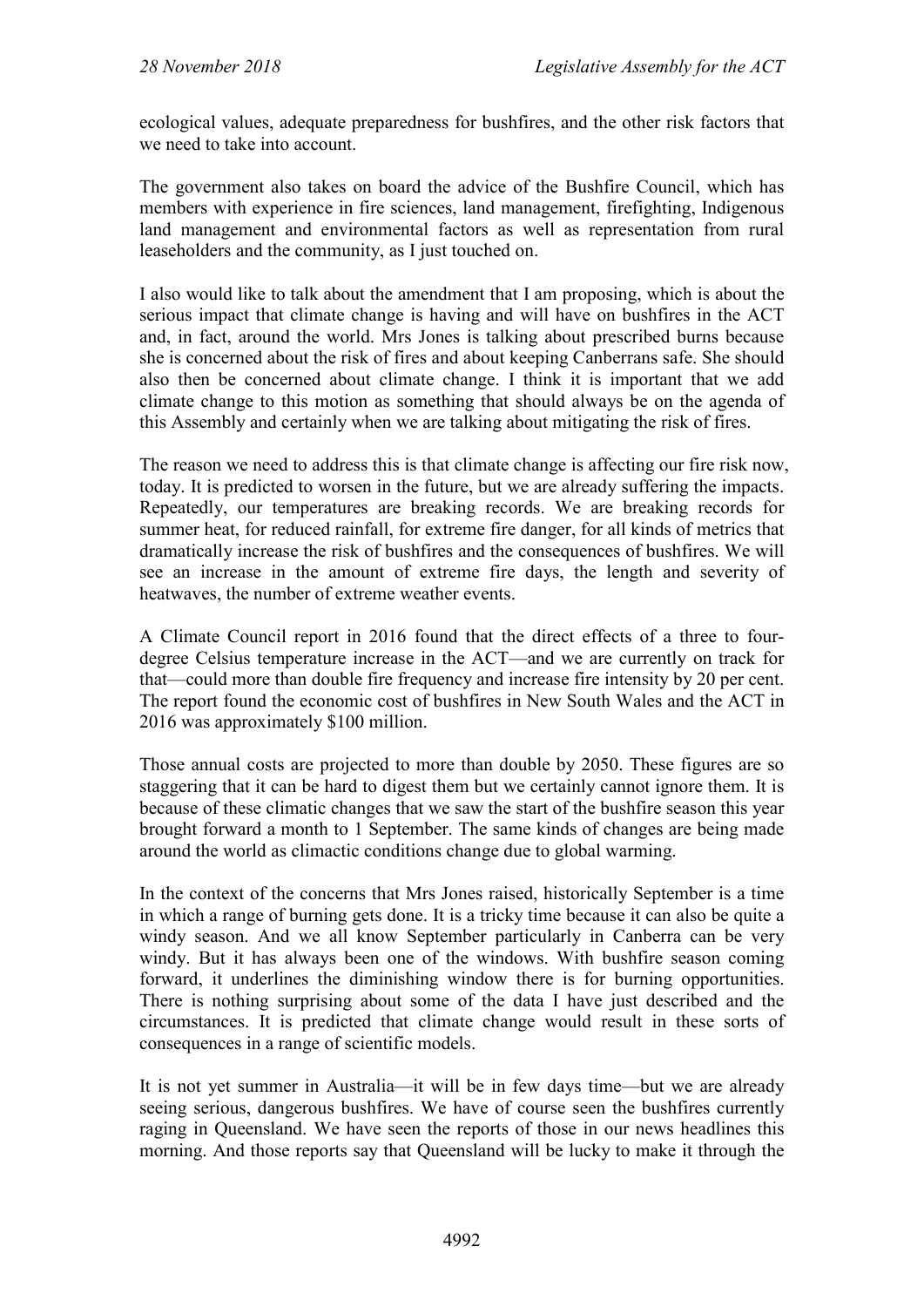day without lives being lost as firefighters prepare to battle the worst bushfire conditions in the state's history, according to authorities. There are more than 80 fires burning across the state. And, as of this morning, more than a thousand people have lost their homes near the Deepwater fire on Queensland's central coast.

Members will be aware of terrible fires that have been occurring all around the world in recent months. On my recent trip overseas I spoke to European officials who were shocked at the fire issues they were suddenly having to deal with, which they have never had to deal with. Fires devastated Sweden over the European summer. And these are not fires they are prepared for, because historically they have not had to confront this threat. In the UK peat bogs are catching fire, destroying a precious and finite natural resource.

While I was in California in September wildfires were raging, destroying properties, and taking lives. In fact, there was a large contingent of ACT firefighters there assisting US firefighters to fight and manage those blazes. Wildfires have killed nearly 100 people so far this year in California. The latest climate change report from the US national climate assessment—that is an official report from the US government—warns that wildfires will become worse with climate change. That report says that climate change has driven the wildfires in the south-west of the USA, leading to the loss of lives, environmental damage and costing billions of dollars. It says the area affected by wildfires has essentially doubled due to climate change.

These are some of the reasons that the Greens say, as do many others, that we are in a climate change emergency. These are also some of the reasons why today we have had kids here in Canberra and across the country missing a day of school, standing in the rain certainly here in Canberra, to call for urgent action on climate change. It is to protect their future and to protect all our futures which are being jeopardised by ignorant and inadequate federal action on climate change.

US President Donald Trump responded to the US national climate assessment firstly by releasing it just after Thanksgiving, which essentially buried it, and secondly by saying that he did not believe it. Let us not take such a blinkered and negligent approach in this Assembly and here in the ACT.

I ask that all of us acknowledge the impact of climate change. I welcome Minister Gentleman's comments on this in terms of its significant impact on bushfire risks and bushfire preparedness and that we continue to take the right action and the right steps to do what we can to address it.

Climate change impacts on our ability to prepare for fires. As well as the increased risk of fires, as I said in my earlier remarks, firefighting is becoming much harder. As climate change extends the hotter and drier weather, the fire seasons of Australia and the USA, which are usually separate and distinct, are starting to overlap. Usually firefighting resources can be shared between countries. Now the seasons are starting to overlap. The usual off-season between dangerous fire periods is disappearing.

The Climate Council's report found that there had been a nearly 20 per cent increase in global fire seasons between 1978 and 2013. This means that firefighters have less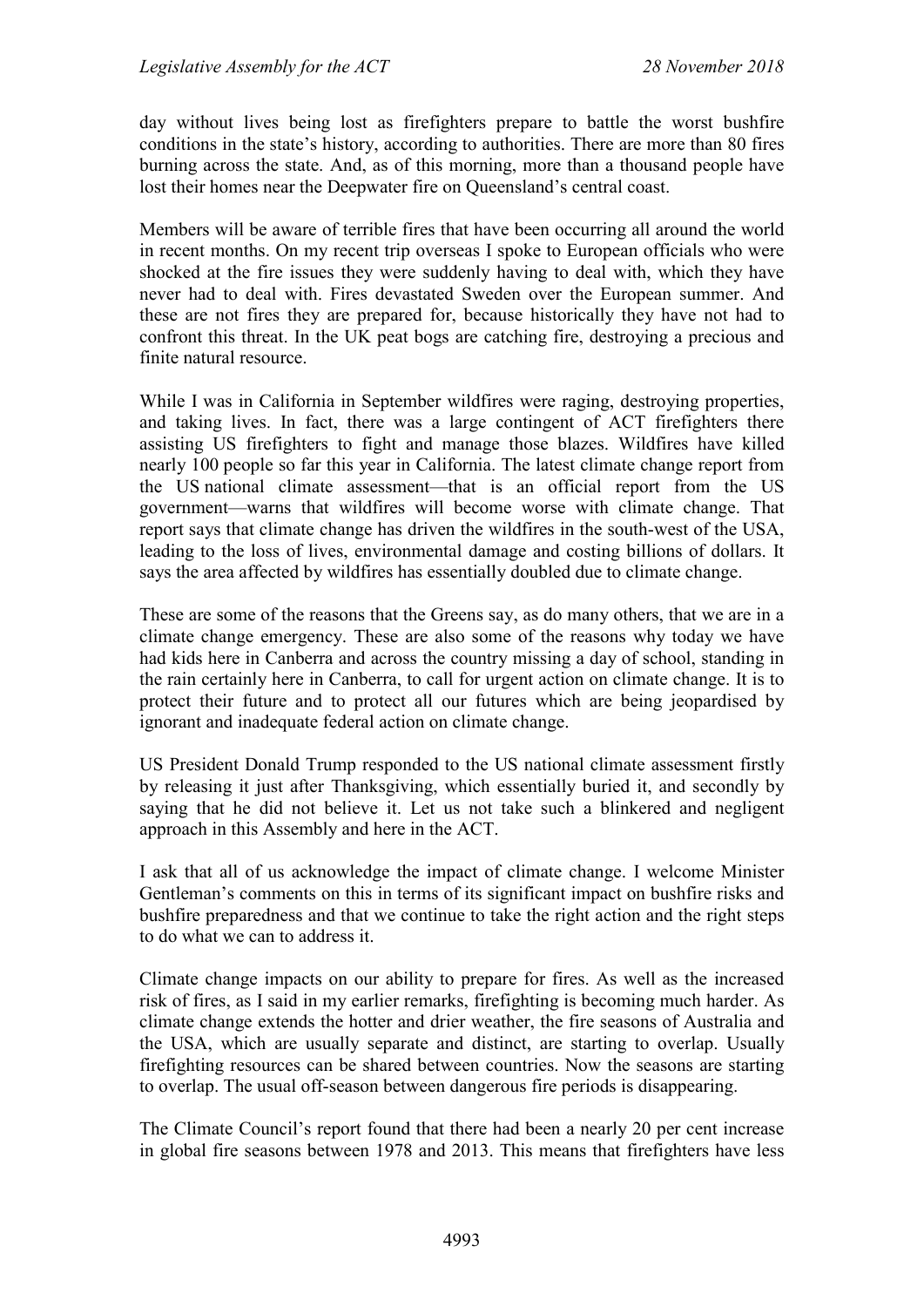time for all their tasks, including hazard reduction burning. And the opportunity for firefighters, including volunteer firefighters, to actually have some kind of rest is diminishing in this context. It is important that we talk about and acknowledge these issues in this Assembly debate.

I simply conclude by firstly indicating that the Greens intend to support Minister Gentleman's amendment and secondly by moving the amendment circulated in my name, which I believe will need to be addressed first as part of the process; then we will come back to Minister Gentleman's amendment. I move:

Insert new paragraph (1A):

- "(1A) Further notes that climate change has increased the risk and severity of fires in the ACT, and is predicted to continue to do so, including by:
	- (a) increasing hot, dry conditions and increasing the likelihood of very high and extreme fire danger weather in the ACT;
	- (b) making heatwaves longer and more frequent; and
	- (c) causing fire seasons to start earlier and extend longer—which also reduces the opportunities for safe hazard reduction burning;".

**Mr Rattenbury's** amendment to **Mr Gentleman's** proposed amendment agreed to.

**MRS JONES** (Murrumbidgee) (4.27): I move:

Add:

"(3) calls on the ACT Government to investigate methods of increasing the burning capacity during periods of suitable weather conditions and report back to the Assembly by the end of the 2018-19 bushfire season.".

**MRS JONES**: Without rejecting any of what has been put by the minister or the Greens, I am amending Mr Gentleman's amended amendment. I am asking the government to investigate if there are any methods of increasing the burning capacity during the periods of suitable weather conditions and report back to the Assembly by the end of the 2018-19 bushfire season. I would like other members to take the opportunity to respond to my amendment.

**MR GENTLEMAN** (Brindabella—Minister for the Environment and Heritage, Minister for Planning and Land Management, Minister for Police and Emergency Services and Minister assisting the Chief Minister on Advanced Technology and Space Industries) (4.29): The government will not be supporting this amendment to my amended amendment. It repositions the original request for the government to do this work.

As I have said, we gave Mrs Jones information in regard to whether further work could be done, and I will reiterate that. Implementing prescribed burning is a risky and challenging task which takes into account resources available both for the burn and in the days following the burn.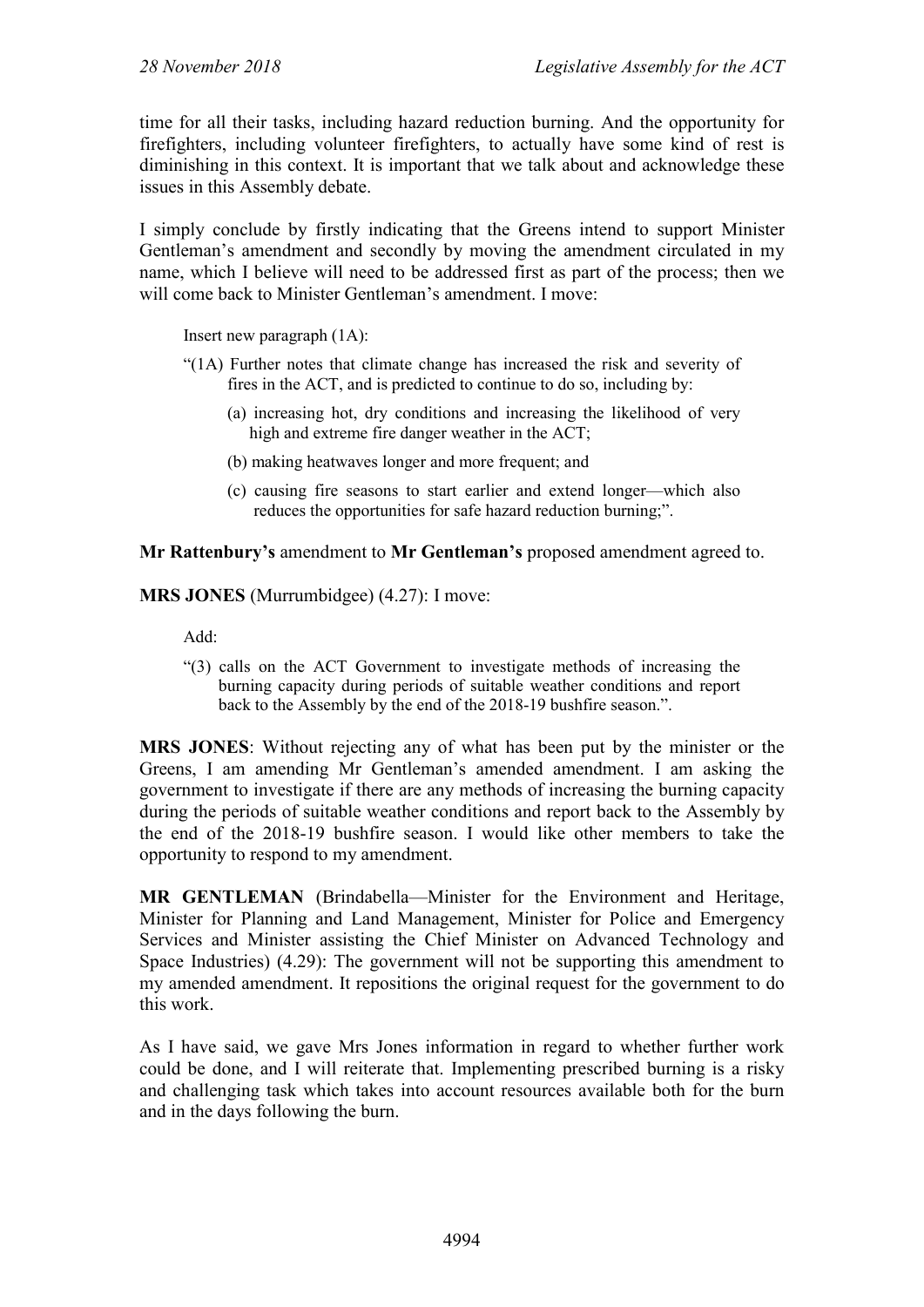The ACT parks and conservation service—PCS—utilise all available trained, skilled, and accredited resources from across several government directorates, including EPSDD, TCCS, and JACS. PCS already maximise the opportunities for burning by utilising all available resources and scheduling multiple burns across any available burning window.

We cannot safely increase what we already undertake on any given day. It is a very clear answer to the proposal that Mrs Jones has put both in her original motion and now in an amendment to my amended amendment. I will not be supporting it.

**MR RATTENBURY** (Kurrajong) (4.30): In an earlier conversation with Mrs Jones she said she wanted to ask these questions and be made aware of other possibilities. I told her I thought they were fair questions to ask and I had some sympathy with her view on that. I was not aware of the additional information that Minister Gentleman has just provided, but it seems that there is a tabled question on notice asking whether other methods can be undertaken and whether resources can be increased. The answer provided by Minister Gentleman on behalf of the agency is that they cannot.

I cannot support the amendment purely as a matter of logic. The answer has been provided and on that basis and with the summer season coming up I cannot in good faith ask the agency to do further work given that they have already given an answer they believe is the most appropriate. The Greens will not be supporting this amendment.

**MRS JONES** (Murrumbidgee) (4.31): I am sorry that Mr Rattenbury did not have the information but I thought we should deal with the possibility of my amendment being agreed to before I completely show up the minister. The minister knows very well that motions in this place have to be put in by 12 o'clock on Monday. The answer to that question did not arrive in my office until Tuesday.

The minister also knows that the aforementioned article is not a quote from me; it is a complete misrepresentation of what was said. The article states:

But Canberra Liberals emergency services spokeswoman Giulia Jones said dry weather conditions shouldn't be a deterrent, and the government should mobilise its Rural Fire Service and Community Fire Unit to carry out more burns when conditions were favourable.

That is a summary by a journalist of my position. It is not a quote from me so cannot be directly attributed to me, and he has been given half of the quote. I ask the minister to think very carefully about coming into this place and misrepresenting what has been said by members of this place in the media or elsewhere.

**Mrs Dunne**: They've got form.

**MRS JONES**: They have form. The minister has got a hide. What a grubby tactic. I made it very clear in my speech that that was not the position that I take. In fact, the speech by Mr Rattenbury makes it very clear that in his view fewer days will be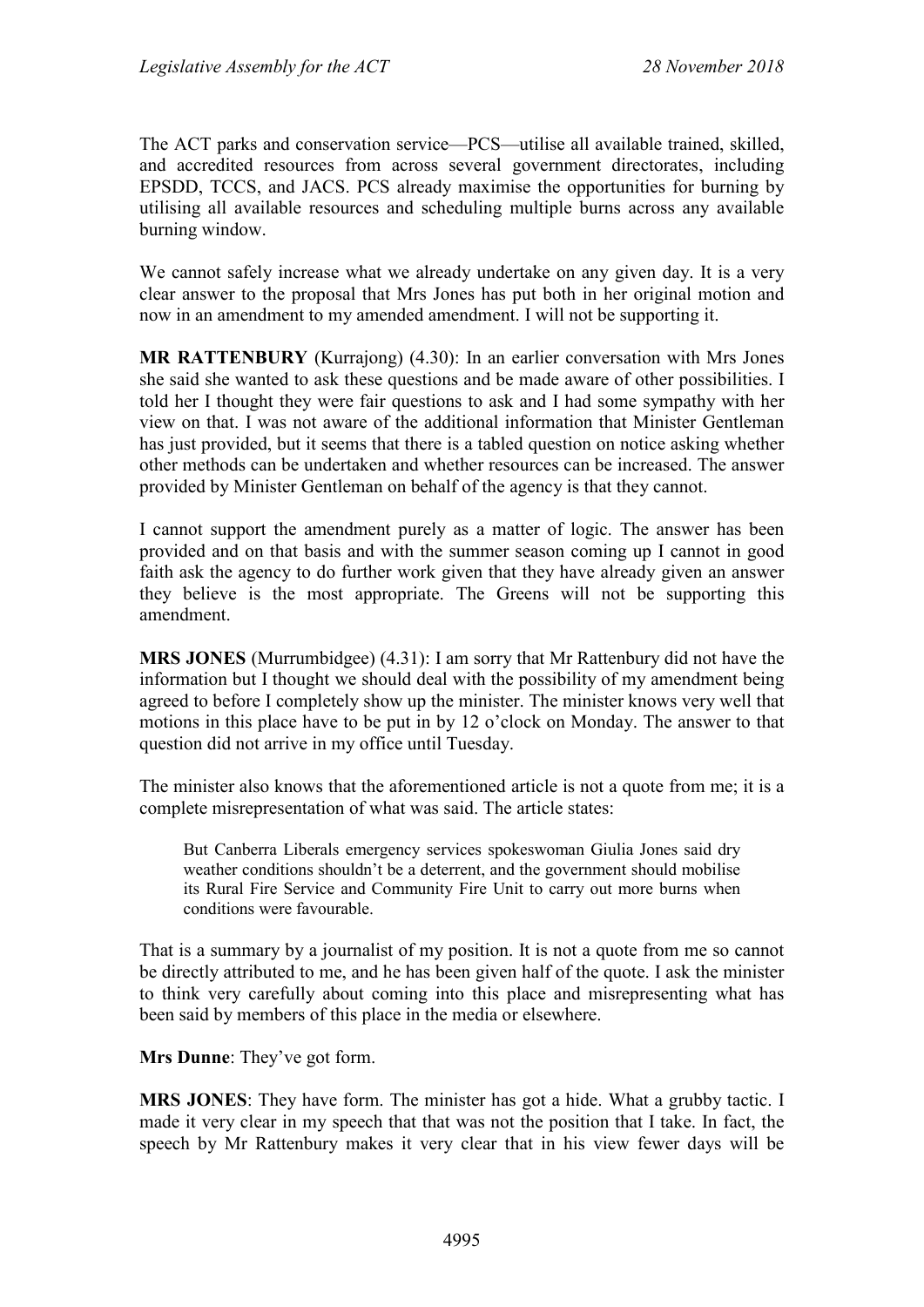available for back-burning. Is the minister content to have fewer and fewer of the recommended areas burnt each year? Or one day will we have to find a way of scaling up burns on those few days that are available? What a grubby tactic, minister.

**MADAM ASSISTANT SPEAKER** (Ms Orr): Mrs Jones, you have said a few words today that have previously been withdrawn. Can you watch the language.

**MRS JONES**: Yes, thank you very much. Part (c) of Mr Rattenbury's amendment goes to the point that he believes the fire season will be even harder to handle as we go ahead. The absolute lack of interest from the minister in looking into ways of getting through a greater number of the recommended burns each year so we achieve more than just a quarter of what is set out in his own bushfire operations plan is a great shame for this city. Should something happen while this minister is in charge of fire management based on the fact that we did not get through as much as we could have, he will have to answer for that.

Question put:

That **Mrs Jones's** amendment to **Mr Gentleman's** proposed amendment, as amended, be agreed to.

The Assembly voted—

Ayes 10 Noes 13

| Miss C Burch | Ms Lee    | Mr Barr       | Ms Le Couteur |
|--------------|-----------|---------------|---------------|
| Mr Coe       | Mr Parton | Ms Berry      | Ms Orr        |
| Mrs Dunne    | Mr Wall   | Ms J Burch    | Mr Pettersson |
| Mr Hanson    |           | Ms Cheyne     | Mr Ramsay     |
| Mrs Jones    |           | Ms Cody       | Mr Rattenbury |
| Mrs Kikkert  |           | Ms Fitzharris | Mr Steel      |
| Ms Lawder    |           | Mr Gentleman  |               |

Amendment negatived.

**Mr Gentleman's** amendment, as amended, agreed to.

Original question, as amended, resolved in the affirmative.

## **Place name guidelines**

**MS CODY** (Murrumbidgee)  $(4.40)$ : I move:

That this Assembly:

(1) notes:

- (a) the naming of many places in Canberra, including suburbs and streets, after historical persons;
- (b) that the behaviour of some of those persons was criminal, reprehensible and/or abhorrent;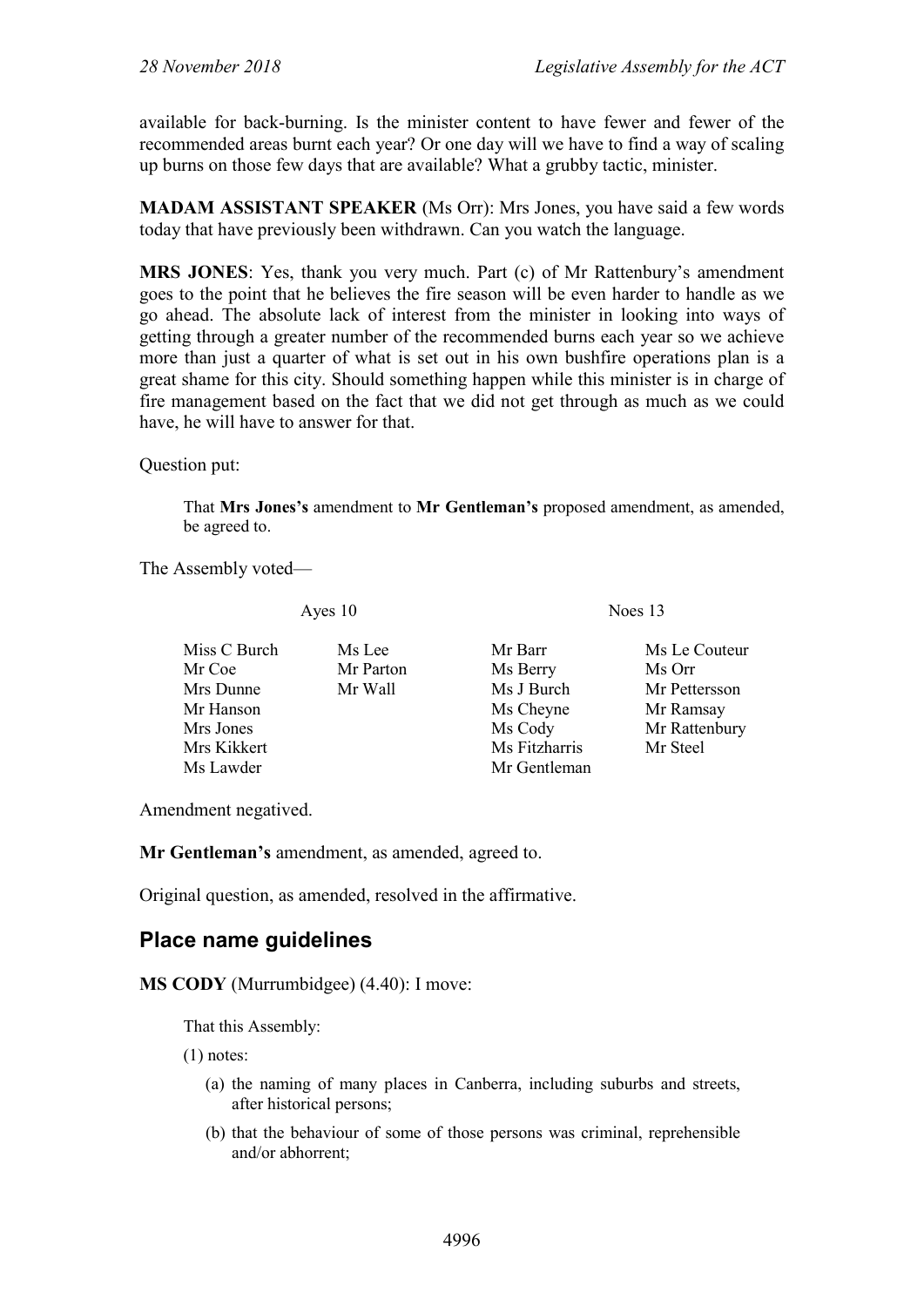- (c) the ongoing hurt caused in the community by the commemoration of villains as heroes;
- (d) that the ACT Place Names Committee provides advice to establish policies for the naming of divisions (suburbs) and public places on Territory land in the Australian Capital Territory (ACT);
- (e) the current role, responsibilities, membership and expertise, and operations of the ACT Place Names Committee is set out in its terms of reference which is available online; and
- (f) the Public Place Names Guidelines, which are notified on the ACT Legislation Register, detail the established policies for the naming of new divisions, roads and other public places in the ACT; and
- (2) calls on the ACT Government to:
	- (a) review the terms of reference and expansion of membership for the ACT Place Names Committee to ensure it continues to be representative of the diversity of Canberra as a modern, inclusive and progressive city;
	- (b) review the Public Place Names Guidelines to ensure that they meet with community standards, allow for greater community input and capacity to raise concerns;
	- (c) ensure that the ACT Place Names Committee considers community proposals relating to place names that no longer meet community standards;
	- (d) request the ACT Place Names Committee review particular nonresidential place names that have been the subject of significant community disquiet, such as William Slim Drive and Haig Park, as a priority; and
	- (e) report to the Assembly during the June 2019 sitting period on the outcomes of this review.

We do a lot of different things in this Assembly. We provide fiscal oversight of the government. We manage the ACT economy. We debate and reform laws. We consider matters of public importance. And, when we are very good, we right wrongs.

I am usually far more engaged with the economic matters of delivering services and improving the daily lives of working people. I am not usually so enthused about identity politics.

*Members interjecting*—

#### **MADAM DEPUTY SPEAKER**: Order!

**MS CODY**: Apparently I am.

**MADAM DEPUTY SPEAKER**: Mr Hanson, Mr Parton—

*Mr Coe interjecting—*

**MADAM DEPUTY SPEAKER**: Order, Mr Coe.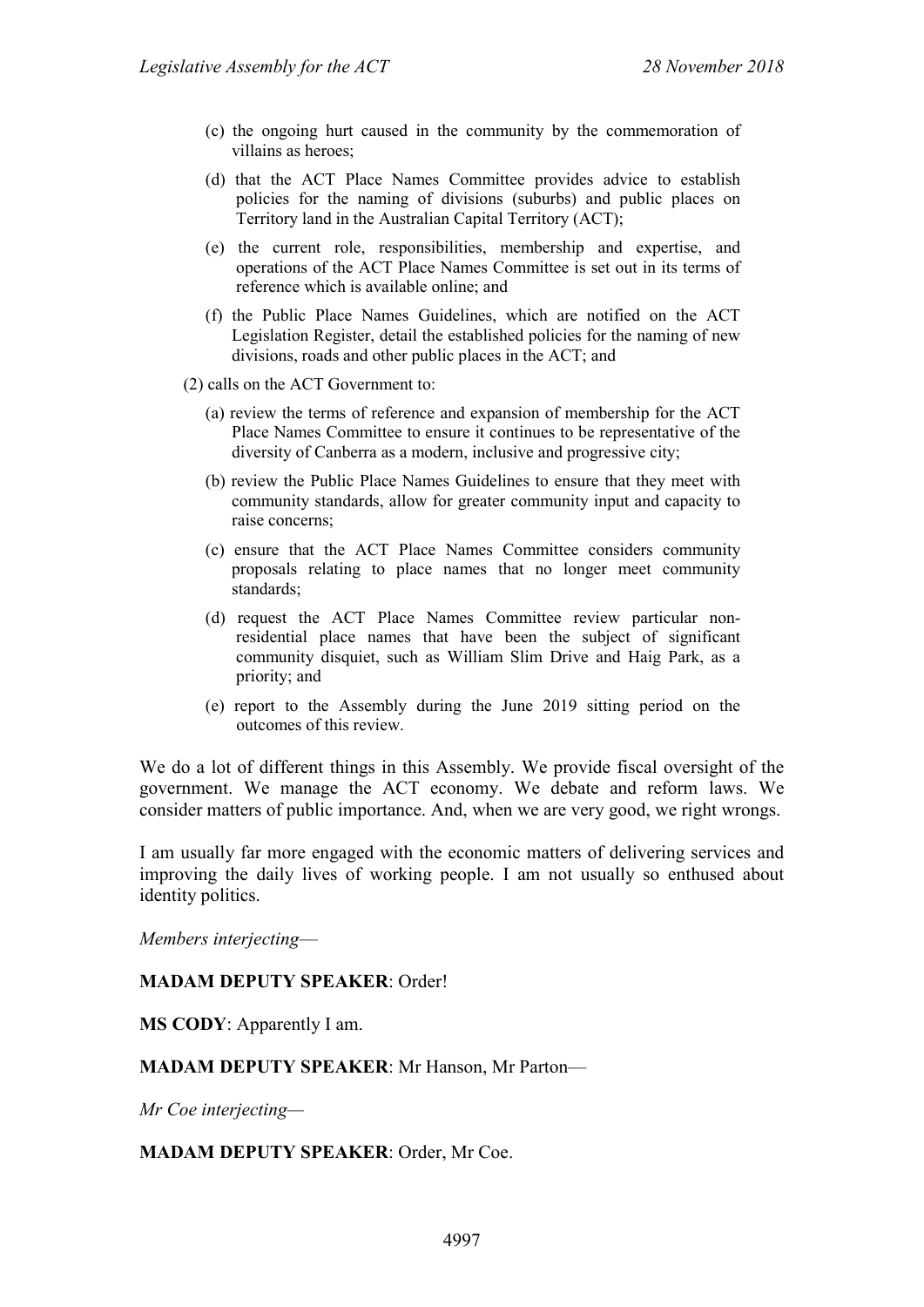**MS CODY**: Be it the right-wing nationalist reactionary variety or its left-wing reflection, I take the approach that—

#### *Members interjecting*—

**MADAM DEPUTY SPEAKER**: Order! We need to be able to hear Ms Cody. A certain amount of interjection is okay, but that is beyond the pale.

**MS CODY**: I take the approach that, whatever and whoever you want to call yourself, as long as you are not hurting anyone else, go for it. That is my attitude, and I reckon an attitude most people share, right up to the moment when your balderdash starts hurting people, right up to the point where you start having real-world consequences.

You can cause real-world consequences by lying about the past. By consequences, I am not talking about the sorts of tantrums I have seen in the press because I have pointed out that some of our national heroes are more fiction than fact. I am not in the business of changing history. The facts of history do not change. But the lies about history can be fixed.

In a city where the place names are designed to tell our history, those names can contribute to either lies or to the truth. If we do not tell the truth about history, we risk repeating its mistakes. The settlement of Australia by white people includes many extraordinary stories of courage and ingenuity, and many others of massacre and dispossession. Both are facts. Both are our heritage today and neither should be forgotten.

The First World War gives us many great stories of Australians who bravely travelled to the other side of the world to fight for their values and their country. History tells of their leaders ordering them into desperate attacks at Gallipoli and on the Western Front with no hope of success and great risk of death.

The incompetence of politicians and generals who put people in harm's way for ego or advancement should be condemned, not celebrated. It is the sort of wrong we can and should fix, even if the identity politics crowd throws tantrums. When you say your identity requires that 250 years of white people in this land demands that a culture that has been here for millennia be erased, that is political correctness gone mad. When you say that we should continue to cover up a paedophile becoming Governor-General, because we might have a to pay for a few street signs, that is political correctness gone mad.

Members will note that this motion that I am moving today has been expanded significantly since the version I placed on the notice paper last month. As I stated in the media, I placed it on the notice paper to start a conversation. Because of that conversation, I would like to thank my caucus colleagues and all those members of the community who helped guide the changes to the motion.

The reactions to my proposal that we review some of Canberra's worst place names have included congratulations, condemnations and comedy.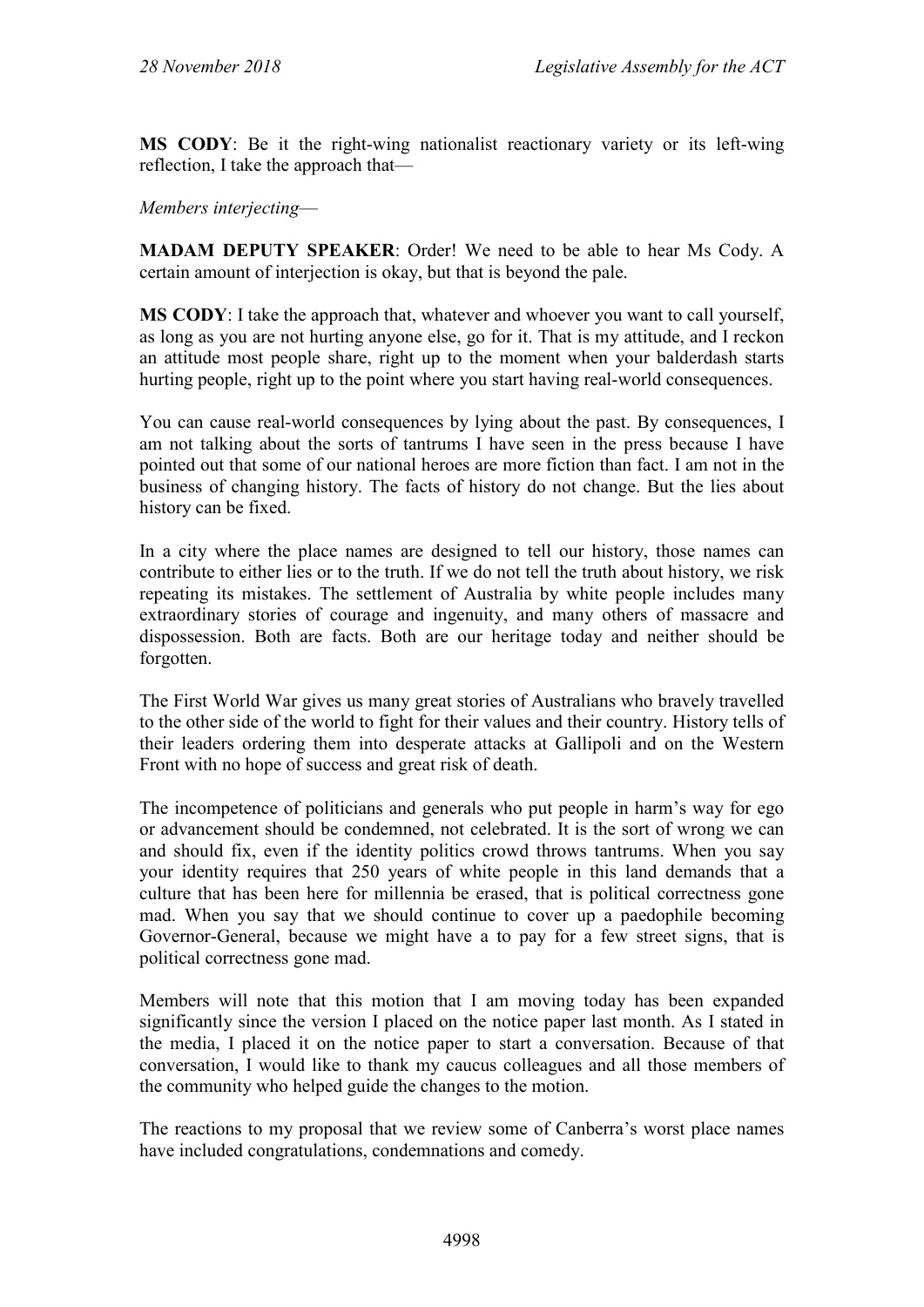To those who congratulated me, thanks, but it is not me who should be congratulated; it is all those people who have campaigned on this issue for many years, often being ignored and sometimes being abused. For your forbearance, your passion, and your patience, thank you. We have heard you and we are making sure we have a good process to advance your point now.

To those who have condemned me, we disagree but that is all right. I have tried to get back to everyone who has contacted me. So many of those who at first suggested that this was an expensive or unnecessary review have come to agree with me that paedophiles and war criminals may not be the best examples of praise in our place names.

To the comedians, many of whom sit opposite, good work. Thanks. You have given me and many others a good chuckle and, by highlighting the issues, advanced the conversation. Even if you do not want me to, I will still endorse the importance of mocking politicians. Perhaps that can be a future MPI.

After listening to everyone's views over the past month, it is clear that this is a debate we need to have. It is also clear that there is very loud resistance to having this debate in some quarters. Some people do not seem to want sunlight shone on Australia's history, like snowflakes scared of the sun. I will tell you one thing for free: the conservative commentariat cannot scream loudly enough to scare me or the Labor Party out of our values.

Passing today's motion will achieve several things. First, it will create a process for fixing past mistakes with place names. We should never be too proud to admit past errors. Second, it will make sure that the place names guidelines and committee are equipped to consider and correct those mistakes. Third, it will encourage community debate about our history and reduce the harms caused by the fantasies of reactionaries. Fourth, it will address particular concerns relating to two places with urgency.

The outcry over William Slim Drive and Haig Park has been ignored for too long. These are non-residential places. We can fix it, and we can fix it now. Not doing so is arrogant, unnecessary and unjustified. Canberra has renamed places before, be that 21 streets in Narrabundah, Blandfordia becoming Forrest, NATEX becoming EPIC, or the many past names of the Tuggeranong Hyperdome, or Hyper D, or South.Point as it is now known. I think last month Mr Parton moved a motion in this very place asking that we review the name of Tharwa Bridge, to be replaced by a very worthy name: Val Jeffery. I have no issue with that but, again, it is an opportunity to review a place name.

Across Australia a movement has grown to correct past naming mistakes. Batman, Denison, and McMillan are no longer electorate names, in recognition of their role in Aboriginal massacres. That process does need substantial consultation and education. I agree with everyone who has pointed out that we should not just go haphazardly changing residential street names. Although I have had a number of constituents contact me asking to rename their streets, it is a lot longer and more difficult process. Any process involving those kinds of changes should involve substantial consultation with residents and businesses, due notice and extensive explanation. That is one of the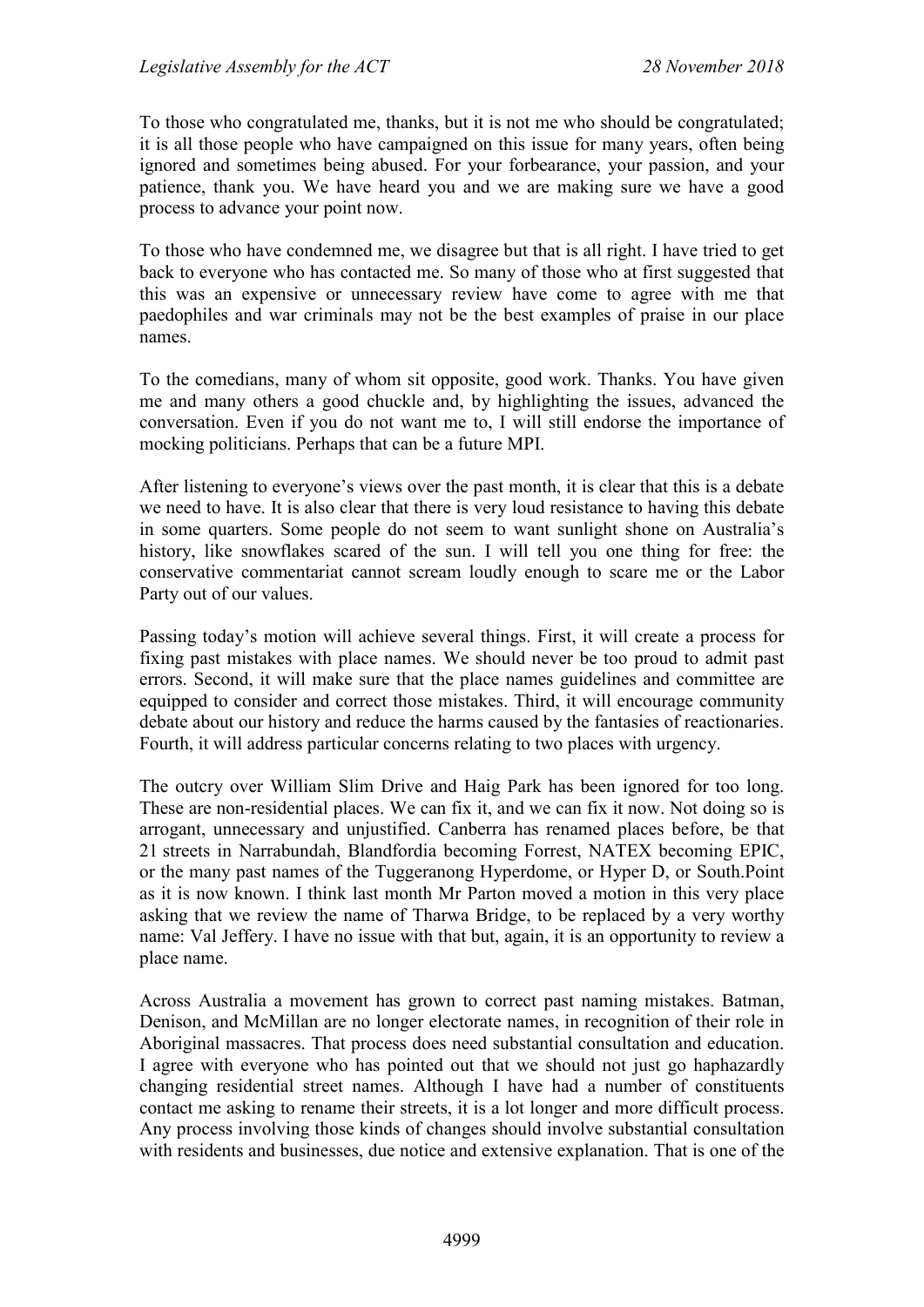reasons why I have limited the place names included in my motion for urgent review to Haig Park and William Slim Drive. Neither is anybody's address. They are also by far the most frequently raised issues.

We need to do more to bring this city and this country together to have a more harmonious future. I did not run for politics because I believe in people being victims. I ran because I want us to work together to make our country and our city better. Whether it be the past covering up of paedophiles or the stolen generations, the best way for our city to come together and keep making our community stronger is to tell the truth.

Australian governments have been issuing a lot of apologies in the past few years. It is time we made our deeds match our words. Opening the door to a review of how we tell our history through place names is one way we can do that. If we can, we should.

**MR PARTON** (Brindabella) (4.52): Madam Deputy Speaker, where to start? I drew the short straw in the party room on this one. I genuinely wish I was not standing up here and speaking to this motion. I had high hopes that it would never be debated.

Like most in this place, I watched the storm of comments that filled the public space when Ms Cody initially flagged her intention to bring it forward. I watched that storm, and I had this belief that common sense would prevail. I had this belief that Ms Cody would skulk off into the shadows and go looking for some other virtue-signalling outrage. I thought she would go scouring the restrooms of RSL clubs around the country to find something else. But I was wrong.

Ms Cody has certainly watered down what she originally signalled a month ago. I do not know that it has become more extensive; I think it has been watered down. My understanding is that Ms Cody's colleagues have forced her to water it down, but it is very clear that this motion still misses the mark. And I am not the only one saying that. This is what Derrick Johns from Florey had to say about the motion in a letter to the editor of the *Canberra Times*:

Presumably the ACT Place Names Committee was established precisely to address such issues. Why then does one MLA need to be expending such time and effort on this matter? It would appear that Bec Cody is far more concerned about the names of streets than the fact that we have too many homeless people actually living on those streets and that's just one example of a far more pressing issue. If this is the best the Labor Party can offer then they really don't deserve to be in government.

So said Derrick Johns from Florey. Personally, I am relatively happy with the ACT Place Names Committee, and I cannot help but wonder why Ms Cody is not, and also I wonder if her vision of an expansion of the membership of the Place Names Committee to be representative of diversity would include a place at the table for the union movement. I can only assume that that would be the case.

**Ms Cody**: Wouldn't that be awesome.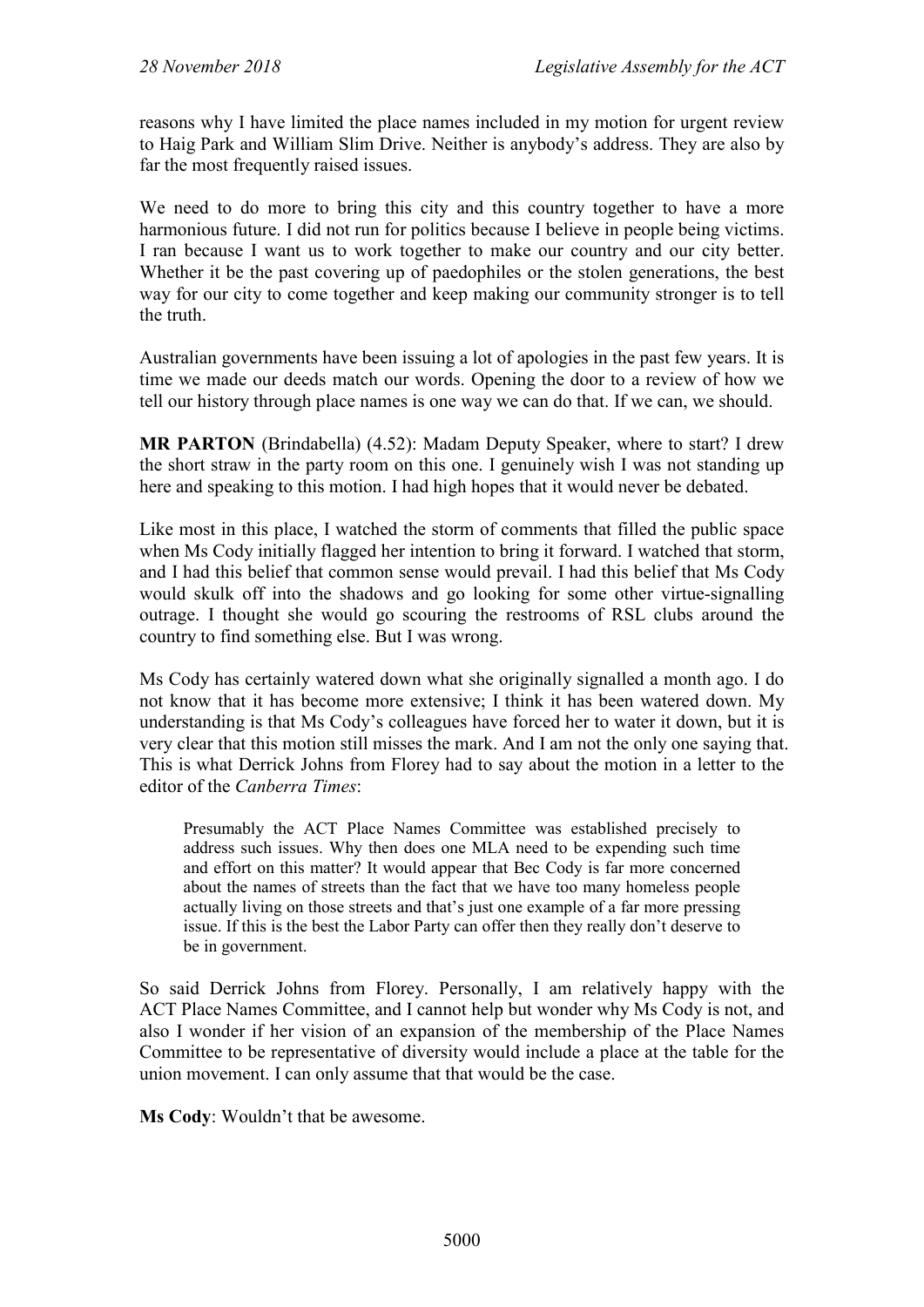**MR PARTON**: Yes, of course it would. I think we all read the amazing opinion piece in the *Australian* from the Mocker that pertained to this motion, but just in case there is anyone here that did not see it, I must pluck a few things from it. Please understand that the Mocker piece referred to the original public offering from Ms Cody on this motion, back in the days when she intended to call for a complete review of every place name in the ACT. Nevertheless I think most things in the Mocker piece retain relevance.

The Mocker came up with some wonderful reasons why we must change the names of the suburbs of Watson and Fisher. Both Labor prime ministers made some quite objectionable racist remarks. They are considered to be quite racist now, but truth be known they were not considered racist at the time, because it was a different time. Labor Prime Minister James Scullin publicly announced that the first plank of Labor's fighting platform was to be "the maintenance of a white Australia". So Scullin must go. Calwell has to go. I think we are all aware of the "two Wongs don't make a white" comment. So how can we possibly have a suburb called Calwell?

As was pointed out by the Mocker, we need to get in quickly and change the name of Whitlam. How could we possibly name a suburb after a former Prime Minister whose inhumane response to the fall of Saigon in 1975 was—and I will not give the full quote—"I'm not having these effing Vietnamese Balts coming into the country with their religious and political prejudices against us." That was from Gough Whitlam. When urged by his foreign minister, Don Willessee, to grant South Vietnamese refugees asylum, he said, "Vietnamese sob stories don't wring my withers." So we must strike out Whitlam.

Of course, Ms Cody cannot dismiss those claims of racism as being unimportant, because this is the same Ms Cody who was outraged by the Indigenous tiles in the bathroom at the Sussex Inlet RSL. We all remember that outrage. We all remember that Ms Cody stormed into this chamber with smoke coming out of her ears to declare that the Sussex Inlet RSL was a national disgrace because of these tiles which had been installed 40 years ago and had pretty much gone unnoticed by everyone since. The claims that men were urinating on the tiles were weirdly incorrect. What I am saying is that Ms Cody has no tolerance whatsoever for any suggestion of racism, so she would have to favour the wiping out of Watson, Calwell, Scullin, Whitlam and a stack of others. Very clearly, none of those suburb names should be changed. They should not be changed.

### **Ms Cody**: Why?

**MR PARTON**: Are you seriously suggesting that we should strike them out, Ms Cody? Seriously? The Place Names Committee in its various forms went through a process to determine the name which took many things into account. It is not for us to airbrush history into something which is more palatable to us. Of course, it all depends on who is doing the airbrushing, doesn't it?

The Place Names Committee, when I brought a motion to this place calling for a change of name for the Tharwa Bridge, pointed out to me and to all sorts of people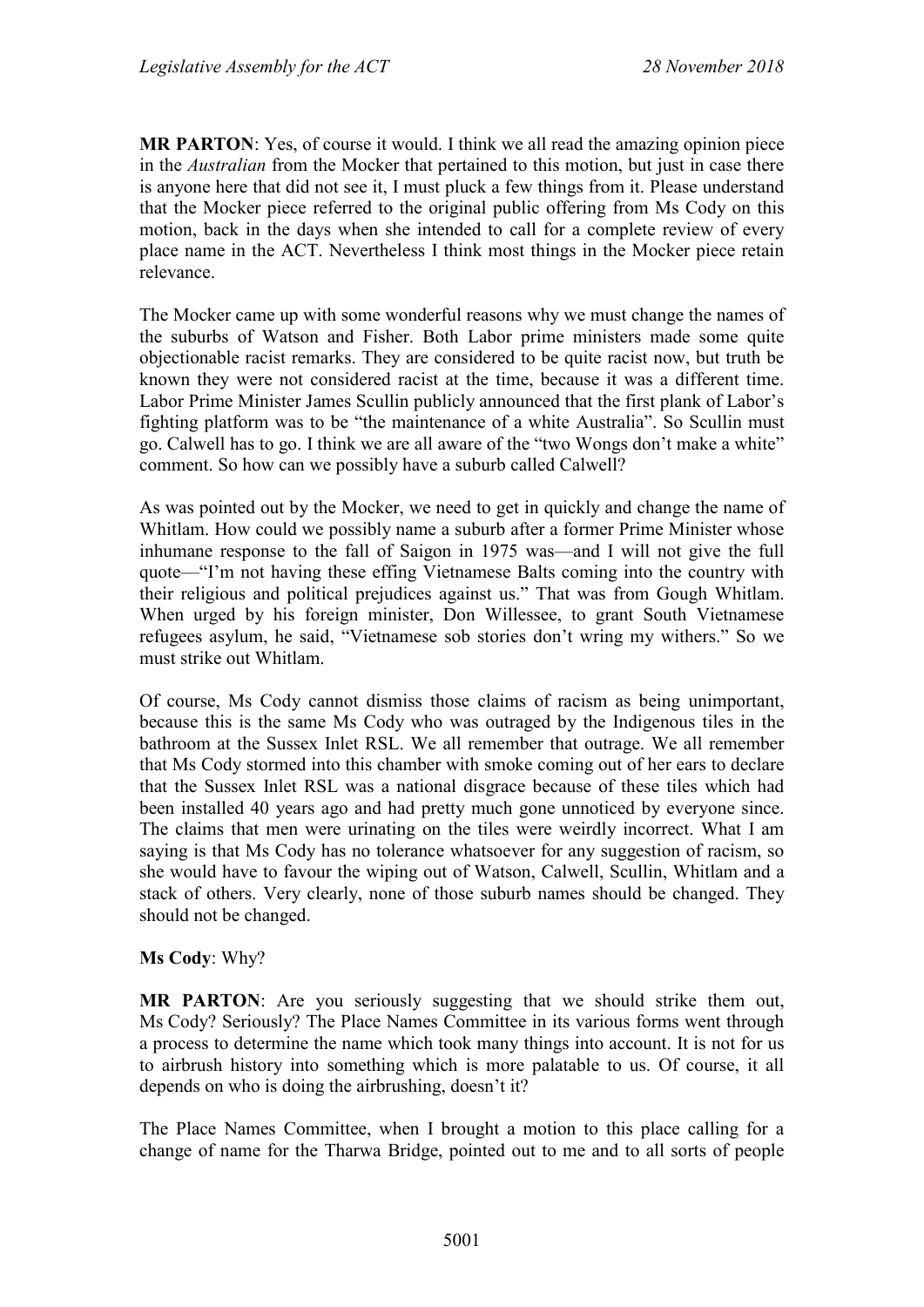that once a place or a thing is named something, that tends to be what people call it until the end of time. Sometimes meddling with place names at this official level does nothing in regard to what we actually call places.

As I said earlier, this motion, when it was initially flagged, was much more extensive than in its current form. Ms Cody was calling for an extensive review of pretty much every place name in the ACT. I am pleased to see that she has backed away from that, after receiving a lot of public advice, some of it from Jeff Brown from the ACT Place Names Committee, who noted that there were 6,000 or 7,000 place names in the ACT, and wondered how much time and money it would take to review all of them.

The motion does, however, specifically call for a review of the name "Haig Park". I know that Ms Cody received correspondence from Sydney lawyer Terry Dwyer about Field Marshal Haig. He said:

May I suggest you read a detailed military history of 1918? Field Marshal Haig was the only Allied commander who thought that victory was possible in 1918. Everyone else expected the war to continue to 1919. I am more than well aware that Field Marshal Haig's tactics have been well criticised and competently so, but by people in a position to judge and people who would be the first to acknowledge that the British commanders of World War I were facing a war unlike any other they had experienced, and we must remember that Haig had the job of building a mass army from scratch to match the German army.

Terry goes on to say in his correspondence:

You and your fellow elected members are not being paid to be armchair Generals or to be social justice warriors or social commentators … You are being paid to govern a Territory on behalf of the Crown …

As a constituent, I would be very grateful if you could turn your mind to doing so and, if you can do it competently, you will earn my respect and I will not think that your election is a case of the community paying you in order to be deprived of a hairdresser who provided a useful service.

This is Canberra, Madam Deputy Speaker. This is the home of the suburban lobby group. They are springing up left, right and centre. They are all over town. They are opposing all manner of things, from apartment blocks to drones and public housing developments. The suburbs are full of retired public servants with plenty of skills and plenty of time on their hands. If there are cases of place names that are causing genuine hurt for groups of people, these people, by and large, are more than able to launch their own campaigns to move towards changing those names. I note that some of those campaigns have been going on for some time.

If Ms Cody has knowledge of other specific place names that are causing hurt to people, as an MLA, or indeed just as a member of the public, she has the means to bring this to the attention of place names and to get the powers-that-be to examine such hurt. I am sure that the Place Names Committee would then consider the level of hurt caused by such names and consider whether or not to go down a path of potentially changing the name.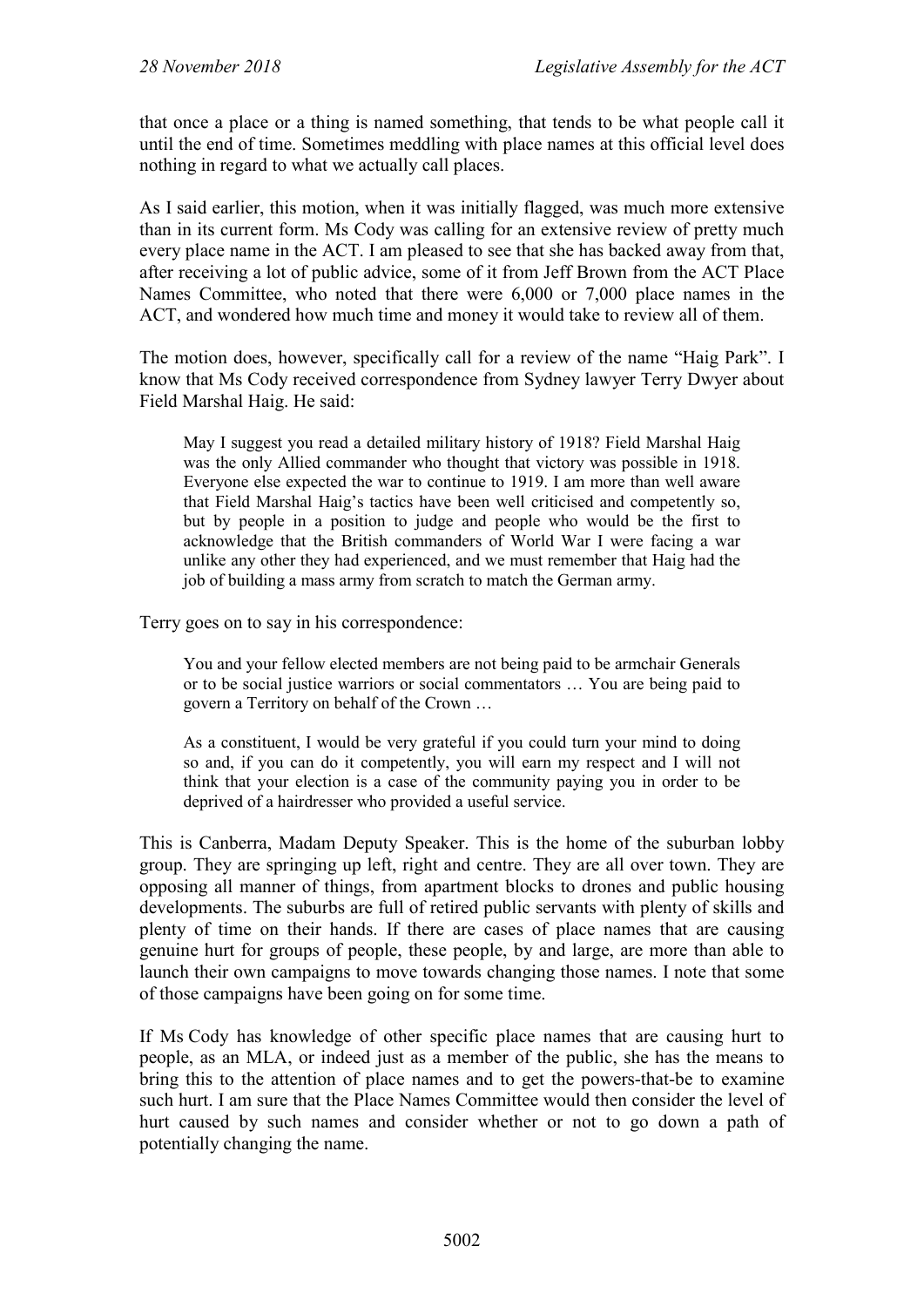It must be said that because a specific place name causes pain to a very small number of people it should not mean that we are compelled to change it. Ms Cody's motion is vague in that it calls upon the government to "request that the Place Names Committee review particular non-residential place names that have been the subject of significant disquiet, such as William Slim Drive and Haig Park". "Such as", but what are the other ones? The motion needed to identify definitively which other place names have been the subject of significant disquiet. What is the actual definition of "significant disquiet"? Does that mean that two or more hairdressing clients mentioned it in the salon? What is "significant disquiet"?

**Ms Cheyne**: That is insulting.

**MR PARTON**: Excuse me?

**Ms Cheyne**: That is insulting.

**MR PARTON**: I am referring to the Radio National interview that Ms Cody did where she said that she received feedback on this as a hairdresser. It certainly was not meant as a disparaging comment; I am referring to her Radio National interview.

Under Ms Cody's original vision, we would all be much better off just adopting a number-based street naming and a number-based suburb system. "Where do you live?" "I live on the corner of Sixth Avenue and 21st Street in Sector 48," and then no-one gets hurt. Everyone is happy.

We understand that Labor and the Greens wish to disinfect Canberra of all possible harm. We understand that Labor and the Greens wish to cleanse us of greyhound racing, cleanse us of poker machines, cleanse us of gender-specific traffic lights, cleanse us of chocolates being sold in government offices, cleanse families of backyards, and cleanse us of car parks. We understand that Labor and the Greens want to create a warm and cuddly, fluffy space in which nobody can suffer any form of harm from anything. But we on this side of the chamber also understand that that is ideological utopia. It is a left-wing fantasy, and it is just not practical. The Canberra Liberals will not be supporting this motion.

**MR HANSON** (Murrumbidgee) (5.03): I will speak relatively briefly. I was not intending to, because Mr Parton has eloquently responded to the nonsense that is this motion. But Ms Cody said a number of things which I think deserve a response. She talked about Gallipoli generals "hoarding" people to their death, and calling them war criminals.

**Ms Cody**: Sorry, I have been misquoted.

**MADAM DEPUTY SPEAKER**: Sit down, Ms Cody. There are opportunities for you to do deal with that, and that is not it.

**MR HANSON**: Clearly, that is how I heard it. If she wants to make a correction when she is responding at the end of the debate, she may, but that is certainly as I heard it.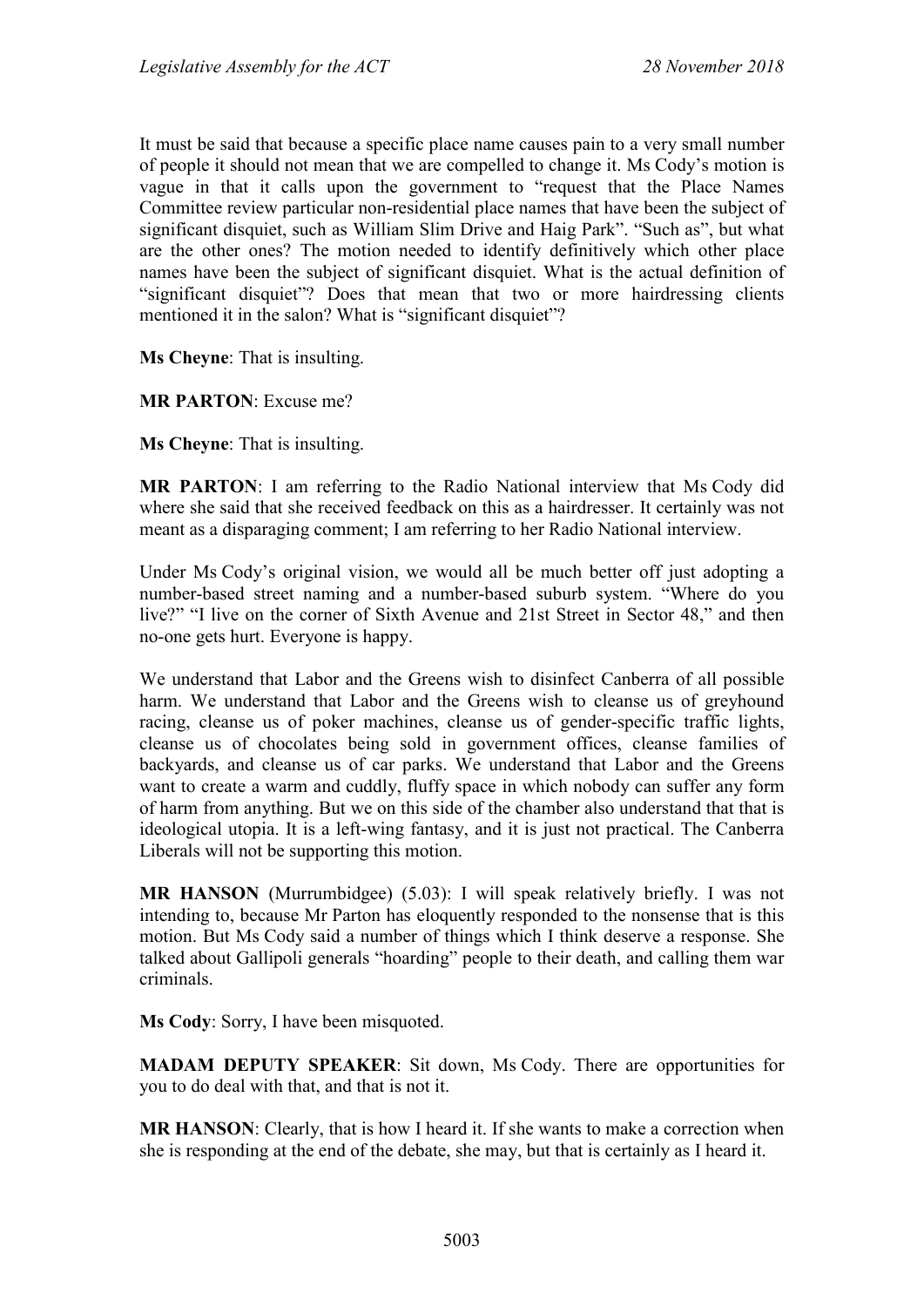I want to make it very clear that the commander of the 1st AIF at Gallipoli, Major-General William Bridges, died of his wounds on 18 May, after having been shot by a Turkish sniper. He was one of the first ashore at Anzac Cove. He actually tried to withdraw the troops there and suggested that they be withdrawn, but that was overruled. He was regularly on the front lines; indeed on a daily basis. We ought to be very careful before we smear every general from World War I as supposedly "hoarding" people to their deaths. We need to be very clear and understand the sort of men that we are talking about. If Ms Cody would like to, she can go up to Mount Pleasant, where General Bridges is buried, and reflect on what sort of a man he was, as on many of the generals who commanded Australian soldiers in World War I.

**MS LE COUTEUR** (Murrumbidgee) (5.03): The Greens will be supporting Ms Cody's motion today. I must admit to sharing some of Mr Parton's feelings when I first heard the motion discussed in the media. The idea that there was going to be a very resource-intensive and time-consuming review of all place names in the ACT was somewhat alarming. Media reports claimed that this audit could result in name changes for streets and places and people's residential addresses. This would have had the potential to cause more problems than it helped to solve.

There are numerous services and datasets that rely on a person's address. I believe that there are at least 150 government data points. The obvious one is Australia Post; we want them to know where we are. But there are other ones: electricity, communications, electoral rolls, health records, mapping platforms, cards, mail, databases et cetera.

The 30 October edition of the *Canberra Times* reported the ACT Place Names Committee co-chair Jeff Brown's concerns about the many difficulties associated with changing a place name, and I will not elaborate on this more than Mr Parton has already.

Fortunately, the motion before us today is a much more workable idea than that. This motion sets up a process whereby non-residential place names that the community have concerns about can be referred to the Place Names Committee. That seems like a fairly sensible approach. Mistakes, no doubt, have been made by many people, possibly even the Place Names Committee, in the past.

The motion makes it clear that residential street names or anything that is part of a residential address are not going to be changed. This clarification will have come as a relief to many people who live on streets which are named after people who they may be concerned could have a questionable history. As Mr Hanson pointed out, all the generals from World War I could potentially be in that, and there are a lot more than that.

While we are talking about street names, I thought I would talk about some of the things that we do well about street names in Canberra. First off—this is a really good thing—no two streets share the same name. You may feel that that is unexceptional, and it should be unexceptional, but if you go almost anywhere else—Sydney, Melbourne—you will find a heap of streets called Railway Street or High Street. I could go on and on. We have at least worked that one out.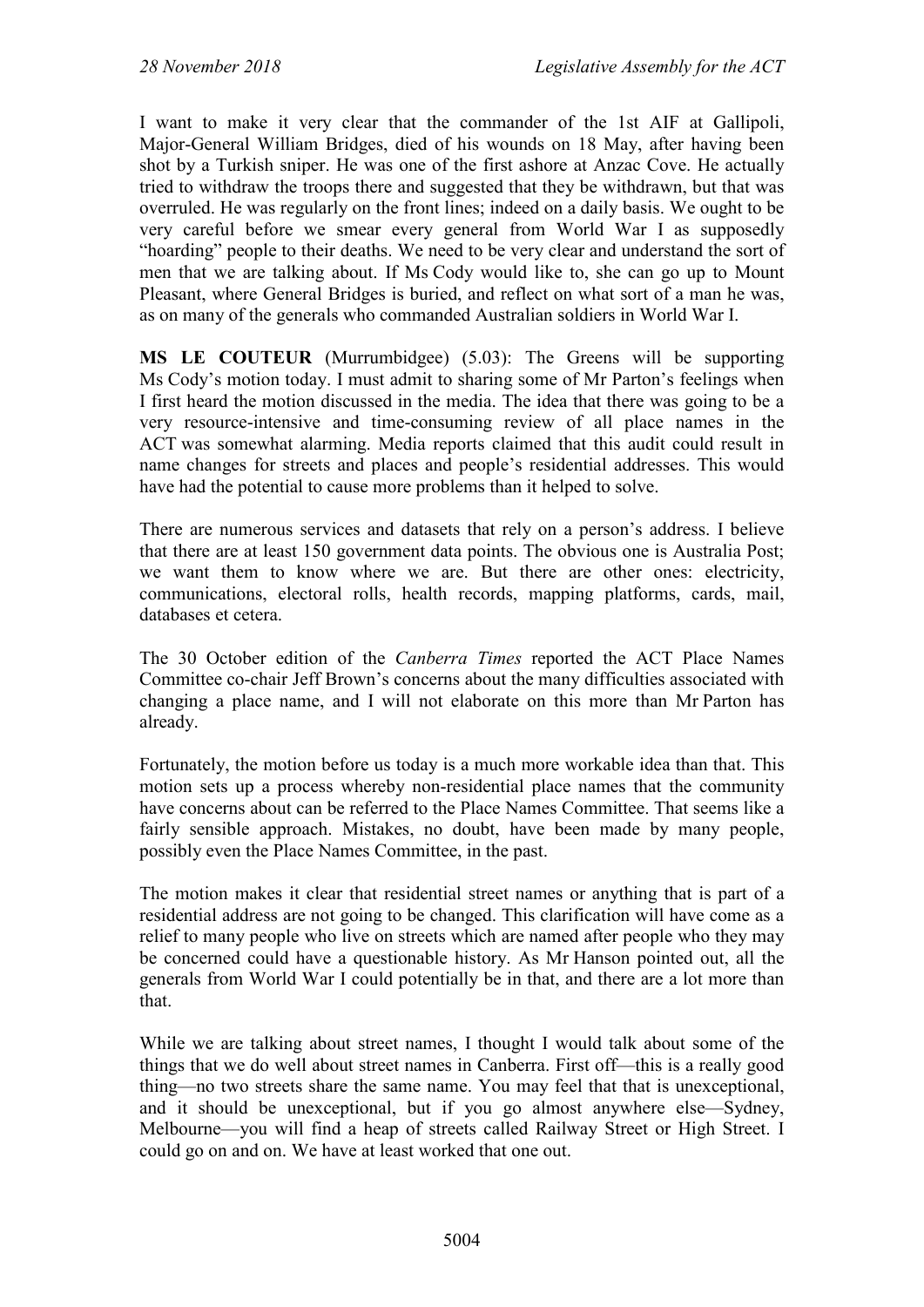Another thing we have worked out is that odd numbers generally ascend on the left-hand side of a street. Also—I did not realise this—street numbers generally ascend away from the GPO. This is sensible. One of my advisers was told this by a taxi driver, who obviously had a significant interest in working this stuff out. This was before the days of Google.

This is all a far cry from the many confusing situations in other cities. In Melbourne, for example, Hoddle Street—we all know Hoddle Street, I am afraid—runs north-south. Victoria Parade runs east-west, and it crosses Hoddle Street. At that intersection, Hoddle Street's numbering restarts in both directions: running north, it starts at No 1, as it does running south. This is very confusing.

I would say that Canberra's street names and place names are not without some faults. Just around the corner from where I used to live in Phillip there is my favourite pain. On one side, the town centre side of Woden, there is Neptune Street. It has been there for a long time. However, about 10 years ago we did Woden east, and we extended it. We had a perfectly good name, Neptune Street. It is now called Wilbow Street. That is just ridiculous, and we cannot blame it on some century-old or even decades-old change.

Another thing which I imagine all of us who have done quite a bit of doorknocking and letterboxing will be aware of is that there are some places in Canberra—in Belconnen and Gungahlin in particular—where we have one name and it goes in a U-shape so that you have what appear to be multiple different streets all with the same name.

These things are hugely confusing. These are the real place name issues that I would like the ACT government to come to grips with. I do not know what we can do about the past ones, but let's make sure we do not do it in the future.

The Greens share many of the concerns of people around the country who have raised the issue of some of our favourite places being named after people we are not that proud of anymore. There are certainly names that have been subject to significant community disquiet.

Members would all be aware of the considerable community discussion earlier this year about places named after Captain Cook, as well as the many statues of him. One of the more sensible ways to approach that issue would be, in the places where there is a statue of Cook and the memory of Cook, to give a bit more information about what Captain Cook did: expand the history rather than get rid of the history.

We do not want to have the situation where the Place Names Committee is being judge and jury about what people did in the past, particularly where what people did in the past either was not investigated or, as Mr Parton eloquently talked about, was something that in the past was not in any way regarded as a bad thing; where people were expressing the views of the community they lived in.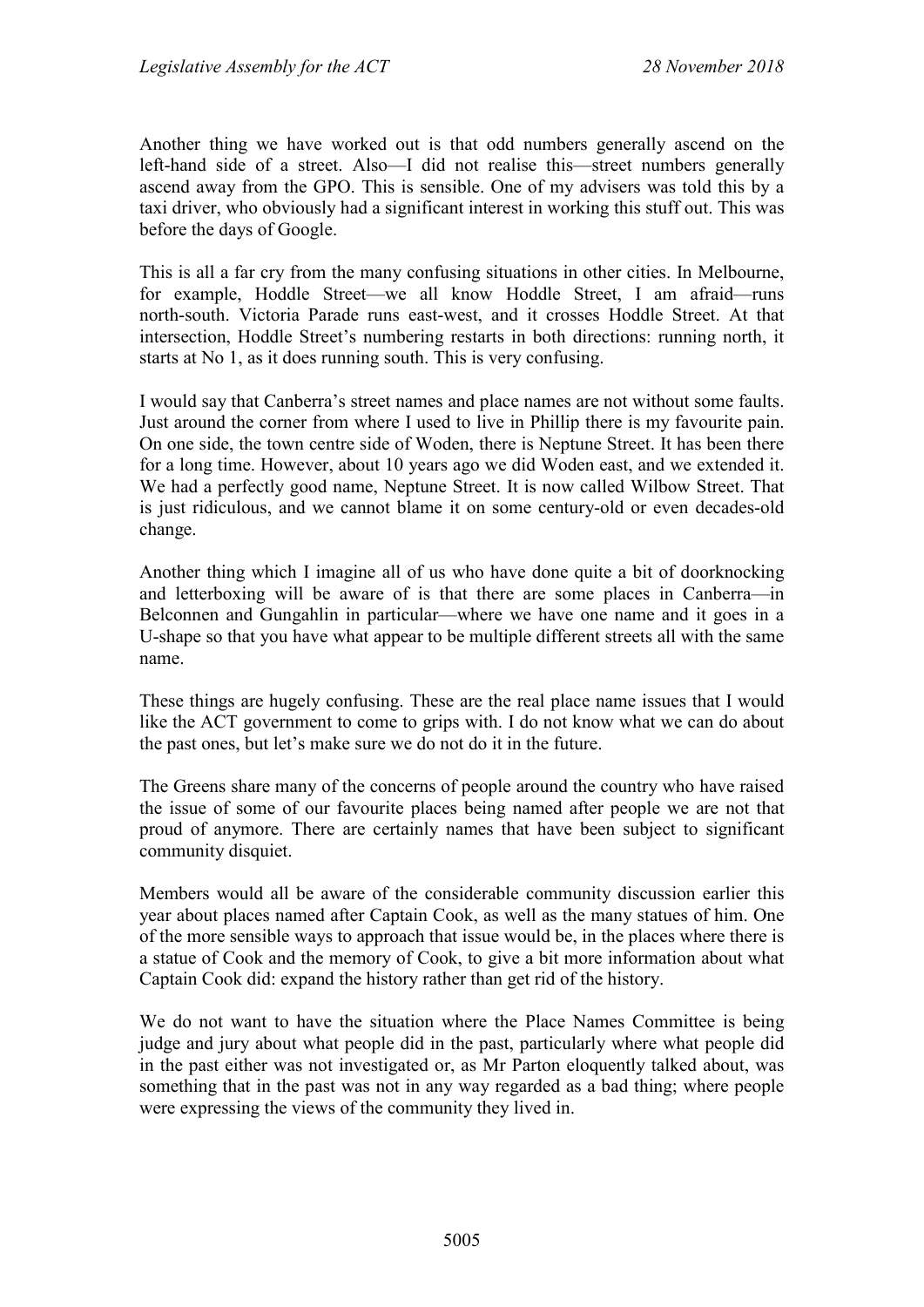History may or may not have truths and facts; that could be a whole motion in itself. But it is very clear that how we view history changes with how we view our community: whether we think that various things that happened in the past were good or bad.

Let me return to the theme of more information being a good solution. When I was discussing this with my colleague Minister Rattenbury, he noted that when he was minister for TAMS, these issues about Haig Park came up. What he did was talk to the War Memorial. The War Memorial provided some extra text. If you go and look at the plaque in Haig Park about who General Haig was, it has some additional text from the War Memorial to give a more balanced view about General Haig's contributions, positive or negative.

And if we are going to go down this route, with a bit of digging, there could be many place names that are worth review. Wendouree Drive, which is near the carillon, for example, is named after Lake Wendouree in Ballarat. The name comes from a Wathaurong word. I have been told the direct translation, but it involves the use of unparliamentary language; Wikipedia reports that it means "go away". It was reportedly the response given to the settler William Cross Yuille when he asked a local the name of a nearby swamp, which was later dammed and converted into what is now known as Lake Wendouree, a shallow urban lake. Was permission given by Wathaurong elders to use this name "Wendouree"? Do we really want a name in an area that many tourists go to that means "go away"? Should we reflect on whether this even matters?

There are numerous other examples of street and place names in Canberra that have been named after "villains", to use one of Ms Cody's original words, or have been named insensitively. I suspect local residents and Canberrans more broadly would not feel very strongly about changing those.

Batman Street in Braddon is named after John Batman, who is credited with founding the settlement that is now known as Melbourne. He is also known for dispossessing the local Aboriginal people of their land to do this.

The ACT government states that Wybalena Grove in Cook, a townhouse development containing a street of the same name, is named after an Aboriginal word meaning home or resting place. It is quite possible that it might not have been so named had the people who named the development and street been aware of the terrible connotations the word Wybalena has for Aboriginal people from Tasmania, whose forebears were rounded up and taken to a settlement of the same name on the western point of Flinders Island. Yes, it was a meeting place of sorts, but maybe not one we want to commemorate.

I do not think that there is a big community uprising to suggest that we should change these names. But in spite of the many villainous things that people who have had places named after them may have done, or may have not done, and in spite of the connotations or contexts of particular places or things that a street or suburb is named after, it is important that we acknowledge history. This should include the fact that the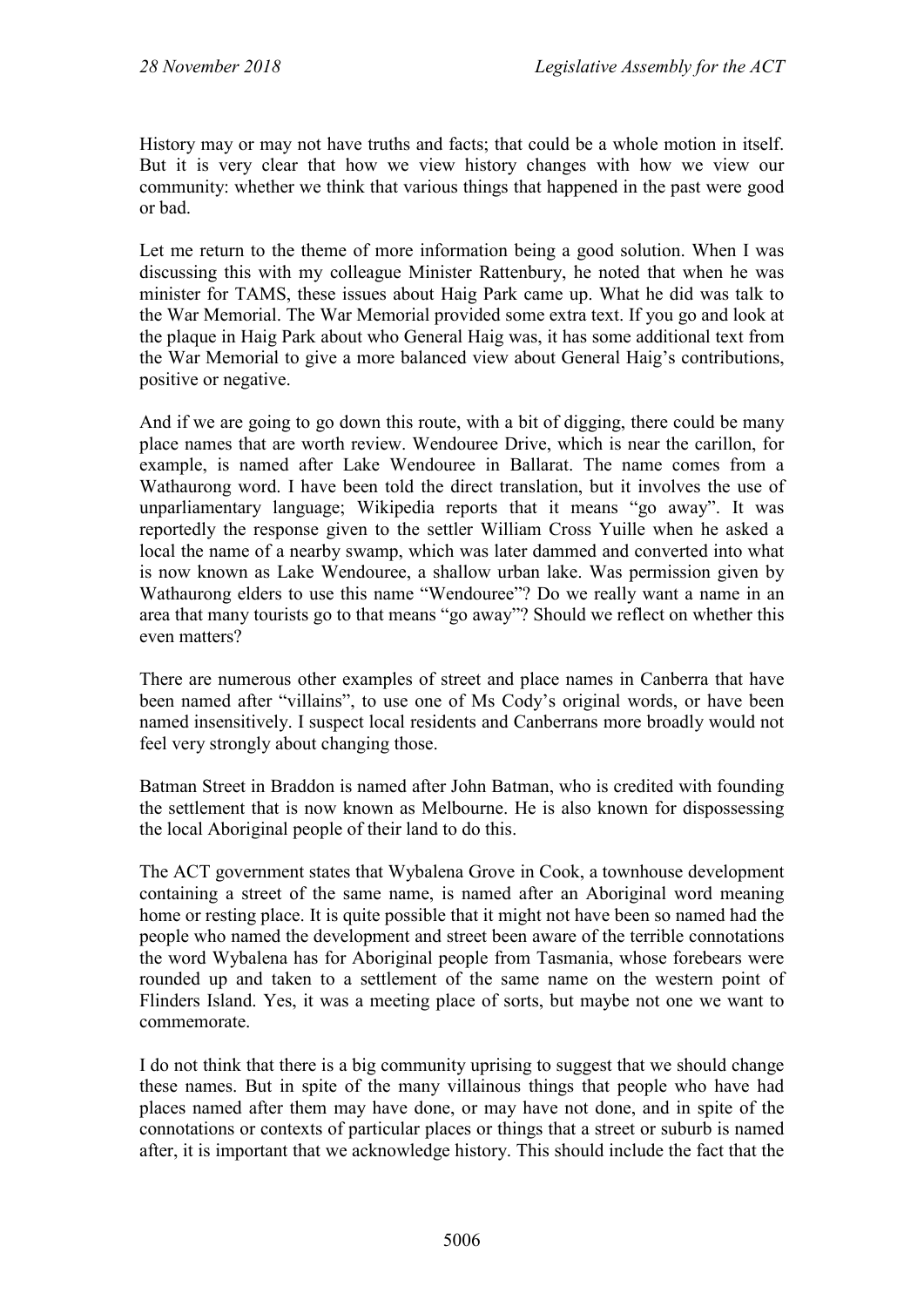names given to places reflect the thinking of the time or are a product of ignorance. That is except for particularly egregious place names, or ones which cause significant and ongoing trauma to certain people. Where consideration of changing a name may be warranted, perhaps a better way to proceed would be via education about its name, its context, and why some people might find it traumatic. Such information could be included, for instance, in the information that is provided on the ACT government's ACTmapi place names website.

We should be equally wary about changing some of our place names which, with the benefit of hindsight, may not have been so wise. Iron Knob Street in Fyshwick and Swinger Hill in Phillip are well known. I point out that Swinger Hill, which I live very close to, was named after a surveyor, but I think very people in the ACT are aware of that meaning and most take another one. What about Bogan Place in Kaleen? Should we change this or should the residents, the people, have some pride—Belco pride—in the name?

I studied maths at uni, so I would not mind living in Calculus Lane in Duntroon, but some people have said that they have a problem with this. Perhaps residents in Cockburn Street in Curtin tire of telling people that it is really pronounced "co-burn". Should we take pity on them? And what about the people who live in Adcock Place in Banks or Handcock Place in Macgregor. Where do we stop?

People themselves are very resistant to changing names. I know theoretically that Southern Cross Station is a station in Melbourne, but as far as I am concerned it is still Spencer Street Station, and that is where you get the trains that come from Sydney. The name was changed over a decade ago but nobody calls it Southern Cross Station. Well, maybe a few people do.

What this motion will not do and cannot do is ensure that our place naming committees will always get things right either at the time or, even harder, with hindsight. In spite of the great work that the ACT Place Names Committee does, the naming of places is a subjective matter. It is based on the mood of the time, on what the community at the time feels is a good thing to do, and on the information that is available, which may not be complete.

I have another suggestion. Given the gender imbalance in the current names, a good start might be to consider naming more streets, suburbs and places after women. It is a pretty big imbalance. Parliaments and cabinets can be replaced through elections, and have been in the ACT, where we are proudly a female majority. The most practicable way to right the imbalance in place names in our city may be to have a moratorium on naming places after men for a while. I suspect the moratorium might have to be in place for decades if we are serious about this, but I put that forward as a concept to be considered.

In closing, I would like to thank Ms Cody for bringing this motion to the Assembly. It has caused my office considerable amusement. Unlike the Liberal Party, we did not regard it as something where someone had to draw the short straw to be the speech writer; in fact, numerous people have contributed to this. We did have to take out some of the more salacious commentary; this is definitely not the X-rated version.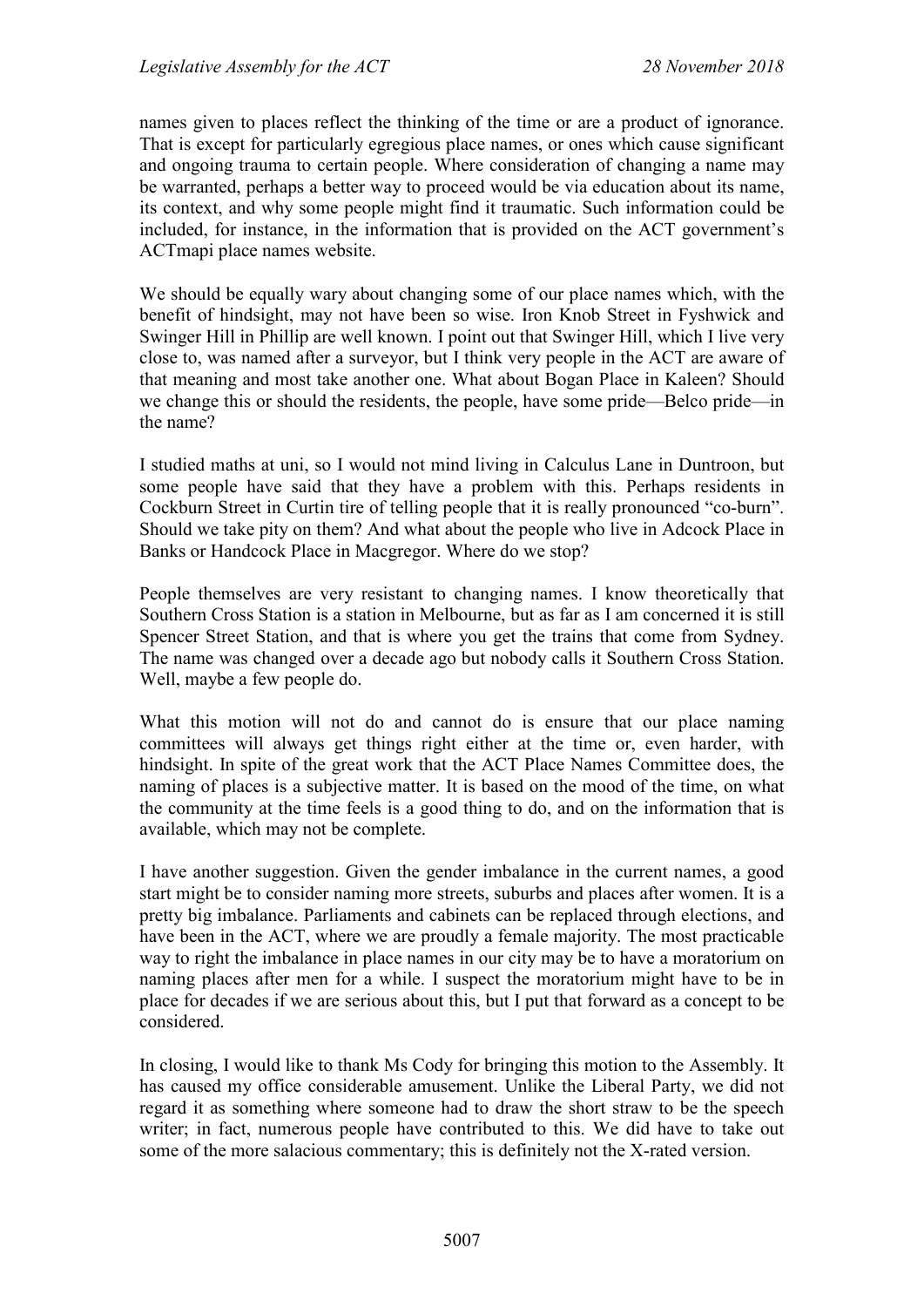This is a refreshing change from some of the more self-congratulatory efforts of government backbenchers and it is a very timely reminder of a matter which most of us rarely think about but which nonetheless is important and does cause harm to a few people.

**MS ORR** (Yerrabi) (5.19): I thank Ms Cody for moving this motion and giving us the opportunity to consider the place names in our own electorates. I draw the attention of the Assembly to one particular place name in my electorate of Yerrabi: William Slim Drive. William Slim Drive is named after Viscount William Joseph Slim, British military commander and the 13th Governor-General of Australia. William Slim was born in 1891 and passed away in 1960. He served in both the first and second world wars, and from 1953 to 1959 he served as the 13th Governor-General of Australia.

His service and the accolades he collected throughout his life led him to be revered as a man of great accomplishment and honour. Since his passing, William Slim has received the honour of many place names. This includes a university campus building, a secondary school and two different roads, including our own William Slim Drive. Upon hearing about Ms Cody's push to review Canberra's place names, William Slim is one name that immediately came to mind.

In 2009 several allegations of child sexual abuse against William Slim were made public on the ABC television program, *The Long Journey Home*. The allegations that were aired were inexcusable and unfortunately numerous. It was alleged that during his time as Governor-General and his visits to Fairbridge Farm, William Slim sexually assaulted and otherwise interfered with a number of migrant children.

Fairbridge Farm was set up to arrange the emigration of children from the UK to Australia. It was a place where these children were meant to be cared for and educated. Instead, it is alleged that Fairbridge Farm became a place where young child migrants were abused and assaulted.

The accounts of abuse from Fairbridge Farm are so numerous that one survivor told an inquiry into child sexual abuse that up to 60 per cent of the child migrants sent there were sexually assaulted. It is alleged that along with many others, William Slim played a part in perpetrating these assaults. At the time, reports of misconduct against Fairbridge Farm were ignored by both Australian and British governments, and allegations against William Slim himself were dismissed by those who had served with him in the army as well as by his son. It was not until the 2009 ABC program that William Slim's victims started to see justice in the form of a \$24 million payout.

Throughout the recent Royal Commission into Institutional Responses to Child Sexual Abuse many of those who had experienced William Slim's horrific behaviour and the behaviour of others on that farm spoke out. Just this year two survivors shared their story in the *Canberra Times* in hopes of having the name of William Slim Drive changed.

William Slim Drive is one of the major roads in my electorate. Every day an estimated 20,000 vehicles use this road to move throughout our city. For those who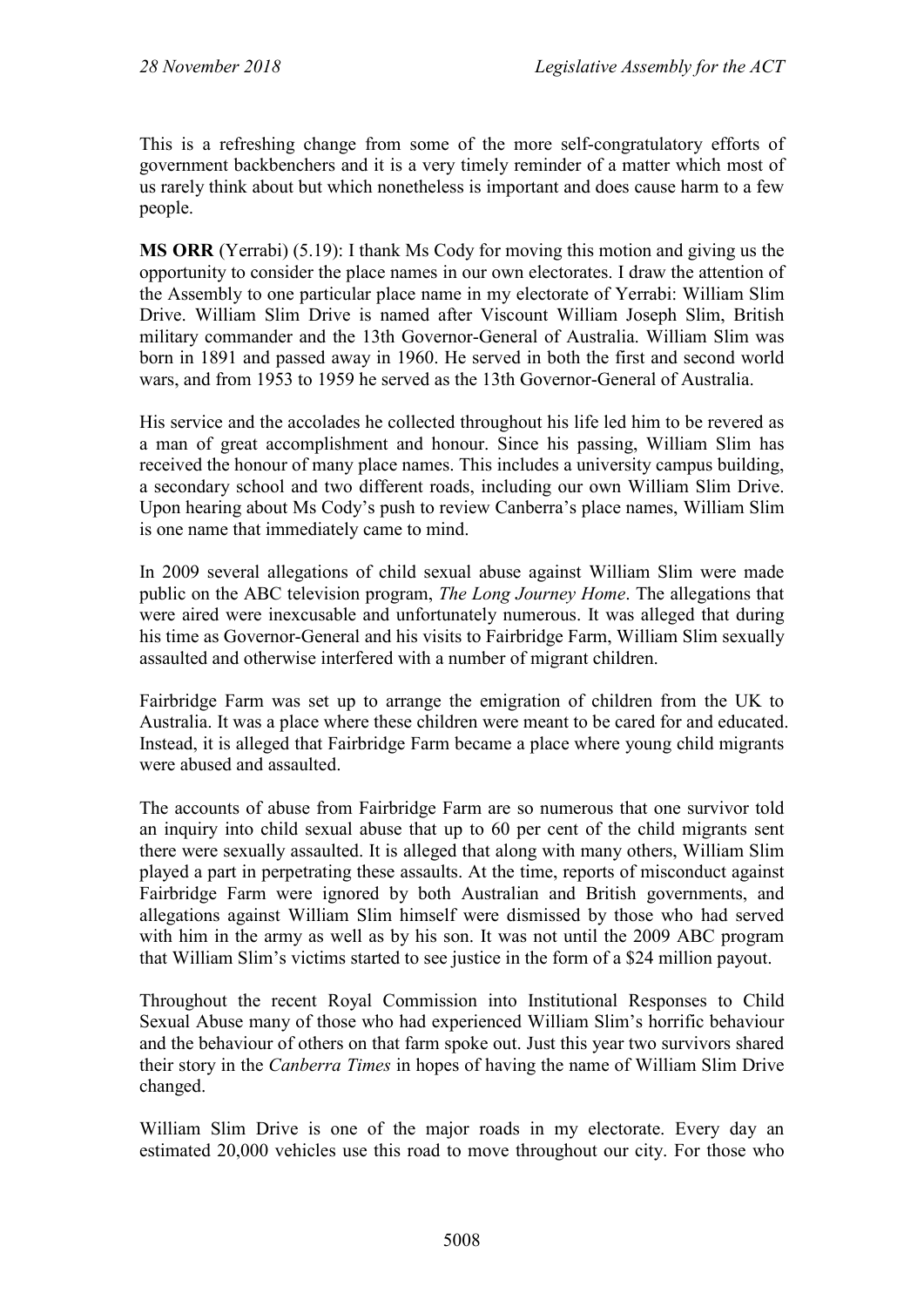know the horrific stories of William Slim's character, this road serves as a daily reminder. Several more place names across the ACT have similarly difficult histories. I have no doubt that members in this Assembly each have some in mind, and I know from the constituent engagement Ms Cody has had on this issue that members of the community also have several examples of their own.

Reviewing the place names as outlined in the motion will be an important step forward in acknowledging and reconciling some of the more difficult parts of our shared history so that the pain of those who have suffered is not carried forward into our future. I commend Ms Cody's motion and I look forward to the findings of a review into ACT place names as outlined in the motion.

**MR GENTLEMAN** (Brindabella—Minister for the Environment and Heritage, Minister for Planning and Land Management, Minister for Police and Emergency Services and Minister assisting the Chief Minister on Advanced Technology and Space Industries) (5.23): Place naming plays an important role in the identity of our city and the commemoration of those people and parts of our society that have made significant contributions to the development of Canberra and the Australian nation. It is worth noting that in September this year it was the 90th anniversary of the first commonwealth gazette published to explain the origin and significance of names determined by the Federal Capital Commission for our national capital.

The 1928 gazette commemorated names of people considered to have contributed to the growth of Canberra, and Australia as a nation, as well as words from Aboriginal languages and local words of Aboriginal origin identified as having a long association with the area. Place naming in the ACT is now supported by the Place Names Act 1989 and the non-statutory ACT Place Names Committee.

The first ACT Place Names Committee was established in 1999. The Assembly may be aware that the committee is a voluntary advisory committee appointed by me for a three-year term. The committee provides expert advice about the naming of divisions and public places, including geographic names and opportunities to commemorate the names of eminent Australians.

The committee reviews draft naming proposals to consider any sensitivities and provides guidance to the place names unit within the Environment, Planning and Sustainable Development Directorate. I acknowledge the important work done by members of the ACT Place Names Committee past and present in providing their expertise as a service to the community.

The Public Place Names Act provides a number of categories to which the minister must have regard when considering the naming of a public place. These include the names of famous persons in the history of Australia as a nation, the names of Australian flora, the names of things characteristic to Australia, and Aboriginal or Torres Strait Islander vocabulary.

The Public Place Names Act also allows for the minister to establish guidelines for the naming of public places, and I determined the most recent guidelines in 2014. The guidelines for the naming of public places provide direction to the Place Names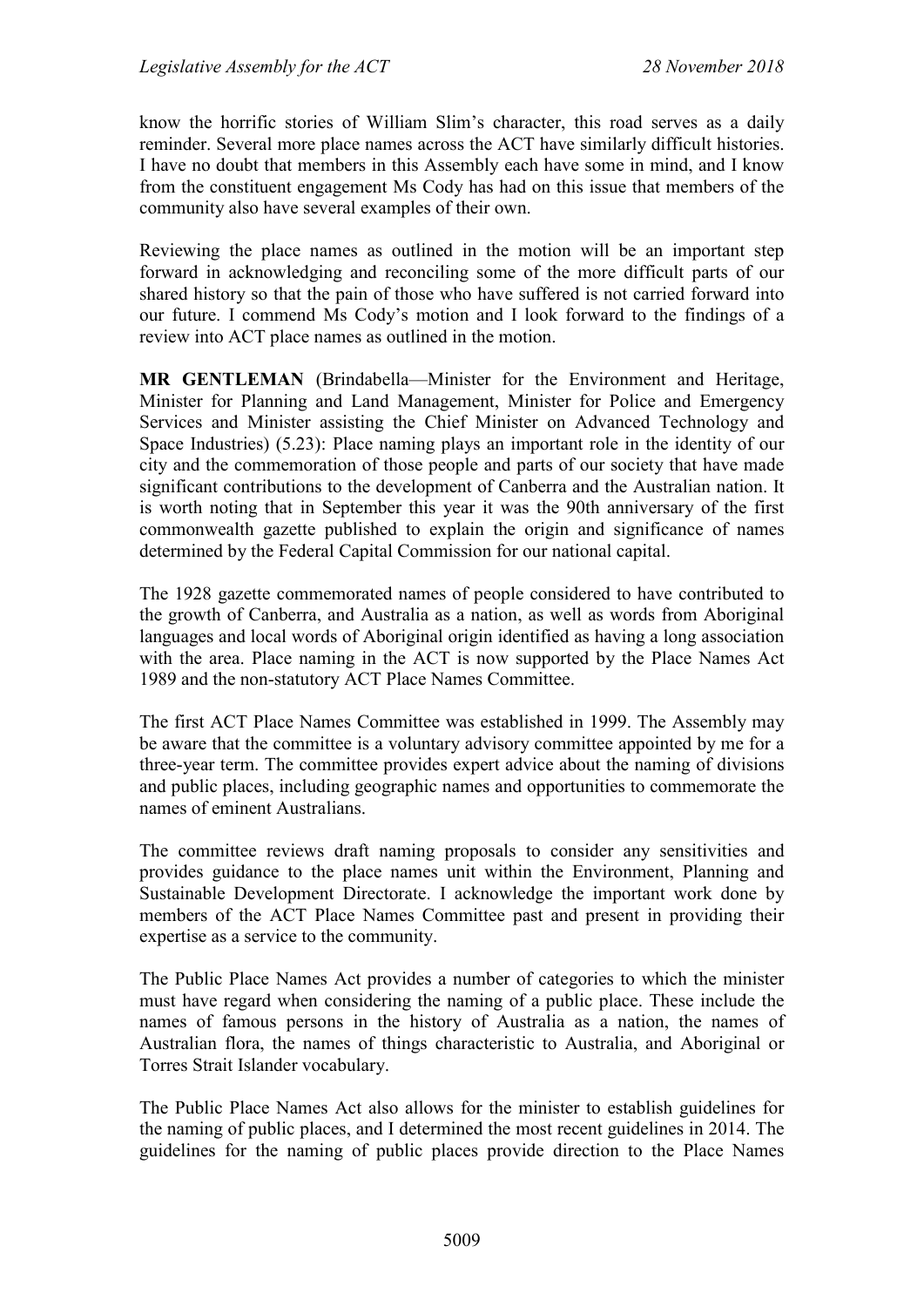Committee and the place names unit on key considerations for names and the types of terms and names to be avoided. The guidelines also provide specific direction on the naming of places after persons and when naming geographical features. For example, when considering naming a place after a person the guidelines state that only the names of deceased persons should be determined and that at least 12 months should elapse after the person's death before their name can be used.

As the responsible minister I recognise that decisions on place naming are important. They reflect our society's history, our attitudes and the things we value. Given the importance of place naming, a detailed process is undertaken in the identification, researching and final decision-making of names for public places.

For the benefit of the Assembly I will take a moment to briefly outline the process undertaken when naming a public place in the ACT. The ACT place names unit within EPSDD researches potential names in accordance with the criteria in the Public Place Names Act. Each division, also known as a suburb, has a nomenclature theme which guides the potential place names for that suburb. Some of the recent examples of themes used include the names of architects, town planners and urban designers for the suburb of Taylor; native fauna for Throsby; and activism and reform for Denman Prospect.

The ACT Place Names Committee reviews the draft names for new roads and other public places and provides expert advice on any sensitivities that may have been overlooked. The committee considers opportunities to commemorate names which are reflective of a diverse cultural situation and to improve the gender balance represented in ACT public place names in accordance with the act. Advice is then provided to me or the director-general of EPSDD as my delegate to make the final decision on place names and to sign the formal legislative instrument, which is publicly notified on the legislation register.

During the naming process and as required by guidelines, the Place Names Committee seeks to consult with the person's relatives, close colleagues or their professional organisation. If the name proposed is an Aboriginal or Torres Strait Islander name, consultation must occur within an appropriate cultural group.

Despite the detailed research and expert advice provided for each place name, I am aware that some names have led to debate within the community, including the two names outlined by Ms Cody in her motion. As new information comes to light, the government is open to reviewing existing place names and determining whether these names should continue to be commemorated.

As the minister responsible for place names I am pleased to support the specific actions called upon by Ms Cody in her motion. The motion presents an opportunity to review the terms of reference and membership of the ACT Place Names Committee to ensure that it continues to be representative of the diversity of Canberra as a modern, inclusive and progressive city.

The motion also brings an opportunity to review the guidelines for place naming in Canberra to ensure they continue to meet community expectations and standards. The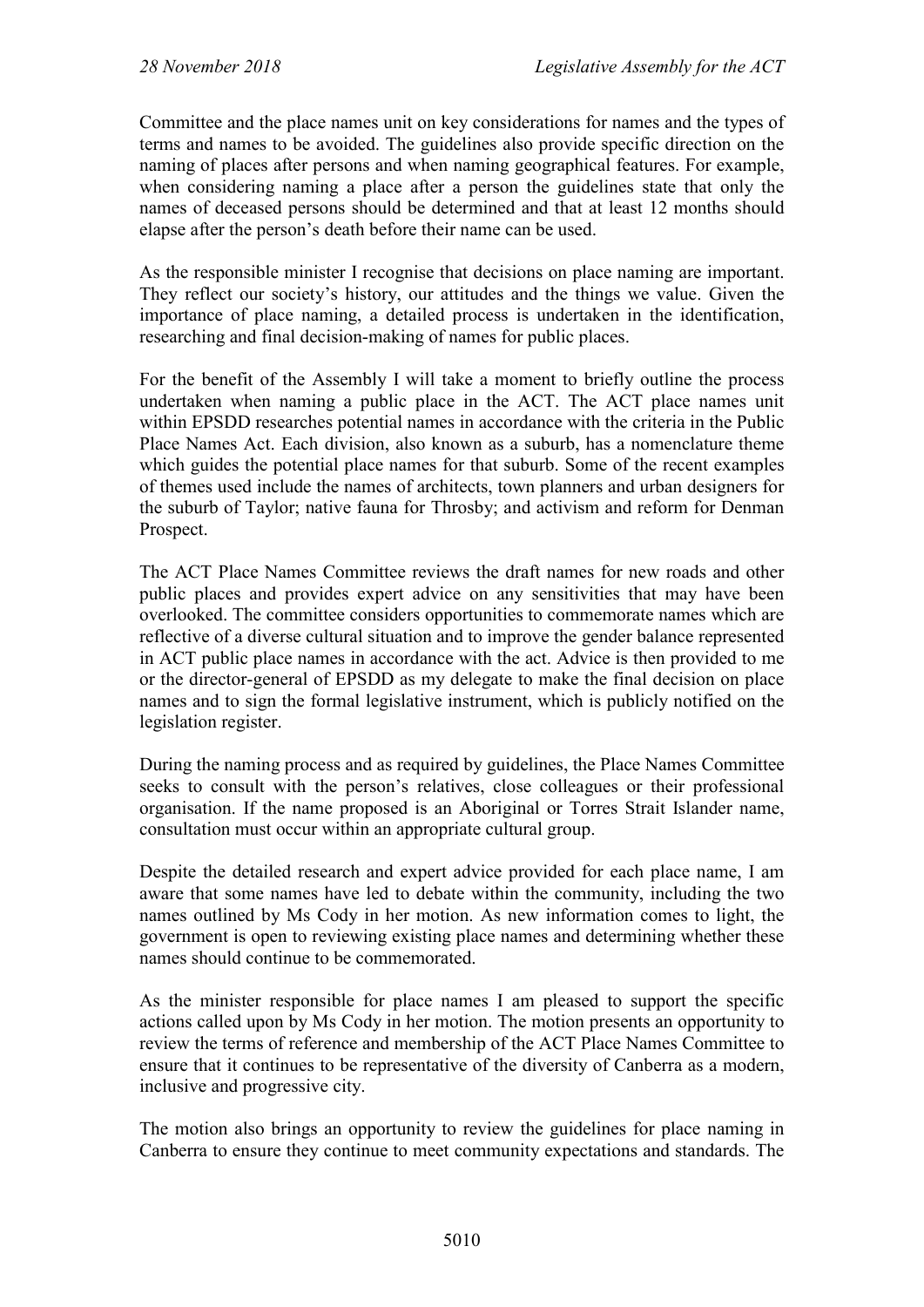current guidelines are coming up to five years of operation and this is a good opportunity to review the content and purpose of the guidelines to ensure that they are delivering the outcomes that we as a community would like to see.

While the current process for place naming involves a number of consultation opportunities, particularly with the families of those being considered for commemoration, I am interested to explore opportunities for greater community input and feedback on potential names prior to making final decisions on place names. This will allow an important opportunity for the broader community to comment on proposed naming and give them the capacity to raise concerns or provide further information to the Place Names Committee prior to final naming decisions being made.

In relation to issues with specific names, the government is always open to receive information from the community. I note that the Place Names Committee has an existing process for receiving and reviewing complaints from the community, and this has led to name changes in the past.

While the researching process for potential names is quite intensive, further information may be held by the community, and I encourage members of the community to be proactive in providing evidence and information to the Place Names Committee where it is believed that particular persons or names conflict with community standards.

I understand place names can be an emotive issue for the community, especially as community values change over time and new information comes to light. We must strike the right balance between commemorating important figures in the development of our city and our nation and ensuring the people we choose to commemorate reflect the values and standards of the society we choose to be.

I welcome the motion put forward by Ms Cody. I commend her for initiating this serious and worthwhile community debate and her passionate advocacy for more community input into the government's place naming process. The motion deserves to receive the support of all members in the Assembly as it provides an important opportunity to review the government's place naming process to ensure that it continues to reflect the standards of the community we seek to serve.

**MS CODY** (Murrumbidgee) (5.31), in reply: What an interesting day in the last sitting week of the year. Certainly it has opened our eyes to a few things. I thank those who have contributed to the debate this afternoon. I thank Ms Le Couteur for opening the door on many other street names that have different connotations and can be pronounced in different ways.

As outlined in my motion, it is really important that we understand, as Mr Gentleman has already stated, that many places in Canberra, including suburbs and streets, are named after historical persons—that is not up for debate; that is how it is—but that the behaviour of some of those persons may not meet today's community standards. I understand that often times do change. There were times in our past when things were celebrated that today are not.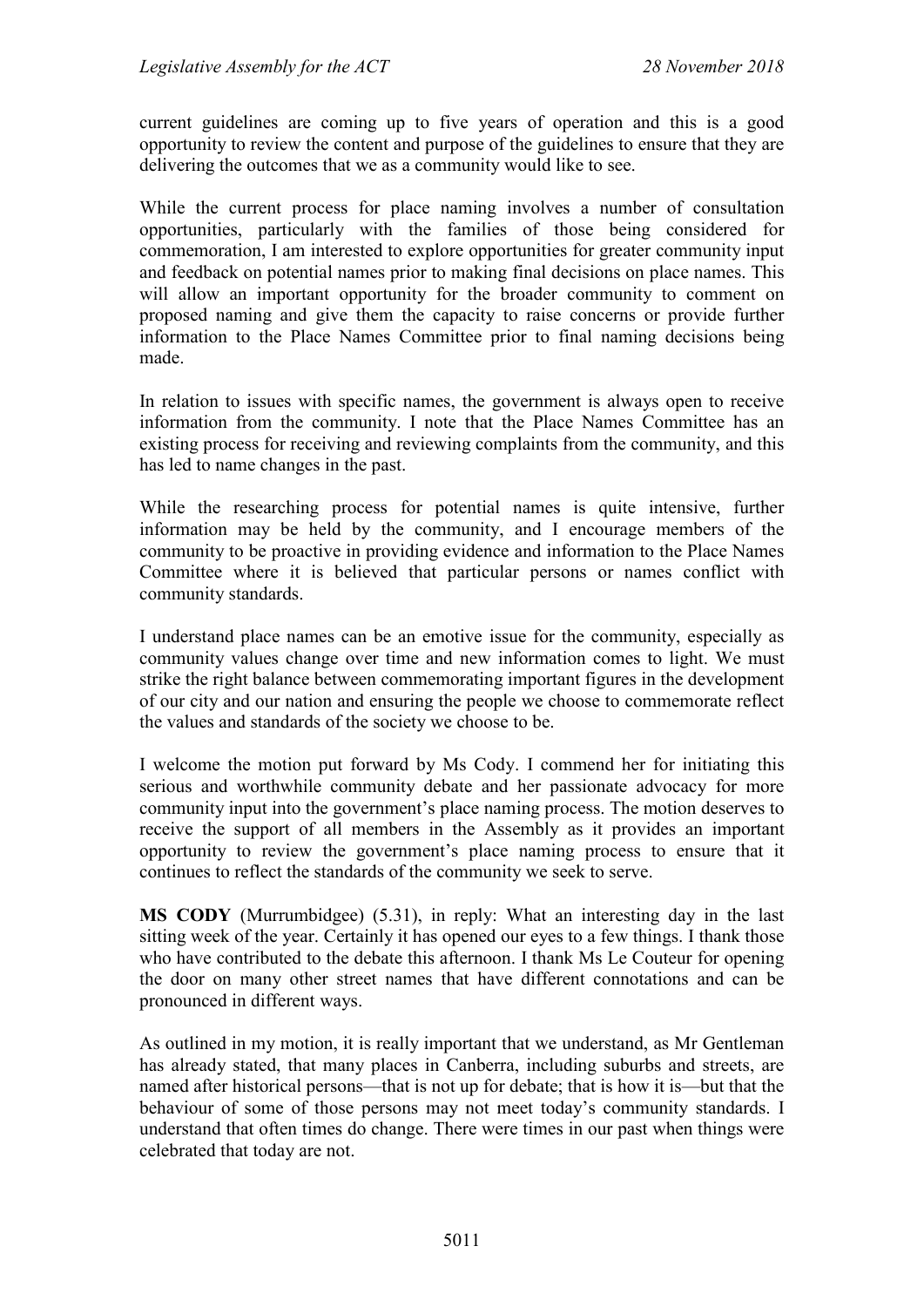I have had many members of the community contact me both before I came into this place and since I started this discussion a month ago. We have to think about how we, as representatives of our community, can help to assist everyone in our community. Ms Orr spoke about William Slim and the effects on some of the children who were in *The Long Journey Home* and many other publications over time and have struggled with what happened to them as children.

We have had a royal commission into institutional child sex offences. Some of those children are now coming to an age where they have to look at possibly re-entering an institution, namely an aged care institution. They look at those institutions, and they often have the same names and are run by the same organisations as those who may have been involved in their abuse as children. Not only did they once have to suffer the awful indignity and the awful pain of living through that hell but also now, again, they might have to be faced with entering an institution of the same name.

We as elected representatives need to ensure that we are looking after our community and that we are respectful and help in any way we can. If that means reviewing some of Canberra's place names so that they better reflect today's community standards, to help people who are suffering, then that is what we are here to do. That is what we have been elected to do.

Mr Gentleman mentioned that it has been some time since the guidelines for the Place Names Committee have been reviewed. As in all things, time changes the way we think. We need to review those guidelines and the way in which we do things. What was acceptable 20, 30, 40 or 60 years ago may not be acceptable today. That is okay, but we as elected representatives need to make sure that we are thinking about those things when we make our laws, when we bring motions into this place and when we stand up and say that we represent our communities.

I listened to what Ms Le Couteur was saying about the thought of renaming or naming some of our places after women: strong, wonderful, insightful women. We are a majority female parliament and we are all proud to be sitting in here in Australia's first majority female parliament, as well we should be. I agree that we should be looking at ways in which we can celebrate women, women's achievements, women's work and everything women have done. This week Bonita Mabo died. She was a great advocate for her causes. She started a school in 1973 in Townsville so that she could help educate Aboriginal, Torres Strait Islander and South Sea islander children so that they could grow up and have the same opportunities as everyone else. That should be celebrated. Hers would be a name that we look to name something after.

I believe that this motion is good. I would not have moved it if I did not. I was not forced to change anything. We have a democratic caucus where we all get to have our say. We all get to tell each other what we think of everything we debate in this chamber, and that is exactly how I hope to continue.

Mr Parton may have made a very good suggestion about the possibility of a union representative sitting on the Place Names Committee, but it is not up to me to make that decision; that is up to the Place Names Committee, the review of the guidelines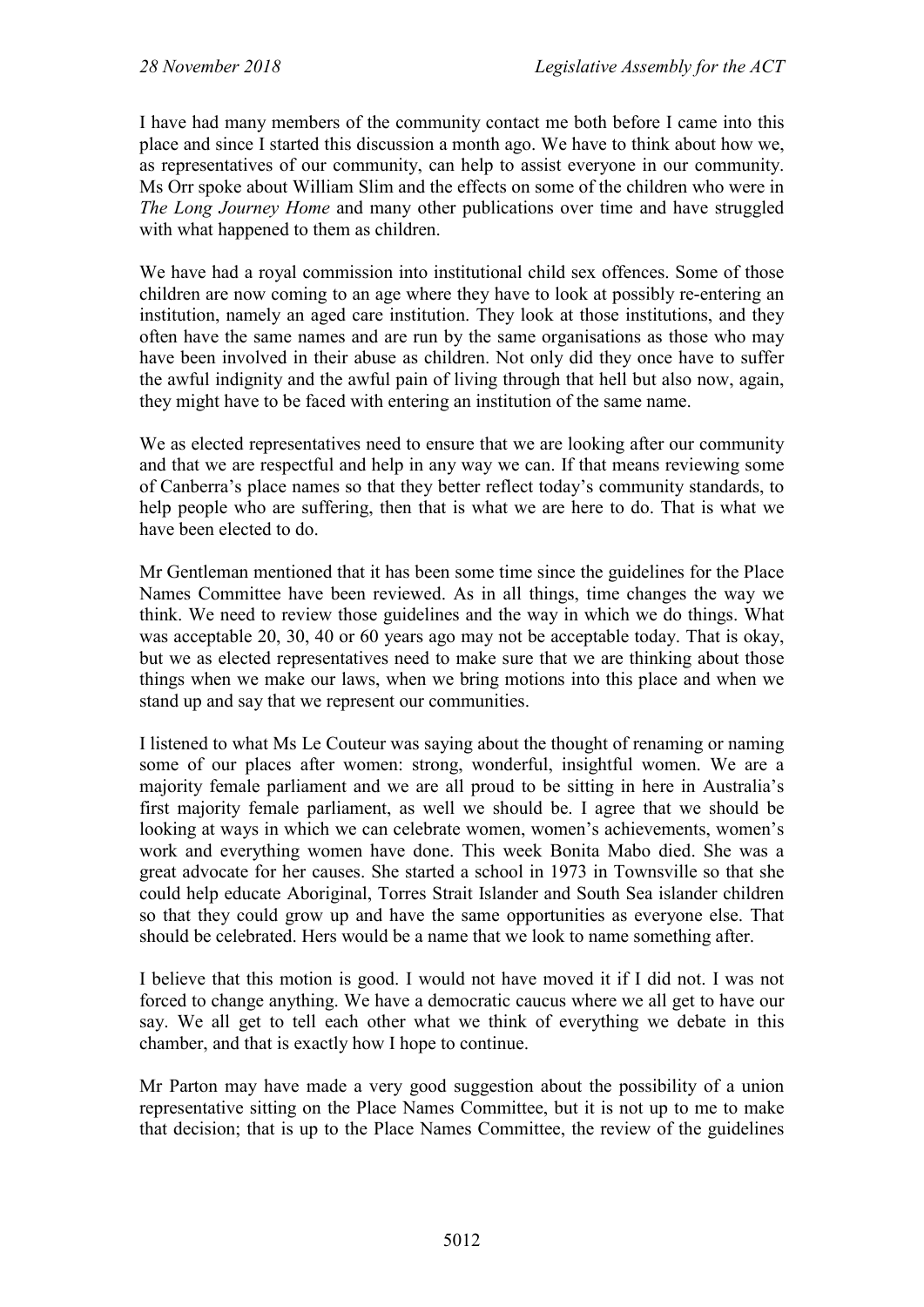and what comes out of that review. Why could we not look at naming places "Eureka Square", "Eureka Place" or "Eureka Mall"? There are other towns and cities that have done that.

I did have a moment of amusement while Mr Parton was speaking. Anyone would think that this idea is something that no-one has thought of ever in the history of the world, that we have never thought to rename anything. Washington DC is renamed a lot. Mr Parton mentioned having all our streets and suburbs named as numbers and units. Well, in New York most of the streets are things like 53rd and 27th streets; they are numbers. The first 21 streets in Narrabundah were all numbers, not names. Names came many years later. We have renamed a lot of things in the ACT over the years, some for good, some where maybe we could have thought about things a bit better.

This is an opportunity to look at some of the place names that we currently have in Canberra, some of the place names that do and can cause hurt to people in the community, some of the place names that may not meet today's community standards. I have named two in my motion. I have named William Slim Drive and Haig Park. They are easy ones to look at. They are non-residential.

I agree with Ms Le Couteur that renaming streets can be difficult. There are big consultation processes that would need to be undertaken if that were ever to occur. But we can do things. We can rename things. We can ask for reviews. I think anyone and everyone in the community who believes that they have a case to put forward to the Place Names Committee should do so. Raise it with us; raise it with your members of parliament. These are all legitimate causes and legitimate actions to follow.

I look forward to hearing back about the review in June next year. I think it is a review that is well timed to occur. I look forward to hearing about how we go with the renaming of William Slim Drive and Haig Park. It would be wonderful if some of the people who still feel the pain of having to drive along William Slim Drive every day did not have to think about those things, if the start and end of their day were not couched in the reminder of a previous time in their lives.

Question resolved in the affirmative.

# **Language education**

**MS LEE** (Kurrajong) (5.41): I move:

That this Assembly:

(1) notes that:

- (a) the ACT government should refocus Canberra on being the best city in Australia to learn a second language;
- (b) Canberra is a great multicultural city;
- (c) learning a second language from an early age has enormous benefits for all children – academically, socially, culturally and for future employability;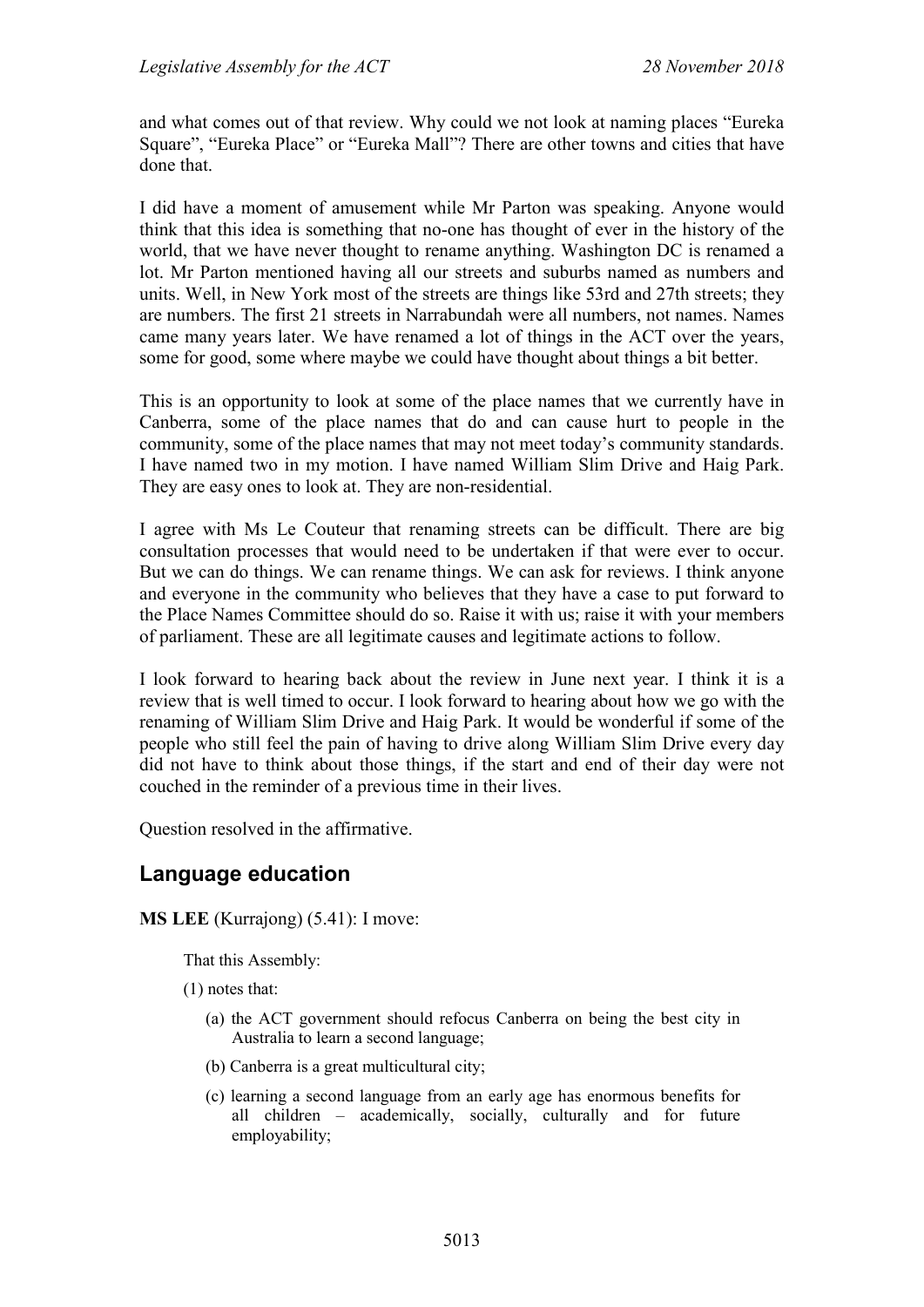- (d) strong communication skills are becoming increasingly valued by employers and our education system should evolve to equip all Canberra children with skills for a future not limited by geographic borders;
- (e) the ACT government's *Future of Education Strategy* does not make a single mention of the importance of language education in Canberra schools;
- (f) very few ACT government primary schools offer Mandarin yet China is Australia's largest trading partner;
- (g) no ACT government schools teach Arabic despite Arabic being the third most commonly spoken language in Australia and the increasing demand in both public and private sectors;
- (h) very few ACT government primary schools offer Indian languages despite the importance of India as a trading partner and the high Indian population in the ACT; and
- (i) the ACT government has failed to:
	- (i) appropriately prioritise or think strategically about the future of language education in Canberra schools;
	- (ii) adequately encourage or support teachers to pursue the appropriate qualifications to teach a second language; and
	- (iii) adequately promote the qualifications to teach a second language as a desirable skill for new teachers;

which has resulted in Canberra students not having a consistent language pathway from preschool or kindergarten through to college to pursue study of a second language; and

- (2) calls on the ACT government to:
	- (a) explain to the Canberra community why it has failed to make a single mention of the importance of language education in its *Future of Education Strategy*;
	- (b) establish an action plan to encourage, improve and support language education in Canberra schools;
	- (c) work more closely with the Community Language Schools Association to share teaching resources so that language education can be offered in a school setting where needed; and
	- (d) report back to the ACT Legislative Assembly on its action plan by the last sitting day in March 2019.

Australia is one of the most multilingual societies in the world, with more than 350 languages in regular use in our homes and workplaces. Australia is a high migrant intake country—I am a case in point—and learning a foreign language not only strengthens intercultural understanding within our community but also adds to the ability to communicate with others globally. It is more than just a social benefit or a career benefit; it is a life benefit.

Languages are increasingly being recognised as one of the capabilities that young people are going to need in a globalised world. We know that the future for today's school leavers is quite different to what we have all experienced. Over the past five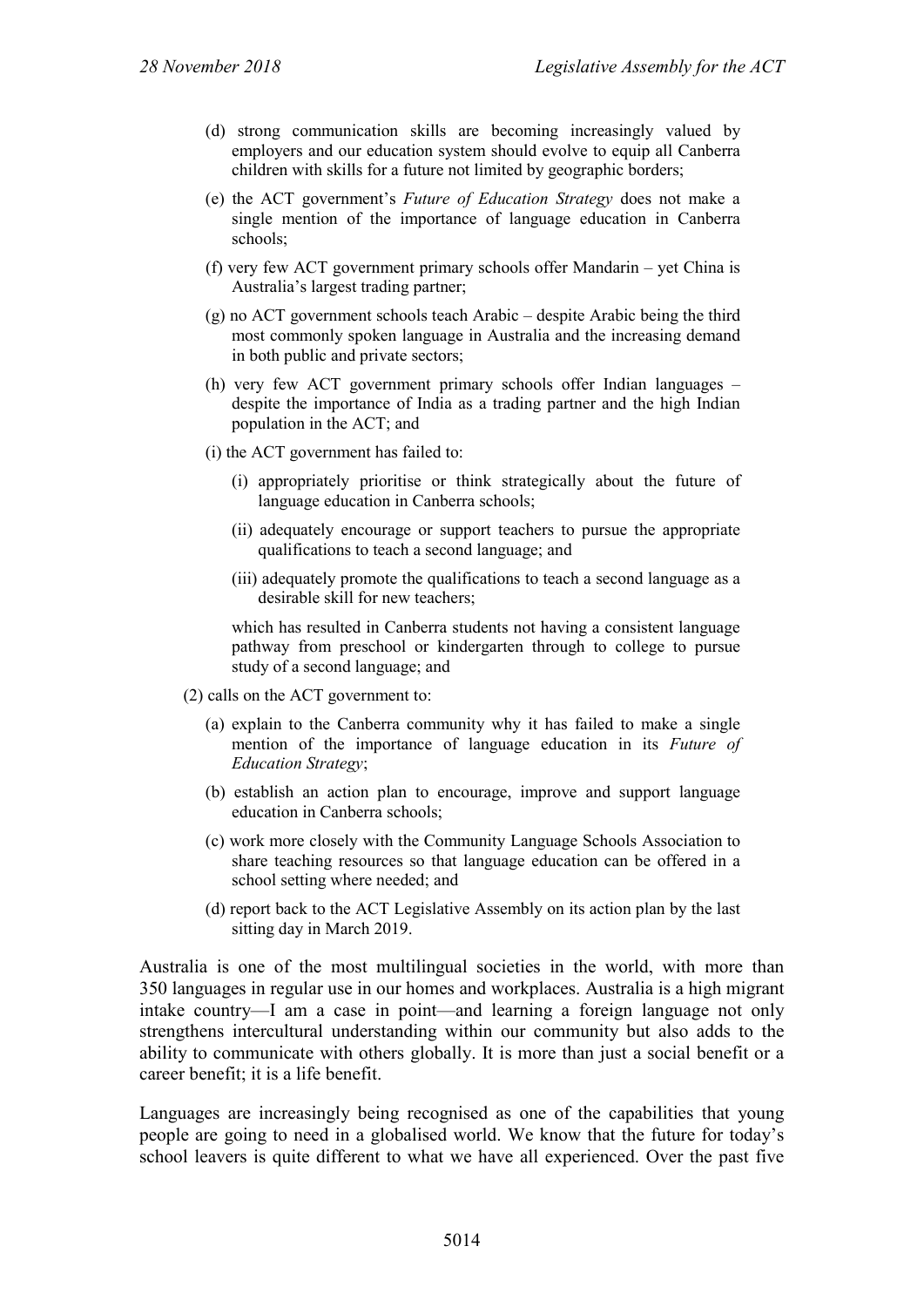years the Foundation for Young Australians, the FYA, has done some very thought-provoking research on what the working world will look like for Australia's next generation. It believes that the transition for young people between full-time education and full-time work is increasingly uncertain and that beneath the seemingly benign surface of Australia's labour market there is a quiet revolution occurring.

Three global forces are rapidly changing the way we work: automation, globalisation and collaboration. Career pathways are not as linear as they used to be, with young people expected to have 17 jobs across five careers in their lifetime. How can we better prepare young people to navigate this uncertain and perhaps scary new world? The FYA also highlighted that jobs are closely related and more portable than previously thought. When a young person trains or works one job they acquire skills that will help them get 13 other jobs to reveal seven new clusters of work.

We know we are living in an increasingly global economy. We are a trade dependent nation and we rely on foreign investment, foreign trade, overseas students and overseas job opportunities. In fact, since the year 2000 Australia has doubled its earnings from foreign employment. Whilst once it was only the department of foreign affairs and the intelligence agencies that valued fluency in a second language, it is now a valued skill across a range of industries.

Here in the ACT we can proudly make claim to our multicultural and multilingual credentials. At the 2011 census 102,161 people or 24.2 per cent of Canberra residents reported that they had been born overseas. By the 2016 census that figure had risen to 26 per cent. Just under 45 per cent of all ACT residents have either one parent or both parents born overseas. Further census data shows that nearly 20 per cent of ACT residents reported speaking a language other than English at home.

The ACT Education Directorate apparently recognises the importance of languages insofar as it has published the 2017 languages pathway plan for Canberra public schools. This document tells us:

The Education Directorate strongly supports the teaching and learning of languages in Canberra public schools … Learning languages broadens students' horizons in relation to personal, social, cultural and employment opportunities.

It goes on to quote the curriculum requirements in ACT public schools that all Canberra government schools provide a language program for a minimum specified time in one of eight priority languages: French, German, Italian, Spanish, Indonesian, Japanese, Mandarin Chinese and Korean. There are also three primary schools offering a bilingual language program: Chinese at Mawson, French at Telopea and Italian at Yarralumla. These are excellent examples of quality language education and a testament to what can be achieved working with embassies and the community.

We also have 25 ACT government preschools offering a language program as participants in the early learning languages Australia or the ELLA program. ELLA is a digital, play-based language learning program for preschool children. This Australian government initiative inspires children by driving a genuine interest in a new language and a culture. There are nine languages to choose from: Arabic,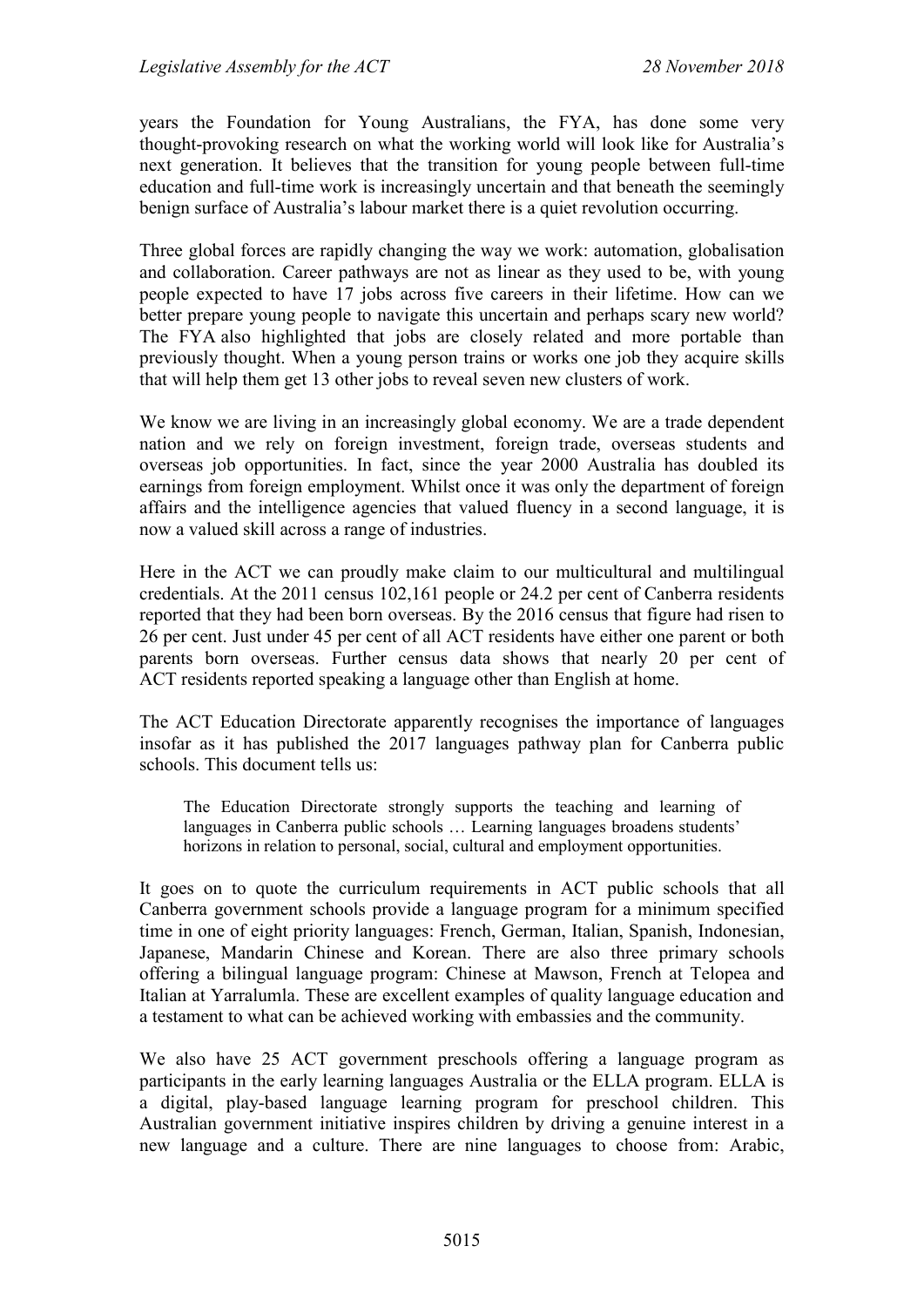Mandarin Chinese, French, Hindi, Indonesian, Italian, Japanese, Modern Greek and Spanish.

In 2019 and 2020 the Australian government has committed to also support the development and implementation of apps in Korean, Vietnamese, Turkish and German. This will fully align the ELLA suite of languages with the languages in the Australian curriculum which children can study in later years.

We have a directorate policy that talks about the compulsory teaching of languages in schools, we have evidence that at least 25 government preschools and several non-government preschools also are offering a start at a foreign language through the play-based language program supported by the Australian government and we have a pathway plan that is designed to provide a language pathway for children through primary and high schools to college. Why does this ACT government not follow its own rhetoric into action?

This is where the train starts to become derailed. For a start, according to the government's own information there were six primary schools last year that had no language program at all. And where you live plays a major part in what language might be available. I know from recent constituent correspondence that if you do not live in Yarralumla but have an Italian background, speak the language at home and want your child to attend Yarralumla specifically for its bilingual Italian program because it is the only school in the ACT that provides that, you have to fight and plead with the authorities to make an exemption for you.

If Indonesian is your language of choice you are okay if you live in the priority enrolment area for Turner Primary School and Lyneham High School because you can start at Turner primary and go all the way through to college with that language.

But if it is Mandarin Chinese you want to study, tough luck, because while you can study it at Dickson College it is only available in primary school at four different locations, none of them within the same catchment as Dickson College. You would have to go to Melba, Copland, Melrose or Canberra High if you wanted to continue. That is hardly what one would call a considered pathway plan.

At Kingsford Smith you can start Mandarin Chinese in preschool and go through to year 8 and then pick it up again at Hawker College in Year 11. I am not sure what you do for years 9 and 10. And of course if you do not live in Higgins or Holt you are not in the priority enrolment area for the preschool, and for years 6 to 10 you must live in Dunlop, Higgins, Holt, Latham or Macgregor. Bear in mind that Mandarin Chinese is the language spoken by more people in the world than any other and the foreign language most spoken in ACT homes. China is our largest trading partner and the importance of proficient Chinese as a highly desirable skill is not in dispute.

Let us take Korean as another example. You can study it at only one government school, Gold Creek, and for only one year, in year 3, and then pick it up again, say, at Gungahlin, Narrabundah or Lake Tuggeranong colleges; nothing in the early education years and nothing in year 4 all the way through until year 11.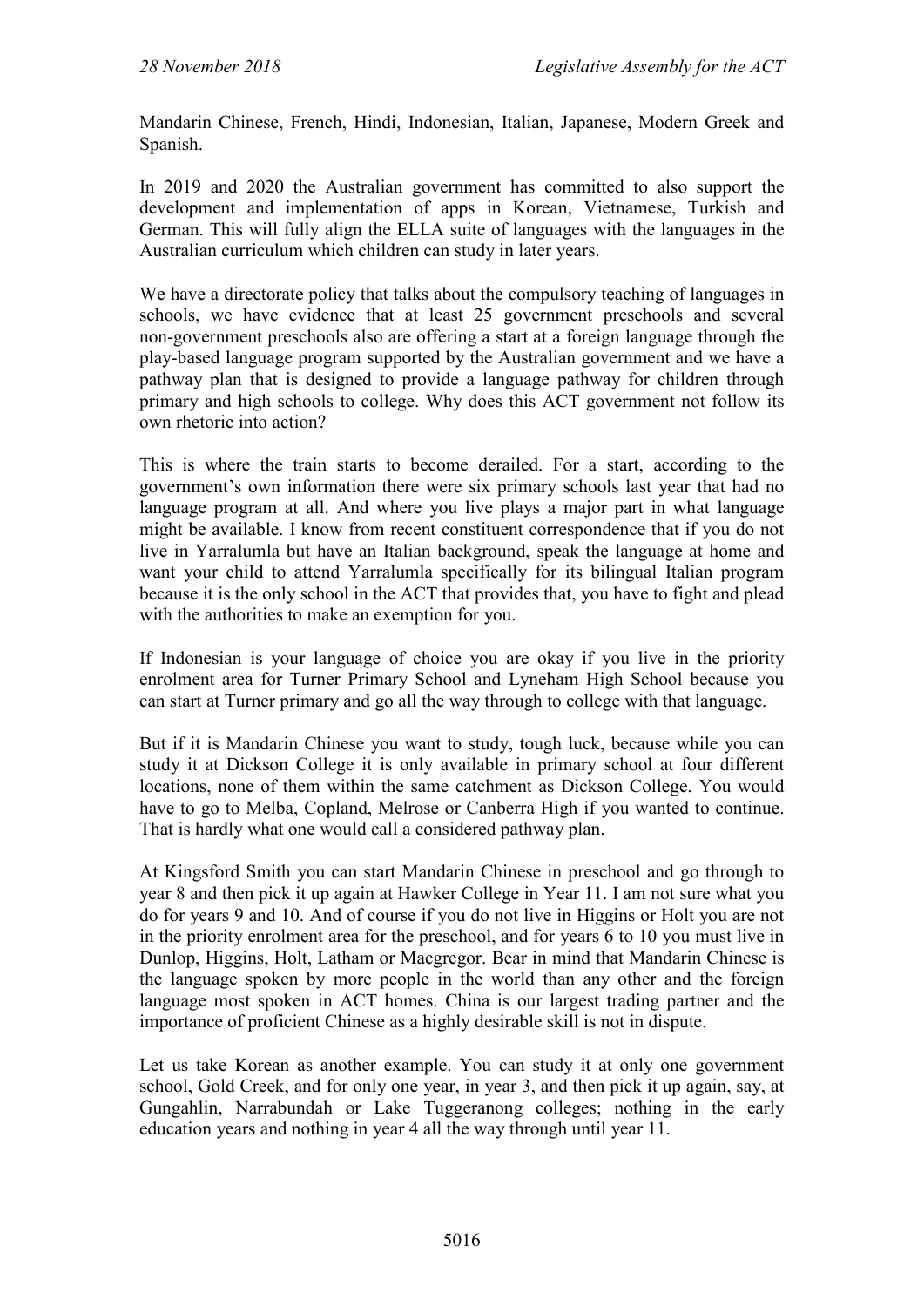When you drill down further into the pathway plan you start to realise that whilst it might, generally speaking, meet the ACT curriculum policy for languages it is tokenistic at best. Take Gold Creek. Students at that school have a wide choice of languages but they seem to be nothing more than sampler lessons. You can study Korean in year 3, Japanese from year 2 to year 10, French in years 7 to 9, German in years 8 to 9, Indonesian from years 7 to 10 and Latin in year 8 and again in year 10. Perhaps you pop over and do a year of German or French in that missing year 9. I do not know.

Whilst we have a policy that requires all Canberra public schools to provide a language program we know they do not. And whilst we have a policy that apparently the ACT government "strongly supports the teaching and learning of languages in Canberra public schools" we know that these words do not translate into action.

When you look at what is required as a minimum it is, indeed, a minimum. For years 3 to 6 you study the language for a minimum 60 minutes and in years 7 to 8 it is a minimum of 150 minutes a week. The Institute of Foreign Languages estimates it would take a native English speaker about 2,500 hours to gain the same level of proficiency in Mandarin Chinese. That means, for ACT students having 60 minutes a week Mandarin Chinese language, it would take 48 years. As much as the minister's education plan is to enrol students from birth, I doubt any Canberran is going to want to stay in school for that long in the hope of gaining that level of proficiency in Mandarin Chinese. Even when you take into account the additional high school lessons, we are looking at 25 years for proficiency in Mandarin Chinese at best.

Learning a language ought to be more than being able to count to 10, say hello, goodbye and order a beer in any given language. But at the minimal hours a week policy requirement our students will not be in a position and will never be in a position to take up career opportunities in foreign affairs, intelligence or other jobs in other countries.

This is talking only about the languages that are on offer. Let us take Arabic. Arabic is the third most spoken language in Australia. It is one of the languages translated in international conferences, just as Russian is, but not one ACT government school offers Arabic. We do have Arabic-speaking teachers and we know the ACT Community Language Schools Association offers Arabic at two locations, while community schools offer Russian at one non-government school. As early as 2004 there was concern expressed about the significant need for more language skills among our foreign affairs staff, including Arabic. Fourteen years later, still not a single government school teaches Arabic at any level.

What about Indian languages? We have Hindi offered at one preschool. Given the significance of India as a trading partner of Australia, and closer to home the dynamic, vibrant and active Indian community we have right here, why has this government not prioritised any Indian languages to be taught in our schools?

It is not just foreign languages that are missing out here. As home to one of the longest living cultures in the world, we must never forget our roots. It is wonderful to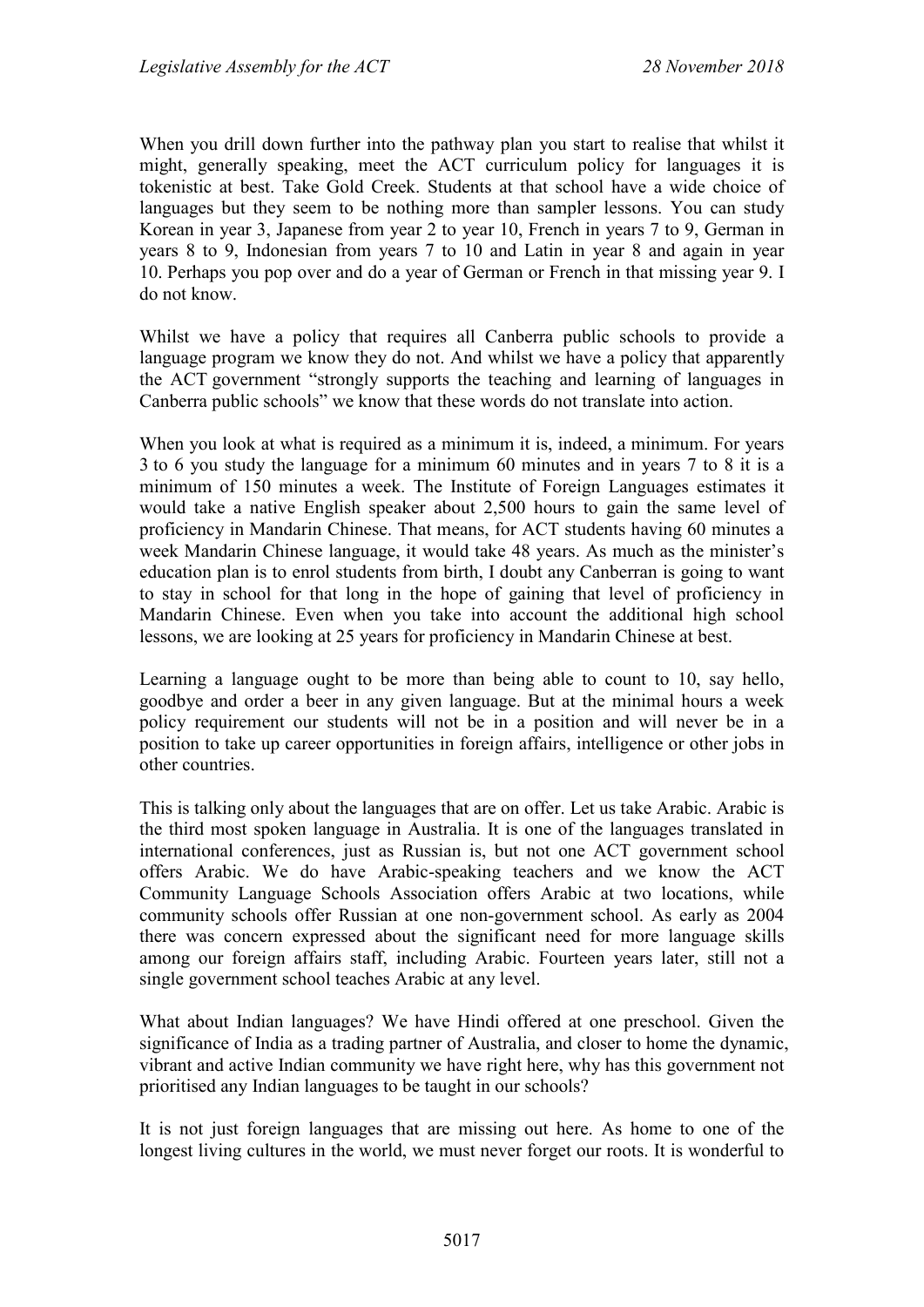see a few Koori preschools in the ACT and a number of our respected Aboriginal elders who do so much to keep our Indigenous language alive. What more support can we be giving them to ensure that the languages of Australia's first people can live on so that our future generations will be able to benefit from learning about our history and about our culture?

I do note from the minister's amendment, paragraph 1(h), which surprisingly was circulated before I was on my feet—that never happens—the government is prioritising work on the development of an appropriately localised Aboriginal language education. This is something that I welcome and look forward to hearing more about.

This government, as it does so well, knows how to spin the yarn to say all the right things about being supportive of language education. "We have a policy, we have a pathway plan"—even though it is somewhat unpaved—"and we have a whole heap of supporting material on the website telling us how important language tuition is." The website tells us that learning a language is apparently a core component of the ACT curriculum framework. It tells us that students who study a language extend their thinking and reasoning skills and they apply these in other areas of learning and in processing knowledge, that it helps students to develop multiple intelligences and that it can assist in the understanding of the structure of English. All these claims are supported by extensive research. An interesting aspect of the research about the value of language to education is that being bilingual helps you to learn about and become more proficient in your first language.

In the last two years the minister has spoken many times about her future of education strategy. So I have to ask: why is there not a single reference to the importance of language education in Canberra schools? It is not in the strategy, not in the consultation report, not in any speeches given, not in answer to a question, not in any interviews and certainly not in adhering to her own policy on language tuition. In a two-year conversation with thousands of people to identify how we move education forward into the future, to have no acknowledgement of how important it is for our students to be best prepared for a global world through education is as short-sighted as it is concerning.

England introduced languages for primary years from ages 7 to 11 as a compulsory subject in 2014, believing that in an increasingly globalised world intercultural and multicultural competence is essential. Given all that, how can a minister who claims her focus for the last two years has been entirely on setting out a 10-year plan for education in the ACT omit to mention even in passing the importance of languages?

This government and this minister have failed to appropriately prioritise or think strategically about the future of language education in Canberra schools. This government and this minister have failed to adequately encourage or support teachers to pursue the appropriate qualifications to teach a second language. This government and this minister have failed to adequately promote the qualifications to teach a second language as being a desirable skill for new teachers, all of which has led to Canberra students not having a consistent language pathway from preschool or kindergarten through to college in the pursuit of the study of a second language.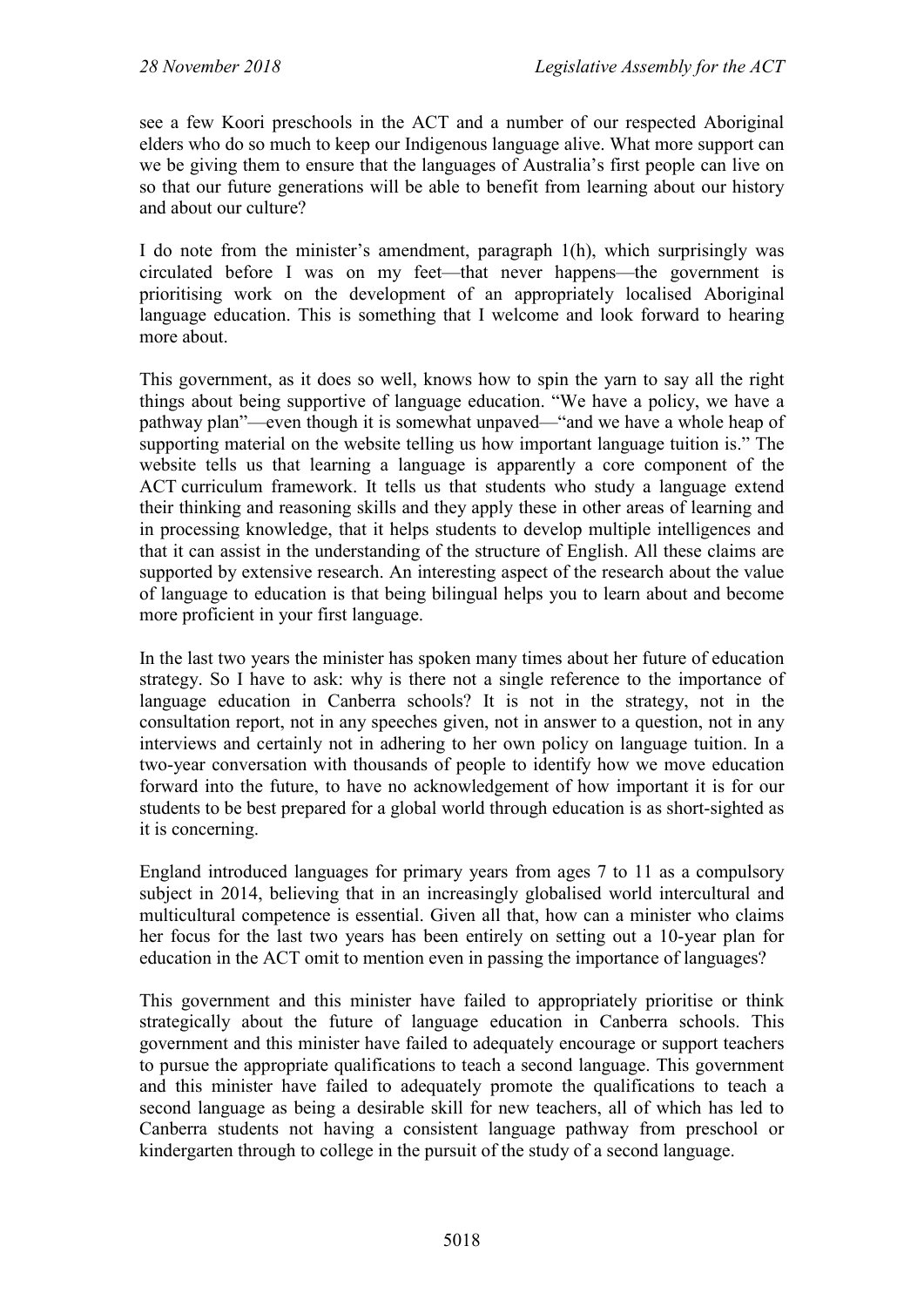The Canberra Liberals value the importance of second languages in our community. In September last year Mr Coe brought forward a motion in this chamber marking the importance of mother languages and we will continue to commit to ensuring that our children are better prepared for a global future. I would like to think that the Labor and Greens members would see the importance of these issues and support my motion as is. However, I will not hold my breath.

The importance of languages for our future generation is too important an issue and I implore all members to support my motion. Our future generations will thank you for it.

**MS BERRY** (Ginninderra—Deputy Chief Minister, Minister for Education and Early Childhood Development, Minister for Housing and Suburban Development, Minister for the Prevention of Domestic and Family Violence, Minister for Sport and Recreation and Minister for Women) (5.56): On behalf of the government, I move the amendment circulated in my name:

Omit paragraphs  $(1)(e)$  to  $(i)$  and paragraph  $(2)$ , substitute:

- "(e) the ACT Government's *Future of Education Strategy* highlights the importance of students learning to 'participate effectively and respectfully in a diverse society' and schools operating with inclusion so that 'diversity in all its forms' is embraced;
- (f) the ACT Public Schools *Curriculum Requirements Policy* and associated procedures require all ACT government schools to provide a language program in one of eight priority languages (French, German, Italian, Spanish, Indonesian, Japanese, Mandarin, and Korean);
- (g) decisions about the language offering at a particular school are made by the school community including school leaders, teachers and parents;
- (h) ACT government schools have been prioritising work on developing appropriately localised Aboriginal language education including senior secondary courses, in close consultation with the ACT Aboriginal and Torres Strait Islander community; and
- (i) there is an opportunity to improve how the ACT Government:
	- (i) strategically delivers language education in Canberra schools;
	- (ii) builds teacher capability and capacity to deliver language education in Canberra schools; and
	- (iii) ensures a learning pathway for students from preschool or kindergarten through to college in study of a particular language; and
- (2) calls on the ACT Government to:
	- (a) develop an action plan to encourage, improve and support language education in Canberra schools as part of implementing the *Future of Education Strategy*;
	- (b) consult with the Community Language Schools Association as part of developing this action plan; and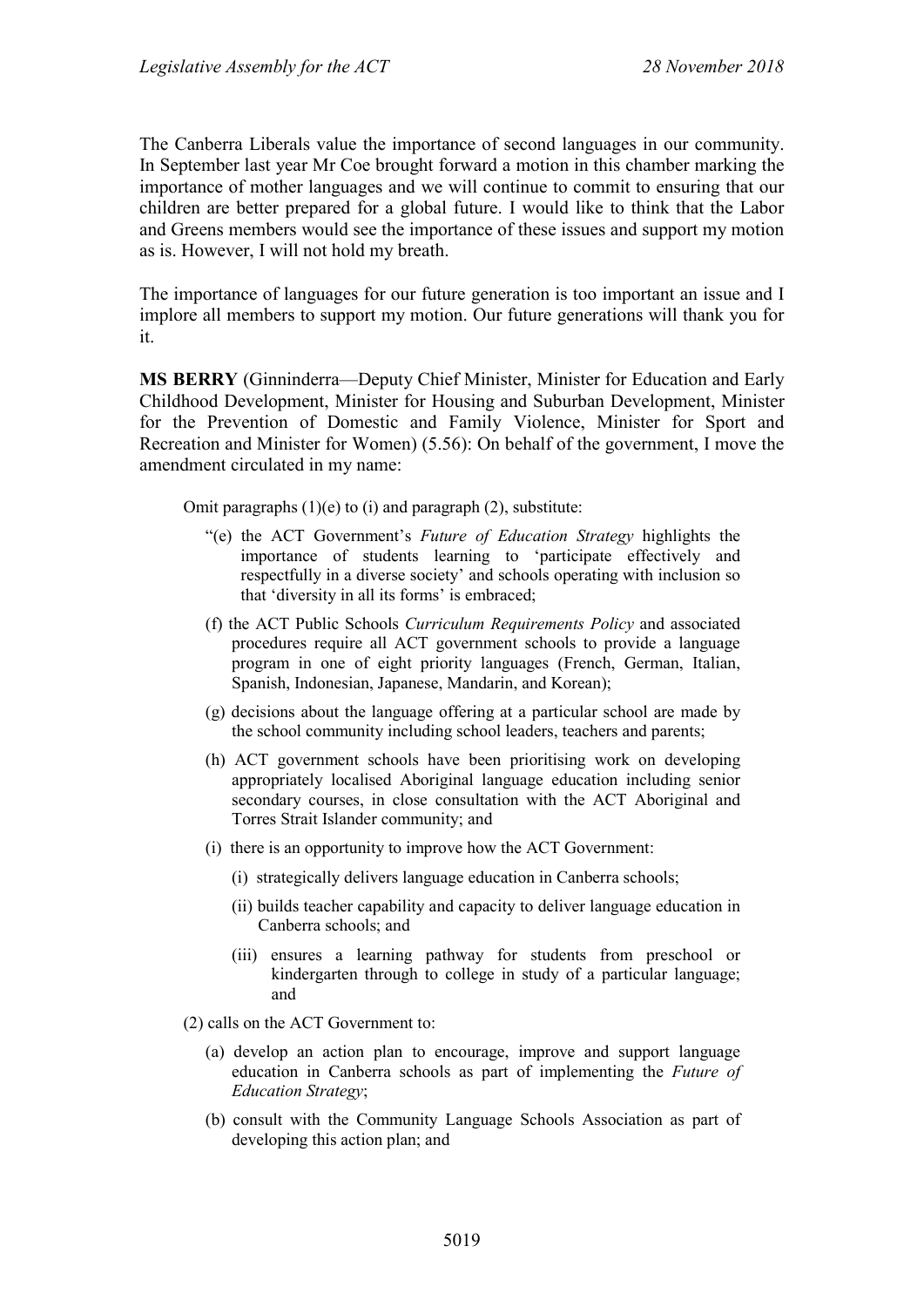(c) include development of the action plan as part of the *Future of Education Implementation Plan* that will be presented to the ACT Legislative Assembly during February 2019.".

I welcome the opportunity to talk about the vision of the ACT government for education across the ACT. In August this year I released the future of education strategy that lays out a road map for work over the next 10 years. The strategy was developed through a sustained conversation with the community, with over 5,000 Canberrans having their say. The direction set out in the strategy was developed following the identification of 10 common themes identified by the community. These were consolidated into four foundations.

Young people were central to the development of this future vision, with 44 per cent of feedback coming from children and young people. The ACT government placed a strong emphasis on the importance of hearing the views of children and young people because students need to be engaged in their learning. We also believe that students should be active participants in their learning, making informed choices about what they learn and how they learn. The community agrees with this.

This is why one of the four foundations of the future of education strategy places students at the centre, alongside empowering learning professionals, building strong communities for learning and ensuring that we have systems supporting learning. By ensuring that students are at the centre, we enable each student to tread their own educational pathway based upon their developing interests, knowledge and skills. These interests may be in a variety of different subjects, ranging from health and physical education to technologies or languages. Each child in the ACT has gifts and talents across a range of areas. Personalising learning ensures that every child has a great potential to learn, progress and achieve.

The future of education strategy establishes a strategic policy direction that informs future initiatives and project work and, at a high level, outlines actions to be taken over the next 10 years. It is not a laundry list of disconnected things. It also includes principles for implementation of the strategy, which include student agency and inclusion. Through student agency, our young people get a greater say in what and how they learn. Through inclusion, diversity is embraced, with students learning to participate effectively and respectfully in a diverse society.

Diversity includes cultural and linguistic diversity. The ACT government believes in the importance of language education to ensure that our students are set up for success. This is why we have ensured that a number of educational language associations were involved through the development of the future of education strategy. This saw the provision of feedback in phase 1 of the conversation through to engaging in the testing foundations, proposed policy directions and actions in phase 2. This engagement resulted in access to language education being facilitated through placing students at the centre, providing student agency in relation to learning, and ensuring that inclusion is core to how the strategy is implemented.

Madam Speaker, Ms Lee's motion is incorrect on this issue. Canberra is a city that celebrates and embraces diversity and multiculturalism. This is strongly reflected by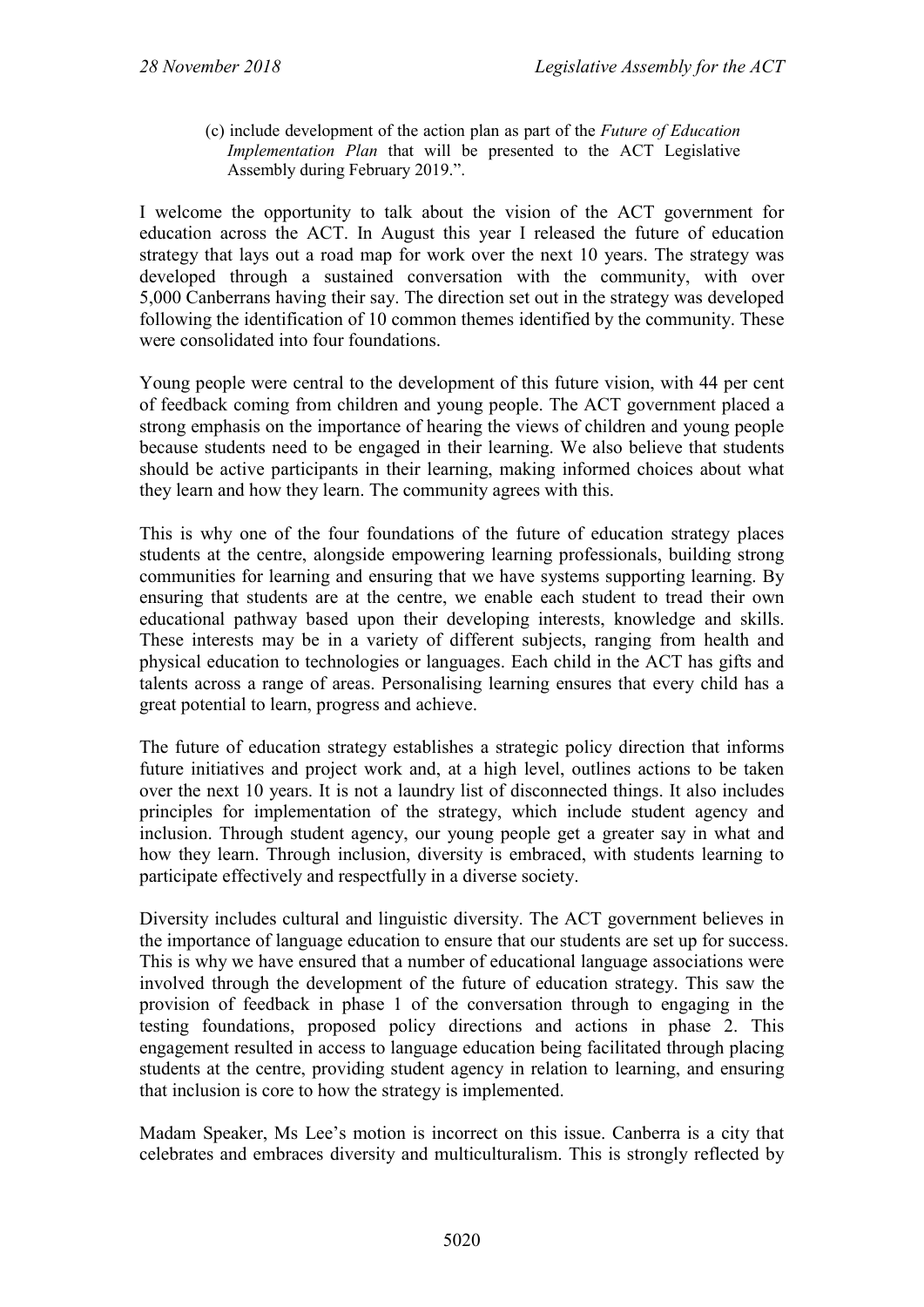the commitment to language learning in ACT schools. There are distinct benefits to students and community that come from language learning, including cultural understanding and enrichment, as well as making students global citizens and increasing their cultural efficacy and employability.

Languages put students at the centre of learning about other cultures, providing critical capabilities, knowledge and a deep understanding of other cultures as well as their own. By learning languages and engaging in other cultures, students become more effective members of the diverse ACT community.

*At 6 pm, in accordance with standing order 34, the debate was interrupted. The motion for the adjournment of the Assembly having been put and negatived, the debate was resumed.*

**MS BERRY**: There are currently 28,854 students in ACT public schools who are studying a language. Schools in the ACT offer between one and eight different language options. Languages are one of the learning areas under the Australian curriculum. They are considered as much as a priority as other subject areas such as mathematics, English and science.

The Australian Curriculum, Assessment and Reporting Authority, ACARA, provides the following rationale for learning languages in schools:

Languages are intimately linked to the essentially humanistic, cultural and intellectual reasons for making education compulsory. Bilingualism can foster more reflective and imaginative dispositions in citizens, and the principles of democratic discourse, participation and opportunity which Australia proclaims also find resonance with language study since the bulk of humanity lives in societies and continues traditions forged outside of English.

There are diverse offerings of language in ACT schools. All ACT schools deliver the Australian curriculum, which has only relatively recently—at the end of 2015 released curriculum for languages beyond the priority languages. This goes some way to explaining to Ms Lee why some of the languages she raised are not available to school students. I suggest it would have been worth while for her to inform herself about when the curriculum became available for various languages.

Delivery of language education in a systemic, meaningful way that provides a quality learning opportunity for students relies on a curriculum. It also relies on quality teaching delivered by qualified teachers. Under the curriculum requirements policy, students in ACT public schools are required to study at least one of the eight priority languages, which are Chinese, Indonesian, Japanese, Korean, French, German, Italian or Spanish.

Students are required to study 60 minutes per week from years 3 to 6, and 150 minutes per week in years 7 to 8. There are 16 ACT public schools that offer Chinese Mandarin, including bilingual Chinese programs at Mawson Primary School. This is hardly "very few". Again, Ms Lee's motion is incorrect.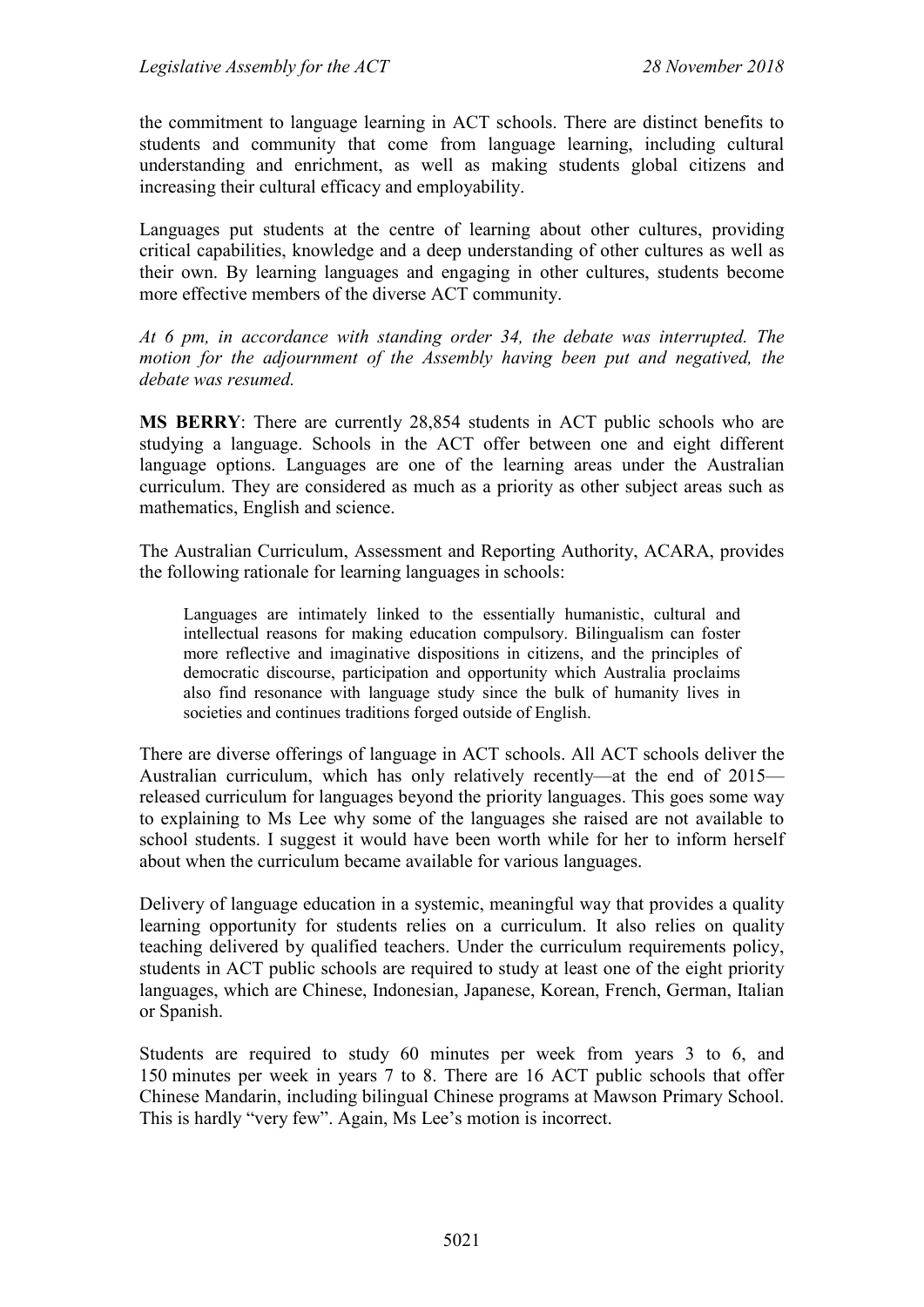While there is no doubt that overseas language study has social and economic benefits to ACT school students, the value of Aboriginal and Torres Strait Islander languages, culture and histories is not lost in ACT public schools. It is vital that the Australian community grows in respect, understanding and knowledge about the language, culture and history of traditional custodians of the land and Australia's first language. The government has given this focus.

At Belconnen High School there is a program in development that incorporates Aboriginal and Torres Strait Islander cultures and languages. This program is being developed in consultation with Aboriginal students, their families, academics in Indigenous studies and linguistics, as well as local elders. The pilot program has been successful and work is continuing that will expand the program to an elective subject in the school.

I had the opportunity to visit the school and to join the group as they participated in this class. Additionally, there are other schools that are looking to adopt this program, including at a college level. The Board of Senior Secondary Studies has been working closely with the ACT Aboriginal and Torres Strait Islander community on a college course for this purpose. There is also work underway to support language education for young children, which I am happy to hear Ms Lee has apprised herself of.

Early Learning Languages Australia, ELLA, is a commonwealth government funded app-based language program that is used in preschools across Australia. In 2019 there will be expansions of the newly developed ELLA program for kindergarten to year 2 students. This program is aligned to the Australian curriculum. There are a number of schools in the ACT that are currently participating in the 2018 trial. Arabic is one of the languages that is available through this program.

All nine ACT colleges provide languages as an elective study. These languages provide pathways to universities. Language students are able to attain bonus points towards their ATAR for some relevant university courses across Australia. There are approximately 2,800 students who are undertaking language as an elective subject in years 9 to 12. The decision regarding the choices of language offered in ACT schools sits with the principal of each individual school, in consultation with the school board. The school community has a voice through the school board, the representative members of parents, students, teachers and other independent members.

Madam Speaker, it is important to note the engagement of the community and the decisions of the schools in ensuring that education programs meet the needs of those individual school communities. I have moved an amendment. I ask the Assembly to support my amendment to Ms Lee's motion.

**MR STEEL** (Murrumbidgee—Minister for City Services, Minister for Community Services and Facilities, Minister for Multicultural Affairs and Minister for Roads) (6.05): The ACT has a strong history of valuing and promoting our cultural diversity. The government is committed to strengthening inclusion and cohesion to ensure that all Canberrans are fully able to participate in our community. This includes acknowledging and supporting the learning of languages. Learning and sharing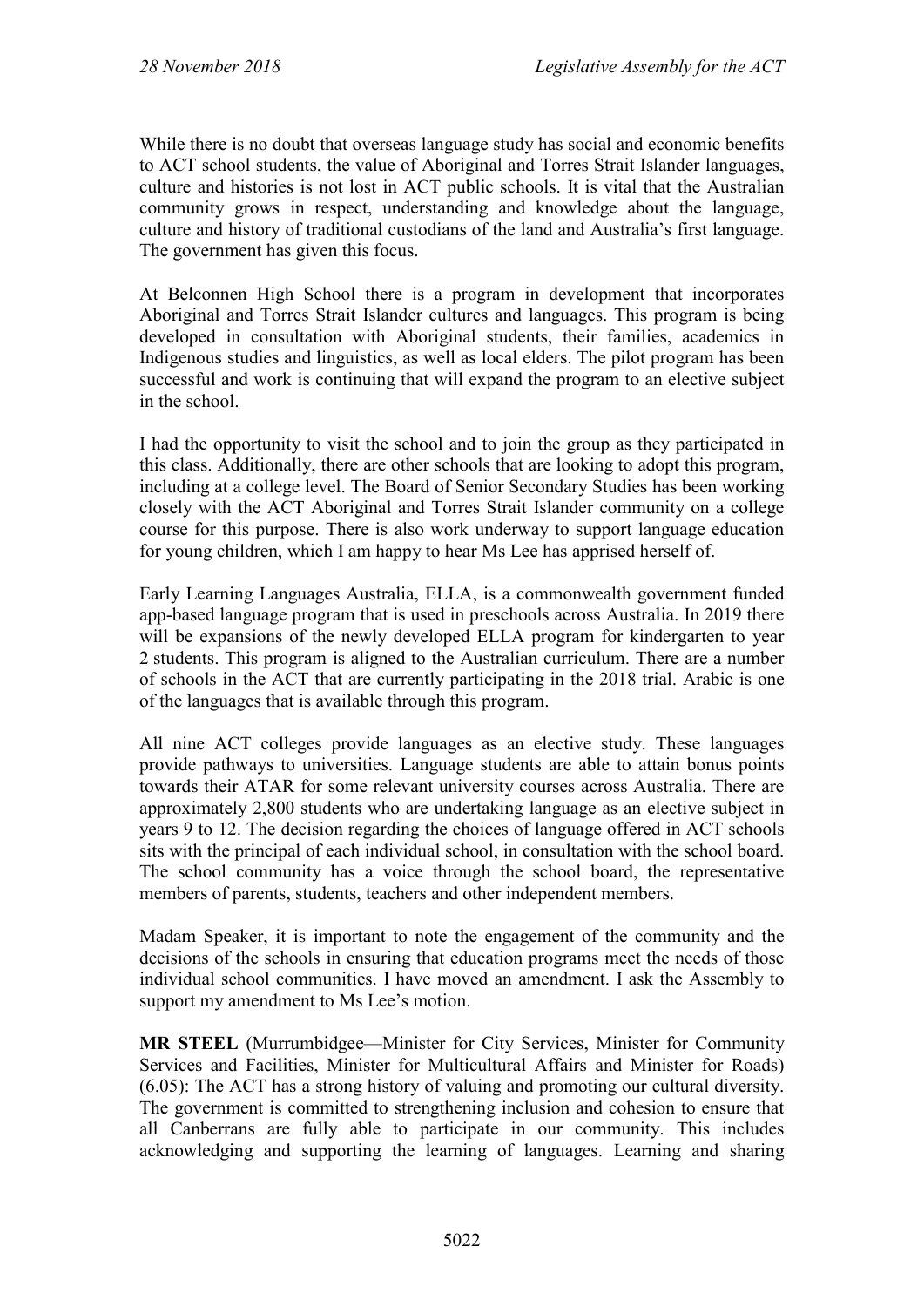languages builds a greater understanding of diversity and helps to strengthen our sense of cohesion and inclusion.

According to the 2016 census, there are over 105,000 people living in Canberra or over 26 per cent of the community, who were born overseas and over 80,000 people, or 22 per cent of the community, who speak a language other than English at home. For many of these people, continuing to learn about their language and culture is an important part of establishing their life in our city. For others, choosing to learn a second language opens the doors to greater understanding of culture and literature.

The ACT government welcomes the many diverse cultures and languages that contribute to our city. For this reason we provide funding to a range of programs that strengthen language learning. We do this in partnership with the ACT Community Language Schools Association. The association is the umbrella body for community-based language schools in the territory. There are a total of 52 language schools that are members of the association. The association has a significant role in protecting and promoting our cultural diversity by supporting and enhancing the operation of these schools.

Currently, these schools cater for over 2,500 students learning a raft of different community languages. Across our city, young people are learning to speak fluent Arabic, Bangla, Cantonese, Mandarin, Croatian, Dutch, Filipino, Finnish, Greek, German, Hebrew, Hindi, Indonesian, Tallinn, Karen, Khmer, Korean, Macedonian, Maori, Mon, Japanese, Persian, Polish, Punjabi, Russian, Samoan, Serbian, Sinhalese, Spanish, Swedish, Tamil, Tongan, Vietnamese, just to name a few.

In 2018-19, 42 language schools and two playgroups applied for and received ACT government funding. Almost \$200,000 was invested as part of grant funding to support the valuable work of the language schools. In addition, 10 community language schools applied for grants under the 2017-18 multicultural participation grants round, receiving an additional \$20,000 in funding.

One of the schools receiving funding was the Filipino Language School, which received \$2,500 to participate in the National Multicultural Festival, present the Filipino language and cultural radio program and run the Philippine language month celebration. As part of the National Multicultural Festival, we have been working with the bilingual association to showcase and celebrate many of the languages that are spoken in Canberra. The festival brings together more speakers of more languages in one place than any other Canberra event in the year. It will no doubt be a fantastic demonstration of our diversity in 2019.

Of course, there are other supports that the ACT government provides, including bilingual story times at the Civic Library, language-related activities at the Children's Sanctuary during National Multicultural Festival and other events throughout the year. This is all done in the context of promoting and facilitating mutual respect and understanding amongst culturally diverse communities.

The motion today focuses on the learning of languages other than English. However, for many new arrivals, learning English is key to their effective engagement in our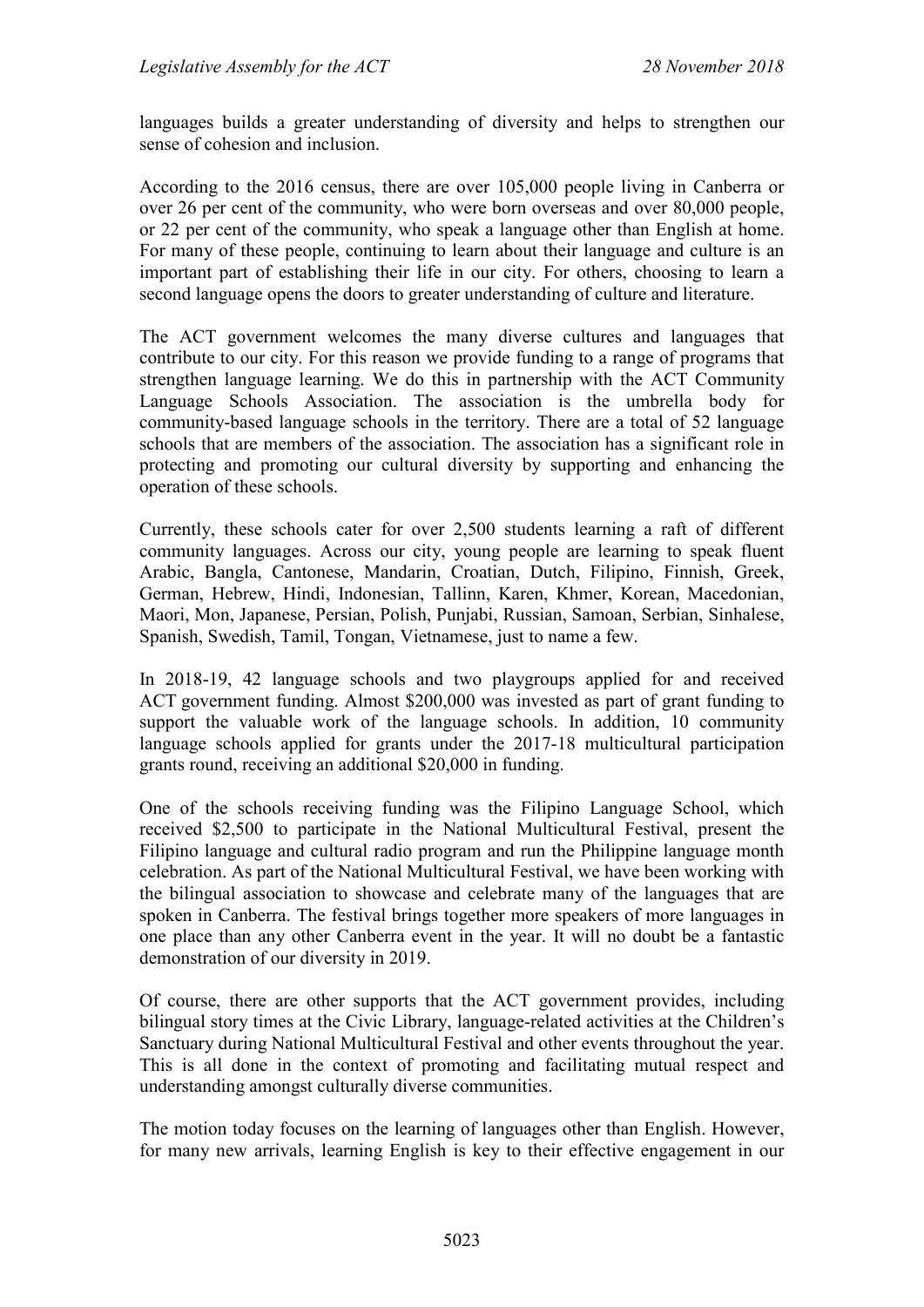community. The 2017-18 ACT budget committed \$208,000 over four years to expand English language programs for migrants, refugees and asylum seekers living in the ACT.

In May 2018, Migrant and Refugee Settlement Services was funded to implement a four-year English language support program. The \$160,000 program is enabling MARSS to provide individual, case-managed English language programs to refugees and asylum seekers living in the ACT who are from non-English speaking backgrounds and to contribute to improving referral pathways to other support services, including employment.

Also in May 2018, the Office of Multicultural Affairs partnered with the Canberra Institute of Technology to ensure that ACT services access cardholders can access English language courses either for 12 months full-time or 24 months part-time, free of charge. To support this initiative, the CIT has been funded for \$40,000 over the next four years.

It is apparent that the suite of funded programs that the government is providing is supporting the learning of languages in the ACT. We are doing so through programs that target areas of need and places where there is a desire for learning that language.

Through last week's multicultural summit, we heard from the community about the outcomes they wanted to see to improve inclusion and participation in our city. I have no doubt that language learning was one focus that will be considered in the development of the multicultural framework second action plan, which I will present here early in 2019.

We believe that these are the most effective ways to ensure that Canberra is welcoming and inclusive and provides the best platform for success for all of our residents, including young people.

**MR RATTENBURY** (Kurrajong) (6.10): Often we see matters of education as isolated or disconnected, but this motion and the amendments serve together to highlight the complexity of a system. Ms Lee's motion, clearly critical of the government's direction and investment regarding language education, calls for action, and on that element I support her. There is a need for action in this space. But minister Berry's amendments also highlight the need to strategically deliver language education in Canberra schools, to build teacher capability and capacity to deliver language education in Canberra schools, and to ensure a learning pathway for students from preschool or kindergarten through to college in study of a particular language.

This approach and Minister Berry's desire to integrate the development of an action plan into the broader future of education strategy makes sense as it will take time to grow the workforce required and embed the long-term pathways I think we all want to see.

The ACT Greens certainly want a vibrant public education system that attains world-class standards of excellence and is built on an evolving and evidenced-based curriculum and pedagogy. We want to improve transitions between early childhood,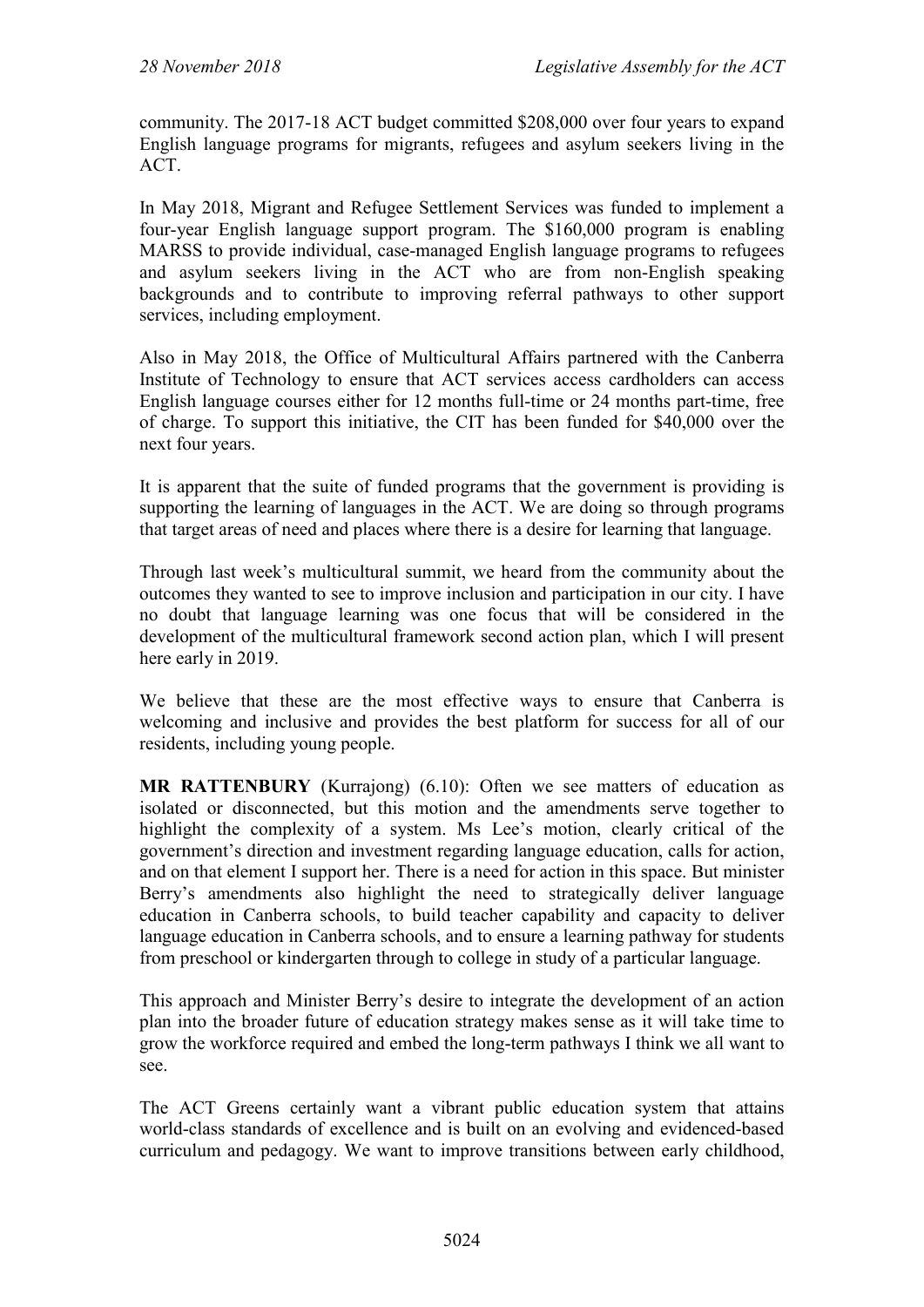primary, secondary, tertiary, and vocational education and greater coordination across those sectors.

We know we should continue to develop the ACT as a university city as part of the knowledge economy and that we should be taking full advantage of the opportunities this affords our local school children. As Minister Berry's signature future of education strategy extends forward over 10 years it only makes sense to have language education more fully considered in that plan.

That said, I join Ms Lee in hoping to see more specific details of this and other important items more clearly articulated in the implementation plan. I have no disagreement with the comments Ms Lee made in her opening remarks in setting the scene in the sense that we want an opportunity for our students to learn a second or maybe even a third language. I have spent my share of time living overseas in countries where it is not uncommon for people to speak two, three, four or sometimes five languages.

I come from that not uncommon but particularly Australian thing of speaking only English, having had no or very limited exposure to other languages, and I think that that is a shortcoming. I speak a little bit of broken Dutch, but I would not describe myself as a Dutch speaker; that would be an insult to the language. It is something I wish I had had better exposure to and it is something we should give our students an opportunity to learn.

The challenge as Australians is which language you choose. The discussion has been about the eight priority languages identified, but as Ms Lee noted in her remarks you could easily add a number of other significant languages to that list in the context of both those who have immigrated to Australia and those with whom this country needs strategic and cultural connections.

I agree with the thrust of this. I will be supporting Minister Berry's amendment. It acknowledges the substance of the issues Ms Lee has raised; quite a bit of the language in the calls on section in Ms Lee's motion is repeated. As the future of education document moves from the current level—direction setting, aspirational and indicating where we are heading—into the specifics I am keen to see more detail fleshed out on how languages will play an important part of that.

As Ms Berry's amendment notes, the education strategy highlights the importance of students learning to participate effectively and respectfully in a diverse society. It talks about diversity in all its forms and that is the area where languages could be included. One might look back with hindsight and say perhaps it should have been more explicit but those things are always easier to observe in hindsight.

We will be supporting the amendment with the clear expectation that this issue will be elaborated more explicitly with the opportunity for students to learn a second, third or fourth language if they are so inclined and capable, as some students are. I would really like to see that opportunity for ACT students delivered better in our schools.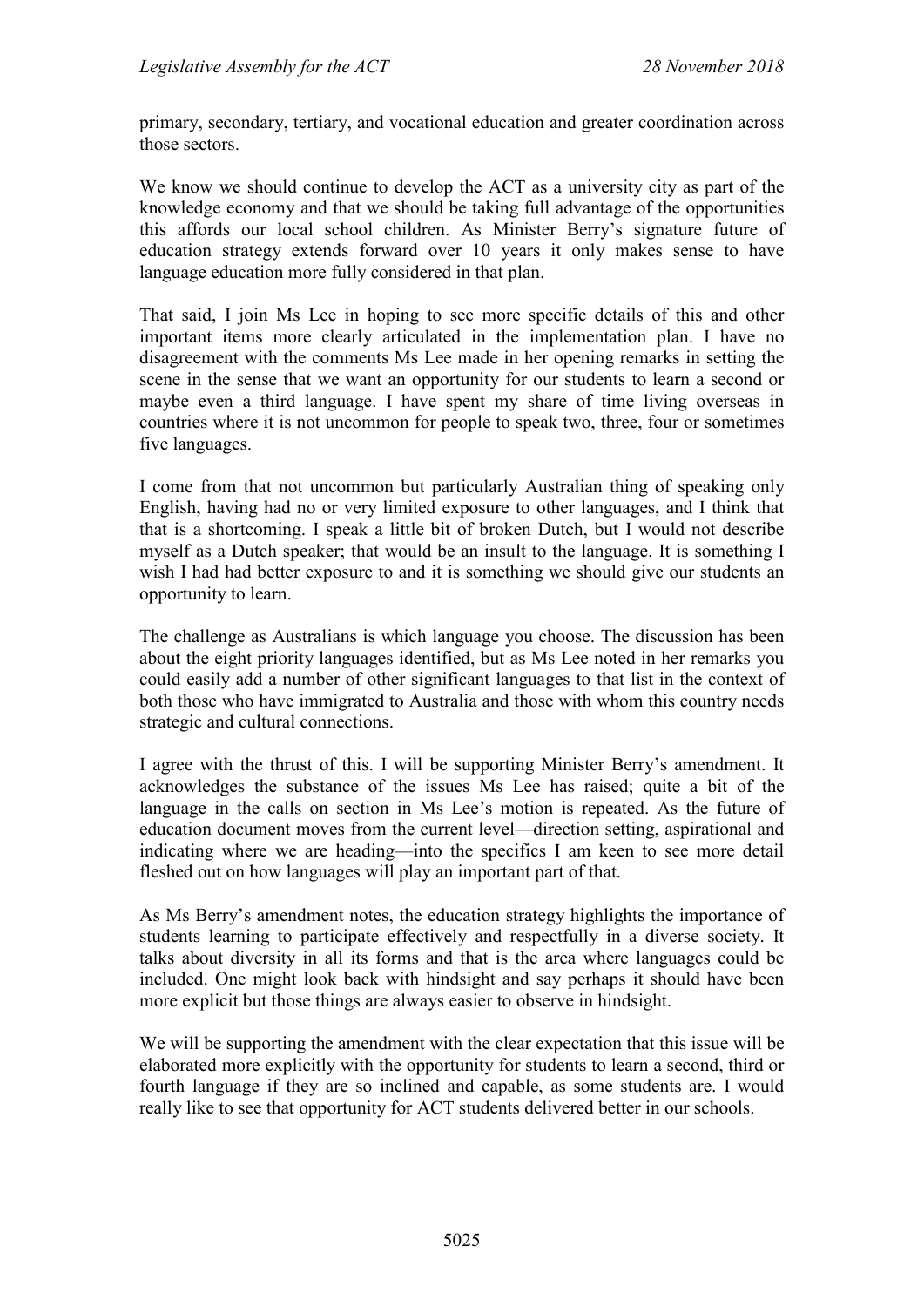**MS LAWDER** (Brindabella) (6.15): I support Ms Lee's motion and wish to deliver a few brief remarks on behalf of my colleague Mrs Kikkert, who had to leave. Mrs Kikkert's remarks are in the context of being the mother of five children who are all enrolled in the territory's public school system. She is also a bilingual Australian and one who, like nearly 24 per cent of Canberrans, grew up using a language other than English at home.

Her husband spent his earlier years in the Netherlands where, naturally, he spoke Dutch, but he also learned English from his mother. He then learnt Tongan as a third language in his twenties. And Mrs Kikkert shares these details as a way of supporting all that has been said in this debate about the benefits of learning a second or even a third or fourth language. These benefits go far beyond just the ability to communicate with or understand a broader range of people.

Naturally, Mrs Kikkert, like so many other Canberra parents, wants her children to enjoy those same benefits that come from learning a second language. Unfortunately, her family has encountered some of the issues identified by Ms Lee in her motion. For example, one of her children had the opportunity to learn a second language in the first two years of primary school but no opportunity at all for the next three years, only to have a completely different language offered in Year 5. Needless to say, this muddle of approaches has not resulted in any proficiency in either language.

Sadly, this experience is not unique. As a spokeswoman from the ACT Council of Parents and Citizens Association recently pointed out, many Canberrans are concerned about the lack of clear pathways for language students in the capital; it is not a working system. The research on this point is quite clear: students need constant exposure to a language over time in order to acquire it.

To help fix this problem, some of Mrs Kikkert's children enrolled in a community language school, and she would like to specifically thank the ACT Community Language Schools Association for all they do to provide informal language learning opportunities in our community, including creating opportunities where the government school system has failed to provide them.

On that point, she speaks strongly in favour of Ms Lee's motion for the recommendation that the ACT government work more closely with that association in order to share resources so that language education can be offered in a school setting where needed

We have a wealth of human and other resources in the nation's capital, and I urge the government to do more to take full advantage of these resources. This could include working with community language experts keen to teach in order to ensure they are available to school students and that this relationship can be formalised, whether that is by the issuing of credit or merely annotating a student's school record.

Mrs Kikkert has had discussions with expert language instructors who teach both in the ACT and across the border in New South Wales. They have informed her that creating a permanent record of a student's achievement is far easier in New South Wales than it is here. Clearly, this could be fixed.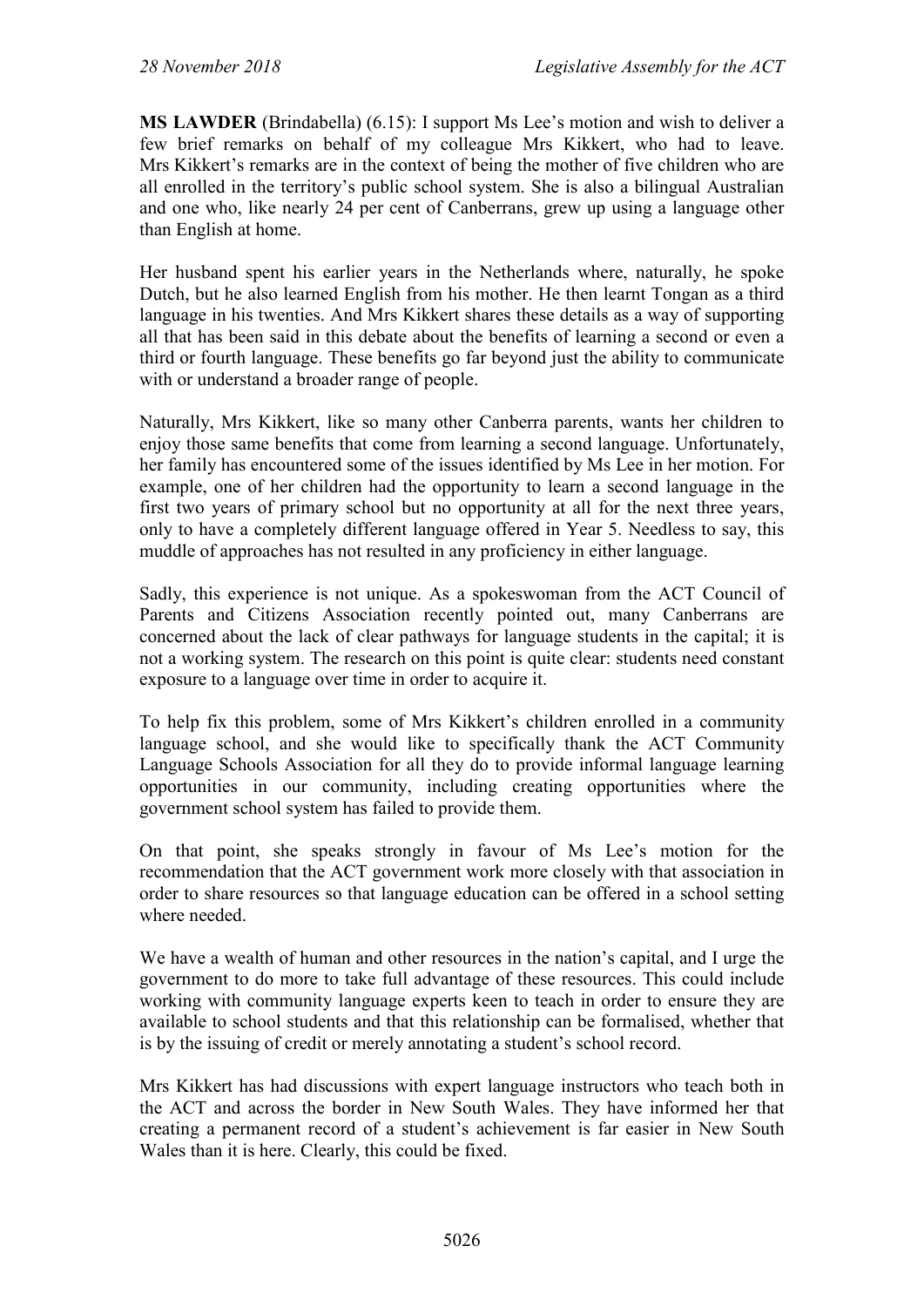The Canberra Academy of Languages is currently able to issue credits to its students, but its accreditation is with the ACT Board of Senior Secondary Studies and therefore only works for students in years 11 and 12. We need to extend those opportunities into the lower years of school.

We need a serious action plan for second-language learning in the territory, one that responsibly pulls together the resources already at hand, seeks to create new opportunities and resources, and embeds into our schools a rational and consistent language pathway for our students.

Many of our students want this to happen and they would benefit from this happening. We can see their passion for learning in the example of the two Narrabundah College students who recently launched an online petition in response to finding out that their Indonesian course had been cancelled halfway through their studies without any known consultation.

We are the national's capital. We have thriving multicultural communities, an abundance of diplomatic missions, committed community language instructors and more. In light of our situation we can and absolutely should be the nation's leader when it comes to second-language learning opportunities. The Canberra Liberals are united in our commitment to that educational future. I commend the motion to the Assembly, as does Mrs Kikkert.

**MS LEE** (Kurrajong) (6.21): I thank all of my colleagues for their contributions; and, in particular, Ms Lawder and Mrs Kikkert for their insight into and support for my motion today.

My motion highlights what I consider to be an important missed opportunity for this government in not getting the education fundamentals right. But we should not be surprised. This is just another in a growing list of failures under this government and this minister.

In recent months we have learnt about the discovery of asbestos in at least one ACT government school which the minister did nothing about until, apparently, she heard it from us. This begs the question of how much trust her own directorate has in her, in keeping her in the dark about such a significant issue.

We have had expert after expert raising the alarm about our slipping academic standards, to which the government's response is, "The data is two years old," and that "equity" will fix everything. Even the directorate's own commissioned expert was forced to come out and slam the government for misinterpreting his findings, the very foundation on which this minister has placed her 10-year blueprint for education in the ACT.

We have seen the intervention of WorkSafe because of the abysmal failure of this government to protect our teachers in our schools. The Work Safety Commissioner was required to take the extraordinary step of slapping the directorate with an enforceable undertaking.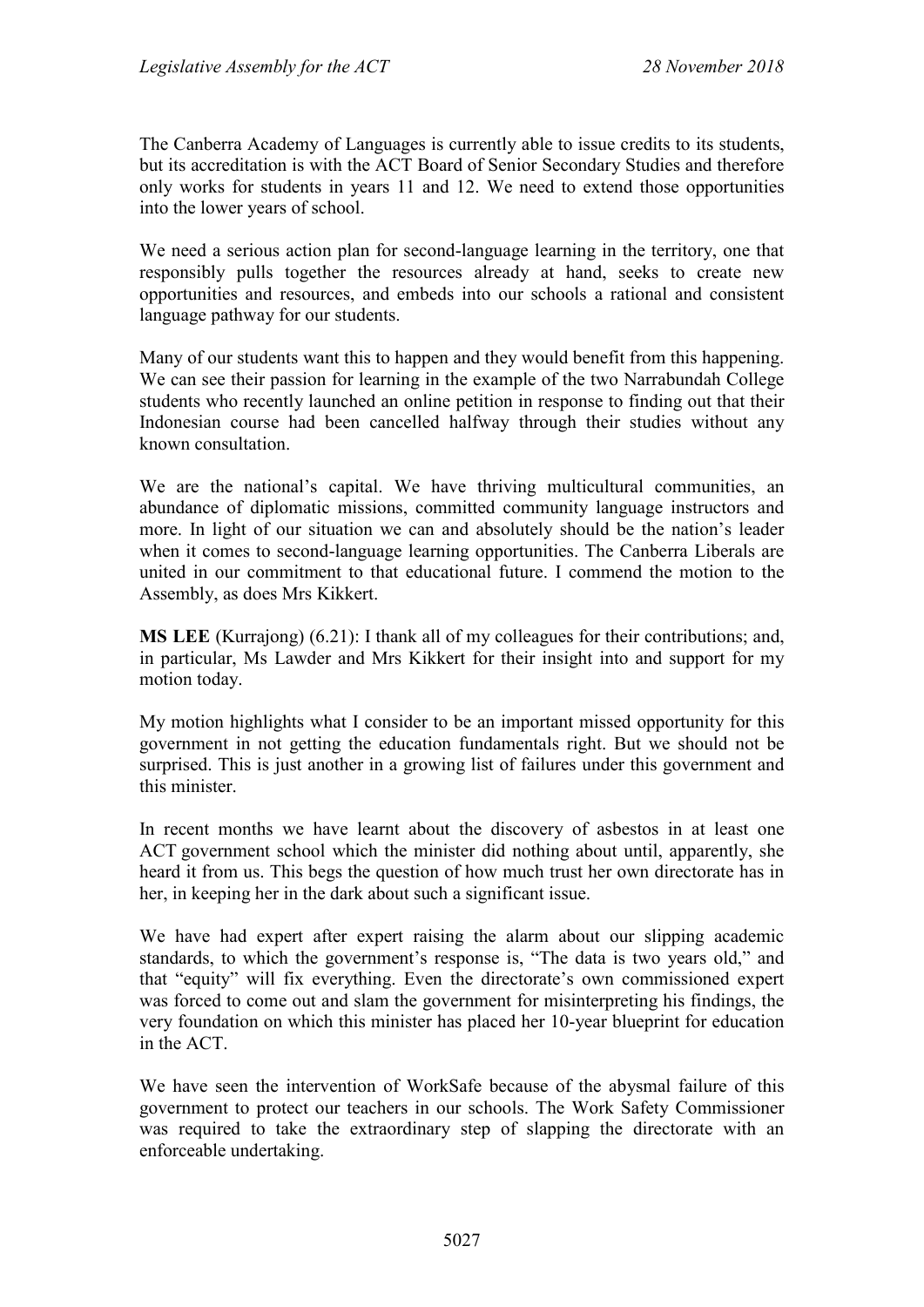If this was not bad enough, in answer to a question on notice I asked about student injuries occurring in our schools, the minister in her answer admitted that she and the directorate have no data, no information and know nothing about what is happening. She does not know, and her directorate does not know, who was injured, how they were injured, whether they were receiving additional support in learning support units or were in mainstream classes. At best, it is downright incompetence; at worst it is a wilful closing of the eyes and turning of the back, throwing this into the too-hard basket. Either way, it is absolutely unacceptable.

This motion today shows yet again how this minister is so focused on her future of education ideology and accompanying buzzwords and feel-good slogans that she has completely dropped the ball and is not across what should be happening in schools according to existing education policies and what the community needs.

The future of education strategy has been the minister's focus for two years and it is supposed to be the blueprint for education delivery in the ACT for the next 10 years. But with not a single mention of languages—their importance, their contribution and their value—it can hardly be considered to be a complete document or a comprehensive blueprint.

In turning to the amendment, the minister claims that the future of education strategy "highlights the importance of students learning to 'participate effectively and respectfully in a diverse society' and schools operating with inclusion so that 'diversity in all its forms' is embraced". If she is pointing to this as the future of education strategy acknowledging the importance of language education, this is laughable, and she is clutching at straws.

To bring an amendment to my motion that suggests that these words are specifically about the importance of language education in Canberra schools is at best delusional and at worst downright untrue and retrofitting the buzzword of "diversity" to the context of something as important as language education in our schools.

Just as she demonstrated clearly in question time today that she does not understand the difference between a community school model and the school community as a broad concept, she clearly does not understand the difference between language education and diversity and inclusion in our schools.

What I do, however, have to give the minister credit for here is that she did circulate the amendment, and not while I was on my feet, which is the usual custom when it comes to this government. And on this occasion she has actually, almost, nearly, and clearly reluctantly, admitted that more can be done, something she clearly does not bend over backwards to do. There is even a time frame in which to report back with an action plan. Despite stating that there is nothing to see here, her amendment at least acknowledges that more can be done.

I suspect that her "calls upon" does contain an actual action plan and a time to report—because the Greens probably demanded it; and it seems, perhaps, from Mr Rattenbury's comments, that that actually was the case. But what is appalling is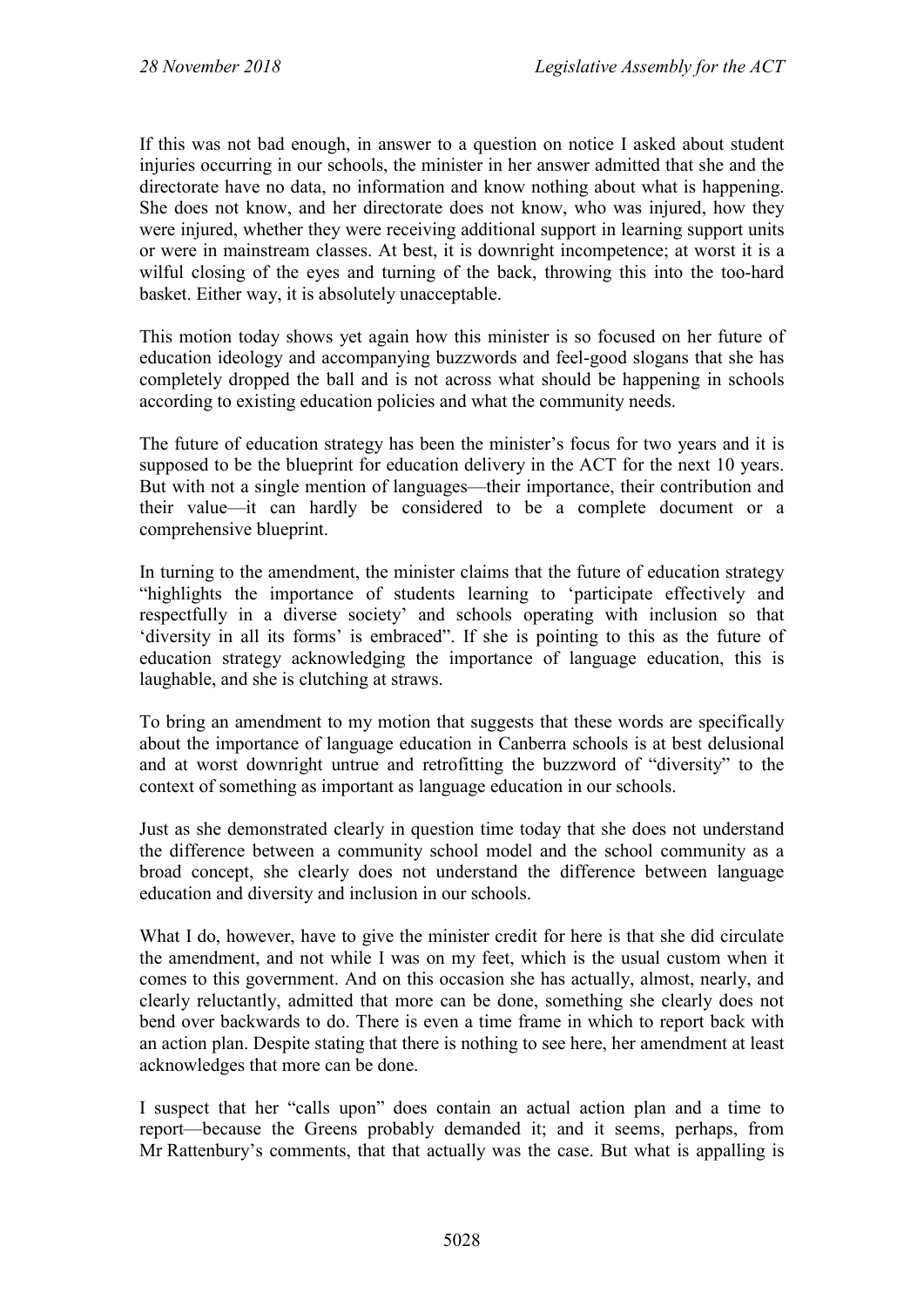that she has completely scrubbed my call for her to explain why her future of education strategy does not even mention language education. If she cannot even explain how she has made such a glaring failure, in failing to include language education in her 10-year education blueprint, really, she has no business being the education minister.

I implore the minister to consult with the community, our language teachers, our parents and our children about the language needs of our future generation. She is so keen on conversations, yet she has missed a great opportunity to consult properly on this important aspect of education.

When I discussed my motion with the ACT Community Language Schools Association, Dr Fuxin Li, the president, said:

We believe in this global and international world that languages are the key that open many doors. Children are naturally inquisitive about languages, particularly the amazing range that are spoken locally. Community language schools give children the opportunity to learn new languages, or—indeed—to solidify the grasp and comprehension of the non-English language that they speak at home through training, conducted outside of school hours, in a professional atmosphere which values education, diversity, and mutual respect.

Community language schools carry out a wide variety of roles and functions. They are geared towards meeting the needs of a broad range of learner needs and skill levels, from the novice to those who are experienced in languages.

It is imperative, then, that these schools remain adequately funded, in order to reap the maximum benefits out of the programs, activities, and events that they offer the broader Australian community. Their absence would leave a gaping hole in the cultural fabric of Australian life, with isolation and marginalization of ethnic cultures and communities replacing integration and celebration of difference.

I have enormous respect for Dr Li and the association for their dedication to, and expertise in, keeping languages alive in our community. I would hope that the minister does also. The association is a great resource that the government should be engaging with to ensure that we address any gaps in our language education.

Other external resources include organisations like the Canberra Academy of Languages, which commenced in 2017 and provides courses for year 11 and 12 students to continue learning in their chosen languages where these courses are not available through their schools or other providers. Again this is clear evidence of service delivery failure by this government. It is wonderful that such opportunities exist for senior students, but, as Ms Lawder just pointed out, it should be available to the broader network of students; and, of course, it does involve a financial cost for parents and logistics issues. They are offering a service that the government school system ought to be delivering, and should be supported by the government.

This government should provide more support for our language teachers. A second language, and the skills to teach a second language, should be highly desirable skills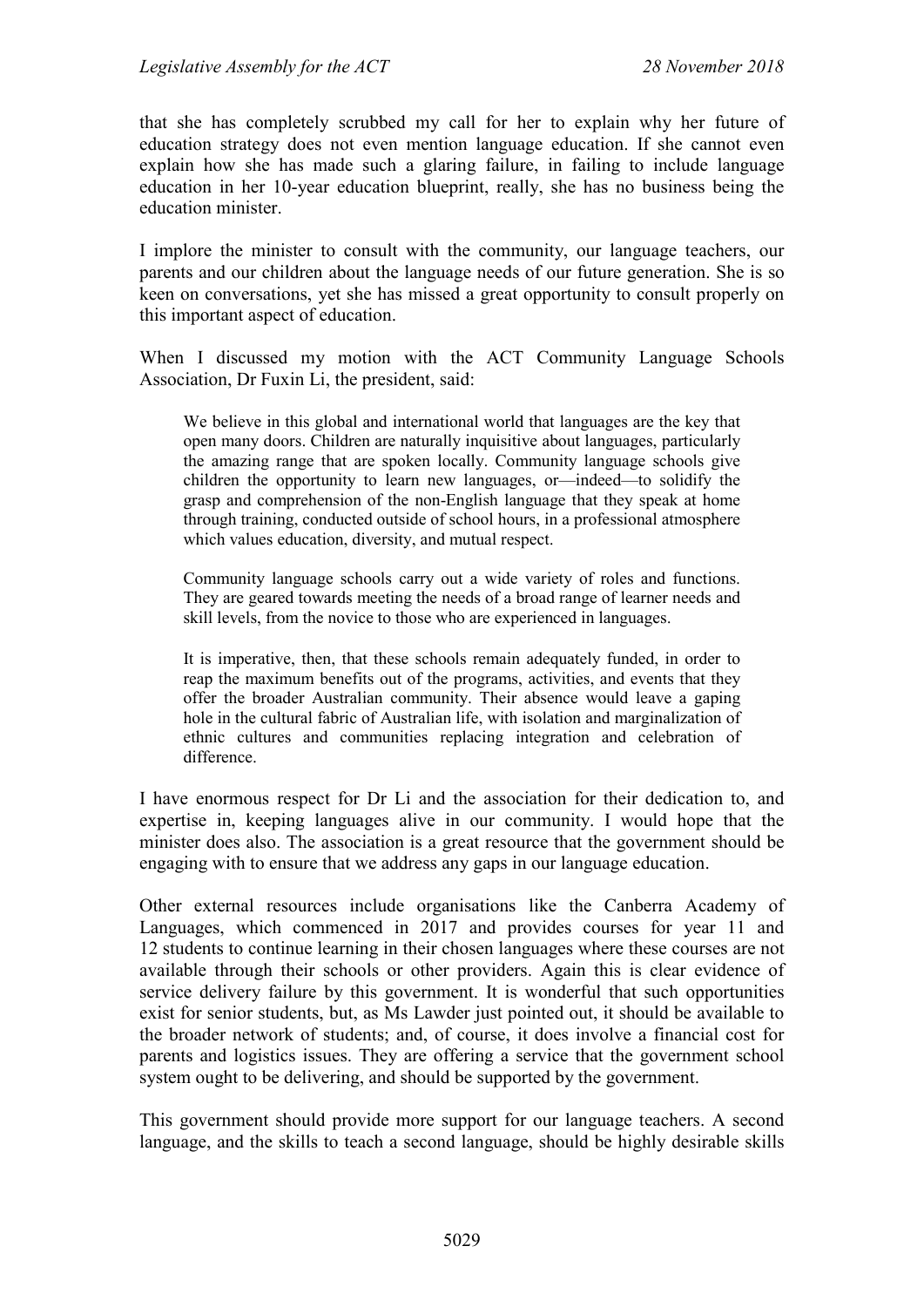for any teacher. But under this government it is clear that this has not been valued or promoted as much as it should be. We should be promoting, supporting and encouraging our teachers into language education. It is about saying to our teachers, "We know it takes an extraordinary commitment to learn a second language to the level of proficiency required to teach it. We value your dedication; we value your commitment to equipping our next generation for a global future."

We want to make sure that our children's futures are not limited by geographic boundaries because they lack the skills to effectively communicate with large parts of the world. We want to be a city that prepares our children for a future that is not limited by geographic borders, a future where communication skills would become more and more important, a future where our children can not only be what they want to be but also do it where they want to do it.

All of this requires commitment and a recognition that languages are important to our future, and that languages are important in preparing our students for the new employment framework that the Foundation for Young Australians talks about. There is no point in having glossy brochures and a compendium of policies if there is no real thought given to what is actually needed for a future that is becoming more and more global—and, in any event, are not actually being implemented in the classrooms, anyway.

The Canberra Liberals will continue to call for a better deal for languages in ACT schools, even if those on the other side of the chamber do not see it as a priority. Our future generation deserves a world-class education system that will prepare them to be not only good Canberrans but leaders in a global world.

Amendment agreed to.

Original question, as amended, resolved in the affirmative.

# **Adjournment**

Motion (by **Mr Gentleman**) proposed:

That the Assembly do now adjourn.

### **Valedictory**

**MS CODY** (Murrumbidgee) (6.31): I rise today to say, "Wow, what a year: another year being an elected representative in this place." What a fantastic opportunity. It has been a wonderful year. It has been an experience yet again. Every year just gets better and better.

I would like to take a moment to thank my staff for helping me through this year and to thank my caucus colleagues for all of their banter and support and for ongoing encouragement for standing up for rights in our community. I would like to thank all the OLA staff here in the Assembly for the work they do to help us sit, to help us do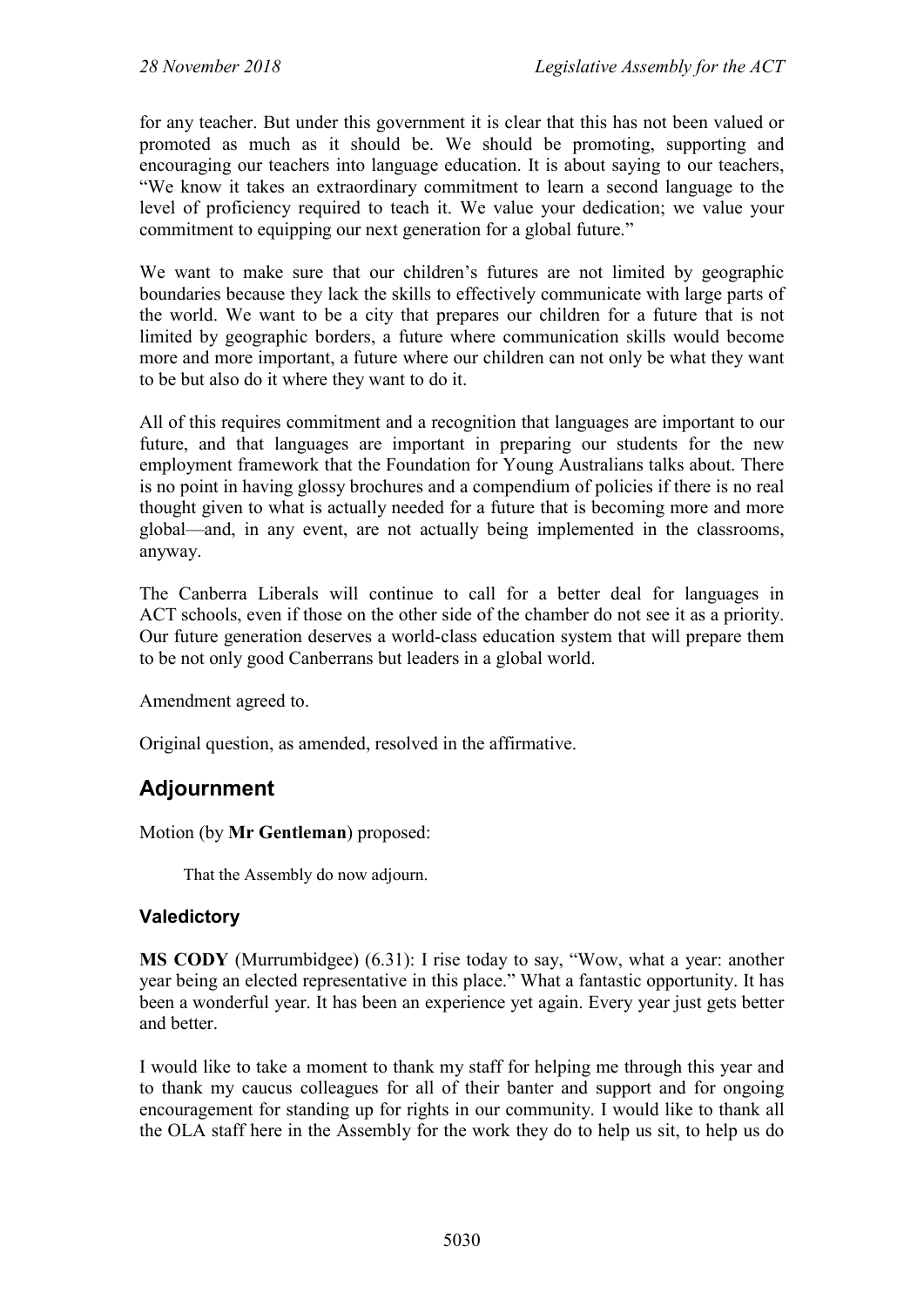our committee work, and to help us get through the days. I would also like to thank all the public servants for the time and the work they put in to ensure that private members can introduce bills, private members can move motions, and we can debate and change laws and make Canberra better in this place every night. Madam Speaker, with Christmas around the corner, I would also like to thank all those opposite. Without them, I am not sure that we would do the work that we do. We are all here with one vision, and that is to make the Canberra we love even better.

On that note, I encourage everyone to remember to stay safe on the roads this Christmas period; to be kind to the people around them; to be kind to their neighbours; and to be kind to the people that they speak to and come across. And as someone who is not hugely a Christmas celebrator, I would like to wish those who are a very merry Christmas and a very happy end of this sitting year tomorrow. I look forward to more challenges, more fun, more motions, more banter and more work next year.

#### **Valedictory**

**MS LAWDER** (Brindabella) (6.33): As usual at this time of year, I would like to express some thankyous to my lovely family, who are very supportive, and I appreciate it very much; to my staff, who do all the hard work in the office; to my volunteers—thank you for your support; you are very wonderful—and to the Assembly staff, my colleagues, and those opposite.

As I usually say: to all of those who helped me over the past year, you know who you are; thank you so much. And to those who have not helped me, you know who you are; thanks for nothing.

Most especially I would like to thank the residents of Tuggeranong for their continued support of me. I appreciate it. I love interacting with you, and I hope there will be lots more of it to come.

As has become my custom for the Christmas speech at the end of the sitting year, I have prepared a short poem. Actually this year it is a song, a parody of a song. I hope you will take it in the fun spirit that is intended.

**Ms Lee**: Are you going to sing it?

**MS LAWDER**: I will not be singing.

**Mrs Dunne**: As entertaining as that would be.

**MS LAWDER**: I am no Julie Andrews. It is from music by Rodgers and Hammerstein; I hope that their descendants can forgive my butchering of their beloved song.

Light rail is delayed, the bus timetable hidden Roaming fierce dogs that kill puppies and kittens Health professionals' lunches that sting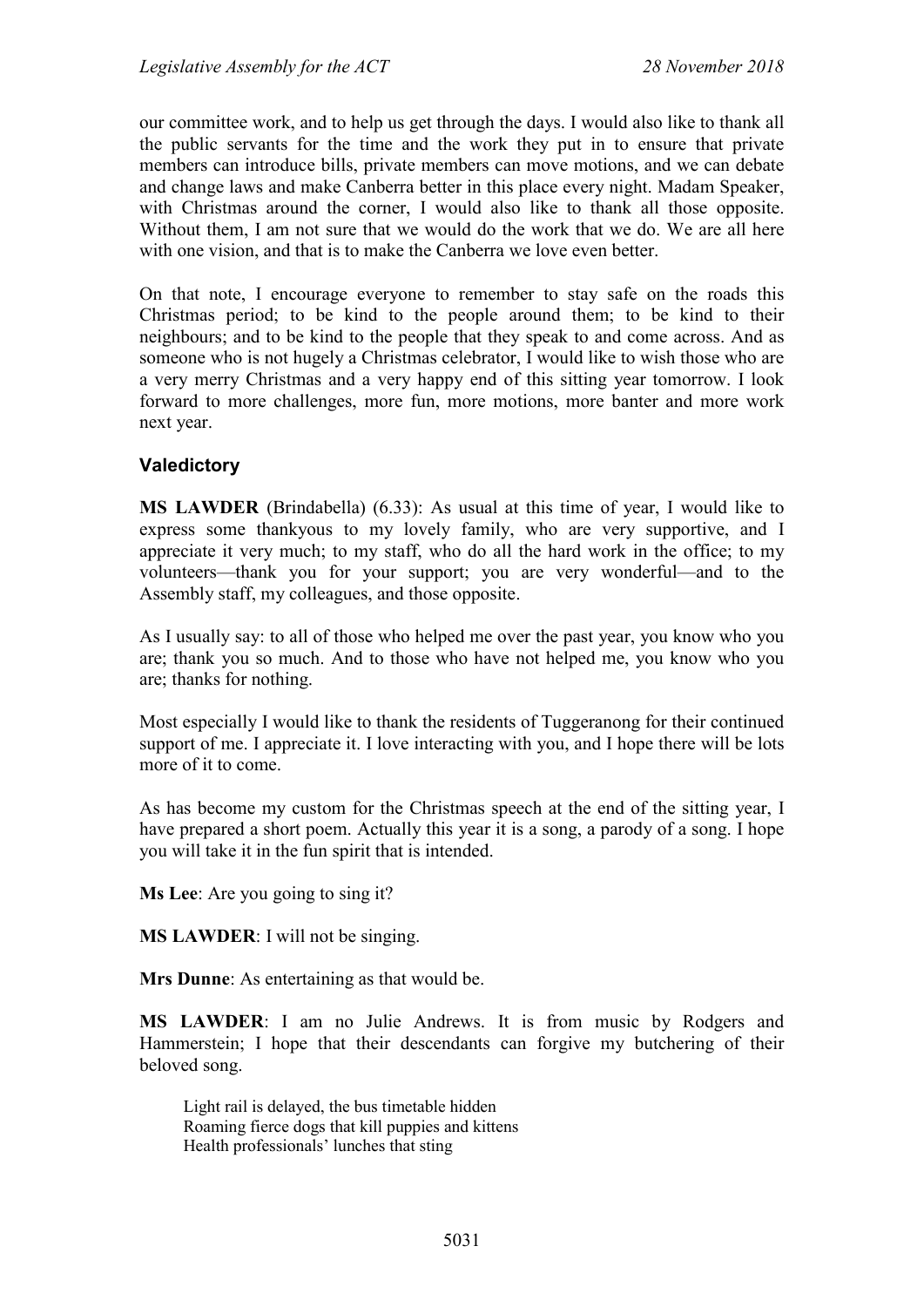These are a few non-favourite things.

Rundown city centre and garbage not picked up Footpaths and roads cracked and playgrounds not fixed up Planning rules that drive everyone to a drink

These are a few non-favourite things.

When the dog bites When the bee stings When I'm feeling sad

I simply remember the non-favourite things. And then I don't feel so bad.

Changing the street names and blanking out history Keeping the costs of big projects a mystery Hospital rooms with leaks that will spring

These are a few non-favourite things.

But despite all the Min Reps, the grumbling and groaning I wish you the season's best without moaning Family, food, festive spirits and bling

These **ARE** a few of my favourite things.

Life's pretty good here With all Christmas cheer When you look at all we've had

I simply remember my favourite things And then I don't feel so bad.

I wish you all a very happy and safe festive season.

#### **Valedictory**

**MS J BURCH** (Brindabella) (6.36): We have come to that time of year when we say farewell, keep safe and thank you. Firstly I thank the OLA staff, front of house and back of house. They keep us all on track. To whoever crafts the cheat sheets, the instruction sheets, we are forever grateful when we get them. Thank you to all OLA staff. To my colleagues, thank you. To the community, a big thank you as well for having faith in me for the past decade for which I have been in this place representing you.

I thank my staff—there have been a few this year, with some changes—Tom, Hugh, Eliza, Lauren and Jody. This time last year I notified members that my two long-term staff Melinda and Emma were going off to have bubs, and we can celebrate that in one week in December there were three Assembly babies born. Melinda is back and Nicholas has already visited the Assembly on a number of occasions. He does still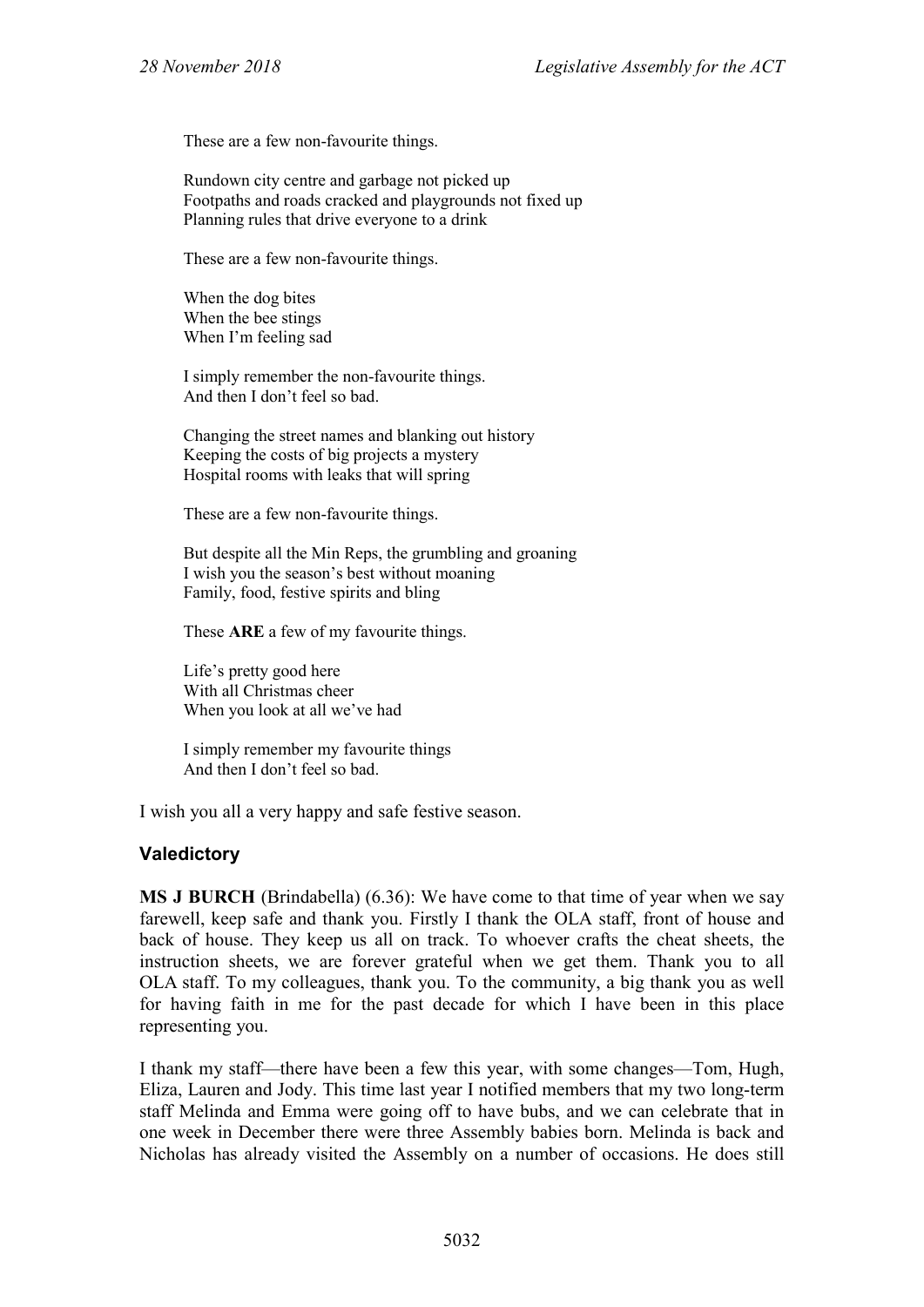raise his eyebrows in the middle of question time, but that is what a young fellow does. And Emma has visited with Harper and will return to my office in a week or so. It is good to have them back.

It is often asked in this place, or I am as I get out and about, why I do this, as I am sure you are all asked by family, friends and community members. To me it is simple: it is about helping and it is about serving. I will give two examples, very small examples but very meaningful to the families involved.

Kimberlee and Keith I met earlier in the year. Young Keith was born with club foot. This time last year Canberra families had no support for their little ones who were born with club feet. So we put the case to the health minister and she heard, she listened, and from this Christmas onwards families with little ones born with club foot will have the cost covered for the boots and the bars for those young bubs. That is meaningful. That is what gets me going.

For Coreena, Dylan and Mohammed from Bocce ACT, I made the case to use the Chief Minister's community funds. They were able to travel to New Zealand. They came back bearing silver, in particular 14-year-old Dylan, who has only been in bocce for a bit over 12 months, came back from his first international sports competition with a personal silver. I think you cannot do better than that.

I often use the end-of-year adjournment to introduce a new Joyism word. Let that tradition long continue. This year's word is "vipsicoo". For those who are trying to work out what vipsicoo is, it is a more descriptive way of describing vertigo. I thank and credit Ayden, who was the creator of that word. And if I mention Ayden I have to mention his brother Liam as well.

To all, be safe and be content over the holiday break, and definitely take care of those around you. In closing, I send my biggest special Christmas wish to my absolutely favourite boys: Hunter, Kade and Fletcher, have a wonderful Christmas. My word of caution to you is: do not climb the Christmas tree, because you just may get a touch of vipsicoo.

To all of those and to everyone here and to yours, have a safe holiday period.

# **Valedictory**

**MR STEEL** (Murrumbidgee—Minister for City Services, Minister for Community Services and Facilities, Minister for Multicultural Affairs and Minister for Roads) (6.40): It has been a very big year for Canberra. Our government has been working very hard throughout the year to deliver the things that we said we would: even better services for our growing city. Halfway through our term I am very proud that our government remains progressive and is delivering the things that matter. One is a commitment to giving every child the opportunity of two years preschool education. There are not many policies that are better than that as far as return on investment goes.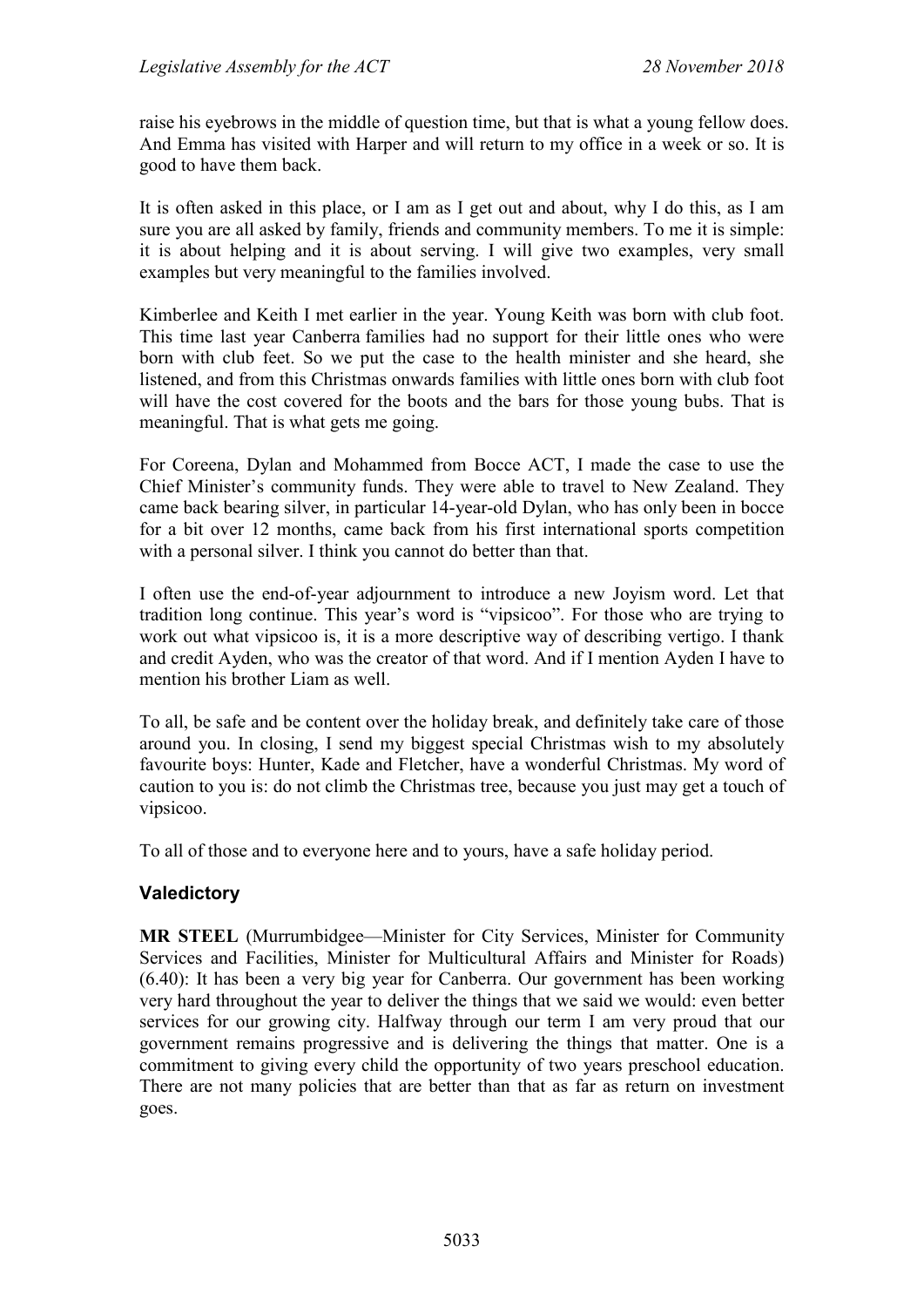Another particular highlight for me was our funding for better quality play spaces to support children's physical health and wellbeing. We are building even better schools and supporting our hardworking teachers. We are improving access to local health care with funding delivered for the new Weston Creek walk-in centre. We are delivering upgrades to our local centres like Kambah and upgrades to roads around our growing city, including the construction of the new car park on Mount Taylor that is supporting so many more people to enjoy the bush capital that we love.

The year 2018 has been a landmark year for Woden in particular, seeing the redevelopment of old and empty buildings, the new dining precinct on Bradley Street underway, and our government's major commitments to enhancements to public spaces like the square through the Woden experiment, new footpath and cycle path infrastructure, investments in the new Woden interchange and progressing the extension of light rail from the city to Woden. Importantly, we have also started the work on the future of community facilities in Woden.

I have also been very proud of our inclusive Canberra that is open to the world and that celebrates and is strengthened by our multicultural community. In this Assembly we have worked to protect LGBTQI students and teachers in schools, and our government has delivered a comprehensive plan to improve housing affordability and to tackle homelessness. Everything is within a budget surplus, the highest economic growth in the nation and the lowest unemployment rate. So it has been a very big year.

During the year I transitioned to the ministry. It has been a real delight to engage in that role with the many community organisations who do such important work to support our most vulnerable people in Canberra, and to meet with a huge diversity of multicultural groups that make such a significant contribution through the incredible number of events and celebrations that bring life to our city.

I thank those who have worked in my office with me over the year, both as a backbencher and during the transition into the ministry. I thank my staff: James Koval, Ethan Moody, Monique Blasiak and Thomas McKernan; and the staff who have joined me since I entered the ministry, Martin Greenwood, Sarah Niall and Alexandra Craig.

I thank our fantastic departmental liaison officers, Karen Kennedy, Emma Swan, Erica Hurrell and Rowena Mele.

Thank you to TCCS director-general Emma Thomas and deputy directors-general Jim Corrigan and Duncan Edghill, and your staff, for your work throughout the year. In the Community Services Directorate I welcome Rebecca Cross, our new director-general, and thank deputy directors-general Bernadette Mitcherson and Jo Wood and your teams.

I thank you Jacinta Evans and the inclusion and participation team on their work throughout the year, particularly on the multicultural summit last week. I hope they are taking a break before the Multicultural Festival in February.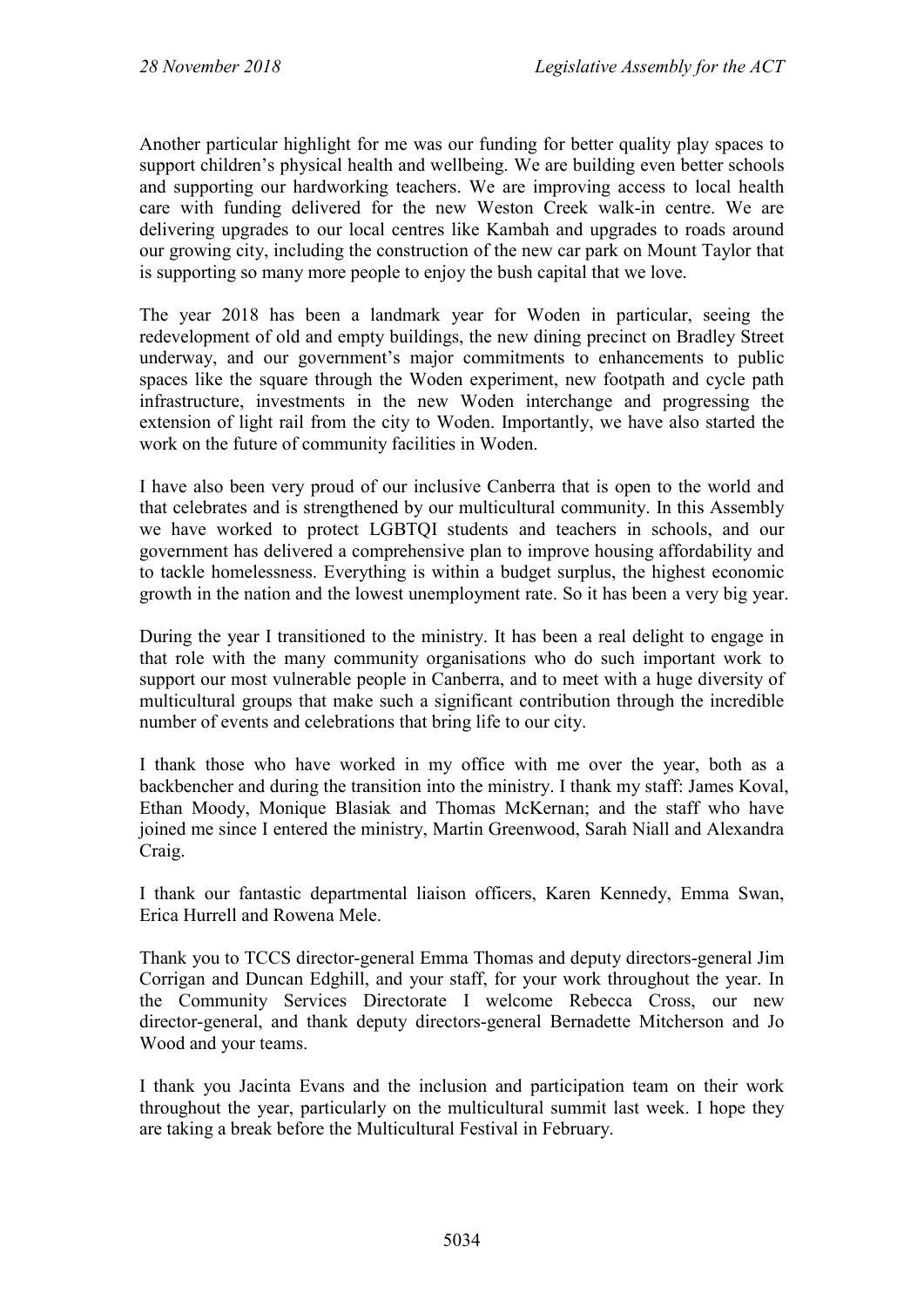I thank Deputy Under Treasurer Shaun Strachan, the team in CMTEDD, and director-general Ben Ponton and his team in EPSDD as well.

I would also like to acknowledge a now-departed committee secretary here in the Assembly, Kate Harkins, as well as Josephine Moa and committee secretaries in the Assembly more broadly, as well as the Clerk, the Deputy Clerk, the Office of the Legislative Assembly staff and members in this place.

To the Labor caucus, it is great to be part of such a strong and stable Labor team. To my electorate in Murrumbidgee, I am incredibly proud to represent you in this place. Please have a merry Christmas. I look forward to seeing you all at the Multicultural Festival on the flip side.

### **Valedictory**

**MS LEE** (Kurrajong) (6.44): New experiences and resilience. On reflecting back on the year that was, as I prepared this valedictory, it is these two themes that spoke loudly to me.

One of the best things about being a member in this place is the new experiences, each and every day. The greatest challenge and privilege this year was taking on the education portfolio. My parents did not have wealth, status, sufficient English or knowledge of the Australian education system, and I know that I would not have had the same opportunities had it not been for the education that I received and the encouragement from my parents, who instilled in me the importance of studying hard and striving for every opportunity.

There have been no shortages of issues in education in the ACT, and I am sure that it will continue to be a key area for public debate as we move closer to 2020.

I have continued to hear from Canberrans who are struggling through the transition to the NDIS, and I will be reading the Assembly inquiry report on this important issue, which was tabled yesterday, with great interest, to ensure that the government is doing everything it can to support our vulnerable Canberrans.

Our natural environment continues to be a great and precious resource for Canberra. My trip to Namadgi and the Ginini wetlands will, I am sure, be one of the greatest memories that will stay with me long after I have left this place.

One of the most challenging things about being a member in this place is the importance of being resilient, each and every day. Dealing with people is always a challenge. Everyone is different; everyone has different needs; and everyone has different views. People do not always make decisions based on logic or rational thought. We are, by nature, emotional beings, and my constituents in my electorate of Kurrajong are diverse, ambitious and full of heart. Serving them over the past two years has been one of the greatest privileges of my life. Every day I learn new issues that affect my constituents; every day I learn new ways of helping my constituents who need it most; and every day I learn about new constituents who need and rely on me to be their voice.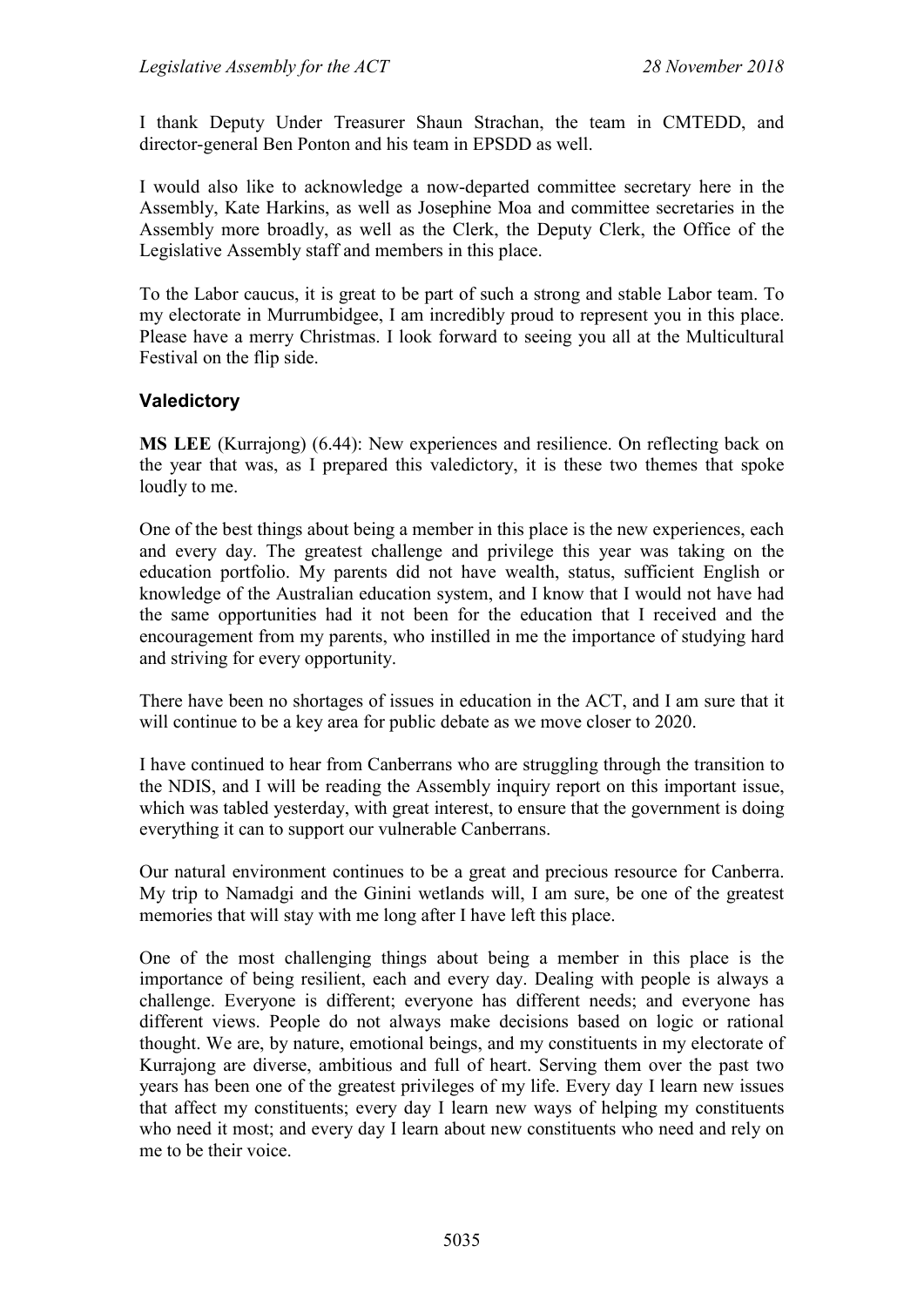The past few months have been as tough as they have been rewarding, as emotionally draining as they have been character building.

I am proud of the work that I have done on the select committee inquiring into the legislation establishing the integrity commission, to play my part in getting the Assembly to where we are today, which is to debate the bill tomorrow.

I was very proud to chair the justice and community safety committee as we inquired into and reported on our consent laws; to continue the purview of the committee's ongoing inquiry into domestic and family violence; and to kick off the inquiry into the very topical compulsory third-party insurance legislation.

I gained the experience of being on the estimates committee, a character-building experience if there ever was one. Being the target of an orchestrated and protracted attack campaign was never my intention, but it is a reality that I have been and am facing. Demands for retraction, a referral to the media, personal threats serious enough for a police investigation, thousands of robocalls, threats of legal proceedings and thousands of flyers letterboxed in my electorate of Kurrajong attacking my integrity, my intelligence and my honesty are, on a personal level, an extremely difficult and hurtful experience. As hard as it is to admit, I would be lying if I said that it was not taking its toll on my confidence, my mental wellbeing and my courage.

I want to live in a world where we are able to express our different views and where we can have robust discussions, debate and even arguments about serious issues, but at the end of the day we put those differences to one side for the benefit of those who need our support, our hardworking teachers. I am, and will always be, here for you, and I will never back away from calling out what I see as issues in education that need to be called out.

Madam Speaker, of course there are the thankyous. To all the staff of the Office of the Legislative Assembly, thank you for keeping us going in this place. To all the members in this chamber and their staff, and all my party room colleagues and their staff—and I know that big brother Steve is looking down on us fondly—it really is a pleasure working with you, and I look forward to our road to government in 2020.

I acknowledge Osiel, Young, Anna and all those who undertook work experience and internship in my office this year. I thank my team: Sue, Josh and Anton. They go above and beyond each and every day because they believe in what we do, in who we are, and in what we can achieve. I believe that the best for Team Elizabeth Lee is yet to come

I thank my ever-suffering family: my parents, John and Cecilia, who still travel down from Sydney each and every time I hold a barbecue for my volunteers; my sisters, Rosa and Sara, who always have my back; and my partner, Nathan. I cannot wait to see what this new chapter of our journey together will bring for us next year.

Finally, Madam Speaker, to the people of Kurrajong, thank you for your continued faith in me. It was, it is and it always will be about you.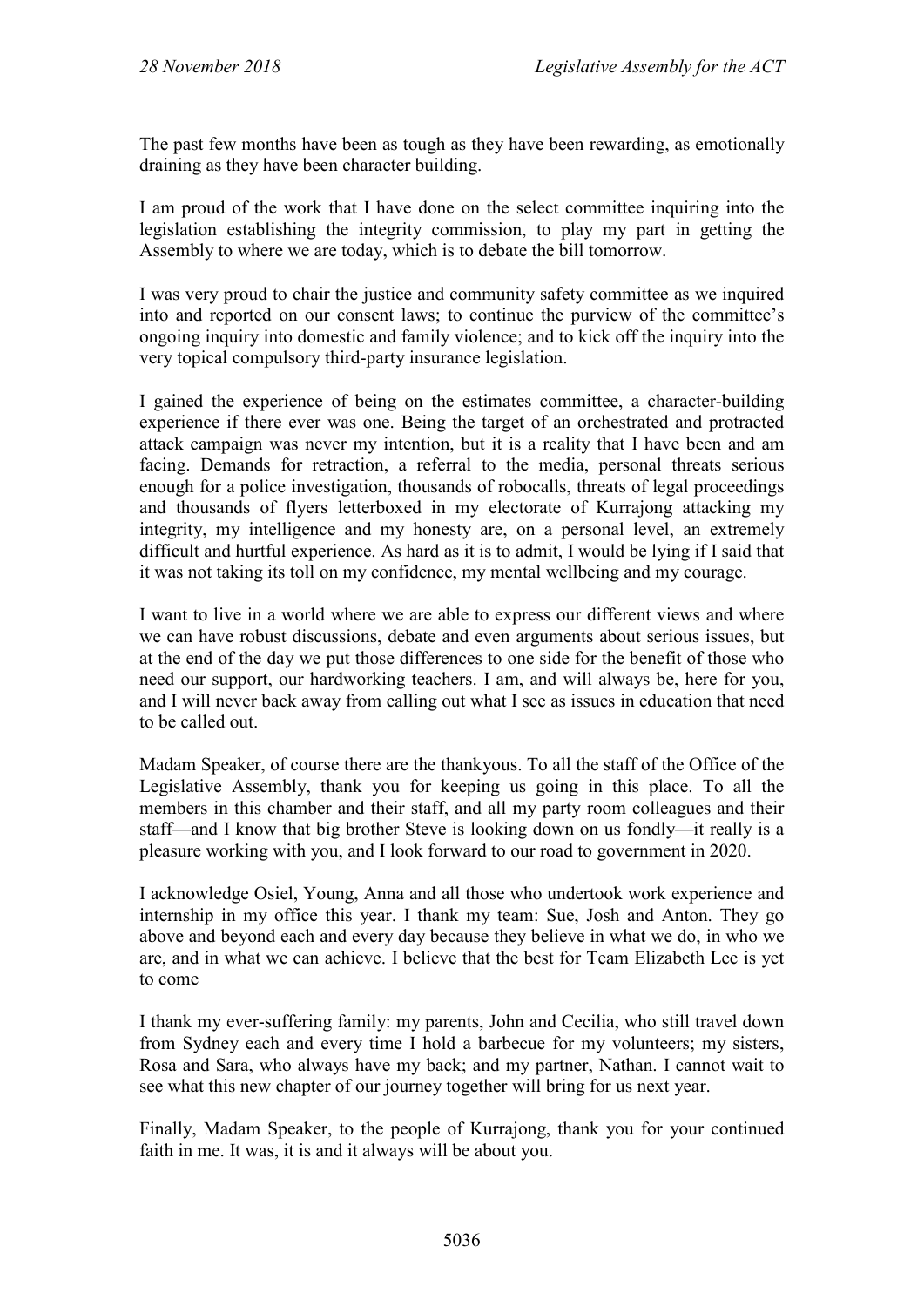## **Valedictory**

**MS CHEYNE** (Ginninderra) (6.49): Each day in this job it is a privilege to interact with people, to meet people we never would have otherwise met, to help people and to make a difference, and when I reflect on the achievements this year there are so many stories about people to tell and so many people to thank. I want to put on the record a few experiences which will stay with me long after I have left this place.

Watching Mike Avis graduate from the Ginninderry SPARK conservation land management and horticulture program is one. When I met Mike earlier this year, by his own admission, he was not in a good place. Being part of Mike's transformation this year has been one of the most rewarding experiences for my office.

Another was drafting, speaking on, voting on and then delivering the remonstrance to the Senate after they denied Canberra citizens the right to be treated the same as citizens in the states in deciding our own laws on voluntary assisted dying. We turned one of the lowest points of my political journey into a strong signal that the fight had only just begun.

Another was having people swarm around us at Margaret Timpson park as we brought one of my long-held visions to life with the Belconnen town centre twilight market and broader show case. It is people who make a place, and thousands of people made that place light up on that cold night.

Yet another was uniting in this chamber last month on behalf of parents and babies everywhere by recognising the need for a physical breastmilk bank closer to us here in the ACT region and the stories many parents told me of some of their most vulnerable times.

Very recently I was working with grieving families as we try to uncover just what has gone wrong at Norwood crematorium for them to have lost children's ashes. Most importantly, we do not give up in our quest to have those ashes found.

There are an enormous number of people to thank who help in getting the important work of this job and the important work of this place, more broadly, done. I have outstanding staff. This year we bid a fond farewell to Josh Orchard and Maddie Manning who gave so much to the office. I continue to enjoy the support of Minuri Dharmasena and Jemma Cavanagh. We also welcomed Annika Rees and Maryanne Irhia and Xiaolan as our intern.

But an extra special thank you goes to Emma Kelly who took a very big leap of faith to move from journalism into the bright world of politics. The transition has been seamless, I think, which says a great a deal about her professionalism and her capacity. To Nick Argy: Nick's contribution, Madam Speaker, I am sure you are aware, is simply extraordinary. He goes above and beyond every single day. The sheer amount of work Nick does each day, and always so compassionately and always in such a friendly manner, is a template for us all.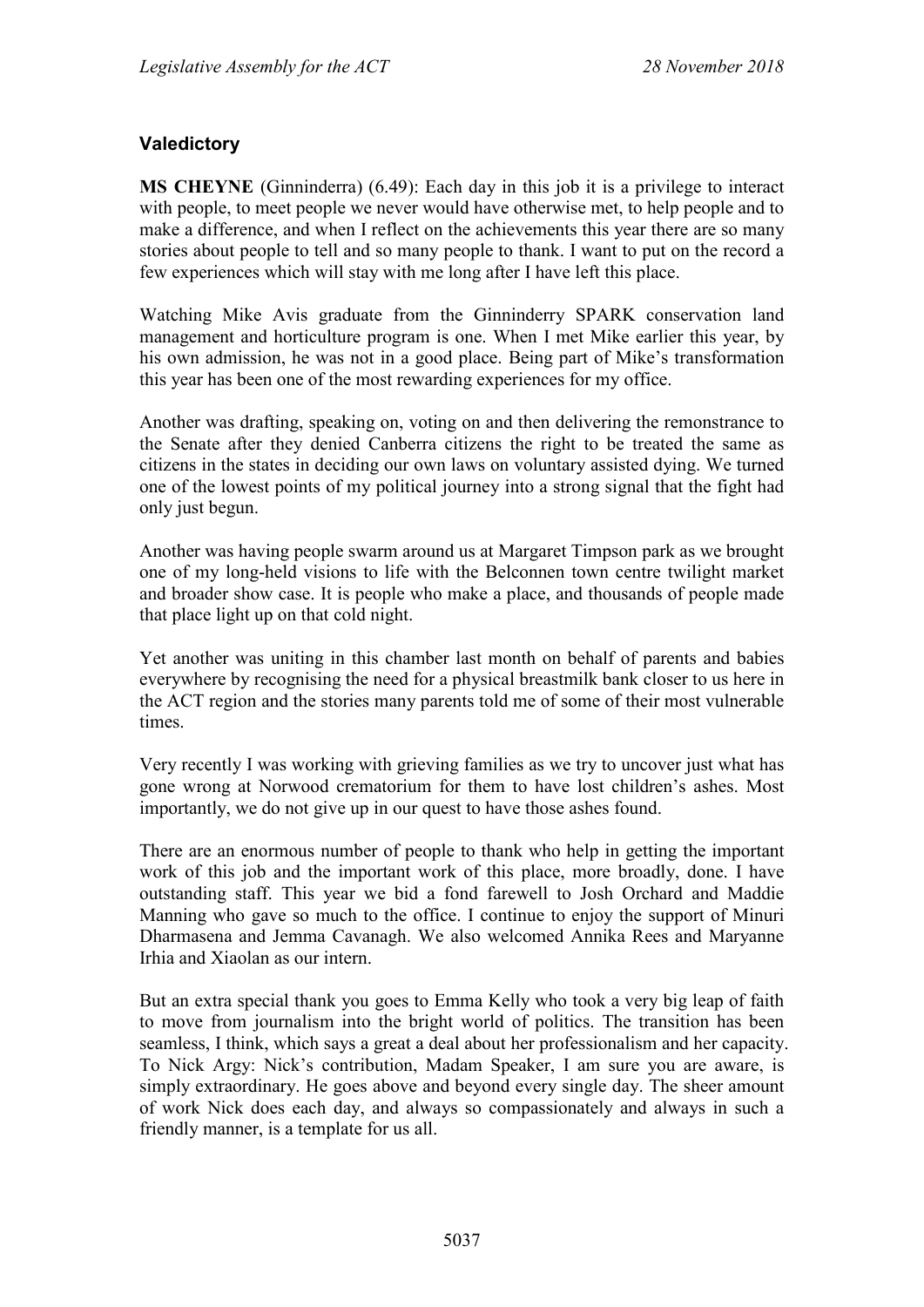Thank you especially to my Labor colleagues for their support, friendship and leadership on so many issues to make our city a better place and to you, Madam Speaker, for your support and patience although I reckon I am owed a few supps in 2019.

To members of this chamber, forgetting the few bilious outbursts of the past few days, surprisingly you are all generally pretty sufferable. But I will single out Mr Parton for making question time a little more fun behind the scenes; and opposition whip, Andrew Wall. Last year Mr Wall said that if I had started to grow ever so slightly fond of him he had not done his job well enough and we would see how we went this year. Based on our very good working relationship as whips, he has not done a good job at all.

But, in all seriousness, together with Mr Rattenbury and you, Madam Speaker, we have had to work through some very complicated things this year and the respectful relationship between us all makes some painful things a little less painful. But, for the record, I am never doing a standing orders review ever again.

We could not function without all the OLA staff. Thank you for all you do and again especially for your patience with me. My random questions, my requests, putting up with my office's humour, how much water I drink in the chamber all keep people running around and mostly turning a blind eye when I eat donuts during committee hearings. I appreciate all that you do for us and the good humour with which you do it.

Thanks to my many gorgeous friends, near and far. And most of all, thanks to all the constituents in Ginninderra, more and more of whom I have had the pleasure of meeting, and more and more of whom I now call my friend. It remains such a great honour and privilege to be here and I commit to giving my all to do the best by you and for you. Merry Christmas.

# **Valedictory**

**MR COE** (Yerrabi—Leader of the Opposition) (6.54): I too rise to wish my colleagues in this place and in the broader community a very merry Christmas. In particular, to my Liberal colleagues here—Nicole, Andrew, Mark, Giulia, Jeremy, Elizabeth, Candice, Elizabeth, Vicki and James—it really is an honour to serve the people of Canberra alongside you. I think we have had real progress this year.

But opposition is tough. Opposition is pretty ordinary. And there is no shortage of motivation on this side of the chamber to do absolutely everything we can over the coming 23 months to make sure that come October 2020 we are on the other side of this house.

Of course to my staff, I am very grateful for all that they do to support me and also the broader team. To Sarah, Ramon, Emily, Stuart, Ausilia, Deborah and David and Steven, thank you very much for all that you do.